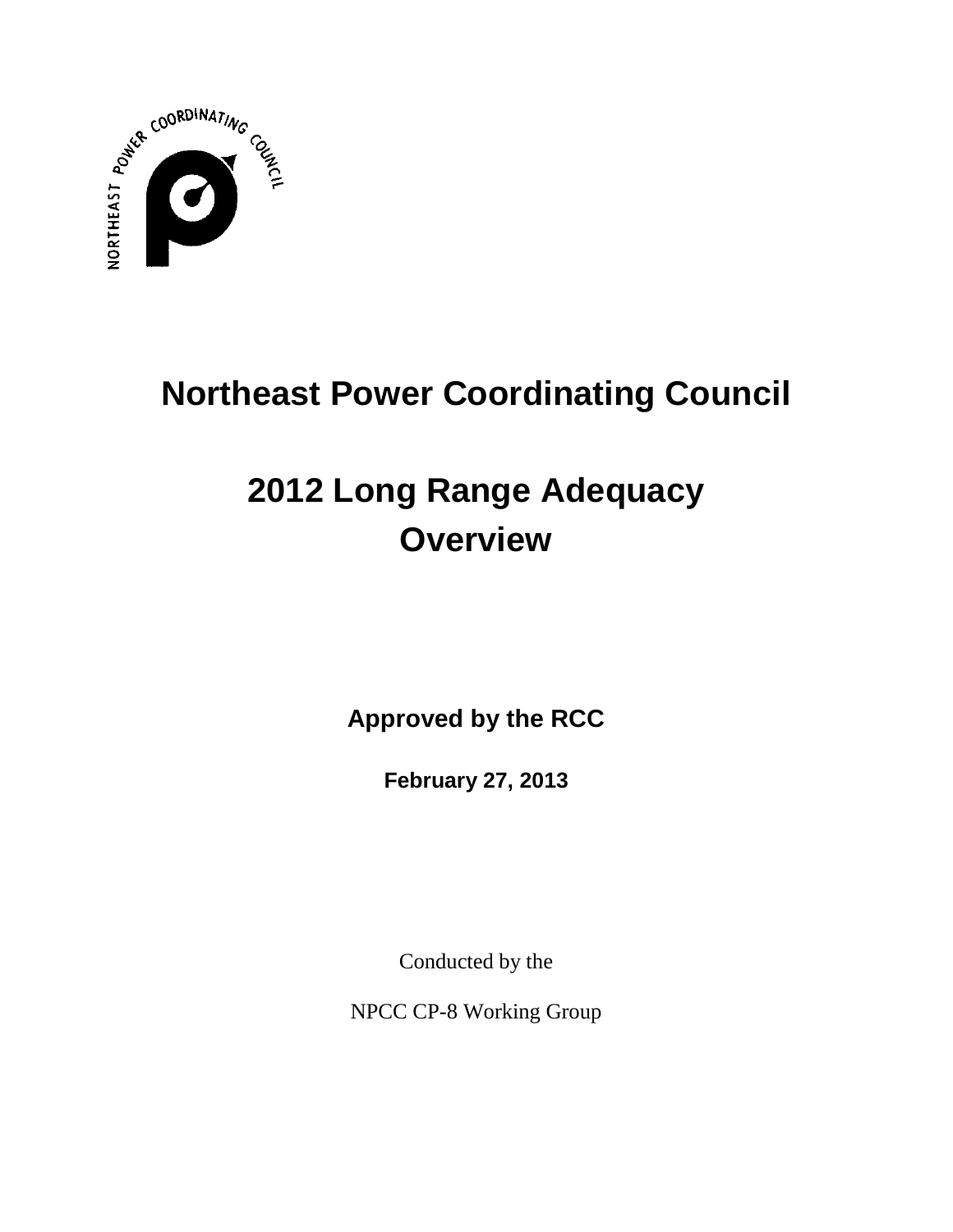# **NPCC CP-8 WORKING GROUP**

| Philip Fedora (Chair)   | Northeast Power Coordinating Council           |
|-------------------------|------------------------------------------------|
| Alan Adamson            | New York State Reliability Council             |
| Frank Ciani             | New York Independent System Operator           |
| <b>Kevan Jefferies</b>  | <b>Ontario Power Generation Inc.</b>           |
| <b>Scott Leuthauser</b> | Hydro-Québec Energy Services (US) Inc.         |
| J. W. (Jack) Martin     | National Grid USA                              |
| Kamala Rangaswamy       | Nova Scotia Power Inc.                         |
| Abdelhakim Sennoun      | Hydro-Québec Distribution                      |
| Rob Vance               | New Brunswick System Operator                  |
| Vithy Vithyananthan     | <b>Independent Electricity System Operator</b> |
| Fei Zeng                | ISO New England Inc.                           |

The CP-8 Working Group acknowledges the efforts of Messrs. Glenn Haringa & Mark Walling, GE Energy Consulting, and Patricio Rocha, the PJM Interconnection, and thanks them for their assistance in this analysis.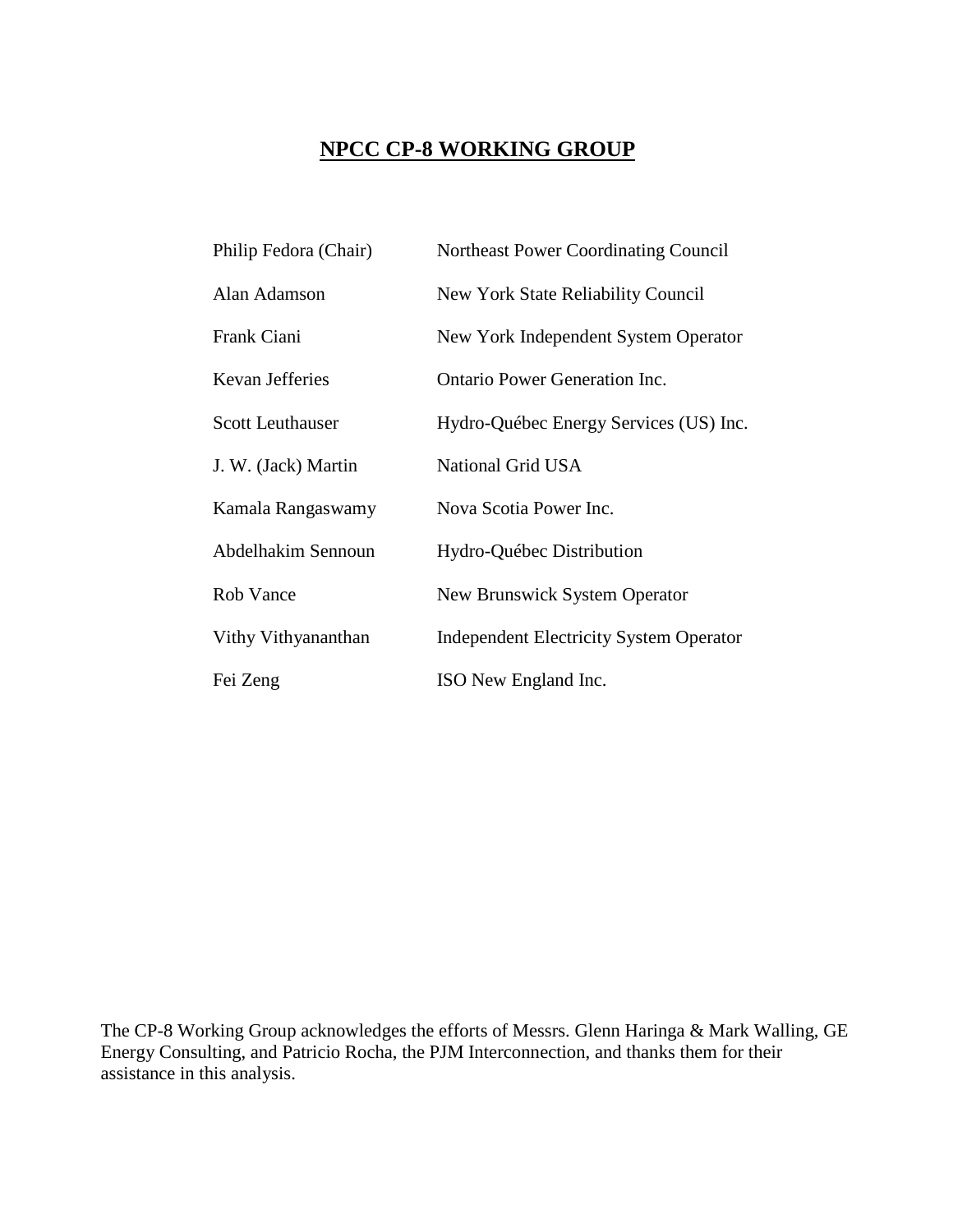

# **TABLE OF CONTENTS**

|                          | <b>PAGE</b> |
|--------------------------|-------------|
| <b>INTRODUCTION</b>      | 3           |
| <b>MODEL ASSUMPTIONS</b> | 5           |
| <b>Area Studies</b>      |             |
|                          |             |
|                          |             |
|                          |             |
| Generation               |             |
|                          |             |
|                          |             |
|                          |             |
|                          |             |
|                          |             |
| <b>AREA ASSUMPTIONS</b>  | 17          |
|                          |             |
|                          |             |
|                          |             |
|                          |             |
|                          |             |
|                          |             |
|                          |             |
| <b>MRO</b>               |             |
|                          |             |
| <b>RESULTS</b>           | 62          |
| <b>OBSERVATIONS</b>      | 74          |

 $\sim$   $\sim$  1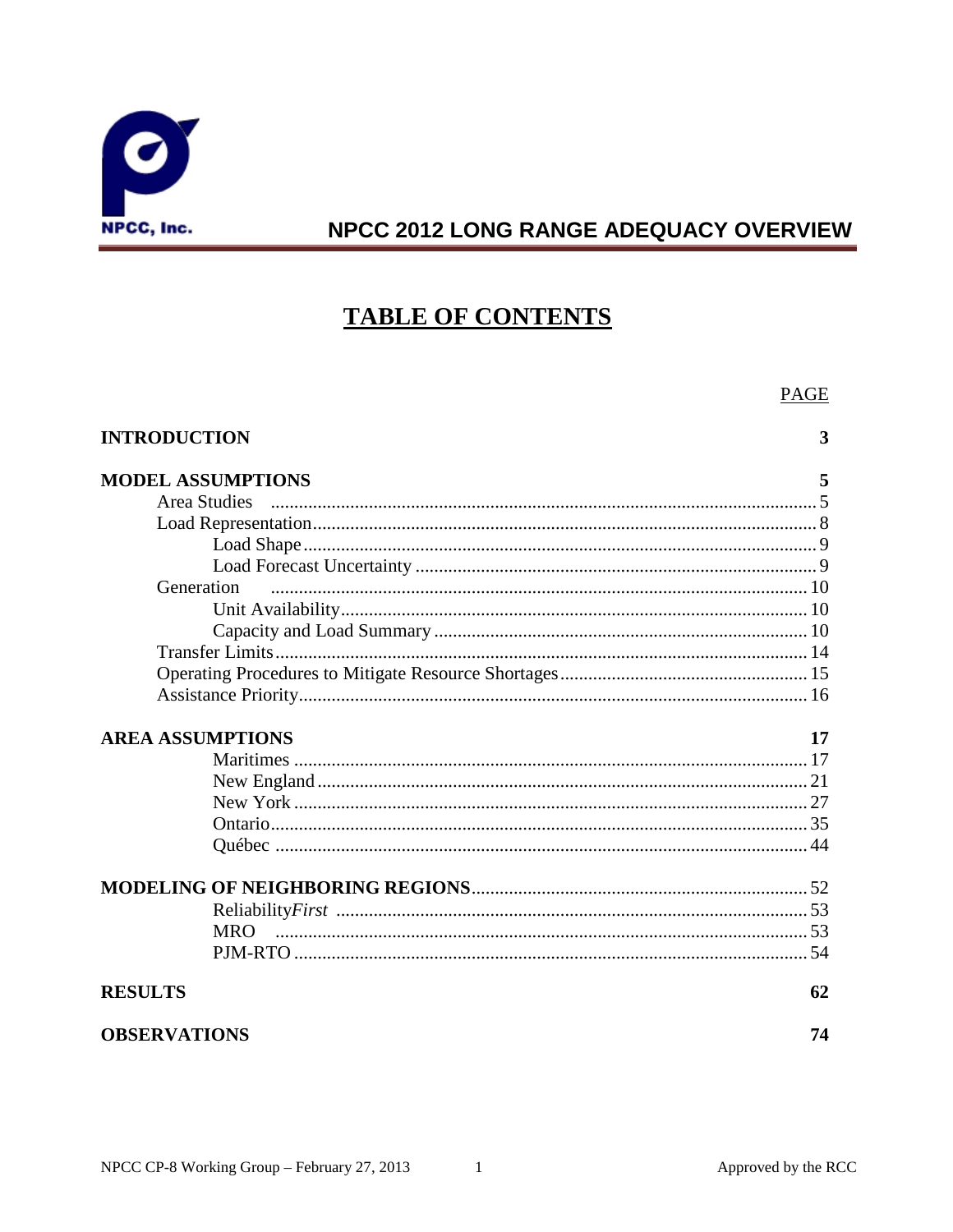

## **APPENDICES**

PAGE

| A) OBJECTIVE AND SCOPE OF WORK      |    |
|-------------------------------------|----|
| <b>B) CAPACITY AND LOAD SUMMARY</b> | 70 |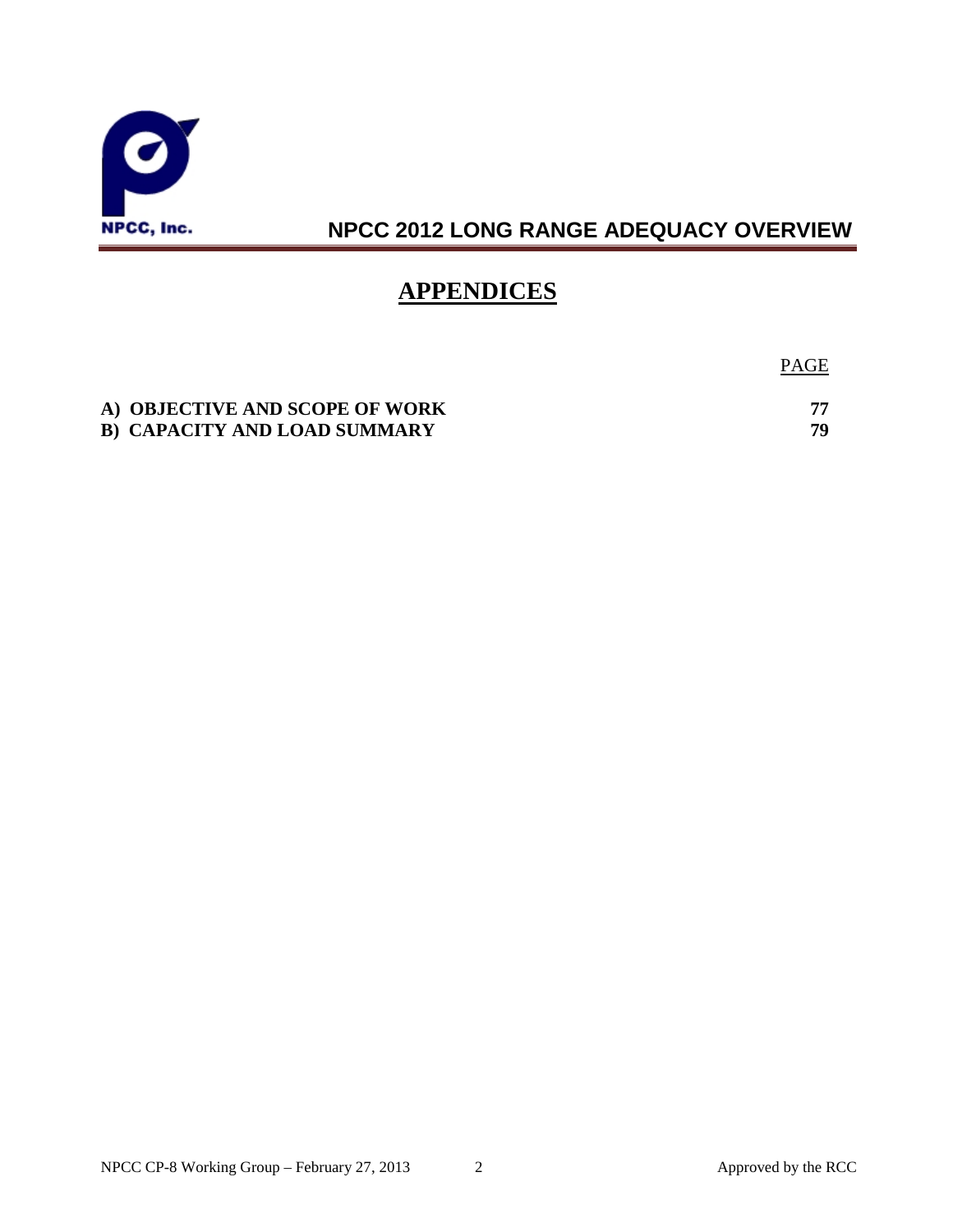

# **NPCC 2012 LONG RANGE ADEQUACY OVERVIEW INTRODUCTION**

This study evaluated, on a consistent basis, the long range adequacy of Northeast Power Coordinating Council's (NPCC) and neighboring Regions' plans to meet their Loss of Load Expectation (LOLE) planning criteria **[1](#page-4-0)** through a multi-area probabilistic assessment for the period from 2013 to 2017, and fulfills NPCC's requirements of the NERC Probabilistic Assessment.

At the December 2008 NERC Planning Committee (PC) meeting, the PC approved the formation of a Generation & Transmission Reliability Planning Models Task Force (G&TRPMTF) with two main deliverables in the scope:

- $\checkmark$  to evaluate approaches and models for composite generation and transmission (G&T) reliability assessment; and,
- $\checkmark$  provide a common set of probabilistic reliability indices and recommend probabilisticbased work products that could be used to supplement the NERC's long term reliability assessments.

At the September 2010 PC meeting, the G&TRPMTF Final Report on Methodology and Metrics was approved. <sup>[2](#page-4-1)</sup> The metrics recommended in the Final Report included the : (i) annual Loss-of Load Hours (LOLH), (ii) Expected Unserved Energy (EUE), and (iii) Expected Unserved Energy as a percentage of Net Energy for Load (normalized EUE) for two common forecasted years – year 2 and year 5.

The *2012 Pilot Probabilistic Assessment* **[3](#page-4-2)** conducted with the recommended metrics was approved by the NERC PC at their June 2012 meeting; the assessment recommended:

- $\checkmark$  the format of assessment results for future years; and,
- $\checkmark$  that the assessment be conducted on a biennial basis.

The *2013 Probabilistic Assessment* is to be completed by the spring of 2013, using the NERC *2012 Long Term Reliability Assessment* reference case data. The assessment will study the years of 2014 and 2016 and include complete coverage of all NERC assessment areas.

General Electric's (GE) Multi-Area Reliability Simulation (MARS) program **[4](#page-4-3)** was selected by NPCC for its analysis. GE Energy Consulting was retained by the Working Group to conduct the simulations. MARS version 3.14 was used for the assessment.

<span id="page-4-0"></span><sup>&</sup>lt;sup>1</sup> See: [https://www.npcc.org/Standards/Directories/Directory%201%20-](https://www.npcc.org/Standards/Directories/Directory%201%20-%20Design%20and%20Operation%20of%20the%20Bulk%20Power%20System%20%20Clean%20April%2020%202012%20GJD.pdf)

[<sup>%20</sup>Design%20and%20Operation%20of%20the%20Bulk%20Power%20System%20%20Clean%20April](https://www.npcc.org/Standards/Directories/Directory%201%20-%20Design%20and%20Operation%20of%20the%20Bulk%20Power%20System%20%20Clean%20April%2020%202012%20GJD.pdf)  $\frac{\%2020\%202012\%20\text{GJD}}{2 \text{ sec}}$ , Directory No. 1, Section 5.2

<span id="page-4-3"></span><span id="page-4-1"></span>[http://www.nerc.com/docs/pc/gtrpmtf/GTRPMTF%20Meth%20&%20Metrics%20Report%20final%20w.](http://www.nerc.com/docs/pc/gtrpmtf/GTRPMTF%20Meth%20&%20Metrics%20Report%20final%20w.%20PC%20approvals,%20revisions.pdf) [%20PC%20approvals,%20revisions.pdf](http://www.nerc.com/docs/pc/gtrpmtf/GTRPMTF%20Meth%20&%20Metrics%20Report%20final%20w.%20PC%20approvals,%20revisions.pdf)

<span id="page-4-2"></span><sup>3</sup> See: [http://www.nerc.com/files/2012\\_ProbA.pdf](http://www.nerc.com/files/2012_ProbA.pdf)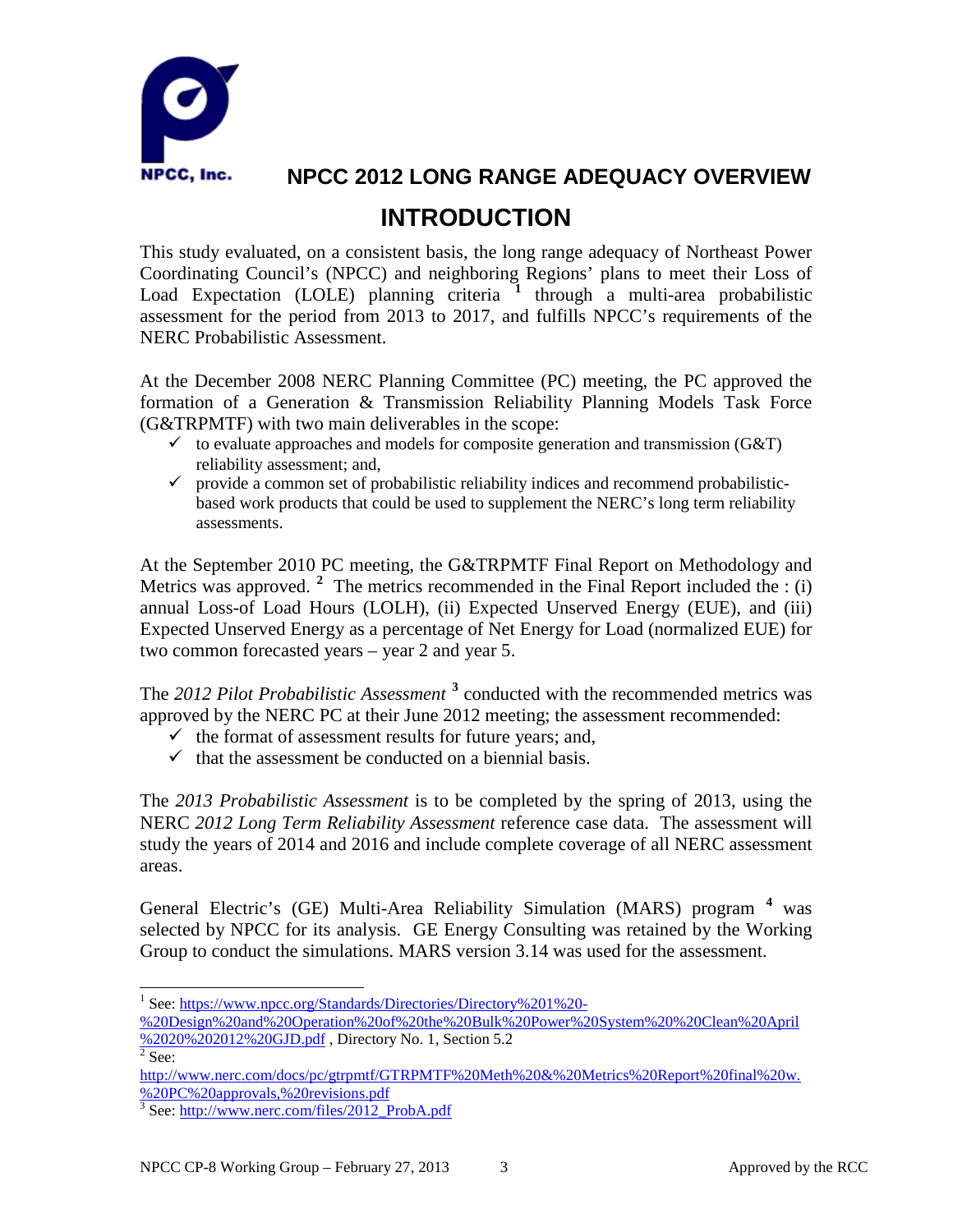

The database developed by the NPCC CP-8 Working Group's "*NPCC Reliability Assessment for Summer 2012*", April 2012, **[5](#page-5-0)** was used as the starting point for this Overview. Working Group members reviewed the existing data and made revisions to reflect the conditions expected for the 2013-2017 time period, consistent with the information reported for the *NERC 2012 Long-Term Reliability Assessment*. **[6](#page-5-1)**

This report is organized in the following manner: after a brief Introduction, general modeling assumptions are presented followed by a summary provided by each Area describing their specific representation. The results and observations of the Overview are then presented.

The Overview's Objective and Scope of Work are shown in Appendix A. Appendix B summarizes the Area Generation and Load assumptions used in the analysis.

<span id="page-5-0"></span><sup>&</sup>lt;sup>4</sup> See: [http://www.gepower.com/prod\\_serv/products/utility\\_software/en/ge\\_mars.htm](http://www.gepower.com/prod_serv/products/utility_software/en/ge_mars.htm) 5 See: <https://www.npcc.org/Library/Seasonal%20Assessment/Forms/Public%20List.aspx> , Appendix VIII 6 See: http://www.nerc.com/page.php?cid

<span id="page-5-1"></span>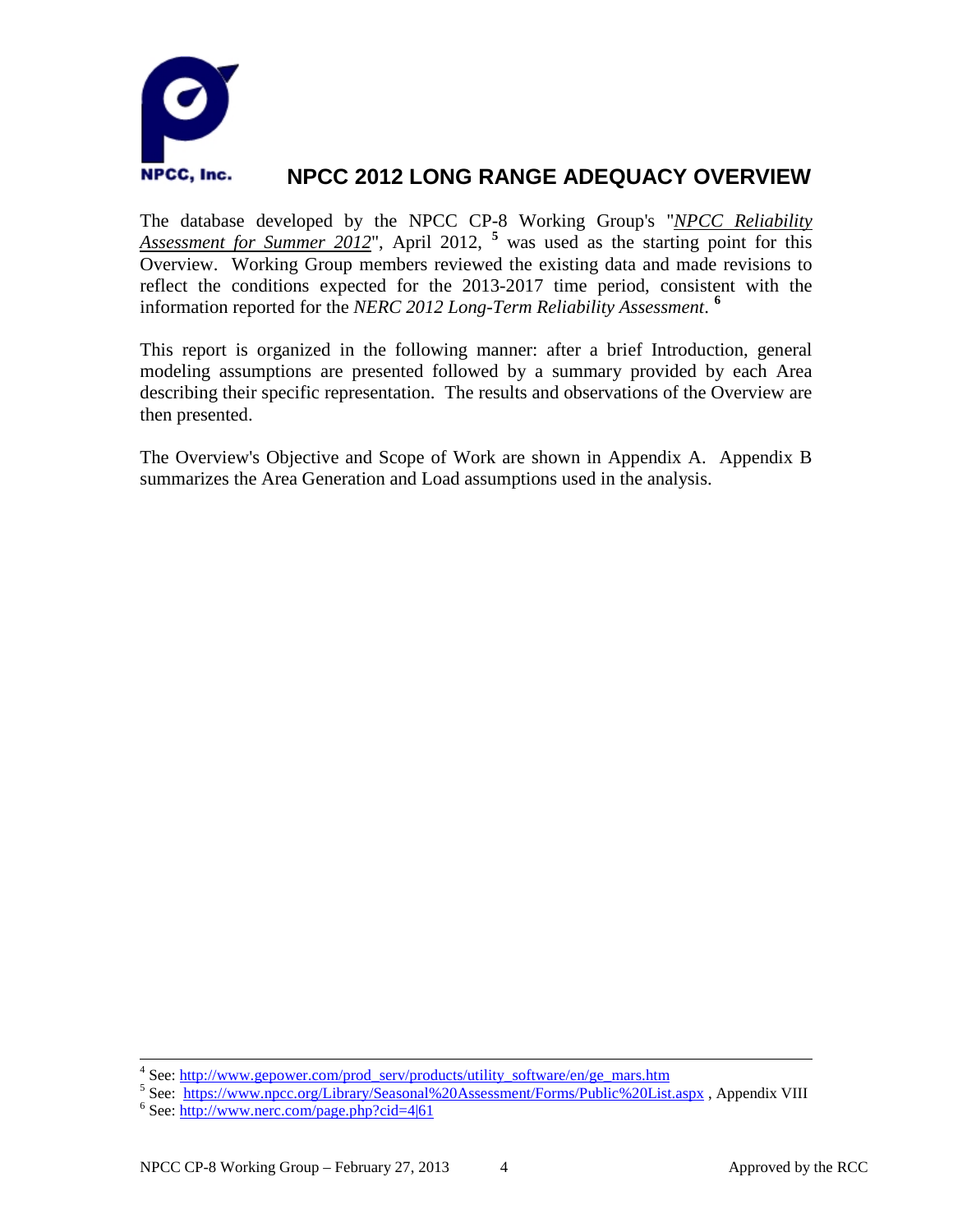

## **MODEL ASSUMPTIONS**

The assumptions used in NPCC's Long Range Adequacy Overview are consistent with the assumptions of the following recently completed Area studies:

### **Area Studies**

#### **New York**

This study was based upon the 2012 Reliability Needs Assessment **[7](#page-6-0)** (RNA), published on September 18, 2012 in accordance with its Comprehensive System Planning Process (CSPP). The NYISO's CSPP encompasses the existing reliability planning processes with the new economic planning process called the Congestion Analysis and Resource Integration Study (CARIS). The 2012 RNA provides a long-range reliability assessment of both resource adequacy and transmission security of the New York bulk power system conducted over a ten-year Study Period (2013-2022). The RNA evaluates the New York Bulk Power Transmission Facilities to determine if Reliability Criteria are met, and identifies Reliability Needs if they are not met.

The 2012 RNA identified two types of reliability issues: transmission security violations, which could manifest as soon as 2013, and resource adequacy violations, which could occur by 2020.

The NYISO's previous RNA (completed in 2010) found that the state's electric power resources (generation, transmission and demand-side program) would meet reliability needs through 2020, assuming energy efficiency programs and planned resource additions proceed as anticipated and no significant facilities were retired from service. There are several reasons cited by the 2012 RNA for reliability needs related to resource adequacy by 2020. The main reason is that generation modeled in the 2012 RNA is about 1,000 megawatts less due to retirements or mothballing of generating units. In addition, the load forecast for 2020 is slightly higher, and the amount of projected demand-side resources is slightly lower.

Based on the finding of reliability needs in the 2012 RNA, the next steps in the NYISO's comprehensive planning process are requests for market-based and regulated solutions. Following an analysis and evaluation of the solutions received, the NYISO will develop and issue a Comprehensive Reliability Plan (CRP) that will determine how the reliability needs identified in the RNA are resolved by the solutions.

<span id="page-6-0"></span>7 See:

[http://www.nyiso.com/public/webdocs/services/planning/reliability\\_assessments/2012\\_RNA\\_Final\\_Report](http://www.nyiso.com/public/webdocs/services/planning/reliability_assessments/2012_RNA_Final_Report_9-18-12_PDF.pdf) [\\_9-18-12\\_PDF.pdf](http://www.nyiso.com/public/webdocs/services/planning/reliability_assessments/2012_RNA_Final_Report_9-18-12_PDF.pdf)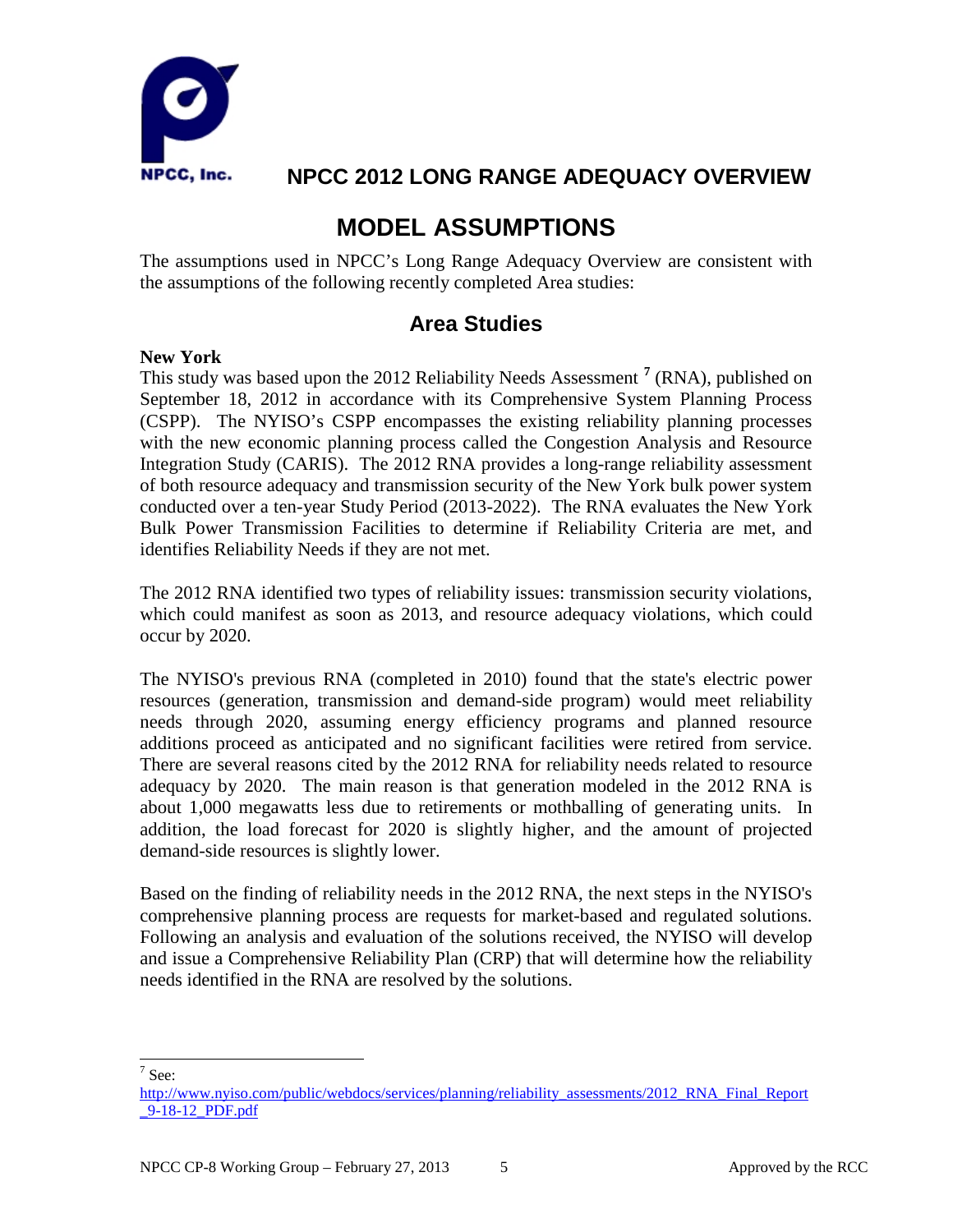

#### **New England**

The New England Regional System Plan (RSP) is ISO-New England's annual planning report that identifies the resources and transmission facilities needed to maintain reliable and economic operation of New England's bulk electric power system over a ten-year horizon. A public meeting to discuss ISO-New England's Draft 2012 RSP and other planning issues facing the New England region was held on September 13, 2012. The New England 2012 RSP **[8](#page-7-0)** was approved by ISO-New England's Board of Directors on November 2, 2012.

The economic recession has slowed the growth of the summer peak demand, while wholesale electricity markets and other factors have stimulated the development of supply and demand resources and transmission infrastructure to meet the needs of the New England region. Operational challenges, such as LNG supply issues to NEMA/Boston, are being addressed, and the issues for further analysis are being incorporated into the planning process. To meet future system needs, the planning process considers the likelihood of power plant retirements, the expected development and integration of the region's renewable resources, the impact of public policies, and the close interaction between the natural gas and electric power system infrastructure.

The region's heavy dependence on natural-gas-fired generation to meet its electricity needs is expected to grow, with the likely retirement of old coal and oil units and their replacement, in whole or in part, with generators in the queue, and with the possibility of nuclear outages or retirements. At the same time, environmental and economic incentives provided by governmental policies are encouraging the development of lowemitting, renewable resources, such as wind and solar. Passive demand resources are expected to increase as well, as shown by the ISO's energy-efficiency forecast for this planning period. Economic studies are showing the effects of these types of resources and possible new imports from Canada, providing useful information for policymakers and resource developers. Also, smart grid technologies are being developed to improve the electric power system's performance and operating flexibility and its potential to grow active demand resources.

RSP12 and its associated *RSP Project List*, needs assessments, and solutions studies provide detailed information about the system changes needed to reliably serve load in New England for the next 10 years. Transmission projects are in various stages of development, and many have begun or have completed the siting process. Elective and merchant transmission facilities, in various stages of development, have the potential to provide access to renewable resources in remote areas of the region and in neighboring areas.

<span id="page-7-0"></span> <sup>8</sup> See:<http://www.iso-ne.com/trans/rsp/index.html>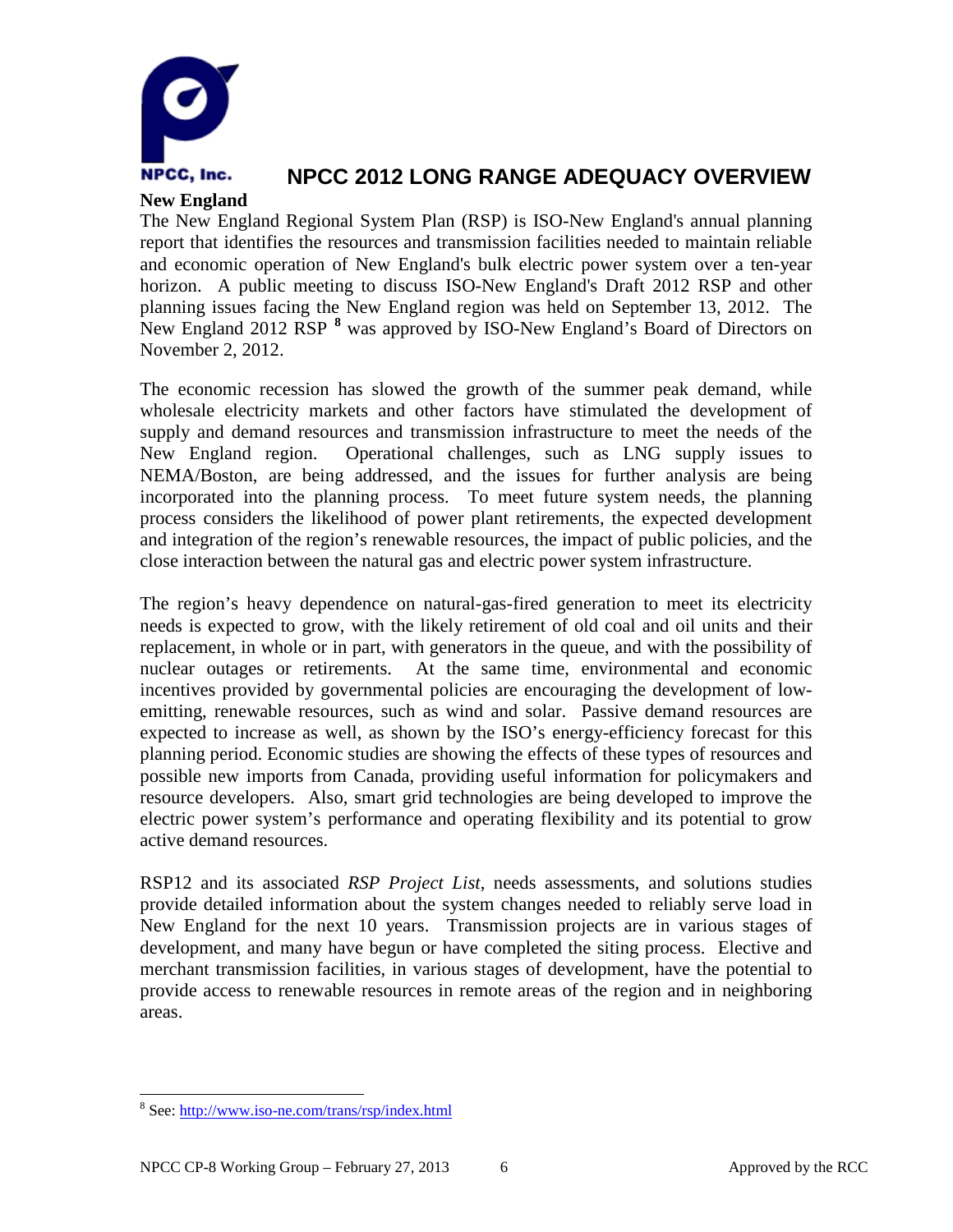

In its Strategic Planning Initiative, the ISO has identified risks to the regional electric power system; the likelihood, timing, and potential consequences of these risks; and possible mitigating actions. Through an open process, regional stakeholders and the ISO are developing an approach to address these issues, which could include further infrastructure development as well as changes to the wholesale electricity market design and the system planning process. Through current and planned activities, the region is well positioned to meet all challenges to reliable and economic system performance.

#### **Ontario**

The Independent Electricity System Operator of Ontario regularly assesses the adequacy and reliability of Ontario's power system. The latest Assessment of the Reliability and Operability of the Ontario Electricity System Update **[9](#page-8-0)** provides Ontario's supply outlook over the next 18 months. New resources - two refurbished units at the Bruce nuclear station plus the province's first grid-connected solar farm - as well as new tools to effectively integrate renewable resources are described.

Approximately 2,200 megawatts (MW) of grid-connected renewable capacity will be added to the system between December 2012 and May 2014, including the completion of Ontario's first transmission-connected solar project, a 100 MW solar farm in Haldimand County. By May 2014, distribution- and transmission-connected wind and solar generation in Ontario is expected to reach approximately 5,500 MW.

The refurbishment and reliable operation of two Bruce nuclear units is an integral requirement for the scheduled elimination of coal-fired capacity. Both Bruce nuclear units have now completed commissioning; once these units have demonstrated sustained reliable performance, Ontario will be in a good position to continue the removal of coalfired generation from the system.

#### **Québec**

The Québec assumptions used in this study are consistent with its 2012 NPCC Interim Review of Resource Adequacy **[10](#page-8-1)** and the 2012 NERC Long-Term Reliability Assessment.<sup>[11](#page-8-2)</sup> Major resource assumptions include:

- $\checkmark$  The retirement of the La Citière oil G.S. (280 MW) & the Tracy thermal G.S. (450 MW);
- $\checkmark$  The delayed commissioning of one unit of La Sarcelle hydro G.S (50 MW);
- $\checkmark$  The retirement of the Gentilly-2 nuclear G.S which was previously expected to be refurbished from 2013 to 2014 (a decrease of 700 MW from the expected capacity after refurbishment); and,
- $\checkmark$  The mothballing period extension of the natural gas unit operated by TransCanada Energy (TCE) beyond the period covered by this review (547 MW).

<span id="page-8-0"></span><sup>&</sup>lt;sup>9</sup> See: http://www.ieso.ca/imoweb/pubs/marketReports/18MonthOutlook 2012nov.pdf

<span id="page-8-1"></span><sup>&</sup>lt;sup>10</sup> See[: https://www.npcc.org/Library/Resource%20Adequacy/Forms/Public%20List.aspx](https://www.npcc.org/Library/Resource%20Adequacy/Forms/Public%20List.aspx) <sup>11</sup> See: <http://www.nerc.com/page.php?cid=4|61>

<span id="page-8-2"></span>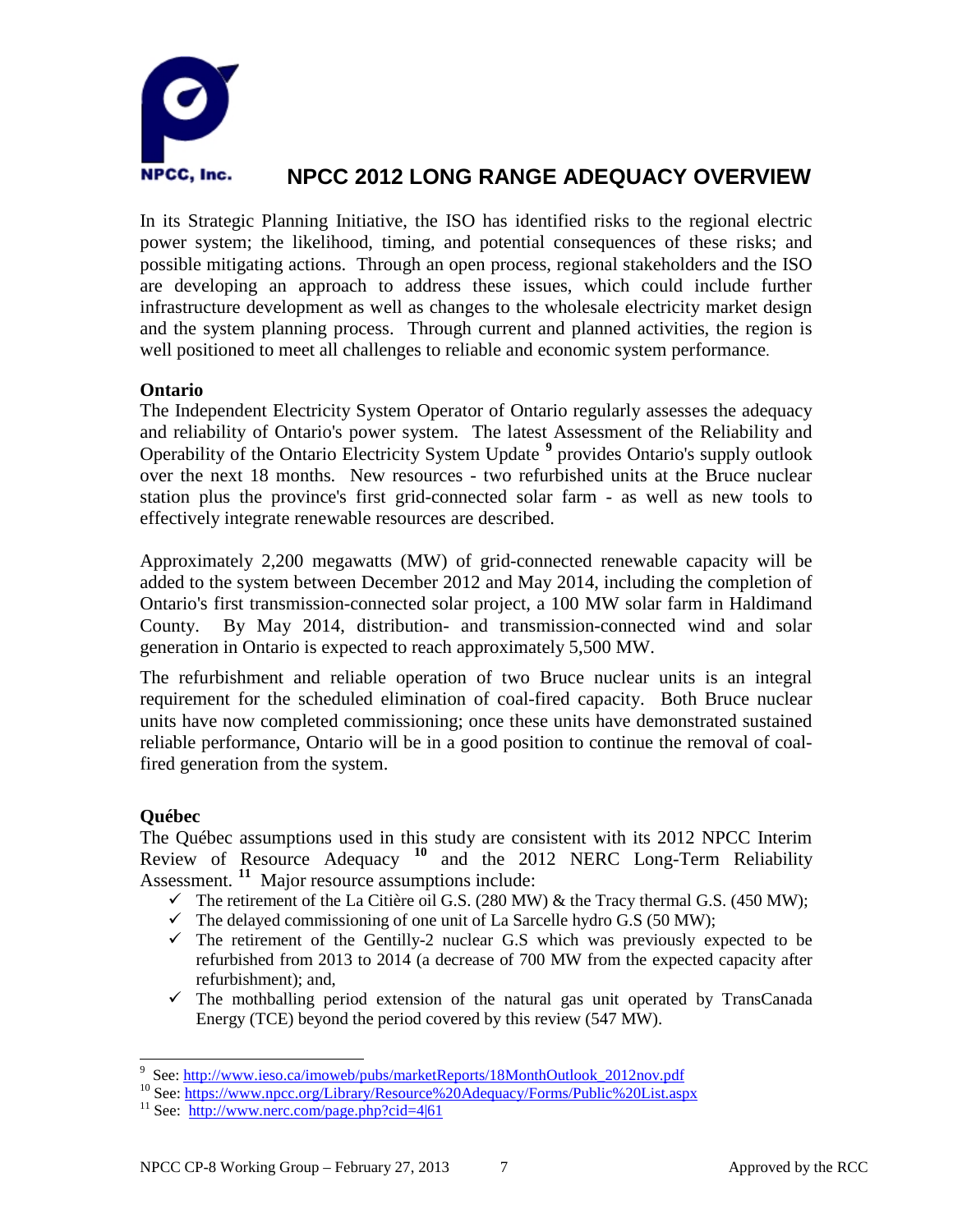

#### **Maritimes**

The Maritimes Area is a winter peaking area with separate markets and regulators in New Brunswick, Nova Scotia, Prince Edward Island (PEI), and Northern Maine. The New Brunswick System Operator (NBSO) is the Reliability Coordinator for the Maritimes Area. The assumptions used in this study are consistent with its most recent NPCC Maritimes Review of Resource Adequacy; <sup>[12](#page-9-0)</sup> results indicate that the Maritimes Area will comply with the NPCC resource adequacy criterion.

On October 19, 2011 the New Brunswick government released its new energy blueprint, a three year energy strategy aimed at reducing and stabilizing energy prices, providing energy security, ensuring reliability of the electrical system, environmental responsibility, and providing effective regulation. The plan amalgamates the NB Power group of companies and the New Brunswick System Operator into a single vertically integrated Crown utility but will not affect resource adequacy in the Maritimes Area.

The 660 MW Point Lepreau Nuclear Generating Station was placed back into service at the end of November 2012. Even without Point Lepreau capacity, the Maritimes Area meets the NPCC resource adequacy criterion for all years from 2013-15.

#### **PJM-RTO**

The annual PJM Reserve Requirement Study (RRS) **[13](#page-9-1)** calculates the reserve margin that is required to comply with the Reliability Principles and Standards as defined in the PJM Reliability Assurance Agreement (RAA) and Reliability*First* Corporation (RFC) in compliance with Standard BAL-502-RFC-02. This study is conducted each year in accordance with the process outlined in PJM Manual 20 (M-20), PJM Resource Adequacy Analysis. M-20 focuses on the process and procedure for establishing the resource adequacy (capacity) required to reliably serve customer load with sufficient reserves.

The results of the RRS provide key inputs to the PJM Reliability Pricing Model (RPM). The results of the RRS are also incorporated into PJM's Regional Transmission Expansion Plan (RTEP) process, pursuant to Schedule 6 of the PJM Operating Agreement, for the enhancement and expansion of the transmission system in order to meet the demands for firm transmission service in the PJM Region.

### **Load Representation**

The loads for each area were modeled on an hourly, chronological basis. The MARS program modified the input hourly loads through time to meet each Area's specified annual or monthly peaks and energies.

<span id="page-9-1"></span><span id="page-9-0"></span><sup>&</sup>lt;sup>12</sup> See[: https://www.npcc.org/Library/Resource%20Adequacy/Forms/Public%20List.aspx](https://www.npcc.org/Library/Resource%20Adequacy/Forms/Public%20List.aspx) <sup>13</sup> See: http://pjm.com/~/media/planning/res-adeq/2012-pjm-reserve-requirement-study.ashx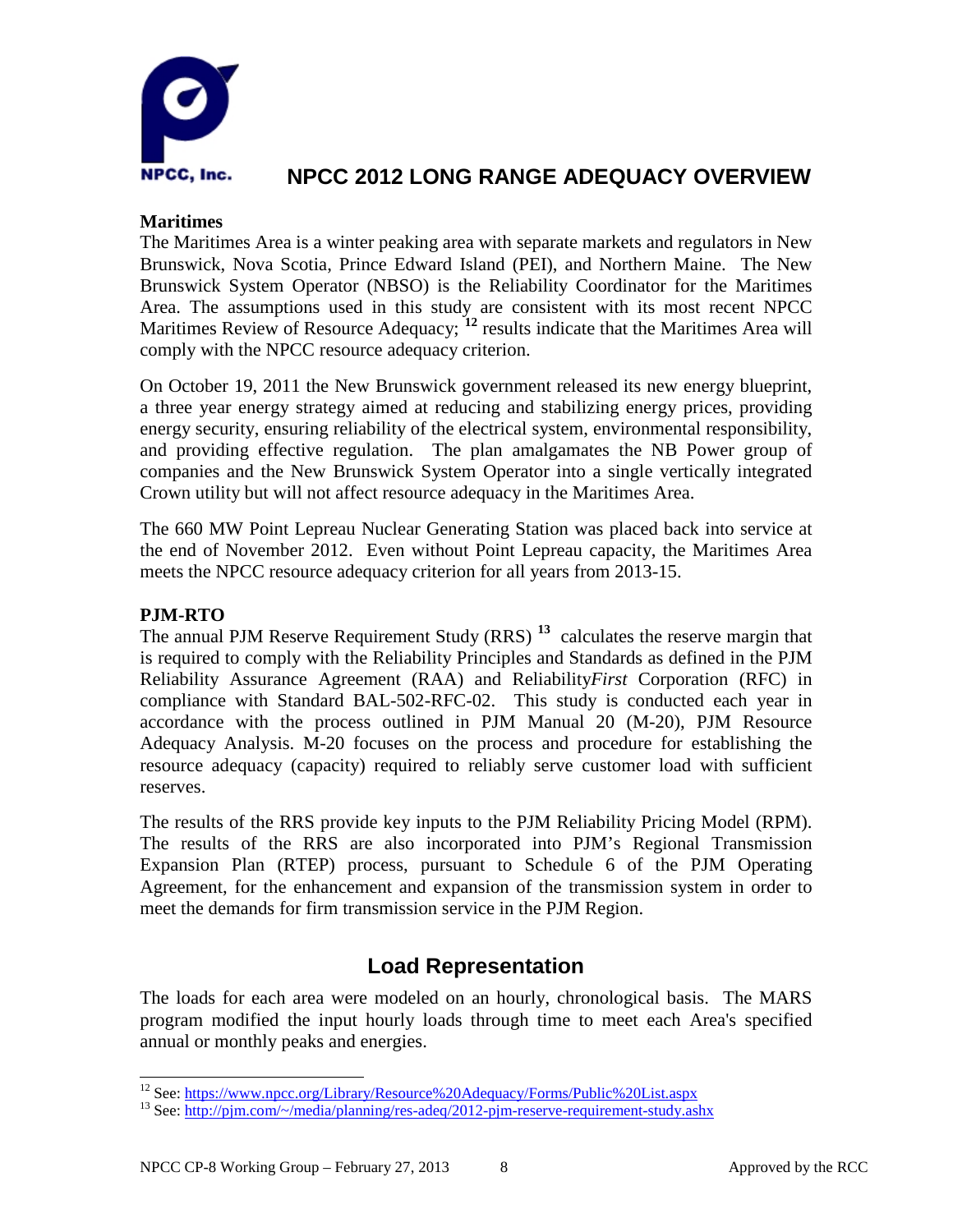

#### **Load Shape**

For the past several years, the Working Group has been using different load shapes for the different seasonal assessments. The Working Group considered the 2002 load shape to be representative of a reasonable expected coincidence of area load for the summer assessments. Likewise, the 2003 – 2004 load shape has been used for the winter assessments. The selection of these load shapes was confirmed earlier this year based on a review of the weather characteristics and corresponding loads of the years from 2002 through 2008.

For a study such as this that focuses on the entire year rather than a single season, the Working Group agreed to develop a composite load shape from the historical hourly loads for 2002, 2003, and 2004. January through March of the composite shape was based on the data for January through March of 2004. The months of April through September were based on those months for 2002, and October through December was based on the 2003 data.

Before the composite load model was developed by combining the various pieces, the hourly loads for 2003 and 2004 were adjusted by the ratios of their annual energy to the annual energy for 2002. This adjustment removed the load growth that had occurred from 2002, from the 2003 and 2004 loads, so as to create a more consistent load shape throughout the year.

The resulting load shape was then adjusted through the study period to match the monthly or annual peak and energy forecasts. The impacts of Demand-Side Management programs were included in each Area's load forecast.

#### **Load Forecast Uncertainty**

Load forecast uncertainty was also modeled.The effects on reliability of uncertainties in the load forecast, due to weather and economic conditions, were captured through the load forecast uncertainty model in MARS. The program computes the reliability indices at each of the specified load levels (for this study, seven load levels were modeled) and calculates weighted-average values based on input probabilities of occurrence.

While the per unit variations in Area and sub-Area load can vary on a monthly and annual basis, Table 1 shows the values assumed for January 2013, corresponding to the assumed occurrence of the NPCC system peak load (assuming the composite load shape). Table 1 also shows the probability of occurrence assumed for each of the seven load levels modeled.

In computing the reliability indices, all of the areas were evaluated simultaneously at the corresponding load level, the assumption being that the factors giving rise to the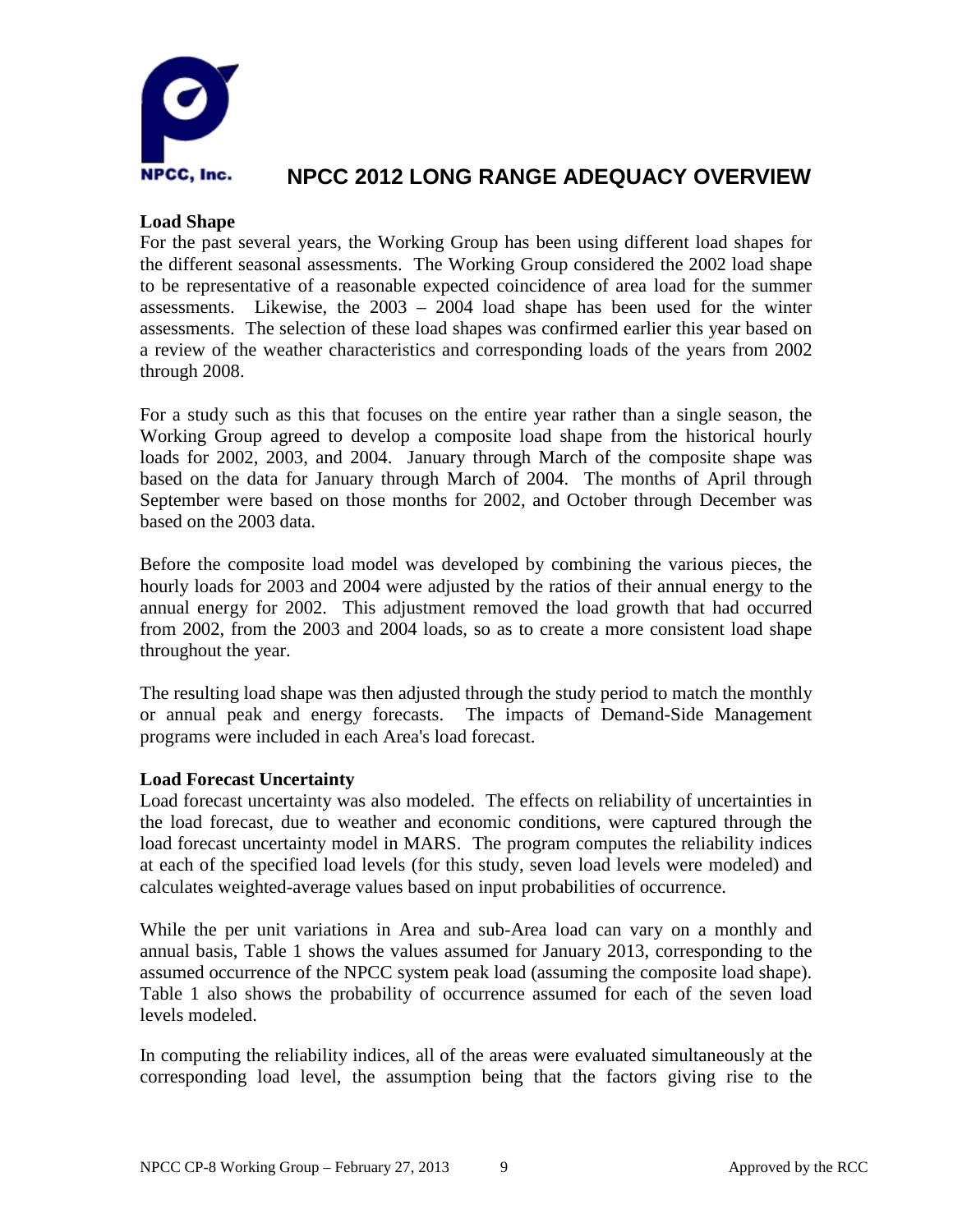

uncertainty affect all of the areas at the same time. The amount of the effect can vary according to the variations in the load levels.

For this study, the reliability indices were calculated for the expected load conditions, derived from computing the reliability at each of the seven load levels modeled, and computing a weighted-average expected value based on the specified probabilities of occurrence.

| Area      | <b>Per-Unit Variation in Load</b> |        |        |        |        |        |        |
|-----------|-----------------------------------|--------|--------|--------|--------|--------|--------|
| <b>MT</b> | 1.1000                            | 1.1000 | 1.0500 | 1.0000 | 0.9500 | 0.9000 | 0.9000 |
| <b>NE</b> | 1.0934                            | 1.0383 | 0.9971 | 0.9635 | 0.9402 | 0.8500 | 0.8000 |
| <b>NY</b> | 1.0430                            | 1.0310 | 1.0160 | 0.9980 | 0.9750 | 0.9440 | 0.9050 |
| <b>ON</b> | 1.0835                            | 1.0557 | 1.0278 | 1.0000 | 0.9722 | 0.9443 | 0.9165 |
| QC        | 1.0837                            | 1.0825 | 1.0368 | 0.9999 | 0.9632 | 0.9255 | 0.9163 |
|           |                                   |        |        |        |        |        |        |
| Prob.     | 0.0062                            | 0.0606 | 0.2417 | 0.3830 | 0.2417 | 0.0606 | 0.0062 |

**Table 1 Per Unit Variation in Load Assumed (Month of January 2013)**

### **Generation**

#### **Generator Unit Availability**

Details regarding the NPCC area's assumptions for generator unit availability are described in the latest NPCC Seasonal Multi-Area Probabilistic Assessment. **[14](#page-11-0)**

#### **Capacity and Load Summary**

 $\overline{a}$ 

Figures 1 through 6 summarize area capacity and load assumed in this Overview at the time of area peak for the 2013-2017 period. Area peak load is shown against the initial area generating capacity (includes demand resources modeled as resources), adjusted for purchases, retirements, and additions. New England generating capacity also includes active Demand Response, based on the Capacity Supply Obligations obtained through ISO-NE's Forward Capacity Market three years in advance. More details can be found in Appendix B.

<span id="page-11-0"></span><sup>14</sup> See[: https://www.npcc.org/Library/Seasonal%20Assessment/Forms/Public%20List.aspx](https://www.npcc.org/Library/Seasonal%20Assessment/Forms/Public%20List.aspx)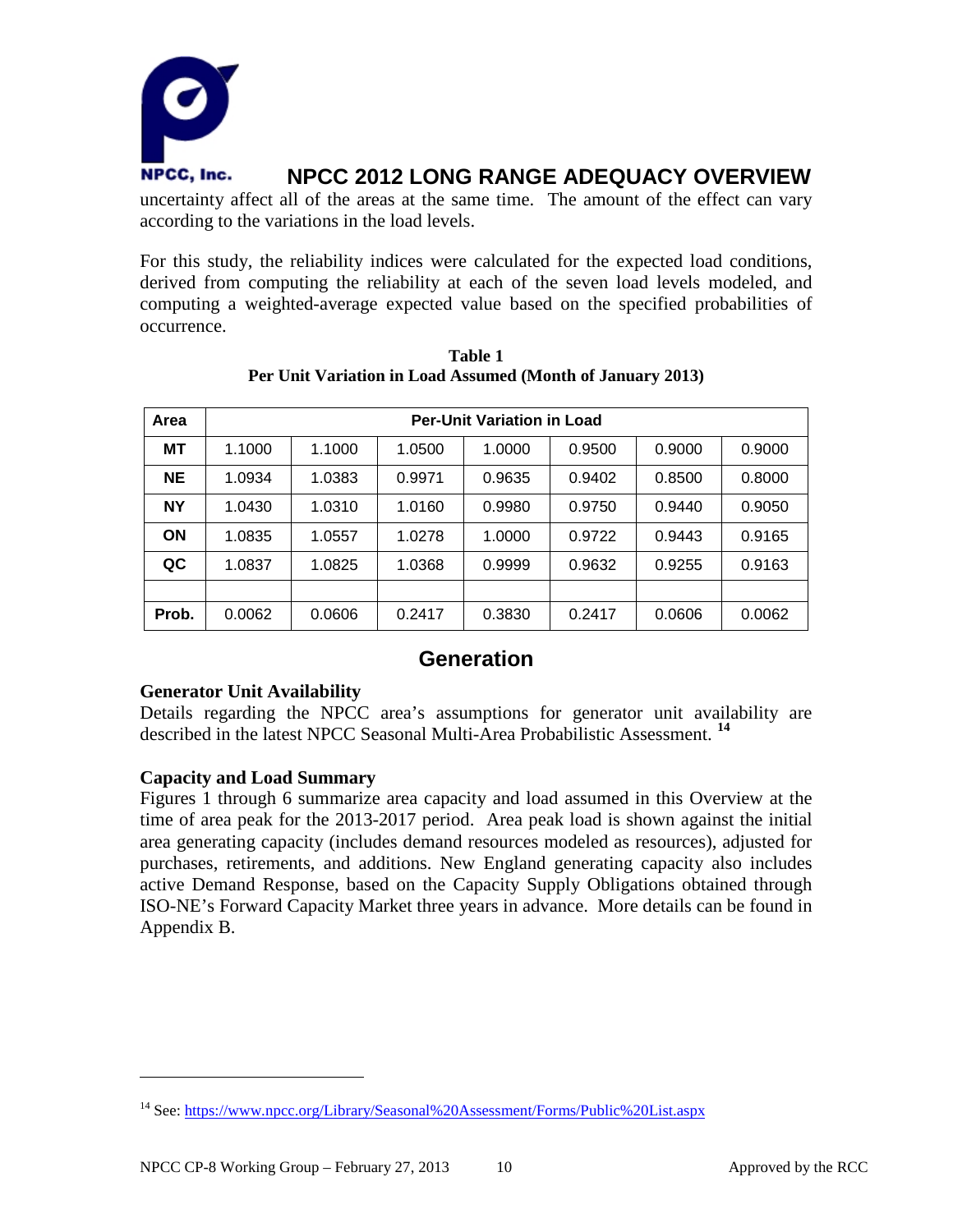

**Maritimes Capacity and Load - MW (February)**



**Figure 1 – Maritimes Area Capacity and Load**



#### **New England Capacity and Load - MW (August)**

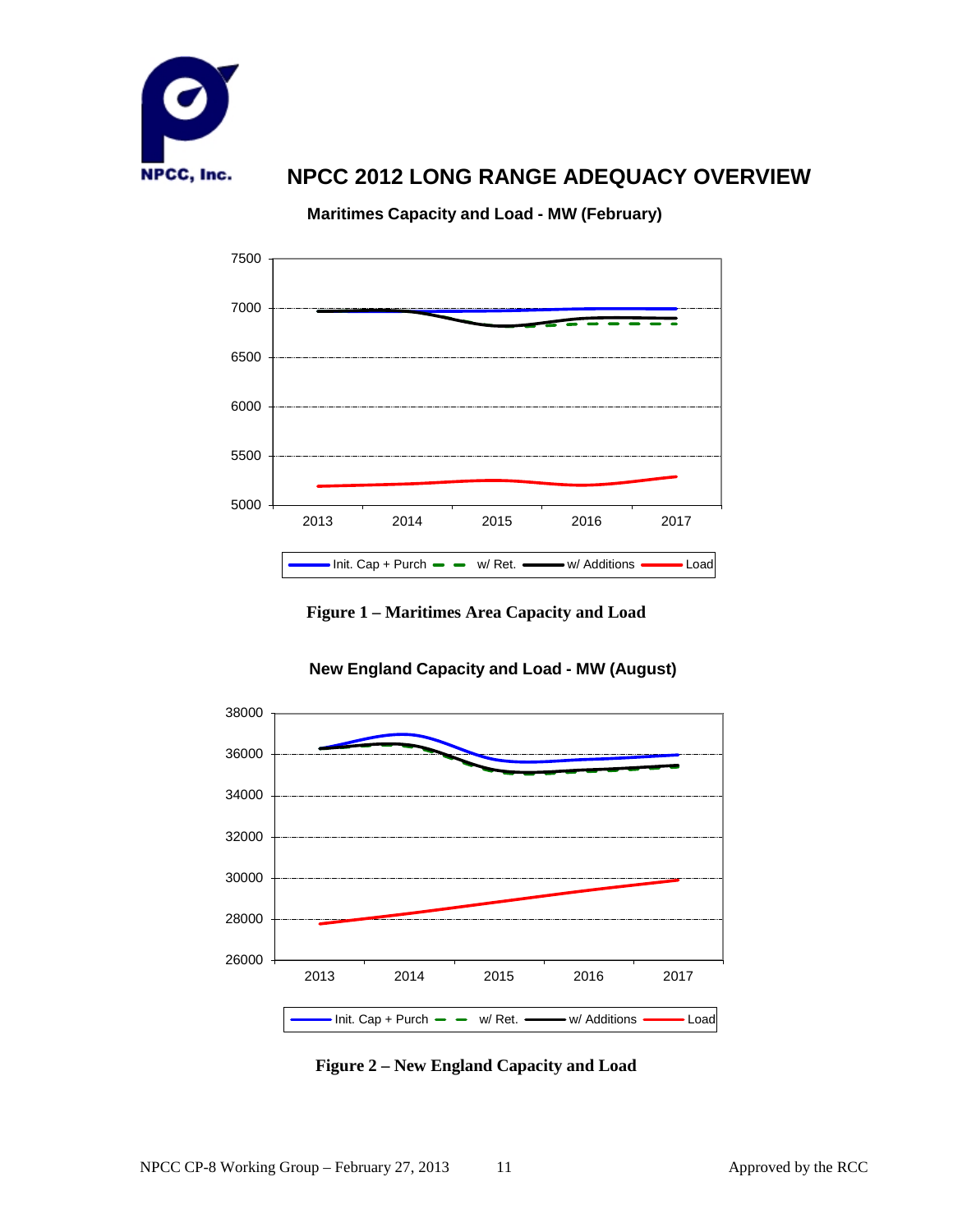

**New York Capacity and Load - MW (August)**



**Figure 3 – New York Area Capacity and Load**



**Ontario Capacity and Load - MW (July)**

**Figure 4 – Ontario Capacity and Load**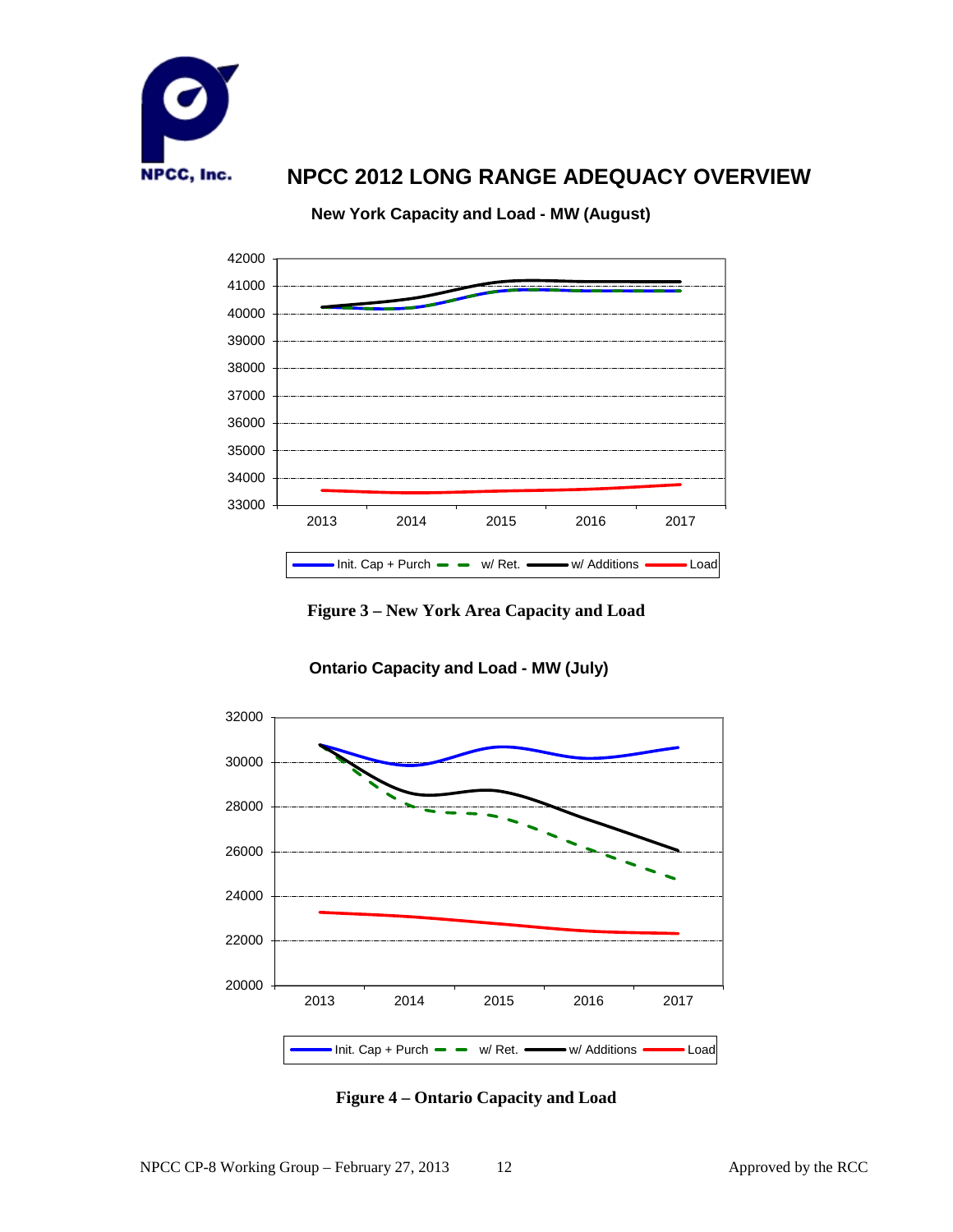



#### **Quebec Capacity and Load - MW (January)**

**Figure 5 – Québec Capacity and Load**



#### **PJM-RTO Capacity and Load - MW (July)**

**Figure 6 – PJM-RTO Capacity and Load**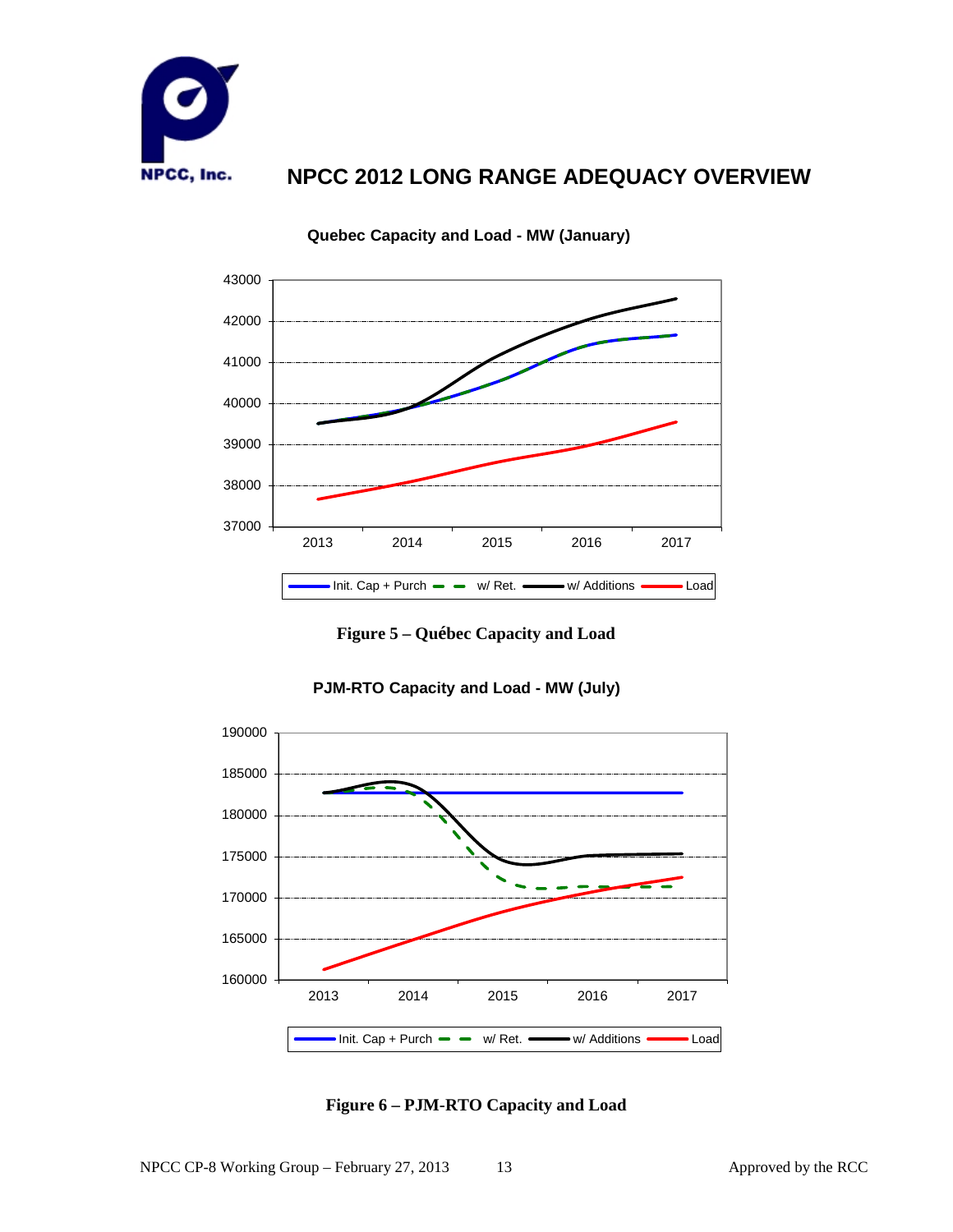

### **NPCC 2012 LONG RANGE ADEQUACY OVERVIEW Transfer Limits**

Figure 7 stylistically illustrates the system that was represented in this Assessment, showing area and assumed transfer limits for the 2013-2017 time period.



**Figure 7 - Assumed Transfer Limits** 

Transfer limits between and within some areas are indicated in Figure 7 with seasonal ratings (S- summer, W- winter) where appropriate. The acronyms and notes used in Figure 7 are defined as follows:

| - Churchill Falls<br>Chur<br>MANIT - Manitoba<br>ND<br>- Nicolet-Des Cantons<br>BJ<br>- Bay James<br><b>MN</b><br>- Minnesota<br><b>MAN</b><br>- Manicouagan<br>- Northeast (Ontario)<br><b>NE</b><br>- Midwest Reliability<br><b>MRO</b><br>Organization | <b>NOR</b><br><b>BHE</b><br>Mtl<br>C MA<br><b>NBM</b><br>VT.<br>Oue<br>Centre | - Norwalk – Stamford<br>- Bangor Hydro Electric<br>- Montréal<br>- Central MA<br>W MA - Western MA<br>- Millbank<br>- Vermont<br>- Québec Centre | NM<br>NB<br>PEI<br><b>CT</b><br><b>NS</b><br><b>NW</b><br>RFC<br>МT | - Northern Maine<br>- New Brunswick<br>- Prince Edward Island<br>- Connecticut<br>- Nova Scotia<br>- Northwest (Ontario)<br>- Reliability First Corp.<br>- Maritimes Area |
|-----------------------------------------------------------------------------------------------------------------------------------------------------------------------------------------------------------------------------------------------------------|-------------------------------------------------------------------------------|--------------------------------------------------------------------------------------------------------------------------------------------------|---------------------------------------------------------------------|---------------------------------------------------------------------------------------------------------------------------------------------------------------------------|
|-----------------------------------------------------------------------------------------------------------------------------------------------------------------------------------------------------------------------------------------------------------|-------------------------------------------------------------------------------|--------------------------------------------------------------------------------------------------------------------------------------------------|---------------------------------------------------------------------|---------------------------------------------------------------------------------------------------------------------------------------------------------------------------|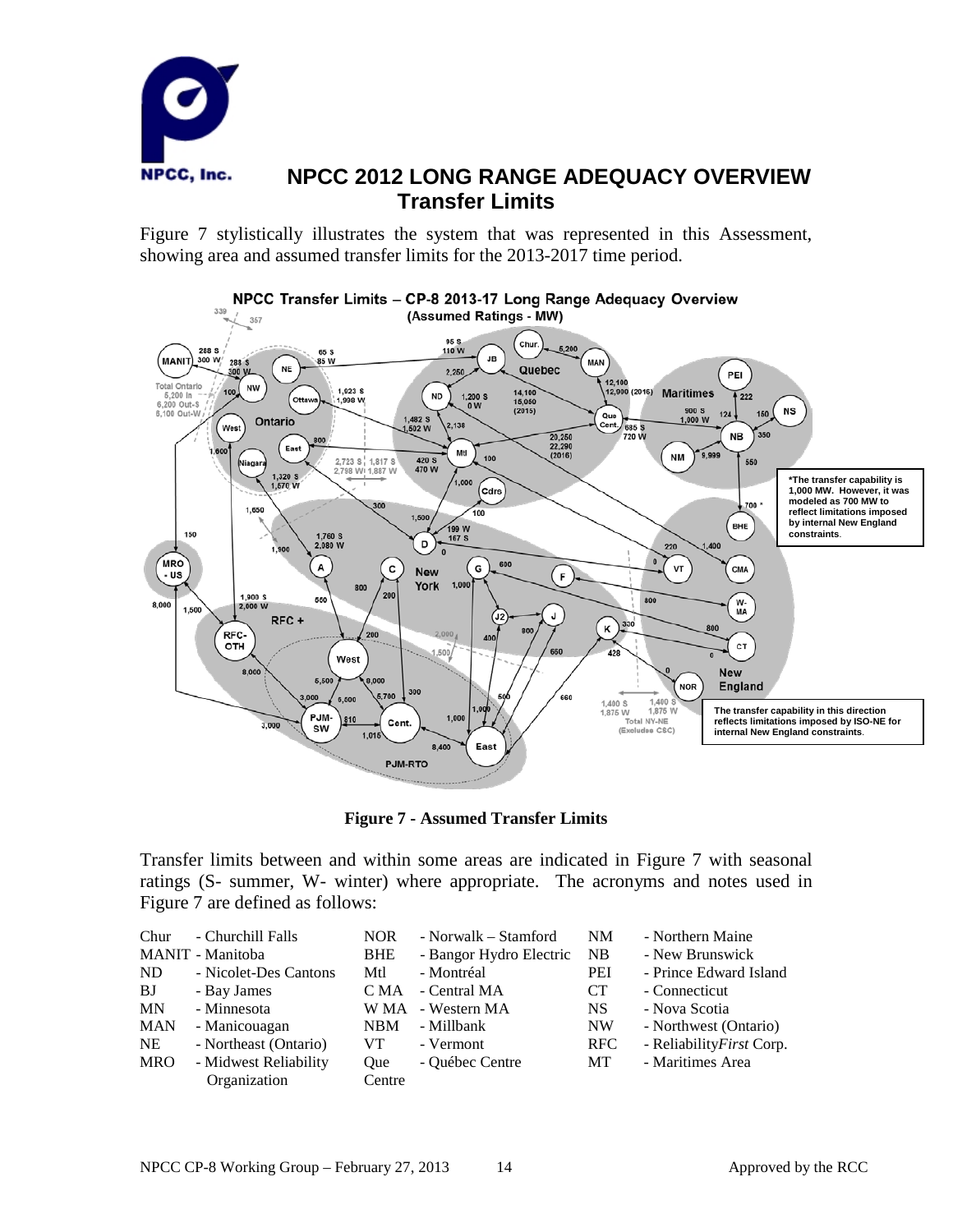

### **Operating Procedures to Mitigate Resource Shortages**

Each area takes defined steps as their reserve levels approach critical levels. These steps consist of those load control and generation supplements that can be implemented before firm load has to be disconnected. Load control measures could include disconnecting or reducing interruptible loads, making public appeals to reduce demand, and/or implementing voltage reductions. Other measures could include calling on generation available under emergency conditions, and/or reducing operating reserves. Table 2 summarizes the load relief assumptions modeled for each NPCC area.

| <b>Actions</b>                    | МT<br>(Feb) | <b>NE</b><br>(Aug) | <b>NY</b><br>(Aug) | ON<br>(July)     | QC<br>(Jan) |
|-----------------------------------|-------------|--------------------|--------------------|------------------|-------------|
| 1. Curtail Load / Utility Surplus |             |                    |                    | 148              | 1,339       |
| Appeals                           |             |                    |                    | $1\%$ of<br>load |             |
| RT-DR/SCR/EDRP                    |             | 875 15             | 1,748              |                  |             |
| SCR Load /Man. Volt. Red.         |             |                    | 0.36%<br>of load   |                  |             |
| 2. No 30-min Reserves             | 234         | 600                | 765                | 473              | 500         |
| 3. Voltage Reduction              |             | 374                | 1.20%<br>of load   |                  | 250         |
| Interruptible Loads <sup>16</sup> | 253         |                    |                    |                  |             |
| 4. No 10-min Reserves             | 660         |                    |                    | 1,080            | 750         |
| RT-EG                             |             | 387 $17$           |                    |                  |             |
| <b>General Public Appeals</b>     |             |                    | 213                |                  |             |
| 5.5% Voltage Reduction            |             |                    |                    | 2.60%            |             |
| No 10-min Reserves                |             | 1,575              | 1,200              | of load          |             |

**Table 2 NPCC Operating Procedures to Mitigate Resource Shortages Peak Month 2013 Load Relief Assumptions - MW**

The need for an area to begin these operating procedures is modeled in MARS by evaluating the daily probabilistic expectation at specified margin states. The user specifies these margin states for each area in terms of the benefits realized from each

<span id="page-16-1"></span><span id="page-16-0"></span><sup>&</sup>lt;sup>15</sup> Derated value shown accounts for assumed availability.<br><sup>16</sup> Interruptible Loads for the Maritimes area (implemented only for the Area), Voltage Reduction for all others. <sup>17</sup> Derated value shown accounts for assumed availability.

<span id="page-16-2"></span>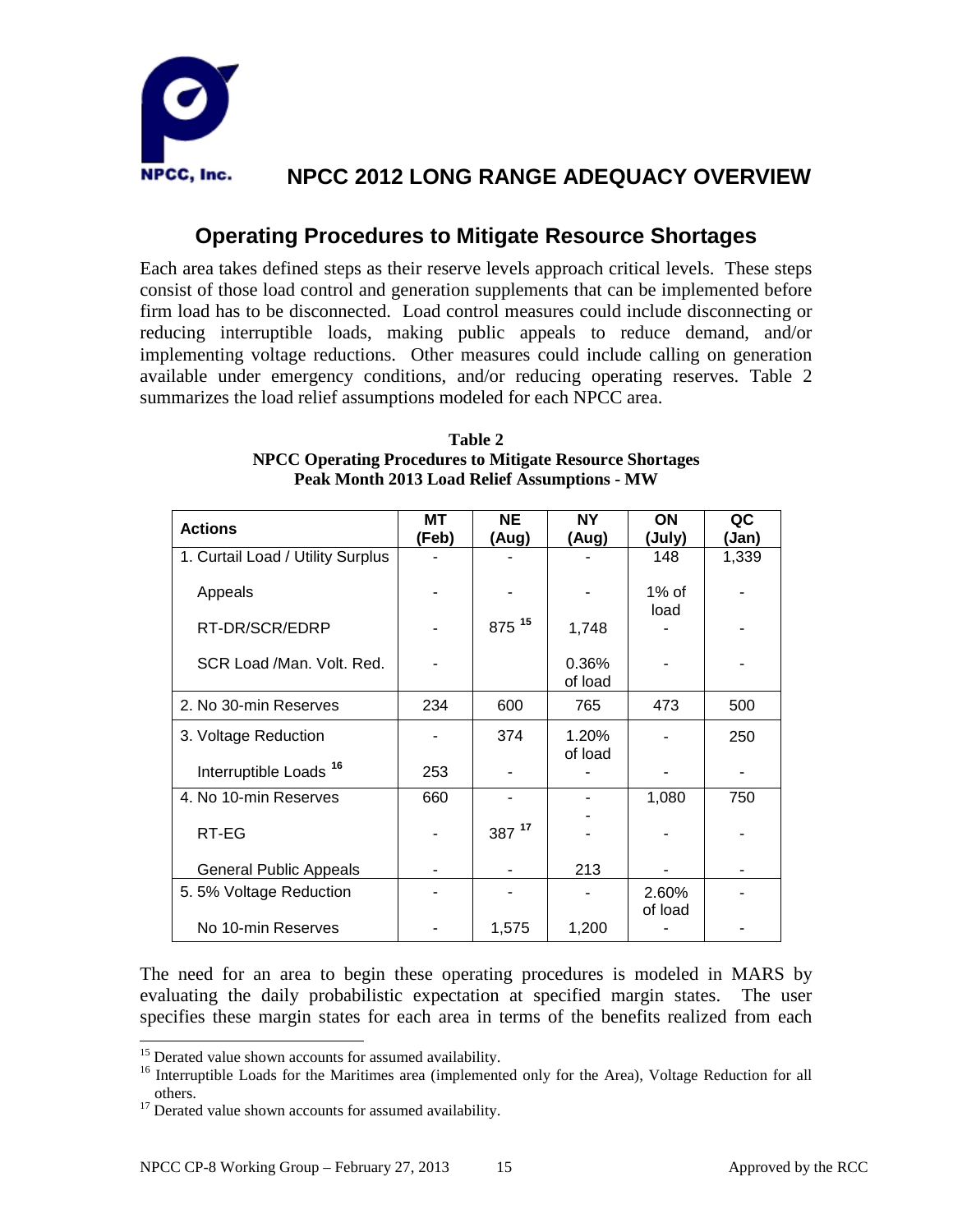

emergency measure, which can be expressed in MW, as a per unit of the original or modified load, and as a per unit of the available capacity for the hour.

The Working Group recognizes that Areas may invoke these actions in any order, depending on the situation faced at the time; however, it was agreed that modeling the actions as in the order indicated in Table 2 was a reasonable approximation for this analysis.

### **Assistance Priority**

All Areas received assistance on a shared basis in proportion to their deficiency. In this analysis, each step was initiated simultaneously in all Areas and sub-Areas.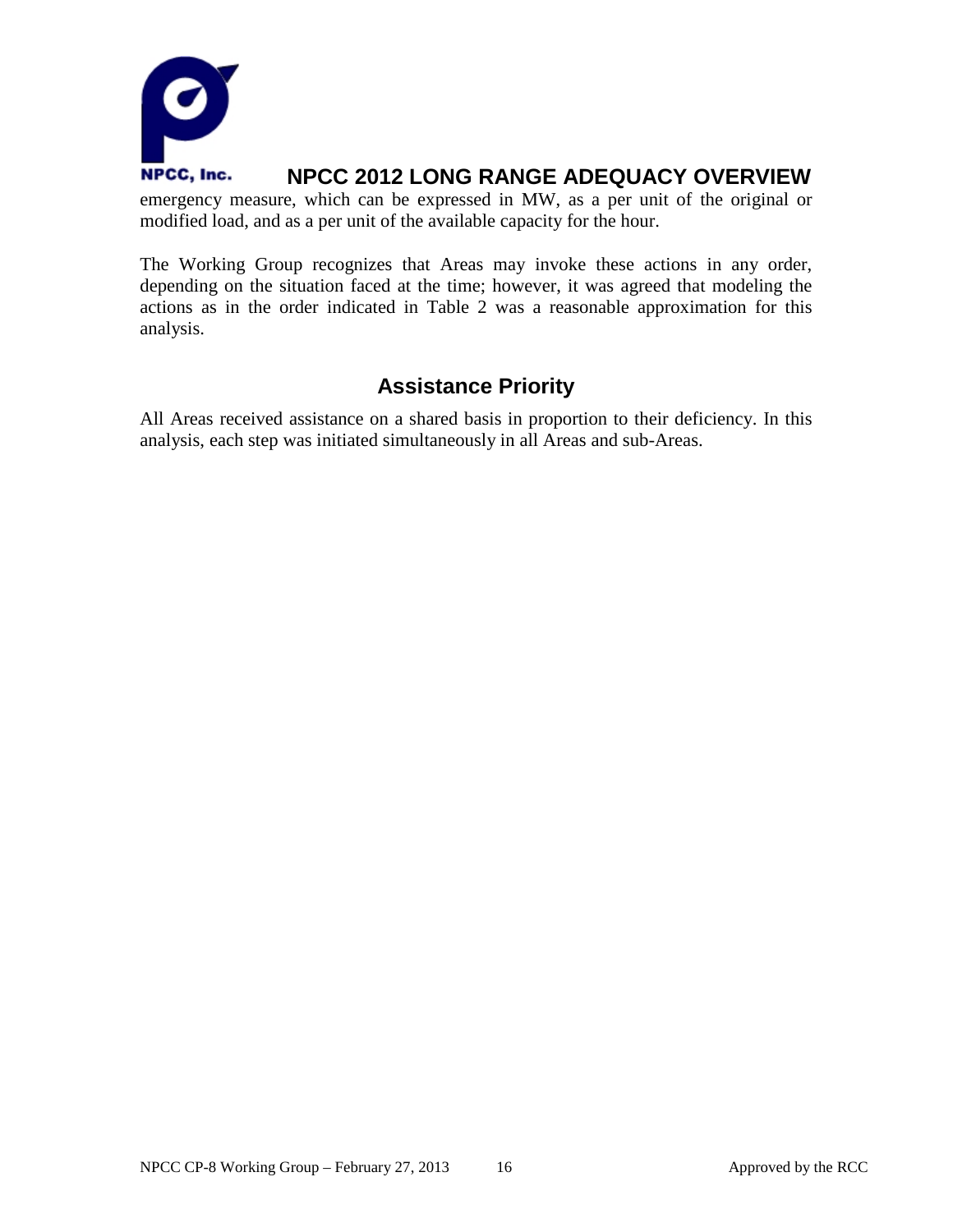

### **AREA ASSUMPTIONS**

#### **Maritimes Area**

The Maritimes Area is comprised of the Canadian provinces of New Brunswick (NB, Nova Scotia (NS), and Prince Edward Island (PEI), and the northern portion of the state of Maine, which is radially connected to the New Brunswick power system. The New Brunswick System Operator (NBSO) is the Reliability Coordinator for the Maritimes Area and the Balancing Authority for the NB, PEI, and northern Maine sub areas. Nova Scotia Power Inc. (NSPI) is the Balancing Authority for Nova Scotia.

Because of the relative size of the Area's largest generating units compared to its aggregated load, the area carries substantial reserve capacity. Generators use a diverse mix of fuel types with the result that the area is not overly reliant on any particular fuel to meet its load. The area is strongly interconnected with neighboring areas via high capacity transmission lines but is not dependent on these areas to supply area load. As a result, even with reasonable foreseeable contingencies including load forecast uncertainty, fuel disruptions, and generator and transmission interruptions, the Maritimes Area load is expected to be reliably supplied for the next five years.

Long-term resource evaluations are based on a 20 percent Reserve Margin above the forecast Firm winter peak load. Current and projected Energy Efficiency effects are incorporated directly into the load forecast for each of the areas. For New Brunswick and Prince Edward Island, the responsibility for Demand Side Management (DSM) initiatives including forecasts and verification now belongs to provincial government agencies. In Nova Scotia, the DSM administrator is Efficiency Nova Scotia Corporation (ENSC), a non-government, non‐profit organization responsible for developing and implementing Energy Efficiency programs. ENSC retains an evaluation consultant to independently evaluate both process and savings impacts of the programs. Additionally, the Nova Scotia Utility and Review Board retain an independent savings verification consultant to verify the savings reported by the independent evaluation consultant.

#### **Demand**

The forecast Compound Annual Growth Rate for peak demand is 0.25 and 0.27 percent for the summer and winter seasons, respectively. This indicates that aggregated growth will be effectively offset by the sum of any DSM projections or load losses included in the sub-area forecasts.

Separate demand and energy forecasts are prepared by each Maritimes Area jurisdiction, as there is no regulatory requirement for a single authority to produce a forecast for the whole Maritimes Area. For Area studies, the individual forecasts are combined using the load shape of each jurisdiction.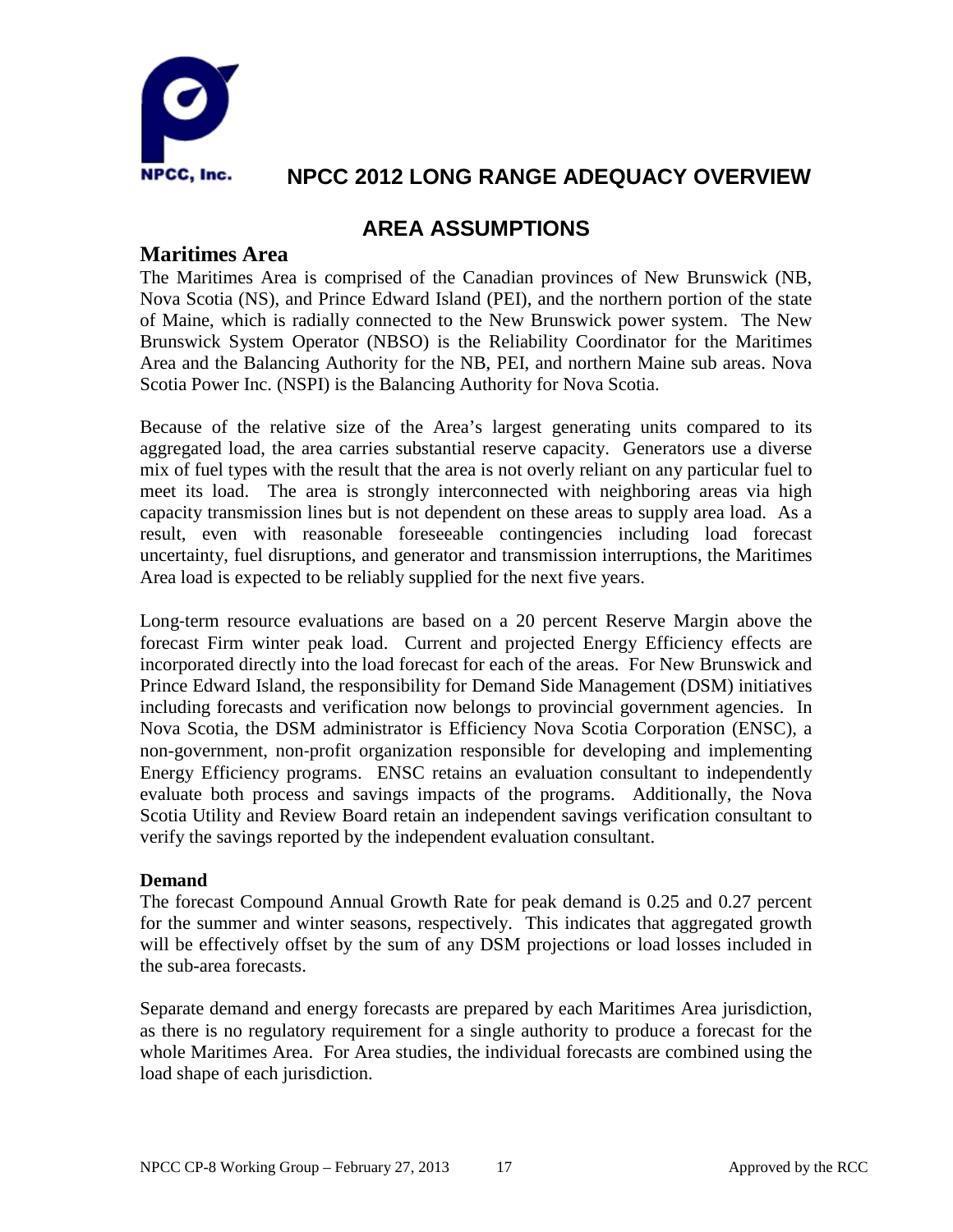

The load forecast for New Brunswick is based on 30‐year average of the Heating Degree Days in each month from the winters of 1980-1981 through 2009-2011, with the annual peak hour demand determined for a design temperature of ‐24°C over a sustained 8‐hour period. It is prepared based on a cause and effect analysis of past loads, combined with data gathered through customer surveys, and an assessment of economic, demographic, technological and other factors that affect the utilization of electrical energy.

The load forecast for Nova Scotia is based on analyses of sales history, weather, economic indicators, customer surveys, technological and demographic changes in the market, and the price and availability of other energy sources.

The load forecast for PEI uses an econometric model that factors in the historical relationship between electricity use and economic factors such as gross domestic product, electricity prices, and personal disposable income. The load forecast for northern Maine is based on historic average peak hour demand patterns. Monthly peak forecasts for the Maritimes Area are summations of the individual jurisdiction forecasts. The peak is therefore non‐coincident. For Area studies, the individual forecasts are combined using the load shape of each jurisdiction. All jurisdictions in the Maritimes Area are winter peaking due to high electric heating load.

#### **Demand Response**

Current and projected Energy Efficiency effects are incorporated directly into the load forecast, while Demand Response is counted as a load modifier. Moreover, Demand Response is not used for peak shaving. It is used to reduce demand during emergencies and is not backed by capacity reserves. Contractually interruptible (curtailable) Demand Response is projected to account for 252 MW in 2013.

Jurisdictions within the Maritimes Area have established Energy Efficiency corporations or government agencies whose mandate is to provide sustainable Energy Efficiency and conservation solutions to customers. Policy drivers include maintaining affordable electricity prices for customers and lessening the impact of energy use on the environment. Additionally, a pilot program called PowerShift Atlantic is developing the capability to utilize load control for Ancillary Services. Launched in 2010 as part of the Clean Energy Fund, PowerShift Atlantic is a collaborative research project led in partnership by New Brunswick Power, Saint John Energy, Maritime Electric, Nova Scotia Power, New Brunswick System Operator, the University of New Brunswick, Natural Resources Canada, the Government of New Brunswick and the Government of Prince Edward Island. This four-year, innovative program will run until 2014, piloting technology that shifts energy supply to specific appliances in homes and commercial buildings in order to optimize wind generation with minimal or no disruption to participating electric utility customers.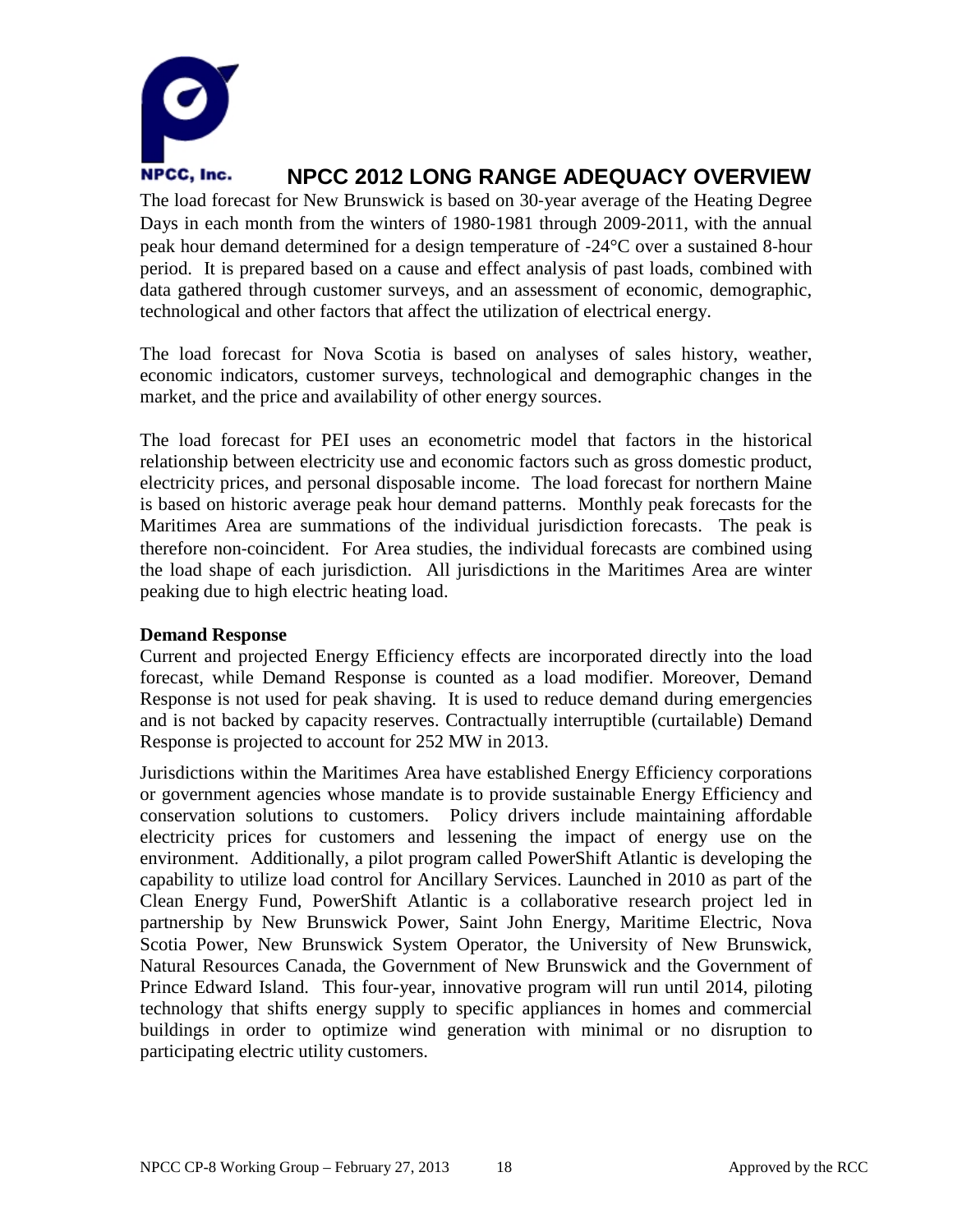

#### **Capacity Transactions**

Currently there are no Firm capacity imports scheduled in the 2013 -2017 time frame.

The Maritimes Area has projected Firm imports to begin in 2018, from the Newfoundland utility NALCOR. In 2018, development of the Muskrat Falls Generation Project in the Canadian province of Newfoundland and Labrador includes the installation of a High Voltage Direct Current (HVdc) undersea cable link (Maritime Link).

The Maritimes Area does not depend on emergency imports from other areas to meet its resource adequacy requirements.

#### **Transmission**

Major new transmission line additions are in Conceptual stages during the review period. In New Brunswick, a new 345kV circuit between the Coleson Cove and Salisbury terminals is being considered to improve transmission service to southeastern New Brunswick, which has experienced relatively higher load growth compared to the remainder of the province. New Brunswick and Nova Scotia are studying a project to twin the existing 100-mile-long 345 kV transmission line between Salisbury, New Brunswick, and Onslow, Nova Scotia. This project is under study for 2016 and will allow for increased integration of renewable energy in the Maritimes Area.

Conceptual 345 kV line reinforcements from Coleson Cove to Onslow would alleviate existing constraints that limit capacity transfers between New Brunswick and Nova Scotia to non-Firm or short-term transactions (currently projected for the 2016 time frame – further study will determine its need and timing).

The 2012 retirement of the Dalhousie Plant in NB requires the addition of a new 345 kV breaker at the New Brunswick Belledune terminal to improve local reliability. The plant retirement also made it necessary for the 240 kV terminal at Eel River NB to be reconfigured to allow a single feed to two 240/138 kV parallel transformers to be split. A refurbishment of one of two HVdc stations between the Maritimes Area and Hydro Québec at Eel River New Brunswick is being tentatively planned for 2014. A new 37.5 Mvar capacitor is being constructed at the Norton terminal in southern New Brunswick. This will help maintain voltages in the area during contingency conditions. No new circuit miles are involved in any of these projects. The construction periods for the planned projects mentioned above are all of short duration and can be scheduled during times that will not significantly affect the reliability of the area.

Being of small size and spread over a multitude of sites, additions to the generation complement in the Maritimes Area of small wind farms and biomass-fueled projects will not require major transmission reinforcement.

A new 37.5 Mvar capacitor is being constructed at the Norton terminal in southern New Brunswick, and a second 36 Mvar capacity bank will be added at Bridgewater in southwest Nova Scotia in 2013. From 2013 to 2017, changes to the HVdc system in the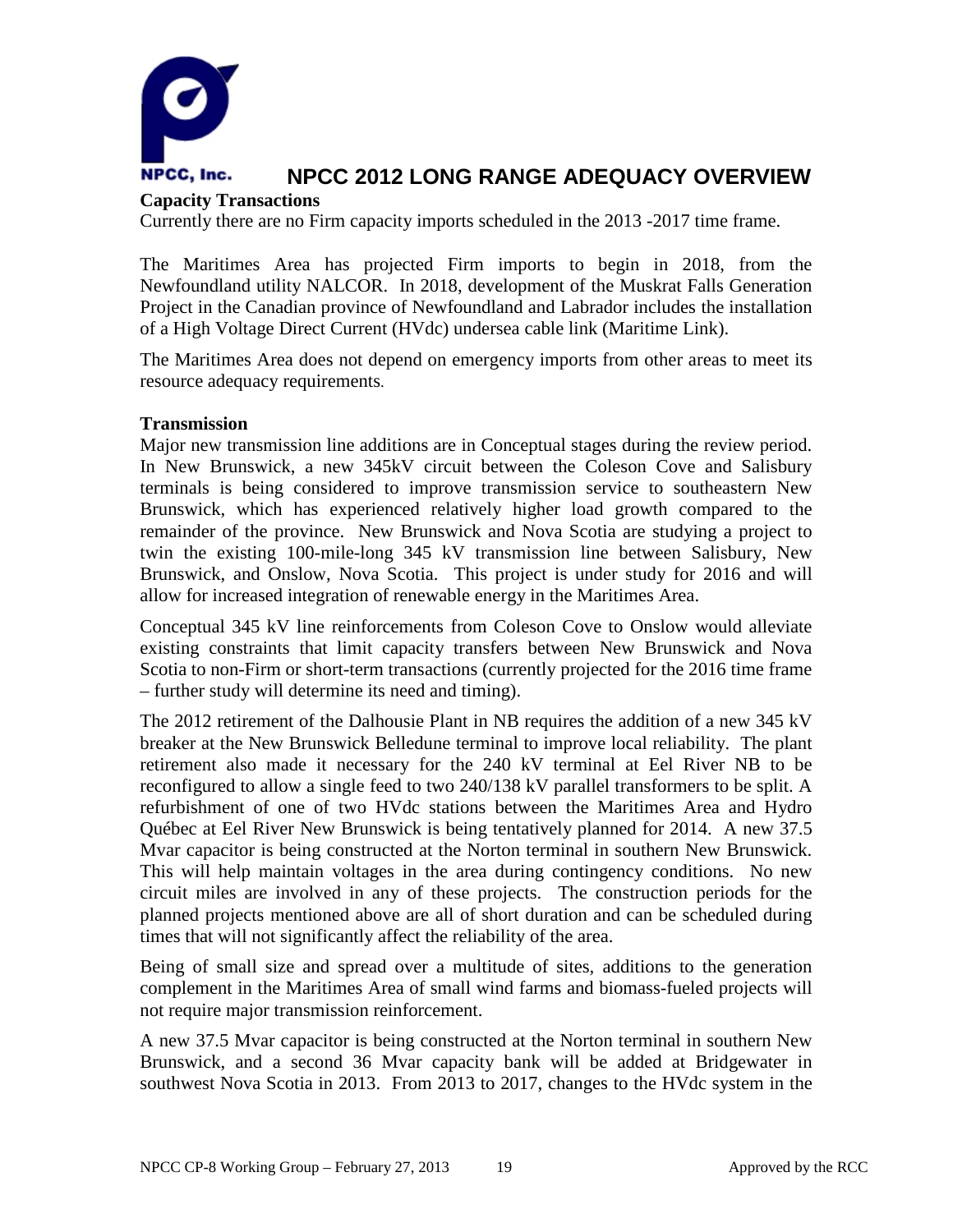

Maritimes will include the proposed 2014 refurbishment of the 350 MVA Eel River HVdc Station on the New Brunswick tie to Québec.

#### **Generation**

As shown in Table 3, the primary sources of fuel in the Maritimes Area are oil and coal, followed by hydro, natural gas, and nuclear. Other capacity sources include wind and biomass.

**Table 3**

| -18<br><b>Maritimes Current Capacity</b> |          |         |  |  |
|------------------------------------------|----------|---------|--|--|
|                                          |          | Current |  |  |
| NPCC-Maritimes-Winter                    | Capacity | Share   |  |  |
| Coal                                     | 1.714    | 25.0%   |  |  |
| Petroleum                                | 1,857    | 27.1%   |  |  |
| Gas                                      | 829      | 12.1%   |  |  |
| Nuclear                                  | 660      | 9.6%    |  |  |
| Other/Unknown                            | $\Omega$ | 0.0%    |  |  |
| Renewables                               | 1,796    | 26.2%   |  |  |
| <b>TOTAL</b>                             | 6.856    | 100.0%  |  |  |

Since 2011, 49 MW of Existing-Certain capacity fueled by existing natural gas units in combined-cycle mode was added at Nova Scotia's Tufts Cove plant. Another 40 MW of wind generation capacity derated to 14 MW of Existing-Certain capacity was installed at two sites.

The return to service of the 660 MW Point Lepreau Nuclear Generating Station was a major Future-Planned capacity addition during 2012. There are no Conceptual projects planned during this assessment period. The retirement of the 299 MW oil-fired Dalhousie Plant in New Brunswick occurred May 31, 2012. The capacity reduction has been more than offset by the return to service of the 660 MW Point Lepreau Nuclear Generating Station.

The refurbishment of the Point Lepreau Nuclear Generating Station results in a 25 MW uprate of the plant's net capacity. This small uprate has no significant long-term reliability impact.

The impact of the assumed retirement of one of Nova Scotia's fossil fueled generators in 2015 is expected to be offset by installation of wind and biomass units.

There are no significant increases in distributed generation identified in the Maritimes Area except in Nova Scotia. Existing distributed resources are netted against load and not counted as capacity.

The Maritimes Area has no non-traditional (e.g., storage, flywheels, batteries) resources. Wind projects included with capacities modeled in resource adequacy calculations for New Brunswick and northern Maine (40 percent of nominal capacity during the winter

<span id="page-21-0"></span><sup>&</sup>lt;sup>18</sup> "Current" represents Existing-Certain and Future-Planned projections for the 2012 summer (for summerpeaking assessment areas) or 2012/2013 winter (for winter-peaking assessment areas). "Share" represents the share (percent) of total Existing-Certain and Future-Planned capacity projected for the peak season.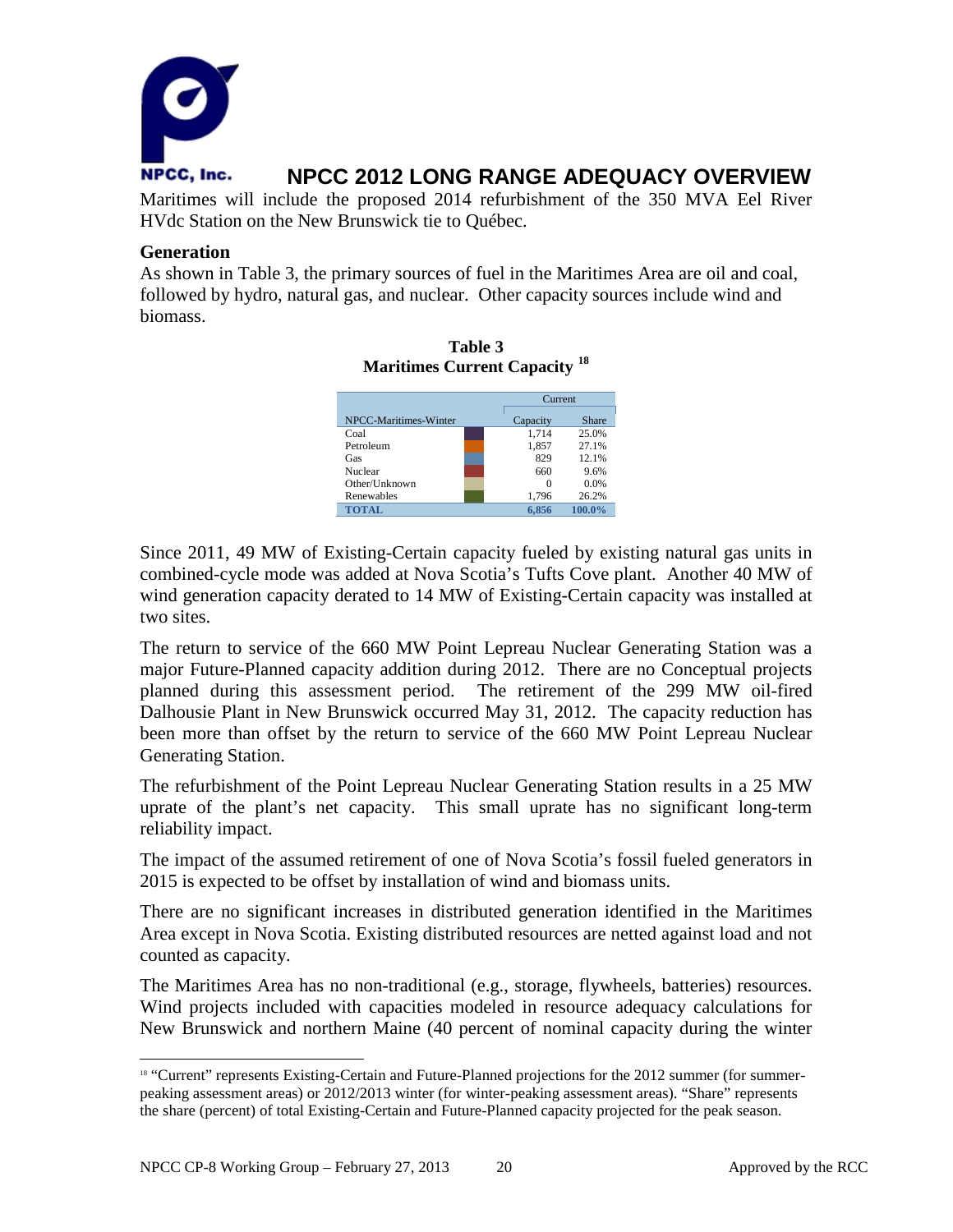

peak period) are based on results from the September 2005 NBSO report "Maritimes Wind Integration Study." <sup>[19](#page-22-0)</sup> This report showed that the effective capacity from wind projects and their contribution to Loss of Load Expectation (LOLE) was equal to or better than their seasonal capacity factors.

The Maritimes Area projects no solar power installations. With very few small exceptions, hydro and biomass generators are not derated during peak periods.

Currently, wind generators are accredited with on-peak capacity, based on observed or expected seasonally adjusted capacity factors. Hydro and biomass units are expected to be fully available during peak periods, and on-peak capacity is equal to their demonstrated unit capability (Table 4). The Maritimes Area is currently reviewing and assessing previously used methods for attributing on-peak wind capacity.

| Table 4                                     |  |
|---------------------------------------------|--|
| <b>Maritimes Current Renewable Capacity</b> |  |

|                                | Current |       |       |                |  |
|--------------------------------|---------|-------|-------|----------------|--|
| NPCC-Maritimes-Winter          | Wind    | Solar | Hydro | <b>Biomass</b> |  |
| <b>Installed Capacity</b>      | 816     |       | 1.339 | 148            |  |
| <b>On-Peak Derate</b>          | 498     |       |       |                |  |
| <b>EXPECTED ON-PEAK OUTPUT</b> | 318     |       | 337   | 141            |  |

Plans are underway for the individual jurisdictions within the Maritimes Assessment Area to coordinate the sharing of wind data and possibly wind forecasting information and services. With the integration of more variable resources, it may become necessary to curtail these generation levels at light load periods to ensure adequate levels of spinning reserves and inertia for frequency control. The grid codes in the area require the ability to curtail to be designed into the control systems for large-scale variable resources and available for system operators to dispatch accordingly.

### **New England**

ISO New England expects to have adequate resources to satisfy reliability throughout the assessment period. The amount of Anticipated Resources in the 2013 summer is 35,265 MW, and the reference gross demand forecast is 27,765 MW during the summer season.

Resource assumptions used for the assessment reflect Seasonal Claimed Capability (which could be higher than the Capacity Supply Obligation (CSO)) of all ISO-NE generators, as well as demand resources and imports that have assumed CSOs under the ISO-NE's Forward Capacity Market (FCM). Consideration for generator Seasonal Claimed Capabilities has not been included in determining the capacity projections in long-term assessments since 2008, when ISO-NE started to use CSOs in the NERC Long-Term Reliability Assessment (LTRA) to reflect the capacity purchased under the FCM. Prior to the 2008 assessment, all generator capabilities in the LTRA were based on the

<span id="page-22-0"></span> <sup>19</sup> [http://www.nbso.ca/Public/\\_private/2005 Percent20Maritime Percent20Wind Percent20Integration](http://www.nbso.ca/Public/_private/2005%20Maritime%20Wind%20Integration%20Study%20_Final_.pdf)  [Percent20Study Percent20\\_Final\\_.pdf.](http://www.nbso.ca/Public/_private/2005%20Maritime%20Wind%20Integration%20Study%20_Final_.pdf)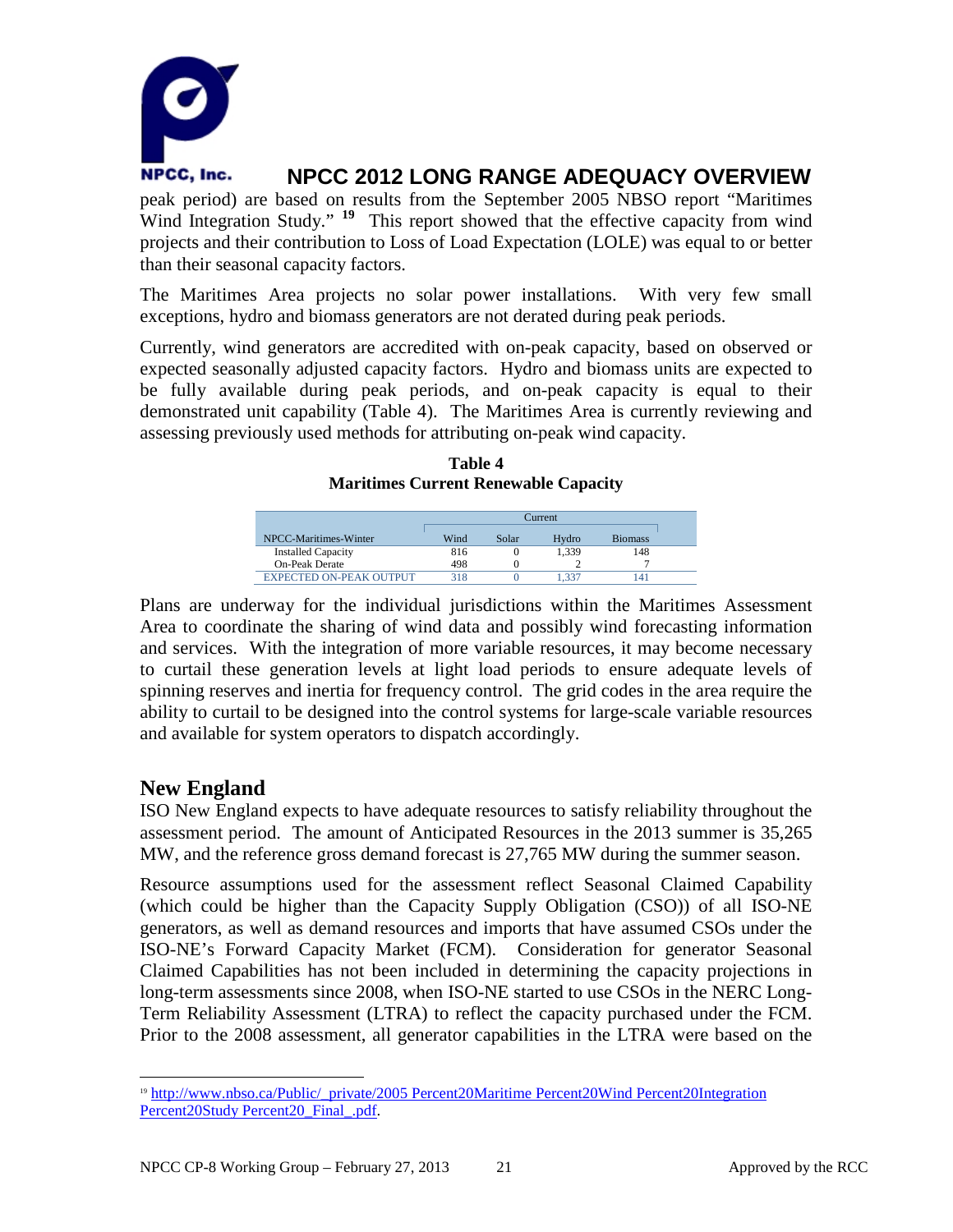

Seasonal Claimed Capability. The reason for reflecting the generator Seasonal Claimed Capabilities in this and future LTRAs is that when the energy prices are lucrative (which is always the case during annual peak demand conditions), generating resources offer the energy market up to, and sometimes more than, their Seasonal Claimed Capability. The LTRA would undercount New England capacity if ISO-NE only reflected the CSOs in the LTRA.

Resource assumptions for this assessment reflects the Seasonal Claimed Capability of all ISO-NE generators, as well as demand resources and imports that have Capacity Supply Obligations (CSOs) as a result of ISO-NE's Forward Capacity Market (FCM) auctions.

#### **Demand**

The 2013 summer peak demand forecast is 27,765 MW, and the Net Internal Demand, which takes into account 1,136 MW of passive demand resources (Energy Efficiency), is 26,629 MW.

This year's forecast of the 10-year summer Total Internal Demand compound annual growth rate (CAGR) based on Total Internal Demand is 1.44 percent, which is slightly higher than the 2011 projection of 1.30 percent. The reason for this increase is changes in the economic forecast.

ISO‐NE's reference case demand forecast is the 50/50 forecast (50 percent chance of being exceeded), corresponding to a New England three-day weighted temperaturehumidity index (WTHI) of 79.88, which is equivalent to a dry-bulb temperature of 90.2 degrees Fahrenheit and a dew point temperature of 70 degrees Fahrenheit. The reference case demand forecast is based on the most recent reference economic forecast, which reflects the economic conditions that "most likely" would occur.

ISO‐NE develops an independent demand forecast for the Balancing Authority area as a whole and the six states within it. ISO-NE uses historical hourly demand data from individual member utilities, which is based upon Revenue Quality Metering (RQM), to develop historical demand data which the regional peak demand and energy forecasts are based upon. From this historical data, ISO‐NE develops a forecast of both monthly peak and energy demands by state. The peak demand forecast for the subregion and the states can be considered a coincident peak demand forecast.

#### **Demand Side Management (DSM)**

DSM in New England consists of active demand resources and passive demand resources. Active demand resources consist of real-time Demand Response and real-time emergency generation, which can be activated with the implementation of ISO-NE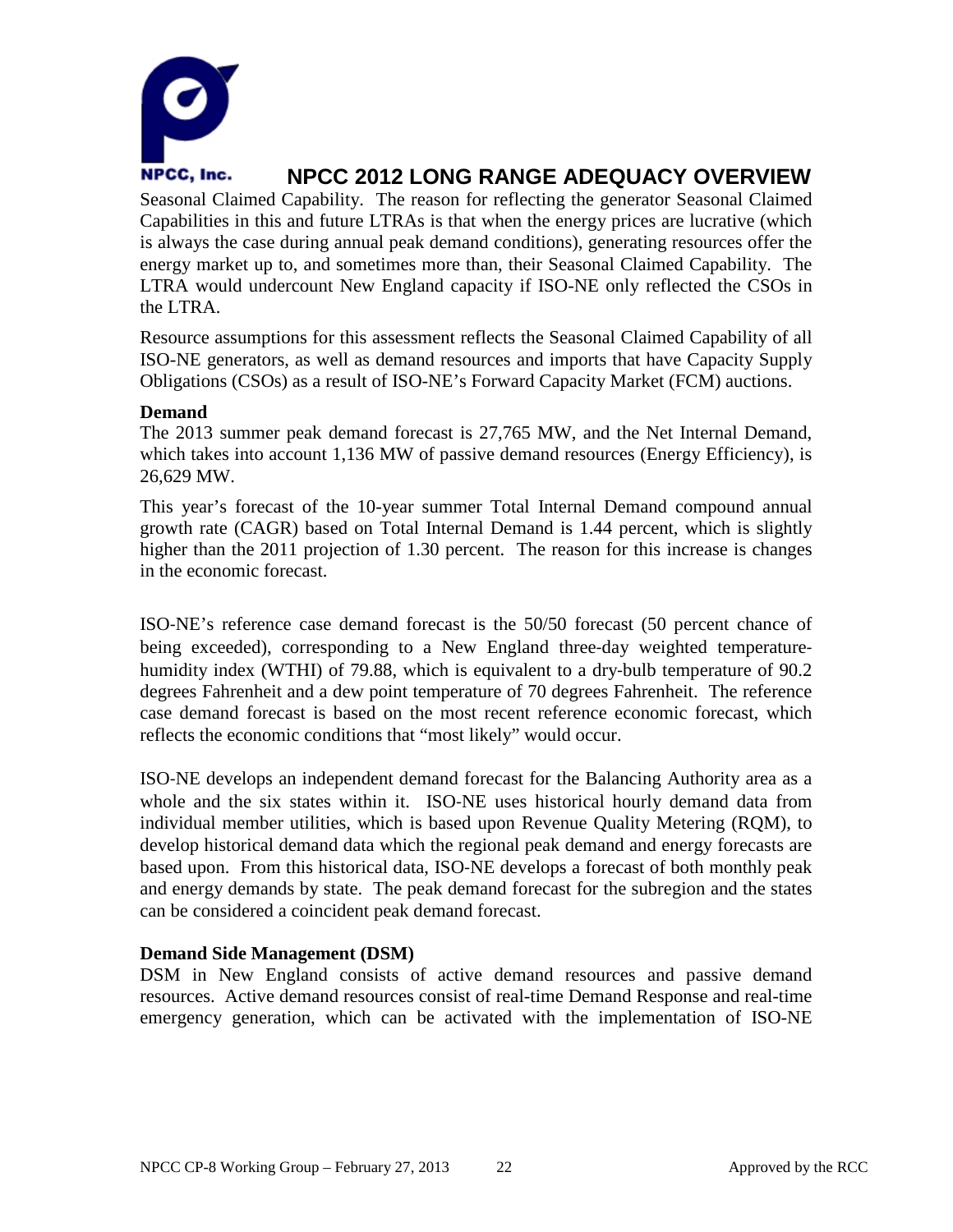

Operating Procedure No. 4 – *Action During a Capacity Deficiency* (OP-4).**[20](#page-24-0)** Some assets in the real-time Demand Response programs are under direct load control by the load response providers (LRP). The LRP implements direct load control of these assets upon dispatch instructions from ISO-NE—for example, interruption of central air conditioning systems in residential and commercial facilities. Passive demand resources (i.e., Energy Efficiency and conservation) include installed measures (e.g., products, equipment, systems, services, practices, and strategies) on end-use customer facilities that result in additional and verifiable reductions in the total amount of electrical energy used during on-peak hours.

The amount of summer active Demand Resources **[21](#page-24-1)** in 2013 is projected to be 1,681 MW and the amount of passive Demand Resources **[22](#page-24-2)** is 1,136 MW. In the winter, the amount of active and passive DR is 1,536 MW and 1,127 MW, respectively (Table 5).

|                                           |       | Short-Term  |       |
|-------------------------------------------|-------|-------------|-------|
| NPCC-New England-Summer                   | 2013  | 2014        | 2015  |
| Direct Control Load Management (DCLM)     |       |             |       |
| Contractually Interruptible (Curtailable) |       |             |       |
| Critical Peak-Pricing (CPP) with Control  |       |             |       |
| Load as a Capacity Resource               | 1,681 | 1,999       | 1,919 |
| TOTAL RESOURCE-SIDE DEMAND RESPONSE       | 1.681 | 1.999       | 1.919 |
| Direct Control Load Management (DCLM)     |       |             |       |
| Contractually Interruptible (Curtailable) |       |             |       |
| Critical Peak-Pricing (CPP) with Control  |       |             |       |
| Load as a Capacity Resource               | 1,136 | 1.398       | 1,647 |
| TOTAL LOAD-MODIFYING DEMAND RESPONSE      | 1.136 | 1.398       | 1.647 |
| <b>TOTAL ENERGY EFFICIENCY</b>            |       |             |       |
| TOTAL DEMAND-SIDE MANAGEM                 | 2.817 | <b>3.39</b> | 3.566 |

#### **Table 5 New England Demand-Side Management**

The active DR is based on the Capacity Supply Obligations (CSO) obtained through ISO-NE's Forward Capacity Market (FCM) three years in advance. The CSOs increase from 1,681 MW in 2013 to 1,999 MW in 2014 and then decrease slightly to 1,919 MW in 2015. At that point, since there are no further auction results, the CSOs are assumed to remain the same through the end of the reporting period.

Energy Efficiency is also secured by means of FCM CSOs. However, this year ISO-New England developed a new Energy Efficiency forecasting methodology that takes into account the potential impact of growing Energy Efficiency (EE)/conservation initiatives in the Region to project the amount of EE beyond the years when the FCM CSOs have

<span id="page-24-0"></span><sup>&</sup>lt;sup>20</sup> OP-4 (located at http://www.iso-ne.com/rules\_proceds/operating/isone/op4/index.html) is used by ISO-NE operators when resources are insufficient to meet the anticipated load plus Operating Reserve Requirement.

<span id="page-24-1"></span><sup>&</sup>lt;sup>21</sup> Active Demand Resources in New England are considered Demand Response that is treated as a resource for this assessment.

<span id="page-24-2"></span><sup>&</sup>lt;sup>22</sup> Passive Demand Resources in New England are treated as load-modifying Demand Response for this assessment.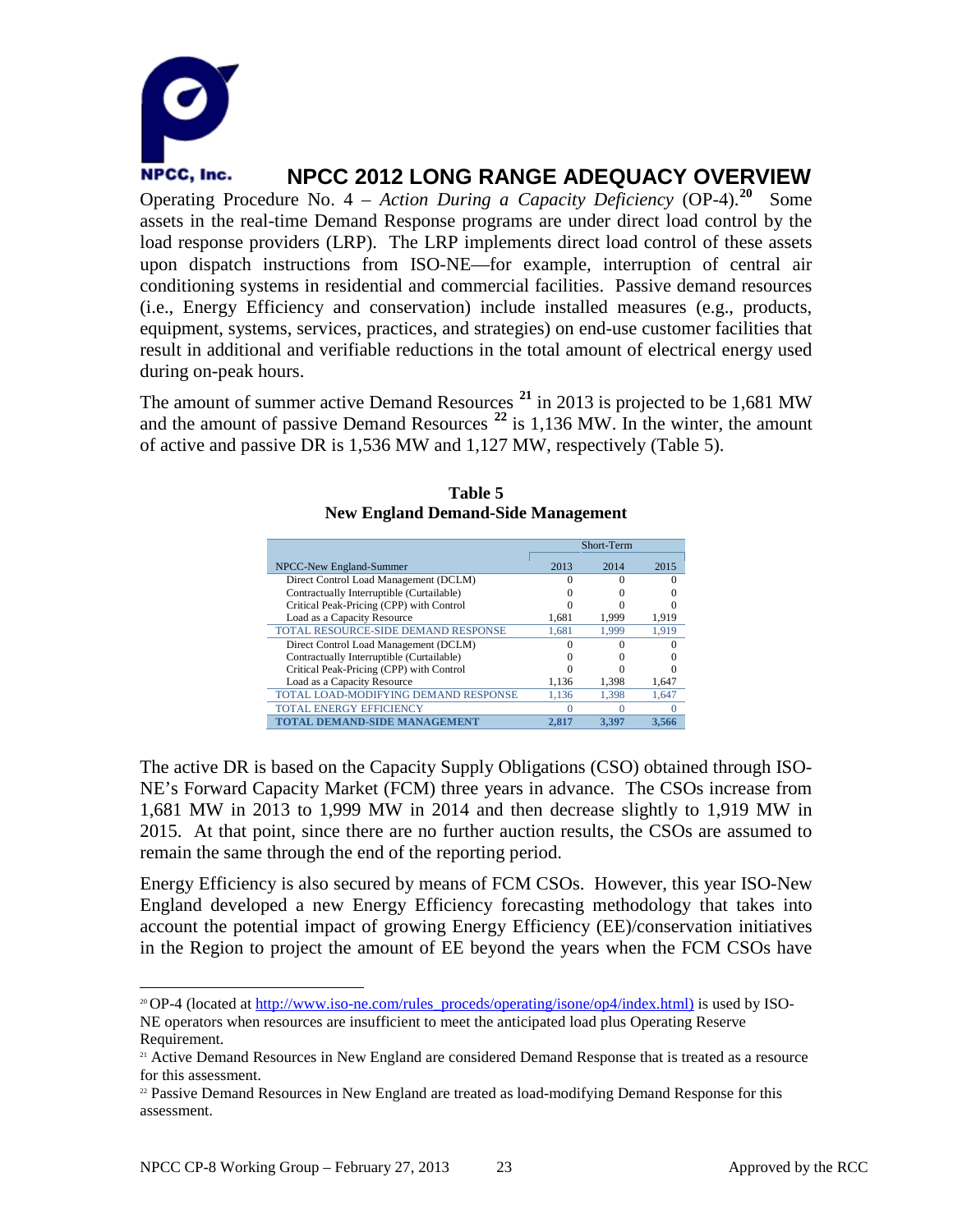

already been procured. EE has been increasing and is projected to continue growing throughout the study period, but at a continually decreasing rate. The amount of EE in 2013 is 1,136 MW, increasing by 23 percent to 1,398 MW in 2014 and by 18 percent to 1,647 MW in 2015.

Both passive and active demand resources are treated as capacity in New England's FCM. The active demand resources can be triggered by ISO-NE in real time under OP-4 to help mitigate an actual or Anticipated Capacity Deficiency by reducing the peak demand. For example, on July 22, the 2011 peak demand day, a total of 642 MW of active DR was dispatched and 644 MW responded. On another OP-4 occurrence on the morning of December 19, 2011, active DR reduced the load by 380 MW (out of 504 MW dispatched).

#### **Generation**

ISO-NE's Existing Certain capacity in summer 2013 is 31,938 MW. Natural gas-fired generation represents the largest component of ISO New England's total installed capacity, followed oil-fired generation, nuclear generation, and coal.

A total of 196 MW of new generation has been installed since the 2011 summer. Most of that capacity consists of a 130 MW gas-fired combustion turbine. In addition, a wind facility with a 62 MW summer rating (217 MW nameplate) went commercial. The onpeak capacity of intermittent generators such as wind, hydro, and solar units is based on actual generation during the summer or winter reliability hours. Therefore, the capacity as a percentage of nameplate varies from resource to resource.

ISO-NE has a total of 184 MW of capacity in the Future-Planned Category, all of which is expected to be in service by summer 2013 and consists primarily of biomass (84 MW), wind (42 MW, with a nameplate capability of 228 MW), landfill gas (28 MW), and fuel cell (18 MW) projects. Conceptual capacity, **[23](#page-25-0)** which is not modeled in this assessment, amounts to a total of 6,037 MW. **[24](#page-25-1)** The queue projects include primarily natural gas (3,734 MW), wind (1,991 MW nameplate), and biomass facilities (159 MW). Hydroelectric uprates, oil-fired peaking units, and solar projects make up the remaining 153 MW (Table 6)

AES Thames, a 181 MW coal plant located in southeastern Connecticut, ceased operation in early 2011. In addition, Salem Harbor units 1 and 2 (158 MW) were shut down as of December 31, 2011, and Salem Harbor Units 3 and 4 (587 MW) are scheduled to retire by June 1, 2014.

<span id="page-25-0"></span><sup>&</sup>lt;sup>23</sup> All of the capacity in ISO-NE's generator interconnection queue that is not included in the Future-Planned Category.

<span id="page-25-1"></span><sup>24</sup> Includes all Conceptual additions with in-service dates from summer 2012 to summer 2017. Does not include conceptual retirements.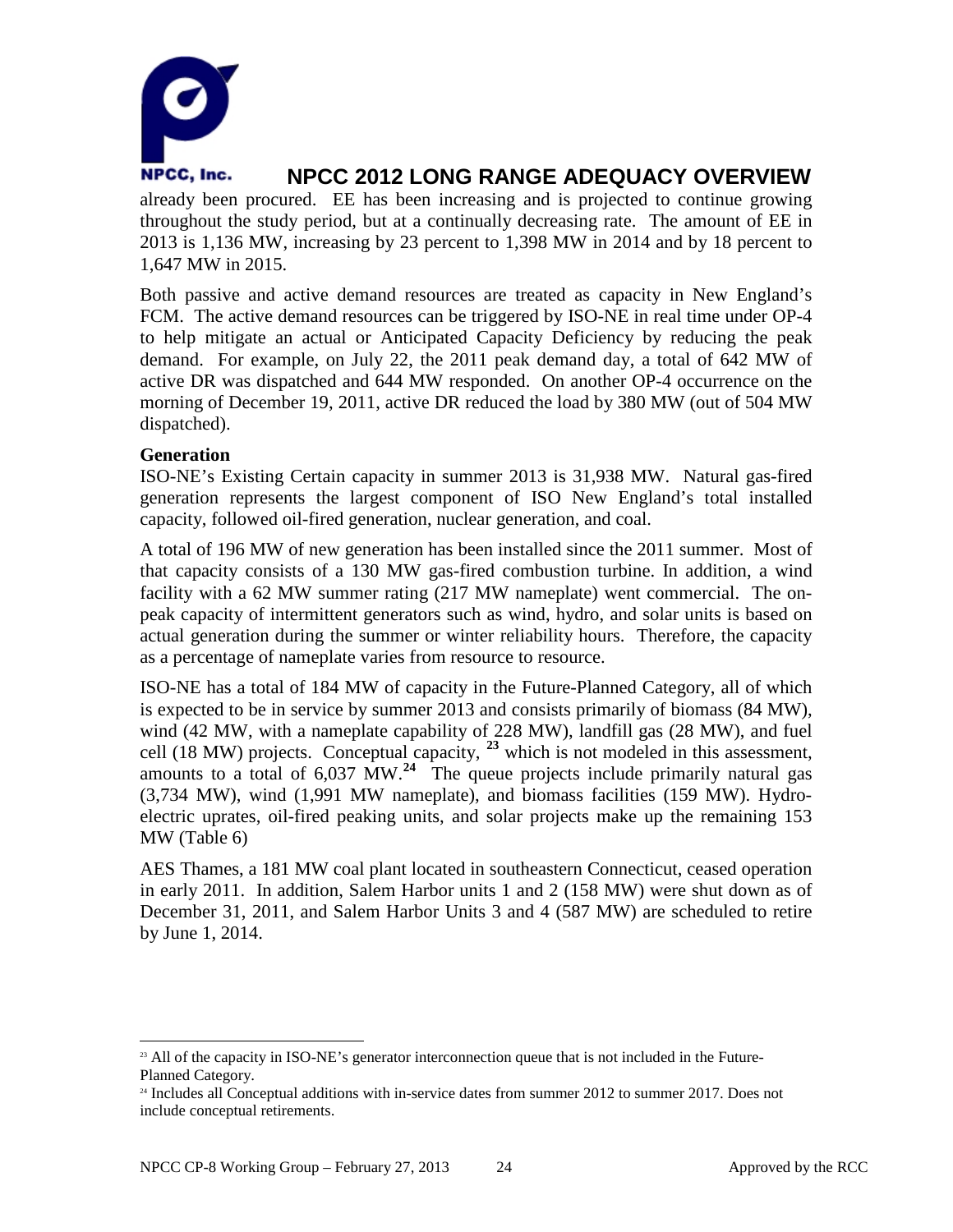

**New England Current Capacity [25](#page-26-0)**

|                         |          | Current      |          |  |
|-------------------------|----------|--------------|----------|--|
| NPCC-New England-Summer | Capacity | <b>Share</b> | Capacity |  |
| Coal                    | 2.484    | 7.8%         | 2,176    |  |
| Petroleum               | 6.895    | 21.6%        | 6,463    |  |
| Gas                     | 13.772   | 43.1%        | 13,790   |  |
| Nuclear                 | 4,628    | 14.5%        | 4,628    |  |
| Other/Unknown           | 0        | 0.0%         | 0        |  |
| Renewables              | 4.191    | 13.1%        | 4.352    |  |
| <b>TOTAL</b>            | 31,969   | 100.0%       | 31.410   |  |

The retirements of both AES Thames and Salem Harbor have been included in this assessment. ISO-NE ensures that it has adequate capacity up to three years in advance with its Forward Capacity Auctions and Annual Reconfiguration Auctions. With respect to local loads, there is adequate capacity and transmission within the Connecticut subarea where AES Thames is located. Since the Salem Harbor plant is located in the Boston sub-area, ISO-NE performed a reliability review to determine the impact of the retirement of the full plant. It was found that under certain second contingency scenarios with a 345 kV line-out as the initial outage, thermal overloads could exist in the local area. To address these thermal overloads, ISO-NE and the affected Transmission Owners have developed plans to perform 115 kV transmission line reconductoring projects on portions of five lines prior to the plant retirement. These upgrades are expected to be completed in May 2014.

ISO-NE has small amounts (less than 5 MW total) of non-traditional resources providing regulation service through a pilot program. These include battery storage, flywheels, electric thermal storage heating, and aggregated load control. After the pilot program concludes, these resource types will remain eligible to provide regulation service. There is no current expectation that these resources will or will not participate in the energy and capacity markets in the future. However, technologies with multi-hour storage capability may become economically viable participants in the energy market depending on fuel prices, penetration of renewable resources, and localized transmission congestion.

As of summer 2012, ISO-NE has 97 MW of on-peak wind capacity, with a total nameplate capability of 566 MW. The amount of on-peak solar capacity is 5 MW, with a nameplate capability of 18 MW. For 2013, on-peak hydro-electric capacity is 1,483 MW, derated from a maximum capacity of 2,043 MW, and biomass capacity is 907 MW (Table 7).

<span id="page-26-0"></span><sup>&</sup>lt;sup>25</sup> "Current" represents Existing-Certain and Future-Planned projections for the 2012 summer (for summerpeaking assessment areas) or 2012/2013 winter (for winter-peaking assessment areas). "Share" represents the share (percent) of total Existing-Certain and Future-Planned capacity projected for the peak season.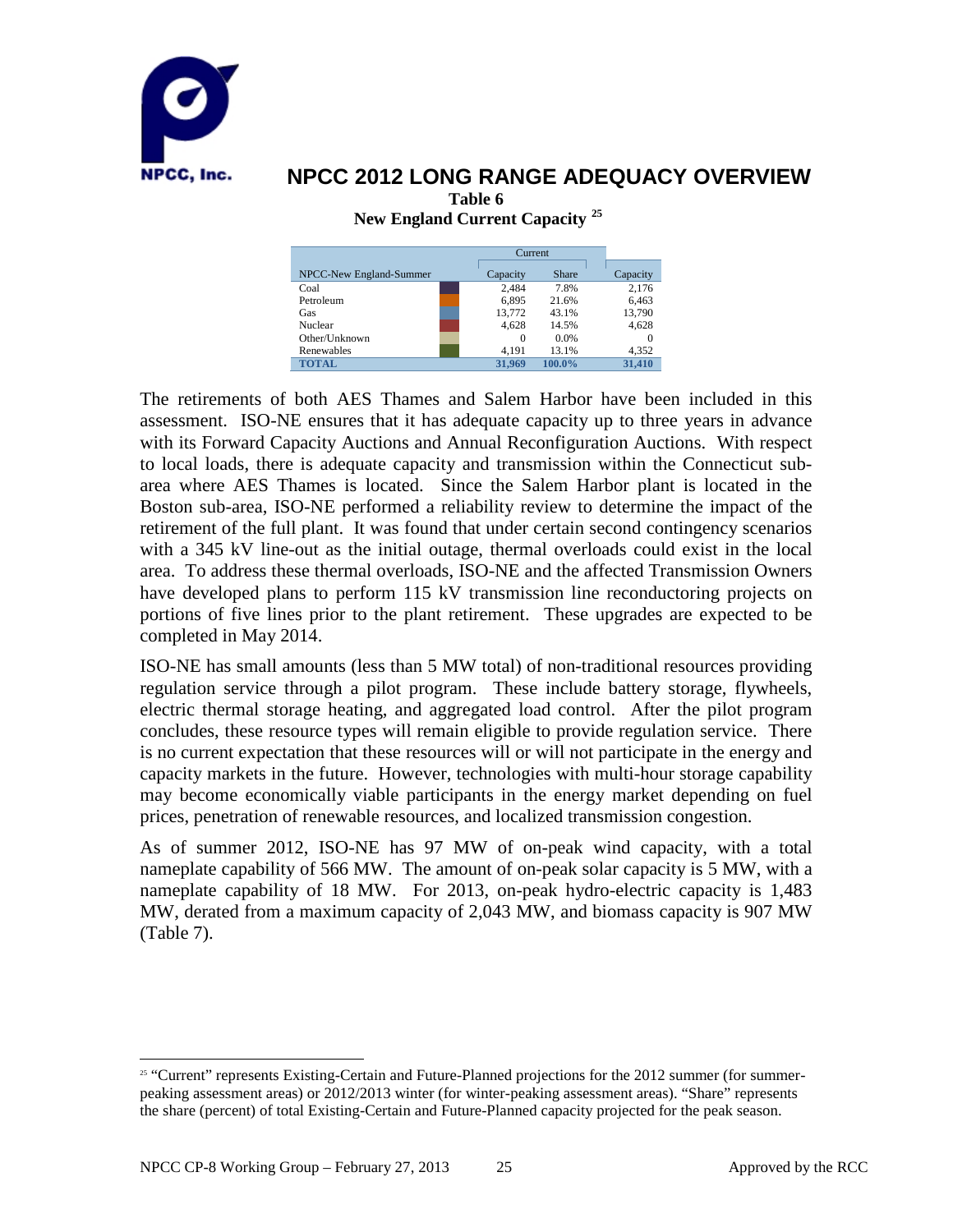

#### **NPCC 2012 LONG RANGE ADEQUACY OVERVIEW Table 7 New England Current Renewable Capacity**

Current NPCC-New England-Summer Wind Solar Hydro Biomass<br>Installed Capacity 566 18 2.043 907 Installed Capacity 566 18 2,043 907 On-Peak Derate 469 13 560<br>
XPECTED ON-PEAK OUTPUT 97 5 1.483 907 EXPECTED ON-PEAK OUTPUT 97 5 1,483

ISO-NE continues to integrate new power supply sources—including new variable resources—into the network. All new resources are studied in detail by ISO-NE Operations Engineering prior to commercial operation. These are all integrated through the use of operating guides/interface limits and through our Energy Management System (EMS). To facilitate system operation with potentially large amounts of wind power, ISO-NE Operating Procedure No. 14 **[26](#page-27-0)** was developed and implemented. OP-14 is chiefly concerned with requirements for real-time and static-type data that will facilitate accurate wind power forecasting over the intra-day, day-ahead, and week-ahead timescales, as well as data for use in situational awareness functions for ISO system operators.

#### **Capacity Transactions**

Firm summer capacity imports increase from 1,746 MW in 2013 to 1,768 MW in 2015 before eventually falling to 95 MW in 2017. The capacity imports for those years reflect the results of the appropriate FCAs. Since the FCA imports are based on one-year contracts, beginning in 2016 the imports reflect only known, long-term ICAP contracts. If the imports beyond the 2015 summer do not clear in future FCM commitment periods, the lost capacity will be replaced by other supply or Demand-Side resources.

#### **Transmission**

The ISO New England 2012 Regional System Plan has identified projects that address transmission system performance issues, either individually or in combination. Some of the projects, as described below, address local reliability issues and also have the ancillary benefit of improving the performance of major transmission corridors and thus the overall performance of the system.

There are several transmission projects that are projected to come on-line during the assessment period that are important to the continuation of, or enhancement to, system or sub-area reliability. These projects are the results of progress made by the ISO and regional stakeholders in analyzing the transmission system in New England, developing back-stop solutions to address existing and projected transmission system needs, and implementing these solutions.

<span id="page-27-0"></span><sup>&</sup>lt;sup>26</sup> Appendix F – Wind Plant Operators Guide (OP-14F):  $\frac{http://www.iso-14F)}{http://www.iso-14F)}$ [ne.com/rules\\_proceds/operating/isone/op14/.](http://www.iso-ne.com/rules_proceds/operating/isone/op14/)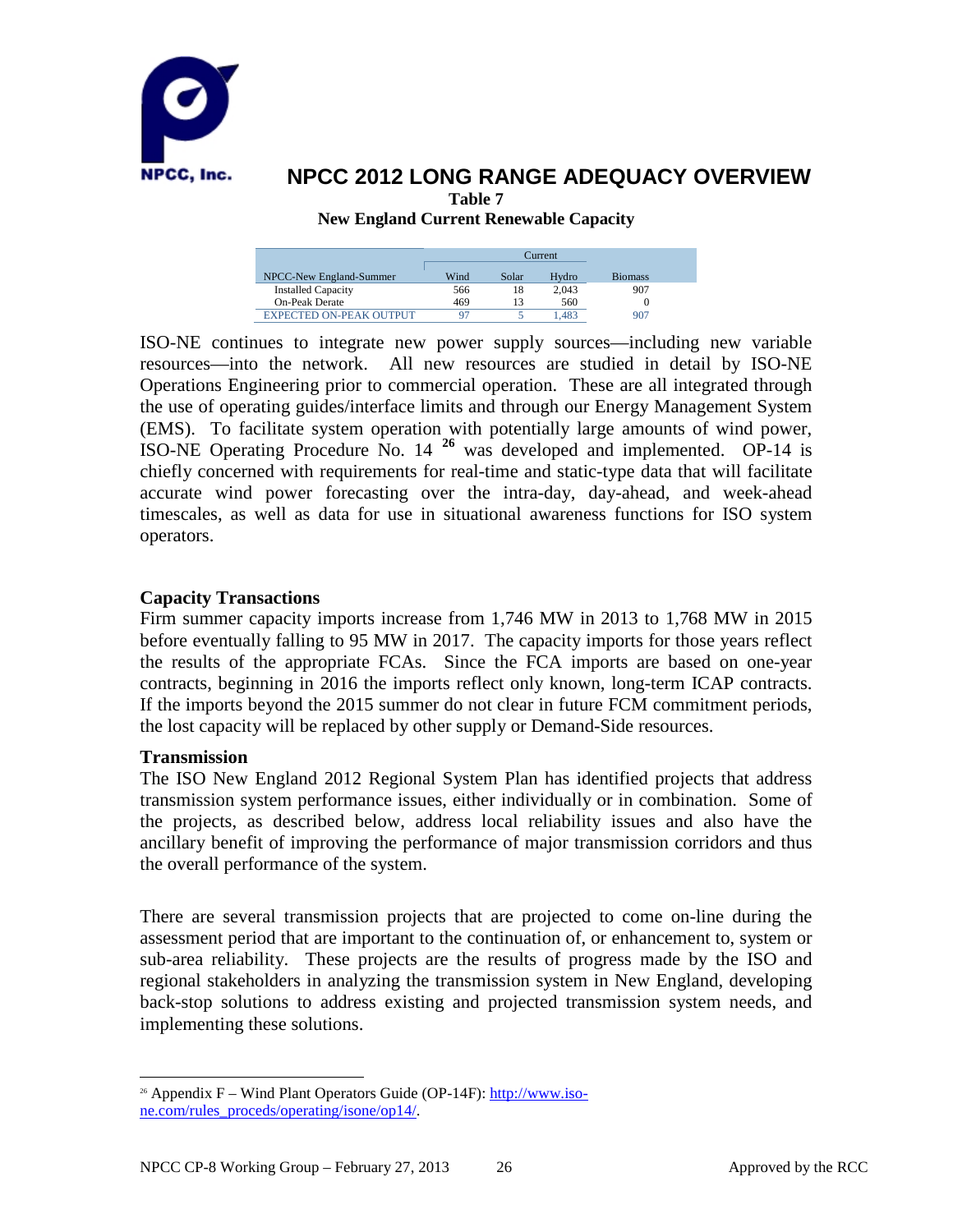

The major projects under development in New England include the Maine Power Reliability Program (MPRP), the New England East-West Solution (NEEWS), and the Long-Term Lower SEMA project. The new paths that are part of MPRP, many components of which are under construction, will provide basic infrastructure necessary to increase the ability to move power into Maine from New Hampshire and improve the ability of the transmission system within Maine to move power into the local load pockets as necessary. NEEWS consists of a series of projects that have been identified to improve system reliability, including in Springfield and Rhode Island, and increases total transfer capability across the New England east-to-west and west-to-east interfaces. The Long-Term Lower SEMA project eliminates the criteria violations in the lower southeastern Massachusetts Area, which includes Cape Cod.

Currently, there are no transmission constraints preventing the system from being operated in a manner that ensures the reliability of the New England-wide system. The proposed projects with the target in-service dates are expected to enhance the long-term reliability of the New England bulk power supply system. There are no major interconnection-related projects or issues at this time.

Presently there are no significant concerns over meeting the target in-service dates of any of the transmission projects. However, if the implementation of these projects is delayed, interim measures will be taken, such as issuing gap requests for proposals (RFPs) to install temporary generation in a specific area of the system.

No additional significant substation equipment such as SVC, FACTS controllers, or HVdc is currently planned to be added to the system.

### **New York**

The New York Balancing Authority (NYBA) is projecting adequate Planning Reserve Margins based upon the current NYBA Installed Reserve Margin. The Installed Reserve Margin (IRM) requirement for the NYBA Area that covers the period from May 2012 to April 2013 (2012 Capability Year) is 16 percent. This requirement is based upon an annual study conducted by the New York State Reliability Council (NYSRC) Installed Capacity Subcommittee (ICS).

New York State is considering a number of environmental initiatives under the Federal Clean Air Act, Clean Water Act and the New York State Environmental Conservation Law that could affect the availability of generation resources in New York and may lead to generator retirements. The NYISO monitors these regulatory initiatives and analyzes their potential reliability impact through its Reliability Planning Process, which is primarily comprised of a biennial Reliability Needs Assessment (RNA) and a Comprehensive Reliability Plan (CRP). At this time there are no environmental or regulatory restrictions that adversely impact reliability during the time-frame of the assessment.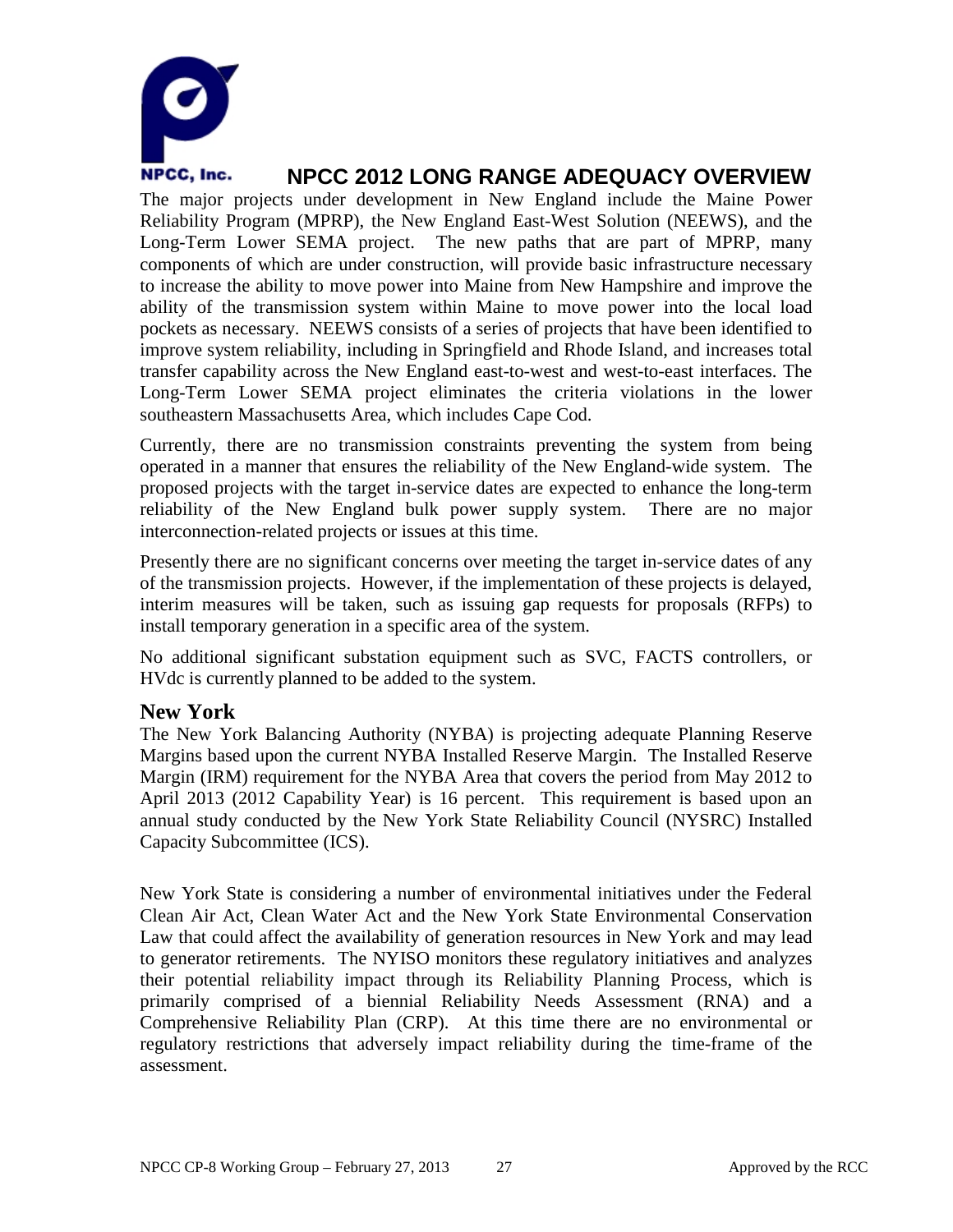

The NYISO's Reliability Planning Process is a long-range assessment of both resource adequacy and transmission reliability of the New York bulk power system conducted over 10‐year planning horizons to ensure that the New York State bulk power system meets or exceeds the planned loss of load expectation (LOLE) that, at any given point in time, is less than or equal to an involuntary load disconnection that is not more frequent than once in every 10‐years, or 0.1 days per year. Results of the 2010 RNA, published September 2010, <sup>[27](#page-29-0)</sup> demonstrate that the LOLE for the New York Balancing Area (NYBA) does not exceed 0.1 days per year in any year through 2020 under Base Case conditions.

#### **Demand**

Last year's forecast compound average growth rate (CAGR) was 0.66 percent (from 2012 to 2021), compared to 0.81 percent for this assessment period (2013-2022).

The primary differences between the forecasts are the recovery from the recession in the short term as well as a reduction in the estimate of peak demand associated with Energy Efficiency programs.

The NYISO develops independent forecasts for each of 11 zones in its control area; the total is based on the sum of the zones. Both coincident and non‐coincident peak demands are forecast. The peak producing conditions are based upon the 50th percentile for most regions of the state. However, in certain regions in and around New York City, the peak‐ producing conditions are more conservative, based upon the 67th percentile. This provides additional reliability for this part of the control area. As a result, the statewide forecast is somewhat higher than a 50th percentile. The weather assumptions and economic assumptions for the 50‐50 forecast are normal weather and an eventual recovery from the recession.

Both the current and the previous forecasts have incorporated reductions in peak demand expected to be achieved by statewide Energy Efficiency programs. These programs are funded by the state of New York through system benefits charges applied to all retail rates. The programs are implemented by the New York State Energy Research and Development Agency, the major investor-owned utilities in the state, and by other state power authorities, such as the Long Island Power Authority and the New York Power Authority.

The New York State Public Service Commission (NYS PSC) has ordered the creation of an Evaluation Advisory Group to develop statewide standards for the measurement and verification (M  $\&$  V) of the impacts of the programs, after they are installed. This group is currently developing  $M & V$  protocols that will be followed by program implementers.

<span id="page-29-0"></span><sup>&</sup>lt;sup>27</sup> See: [http://www.nyiso.com/public/markets\\_operations/services/planning/planning\\_studies/index.jsp](http://www.nyiso.com/public/markets_operations/services/planning/planning_studies/index.jsp)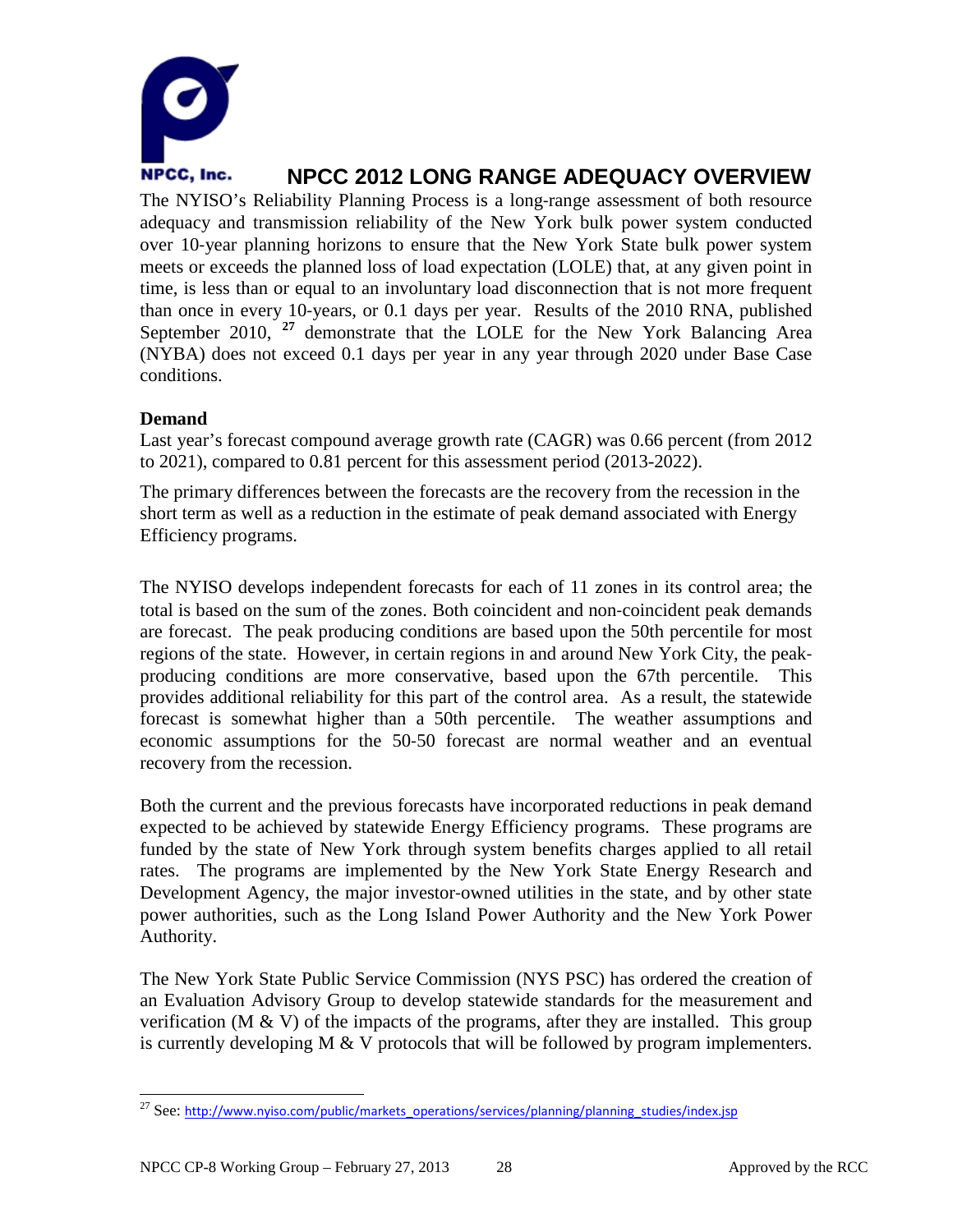

Monthly program tracking results are provided to the Department of Public Service staff to determine whether program activities are meeting the goals set by the state.

#### **Demand Side Management**

Demand Response resources expected to be available on-peak for the first year of the assessment include 2,165 MW (summer 2013) of Special Case Resources and 257 MW (summer 2013) of Emergency Demand Response Program (EDRP) resources. These numbers are reported in the "2012 Load and Capacity Data Report." **[28](#page-30-0)** The 2013 forecast of peak demand impact of Energy Efficiency programs is 343 MW (Table 8).

The Demand Response resources are held constant over the 10-year assessment period of the NERC LTRA. The cumulative forecast Energy Efficiency impact on peak demand is 1,674 MW by 2017. The growth of peak demand impact is 650 MW during the second five years of the forecast.

| Table 8                                |  |
|----------------------------------------|--|
| <b>New York Demand-Side Management</b> |  |

|                                           | Short-Term |       |       |
|-------------------------------------------|------------|-------|-------|
| NPCC-New York-Summer                      | 2013       | 2014  | 2015  |
| Direct Control Load Management (DCLM)     | $\Omega$   |       |       |
| Contractually Interruptible (Curtailable) | $\theta$   |       |       |
| Critical Peak-Pricing (CPP) with Control  | $\Omega$   |       |       |
| Load as a Capacity Resource               | 2.165      | 2.165 | 2.165 |
| TOTAL RESOURCE-SIDE DEMAND RESPONSE       | 2.165      | 2.165 | 2.165 |
| <b>TOTAL ENERGY EFFICIENCY</b>            | 624        | 932   | 1.210 |
| <b>TOTAL DEMAND-SIDE MANAGEMENT</b>       | 2.789      | 3.097 | 3.375 |

The projected levels of Demand Response resources are held constant beyond 2013. The inclusion of Special Case Resources in this manner is an appropriate assumption for planning purposes as these resources can be added or removed with short lead times and are driven by market conditions.

No significant developments or policy implementations are known at this time.

The NYBA's market rules allow for aggregations of demand side resources to provide operating reserves and regulation service.

The New York Independent System Operator, Inc. offers two reliability‐based Demand Response programs: the Emergency Demand Response Program (EDRP) and the Installed Capacity‐Special Case Resource Program (ICAP/SCR). Resources may register for either EDRP or ICAP/SCR, but not both programs during the same capability month; however, resources enrolled in the ICAP/SCR program that have not sold capacity for the month may participate in an EDRP activation occurring in that same month.

<span id="page-30-0"></span><sup>&</sup>lt;sup>28</sup> http://www.nyiso.com/public/markets\_operations/services/planning/documents/index.jsp.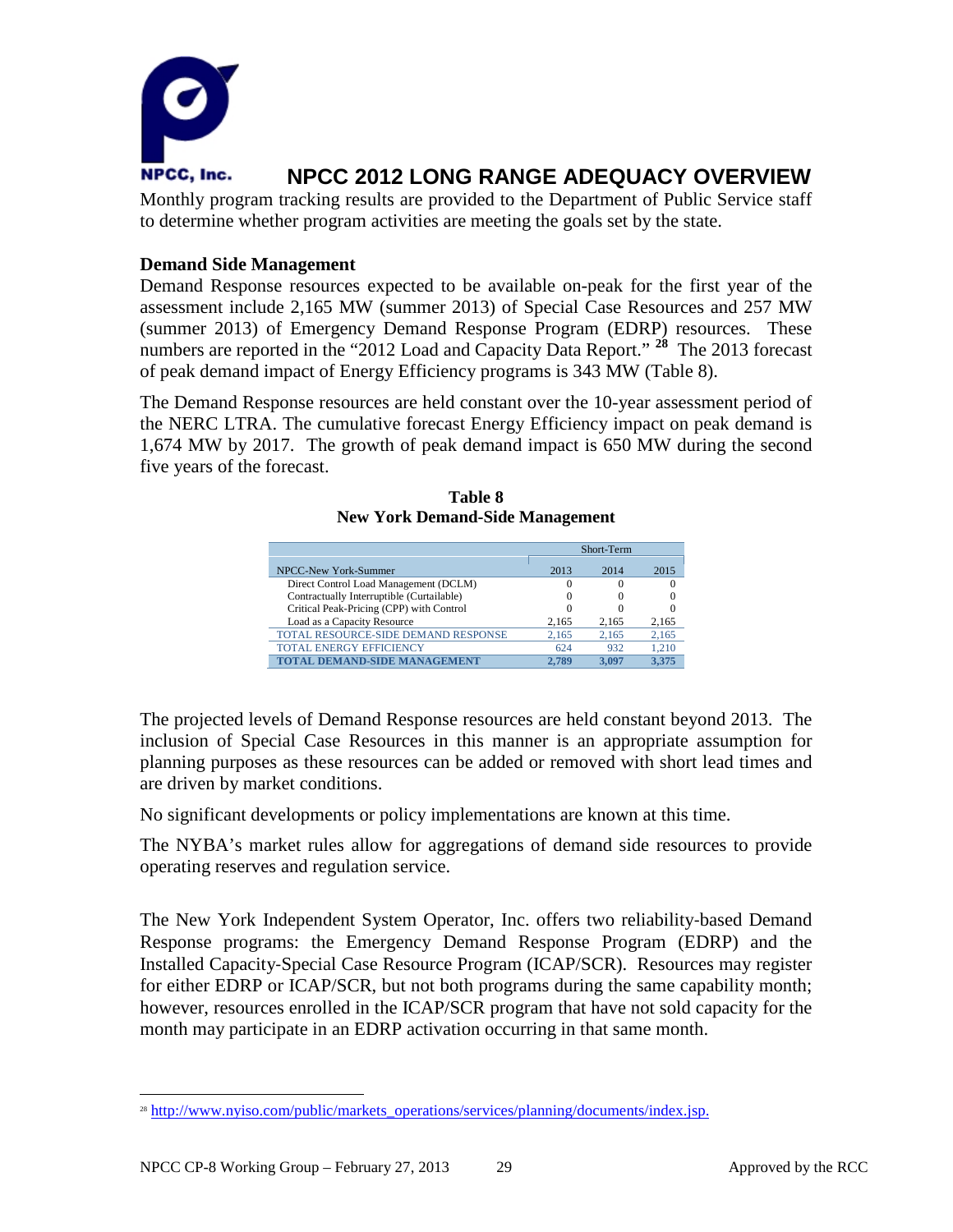

EDRP, which also includes the Targeted Demand Response Programs discussed below, provides demand resources with the opportunity to earn the greater of \$500/MWh or the prevailing location‐based marginal price (LBMP) for energy consumption curtailments provided when the NYISO calls on the resource. There are no consequences for enrolled EDRP resources that fail to curtail. Resources participate in EDRP through Curtailment Service Providers (CSP), which serve as the interface between the NYISO and resources.

The Targeted Demand Response Program (TDRP), introduced in July 2007, is a NYISO reliability program that deploys existing EDRP and SCR resources that have not sold capacity for that month on a voluntary basis, at the request of a Transmission Owner, in targeted subzones to solve local reliability problems. The TDRP program is currently available in Zone J, New York City. Responding resources are eligible for an energy payment during the event, using the same performance calculation as EDRP resources.

The ICAP/SCR program allows demand resources that meet certification requirements to offer Unforced Capacity (UCAP) to Load Serving Entities (LSE). Special Case Resources can participate in the Installed Capacity (ICAP) Market just like any other ICAP Resource; however, Special Case Resources (SCRs) participate through Responsible Interface Parties, which serve as the interface between the NYISO and resources. Resources are obligated to curtail when called upon to do so with two or more hours' notice, provided the NYISO notifies the Responsible Interface Party day ahead of the possibility of such a call. In addition, ICAP/SCR resources are subject to testing each capability period to verify that they can fulfill their curtailment requirement. Failure to curtail could result in penalties administered under the ICAP program. Curtailments are called by the NYISO when reserve shortages are anticipated. Special Case Resources are eligible for an energy payment during an event, using the same performance calculation as EDRP resources.

Load reductions for energy payment are determined by comparing the actual metered load during the event or test to an estimate of what the load would have been without the event or test. This method is commonly known as a CBL or Customer Baseline Load method. The energy CBL used by the NYISO is based on the hourly average of the highest five out of the last ten similar days with adjustments for weather permitted.

The NYISO also calculates a capacity performance factor for SCRs. The calculation compares the committed demand level to the metered value during the event or test. The calculated performance factor is used to determine the UCAP that is available from each resource for each Capability Period.

#### **Generation**

The NYBA Area currently enjoys a diverse fuel supply (Table 9). Since the last reporting year, new resources totaling 633 MW have come on-line. These include 549 MW of natural gas, 52 MW of wind, and 32 MW of solar. Additionally, there are 182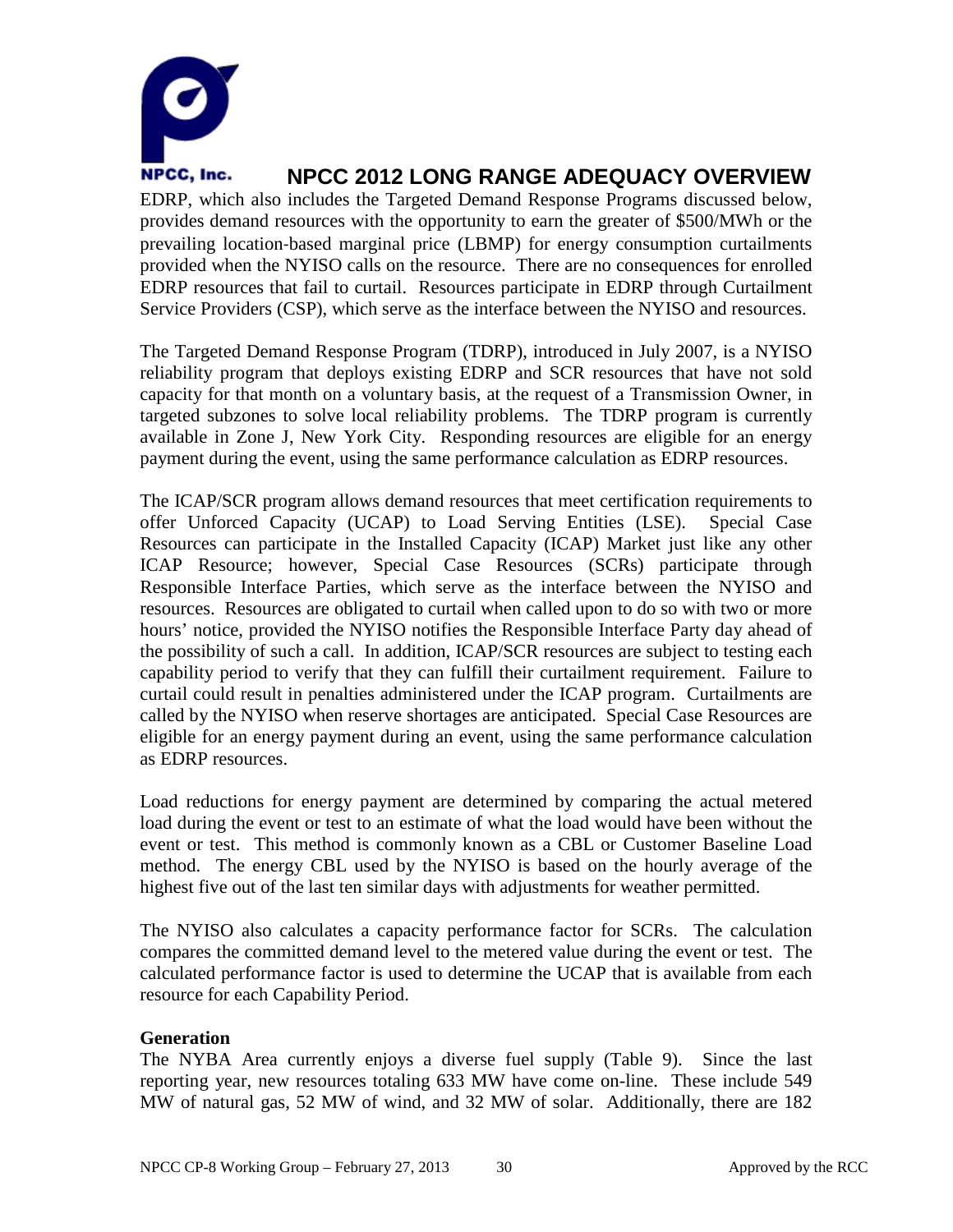

MW of unit uprates scheduled for 2012. The most significant generator uprate is the 168 MW uprate of a nuclear facility. The NYBA expects the reliance on natural gas as the fuel for new generation to increase over time, and that fuel diversity will decrease as a result.

No current Future-Planned resources are confirmed to come on-line during the assessment period at this time. There are a total of 2,537 MW of Conceptual resources in the NYISO interconnection queue that are at various stages of study that may come online over the assessment period. These include 2,198 MW of natural gas, 312 MW of nameplate wind capacity, 21 MW of biomass, and 6 MW of hydro-electric resources.

There are a significant number of generators retiring/mothballing that are impacting the NYBA Area this year. Since last year, 1,804 MW of generator retirement/mothball notices have been received. 88 MW of generation retired in 2011. The remaining 1,716 MW are scheduled to retire/mothball during 2012.

**Table 9 New York Current Capacity [29](#page-32-0)**

|                      | Current           |
|----------------------|-------------------|
| NPCC-New York-Summer | Share<br>Capacity |
| Coal                 | 2,370<br>6.4%     |
| Petroleum            | 9.152<br>24.8%    |
| Gas                  | 14,133<br>38.3%   |
| Nuclear              | 5.431<br>14.7%    |
| Other/Unknown        | $0.0\%$<br>0      |
| Renewables           | 15.7%<br>5,771    |
| TOTAL                | 36,858<br>100.0%  |

When the NYISO receives a generator retirement/mothball notice, the NYISO conducts an impact study to determine if reliability issues will arise when the unit shuts down. If no need is determined, then the unit may retire/mothball as planned. However, if a need is determined to exist, follow-up studies are required. If the need is on the local transmission system, the local transmission owner is required to resolve the reliability need. The solution may be that the unit remains on-line as a must-run unit for reliability. If the local transmission owner provides a solution to maintain reliability, the unit may then retire/mothball as planned, providing that the solution is in place prior to the retirement/mothballing date. If the solution will not be in place per the unit's shutdown schedule, the unit may be required to remain in service until the transmission owner's solution is fully implemented. The NYISO would determine the course of action in consultation with the NYS PSC and NYISO stakeholders. Following implementation of the solution, the unit may then enter the retired/mothballed status.

If the Reliability Need is determined to be on the BPS, the NYISO's Comprehensive System Planning Process (CSPP) will study the need in detail as part of the development of NYISO's Comprehensive Reliability Plan (CRP). If the Reliability Needs Assessment

<span id="page-32-0"></span> <sup>29</sup> "Current" represents Existing-Certain and Future-Planned projections for the 2012 summer (for summerpeaking assessment areas) or 2012/2013 winter (for winter-peaking assessment areas). "Share" represents the share (percent) of total Existing-Certain and Future-Planned capacity projected for the peak season.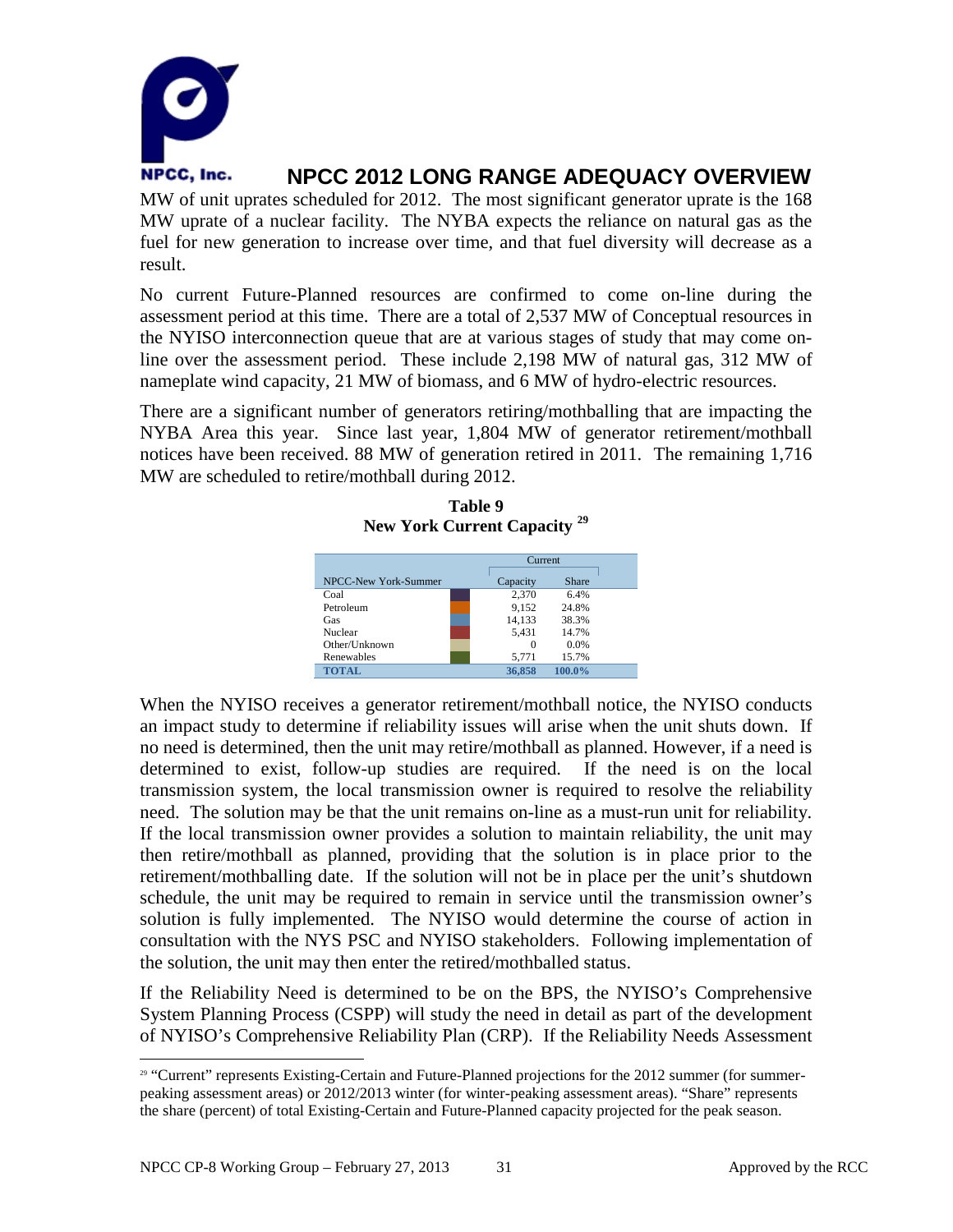

(RNA) identifies any violation of Reliability Criteria for bulk power transmission facilities, the NYISO will report a Reliability Need, quantified by an amount of compensatory megawatts or Mvars, and designate one or more Responsible Transmission Owners to develop a regulated backstop solution to address each identified need. In addition, after approval of the RNA, the NYISO will request market-based and alternative regulated proposals from interested parties to address the identified Reliability Need.

Proposed solutions that are submitted in response to an indentified Reliability Need are evaluated in the CRP process and must satisfy Reliability Criteria, including resource adequacy and system security. However, the solutions submitted to the NYISO for evaluation in the CRP do not have to be in the same amounts of compensatory MW/Mvar or the locations reported in the RNA. There are various combinations of resources and transmission upgrades that could meet the needs identified in the RNA. The reconfiguration of transmission facilities and/or modifications to operating protocols identified in the solution phase could result in changes and/or modifications of the needs identified in the RNA.

There is only one significant generator uprate occurring over the assessment period. The Nine-Mile nuclear facility will uprate by 168 MW. This will generally have a positive impact on system reliability as nuclear units typically have a very low forced outage rate and scheduled refueling outages are outside peak demand times. The impact will be more noticeable on the operational side as the rated summer capability after the uprate will be 1,309 MW. This exceeds the current 1,200 MW single contingency loss that has been in place for operating reasons and has required that the system carry 1,800 MW of reserves (600 MW 10-minute sync, 600 MW 10-minute non-sync, and 600 MW 30 minute). Operating procedures have been updated to increase the amount of reserves the NYBA carries when the uprate goes into service.

The NYBA neither plans for nor relies on behind-the-meter generation for reliability purposes except for those resources that opt to participate in one of the NYBA's Demand Response Programs.

There are only two "non-traditional" resources in the NYBA's markets. A 20 MW flywheel and an 8 MW storage battery are listed in the 2012 Gold Book **[30](#page-33-0)**. There is no impact over the assessment period.

The assumed capacity on-peak for variable resources such as wind, solar, and run-of-river hydro included in this assessment is determined using an expected capability for each resource class based upon unit historic operating data and engineering judgment. Onpeak land-based wind resources are rated at 131 MW (nameplate capacity of 1,314 MW). On-peak solar resources are expected at 3 MW (nameplate capacity of 32 MW). On-peak

<span id="page-33-0"></span> $30$  See:

[http://www.nyiso.com/public/webdocs/services/planning/planning\\_data\\_reference\\_documents/2012\\_Gold](http://www.nyiso.com/public/webdocs/services/planning/planning_data_reference_documents/2012_GoldBook.pdf) [Book.pdf](http://www.nyiso.com/public/webdocs/services/planning/planning_data_reference_documents/2012_GoldBook.pdf)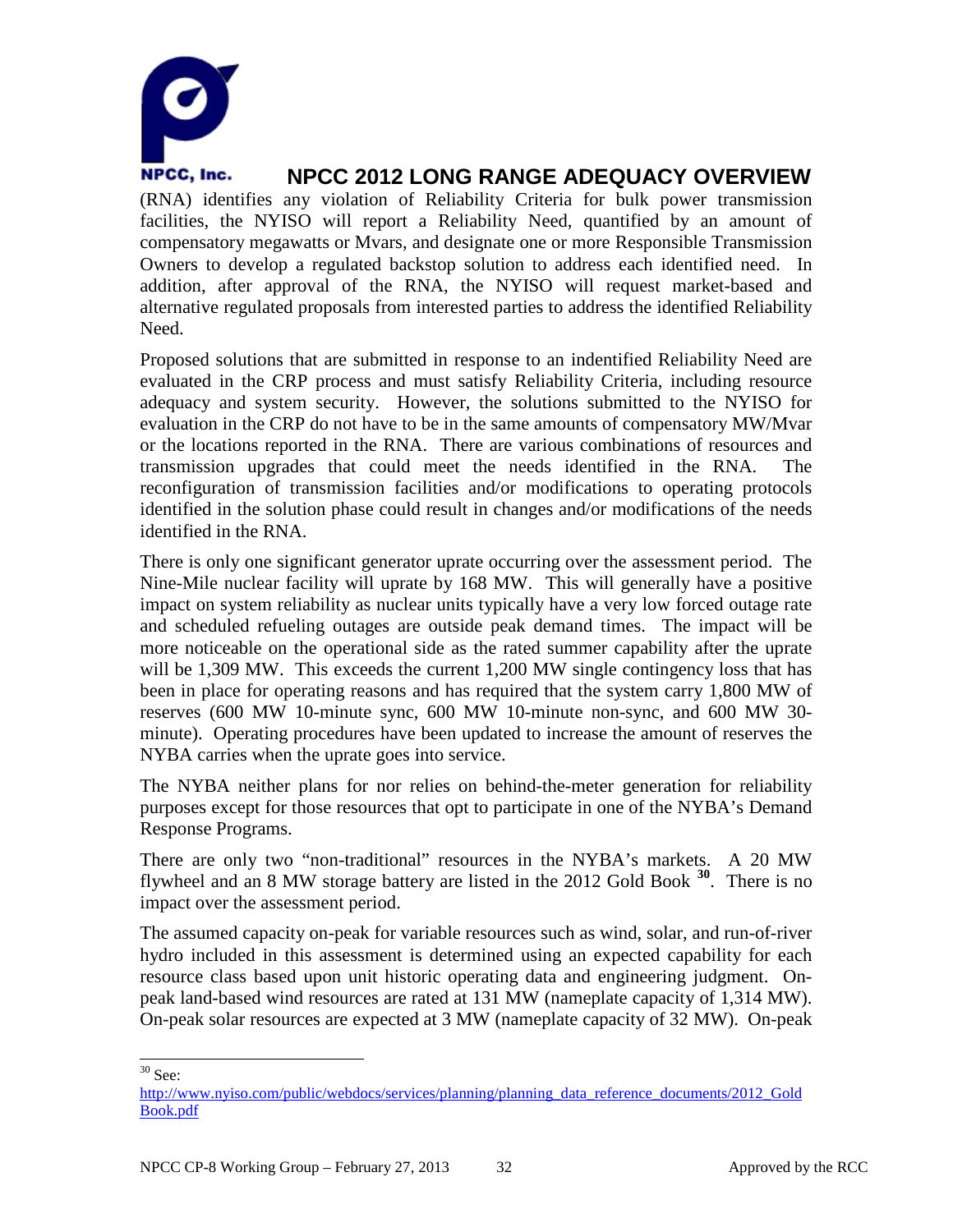

are expected on-peak with a rated capacity of 403 MW (Table 10).

| Table 10 |  |                                                   |  |  |
|----------|--|---------------------------------------------------|--|--|
|          |  | New York Current Renewable Capacity <sup>31</sup> |  |  |

|                                | <b>Turrent</b> |       |       |                |
|--------------------------------|----------------|-------|-------|----------------|
| NPCC-New York-Summer           | Wind           | Solar | Hydro | <b>Biomass</b> |
| <b>Installed Capacity</b>      | 1.311          | 32    | 4.282 | 403            |
| <b>On-Peak Derate</b>          | 1.180          | 28    | 454   |                |
| <b>EXPECTED ON-PEAK OUTPUT</b> | 131            |       | 3.827 | 403            |

Hourly unit output data is collected for the summer peak hours (2–5 PM) over the June 1 through August 31 period. A derating factor is then calculated for each resource. The unit-specific capacity factors calculated are used in the NYISO's capacity markets and energy markets. However, for reliability studies and planning assessments a more conservative approach is used. Wind resources are assumed to operate at approximately a 10 percent capacity factor and solar resources are expected to operate at a 65 percent capacity factor. Run-of-river hydro resources are given an assumed derate factor of 45 percent to account for the uncertainty in the amount of water available at peak. Biomass and landfill gas resources are modeled with the unit's rated capability and an associated forced outage rate.

#### **Capacity Transactions**

Unforced Capacity Deliverability Rights (UDRs) are rights associated with new incremental controllable transmission projects that provide a transmission interface to a NYBA locality where a minimum amount of Installed Capacity must be maintained. Three such projects are currently in service with a total transmission capability of 1,290 MW. A fourth project (660 MW transmission capability with 320 MW Firm capacity rights) is scheduled to be in service for May 2013. Capacity transactions associated with a UDR are considered confidential market data. Only net capacity import/export totals can be provided to maintain market confidentiality.

External capacity (ICAP) purchases and sales are administered by the NYISO. An annual study is performed to determine the maximum level of capacity imports from neighboring control areas allowed without violating the LOLE criteria. Firm imports decline slightly from 2,270 MW in 2013 to 2,220 MW in 2017 while expected imports remain unchanged at 1,353 MMW throughout the assessment period (Table 11). Except for grandfathered contracts, these Import Rights are allocated on a first-come, first-serve basis with a monthly obligation. While capacity purchases are not required to have accompanying Firm transmission, adequate external transmission rights must be available to assure delivery to the NYBA border when scheduled. All external ICAP suppliers must also meet the eligibility requirements as specified in the Installed Capacity Manual

<span id="page-34-0"></span><sup>&</sup>lt;sup>31</sup> "Current" represents Existing-Certain and Future-Planned projections for the 2012 summer (for summerpeaking assessment areas) or 2012/2013 winter (for winter-peaking assessment areas). "Share" represents the share (percent) of total Existing-Certain and Future-Planned capacity projected for the peak season.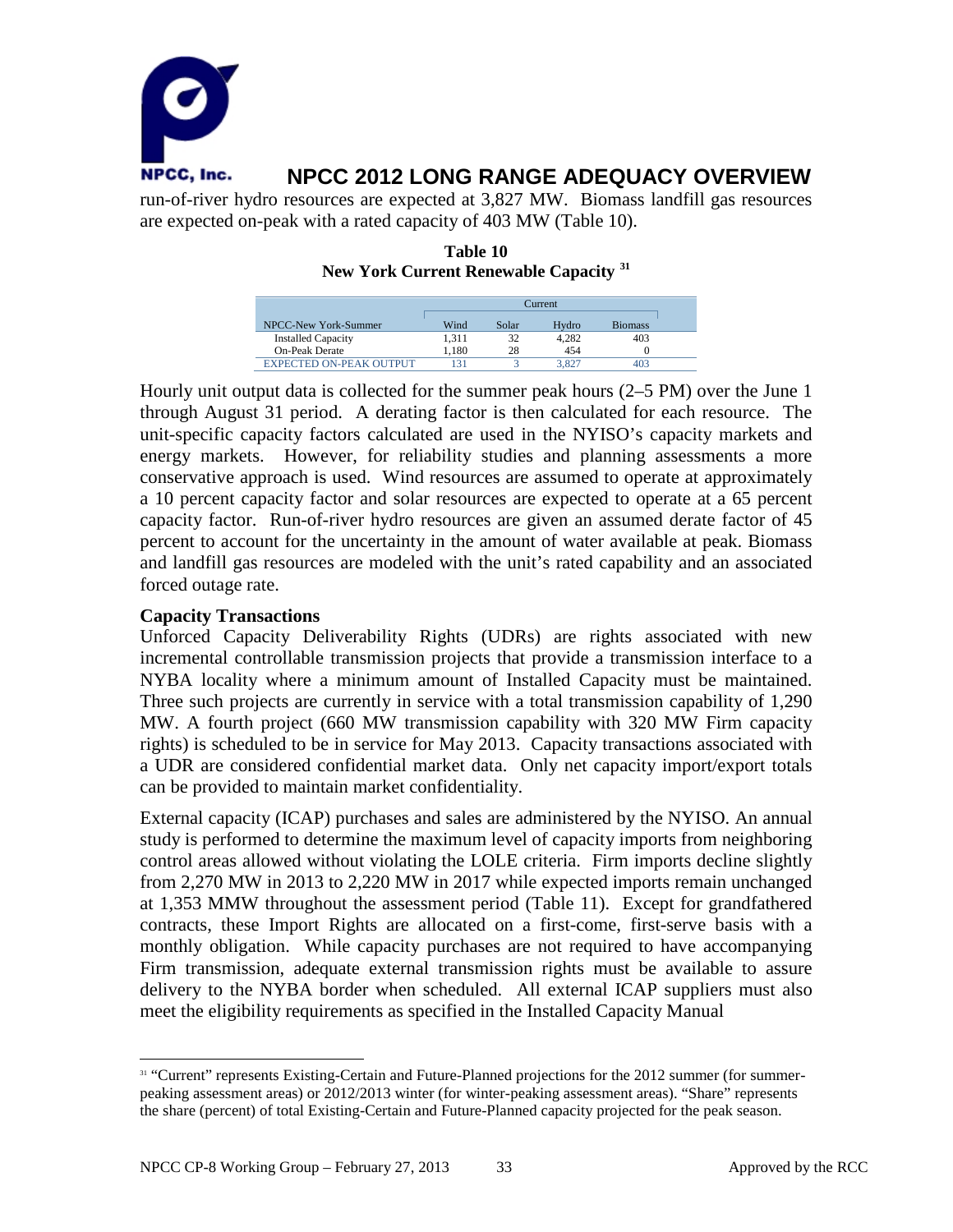

#### **New York Projected Capacity Transactions**

| NPCC-New York-Summer            | 2013  | 2014             | 2015  | 2016  | 2017  |
|---------------------------------|-------|------------------|-------|-------|-------|
| <b>Expected Imports</b>         | 1.353 | 1.353            | 1.353 | 1.353 | 1,353 |
| Firm Imports                    | 2.270 | 2.220            | 2.220 | 2.220 | 2,220 |
| <b>TOTAL IMPORTS</b>            | 3.623 | 3.573            | 3.573 | 3.573 | 3.573 |
| <b>Expected Exports</b>         |       | $\left( \right)$ |       |       |       |
| Firm Exports                    |       |                  |       |       |       |
| <b>TOTAL EXPORTS</b>            |       |                  |       |       |       |
| TOTAL NET CAPACITY TRANSACTIONS | 3.623 | 3.573            | 3.573 | 3.573 | 3.573 |

Only Firm contracts longer than one year are considered in planning studies and reliability assessments. These are reviewed annually in the preparation of the annual Gold Book publication.

Only the known duration of any Firm contracts of at least one year are considered in planning studies and reliability assessments.

The NYBA does not rely on emergency imports to maintain reliability. However, transfer capability is reserved on the ties with our neighbors in our planning studies to allow for emergency imports as one potential emergency operating procedure step in the event of a system emergency. These imports would be external to the NYBA.

#### **Transmission**

The Hudson Transmission Project (HTP) is a new tie-line between PJM and NYISO from PSE&G's Bergen 230 kV substation to ConEdison's W. 49<sup>th</sup> Street 345 kV Station. The project consists of a back-to-back HVdc converter in New Jersey with a submarine 345 kV ac cable from the converter station to New York City. The project will be capable of transferring 660 MW but has Firm capacity withdrawal rights from PJM of 320 MW. The project is currently under construction with a planned in-service date of May 2013. Additional local transmission owner plans include sub-transmission system reinforcements throughout the state.

Historically the most congested transmission paths in New York are Central East, Leeds– Pleasant Valley, and Dunwoodie–Shore Road. Central East and Leeds–Pleasant Valley constraints are driven by demands in the Lower Hudson Valley resulting in high transfers of power from Upstate New York to New York City. The Dunwoodie–Shore Road constraint is driven by Long Island demand. These constraints could be mitigated through additional transmission, generation, or demand reduction.

There are no project delays or temporary service outages for any transmission facilities that will impact long-term reliability during the assessment period.

The NYISO Minimum Interconnection Standard provides that sufficient transmission is constructed to provide reliable access by any given proposed generation project to the New York State Transmission System. In addition, any generation developer seeking to qualify as an Installed Capacity Supplier must meet the NYISO Deliverability Interconnection Standard, which may require the construction of transmission.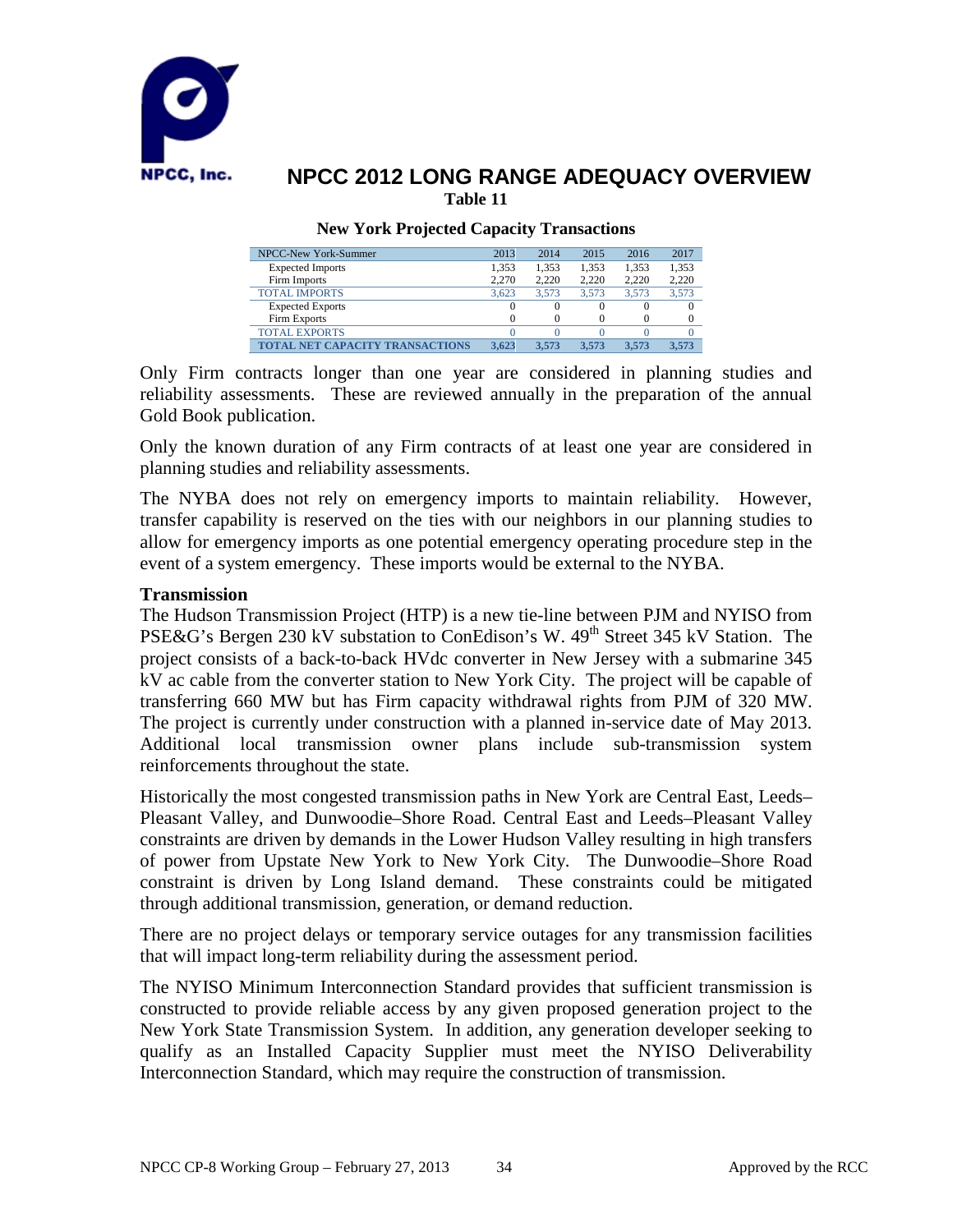

The NYISO's role in the interconnection process is that of process administrator, project and system evaluator, and arbiter to ensure that the Project Developer and Transmission Owner collaborate in good faith to keep the project moving forward in a nondiscriminatory manner. The process includes the identification and cost allocation of system upgrades necessary for the safe and reliable interconnection to the BPS. This process includes:

- Interconnection Request submission, review, validation and approval;<br>Scoping of project including NYISO receipt of necessary technical day
- Scoping of project, including NYISO receipt of necessary technical data for each;
- Scoping of Feasibility Study(ies), including execution of study agreement and NYISO receipt of necessary technical data;
- Conducting Feasibility Study(ies) with final report meeting with Developer and Transmission Owner;
- Scoping of System Reliability Impact Study(ies), including execution of study agreement and NYISO receipt of necessary technical data;
- Conducting System Reliability Impact Study(ies) with final report meeting with Developer and Transmission Owner;
- Scoping of Facilities Study(ies), including execution of study agreement and NYISO receipt of necessary technical data;
- Conducting Class Year Facilities Study(ies) with system facilities upgrades and capacity deliverability cost allocation, with final report meeting with Developer and Transmission Owner;
- Submission and approval of Class Year Facilities Study(ies) to NYISO Market Participant governance working groups, sub-committees and Operating Committee;
- Decisions of Project Developers to accept or not accept their Project Cost Allocations for system upgrades; and,
- Interconnection Agreements provided to Developer, including proof of continued site control and the achievement of development milestones, to be filed with FERC.

As part of the DOE Smart Grid Investment Grant, 888 Mvar of smart grid-enabled capacitor banks will be installed at various sub-transmission voltage levels throughout the state by the end of 2012, and 39 phasor measurement units (PMUs) will be installed at bulk power stations throughout New York by June 2013.

### **Ontario**

Ontario is projecting adequate Planning Reserve Margins throughout the assessment period. The required reserve levels were determined based on probabilistic methods in accordance with meeting NPCCs's Loss of Load Expectation (LOLE) criteria. The target Reserve Margin levels for the first four years vary from 19.7 percent in 2013 to 19.2 percent in 2016.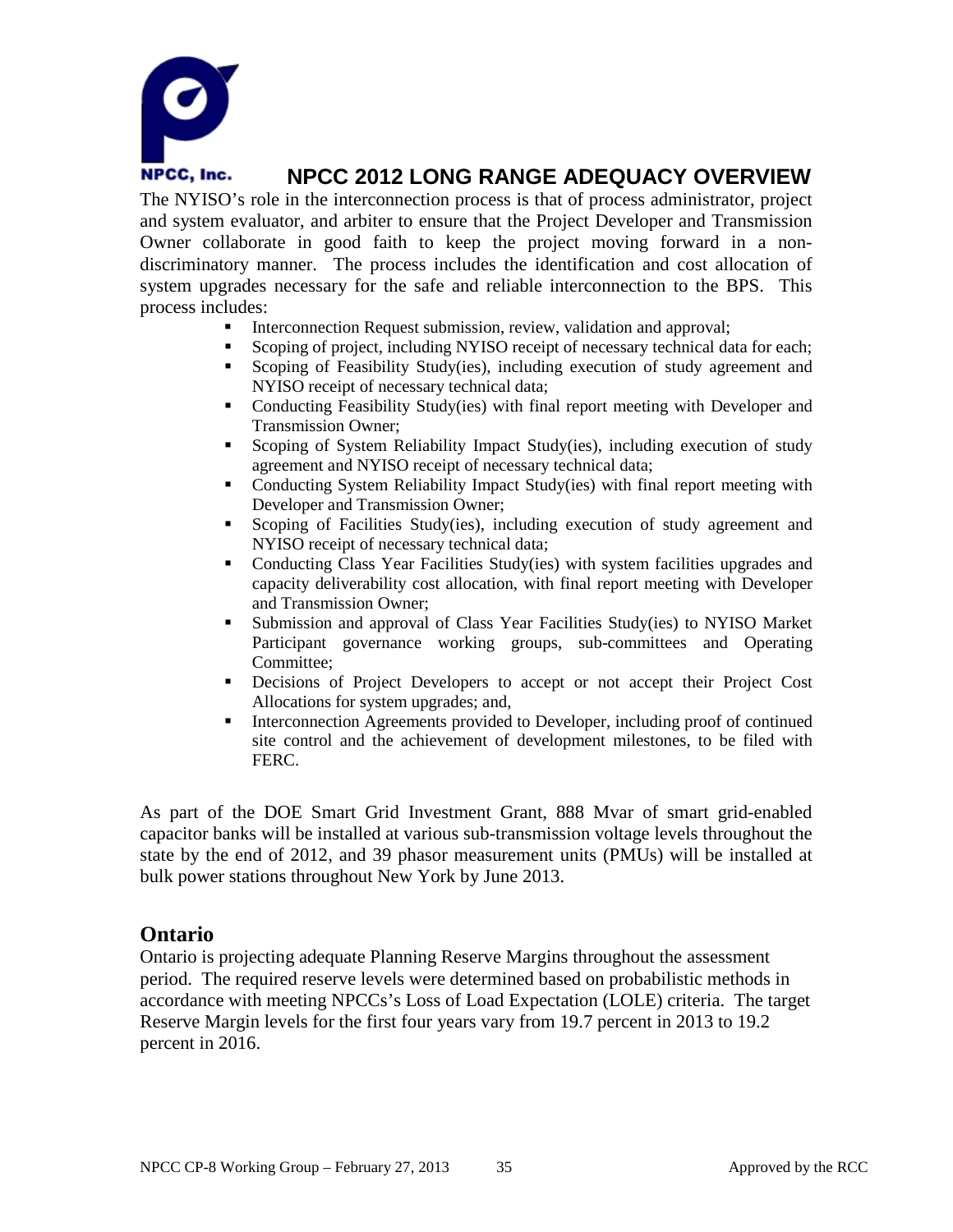

### **Demand**

This year's electricity Net Energy for Load forecast net of conservation has an average annual growth rate of -0.3 percent over the period 2012-2022 compared to last year's average growth of -0.1 percent for the years 2011-2021. The rate of growth for overall consumption is lower than the peak growth rates. Initially conservation was aimed at reducing peaks, but as those peak reduction opportunities are realized, conservation and embedded generation will start impacting overall energy demand. Peak demand for the summer season grows by only 0.7 percent between 2013 and 2022.

With the underlying drivers being very similar to last year, the forecasts' growth rates remain similar as well. Although Canada is expected to post respectable growth over the forecast, Ontario will lag the nation's growth in the near term. High commodity prices in particular oil—will benefit other parts of Canada over Ontario's manufacturing and export-based economy. In fact, Canada's oil wealth puts upward pressure on the dollar, which is more detrimental to central Canada.

Over the forecast horizon Ontario's economy will continue to undergo structural change. As the economy matures, there is a transition from an energy-intense industrial process based economy to one with a larger service sector and specialized or high-value-added manufacturing. This will lead to a less energy-intense economy.

The forecasting methodology has not changed since last year's forecast. The models have been updated and re-estimated to incorporate the latest information regarding the relationship between electricity demand and the economy, demographics, and weather.

Ontario's forecast of demand is based on Monthly Normal (50/50) weather. The economic forecast is based on the most recent available information and predicts modest but stable economic growth. Electricity demand is expected to lag the general economic recovery as Ontario's economy continues to evolve and mature. This economic evolution has led to a decline in importance of large energy consuming sectors of the economy such as primary industries and manufacturing, to less energy‐intense activities like financial services, technology and multimedia. Given a lower and slower rate of underlying growth, Conservation savings and increasing embedded generation capacity are expected to more than offset the electricity demand growth fuelled by economic expansion and population growth. The IESO's reliability analysis is based on this demand forecast.

The forecast of Ontario peak demand is the system peak demand and therefore represents the coincident peak demand of Ontario's 10 main sub‐areas or zones. All analysis is done on the system peak demand.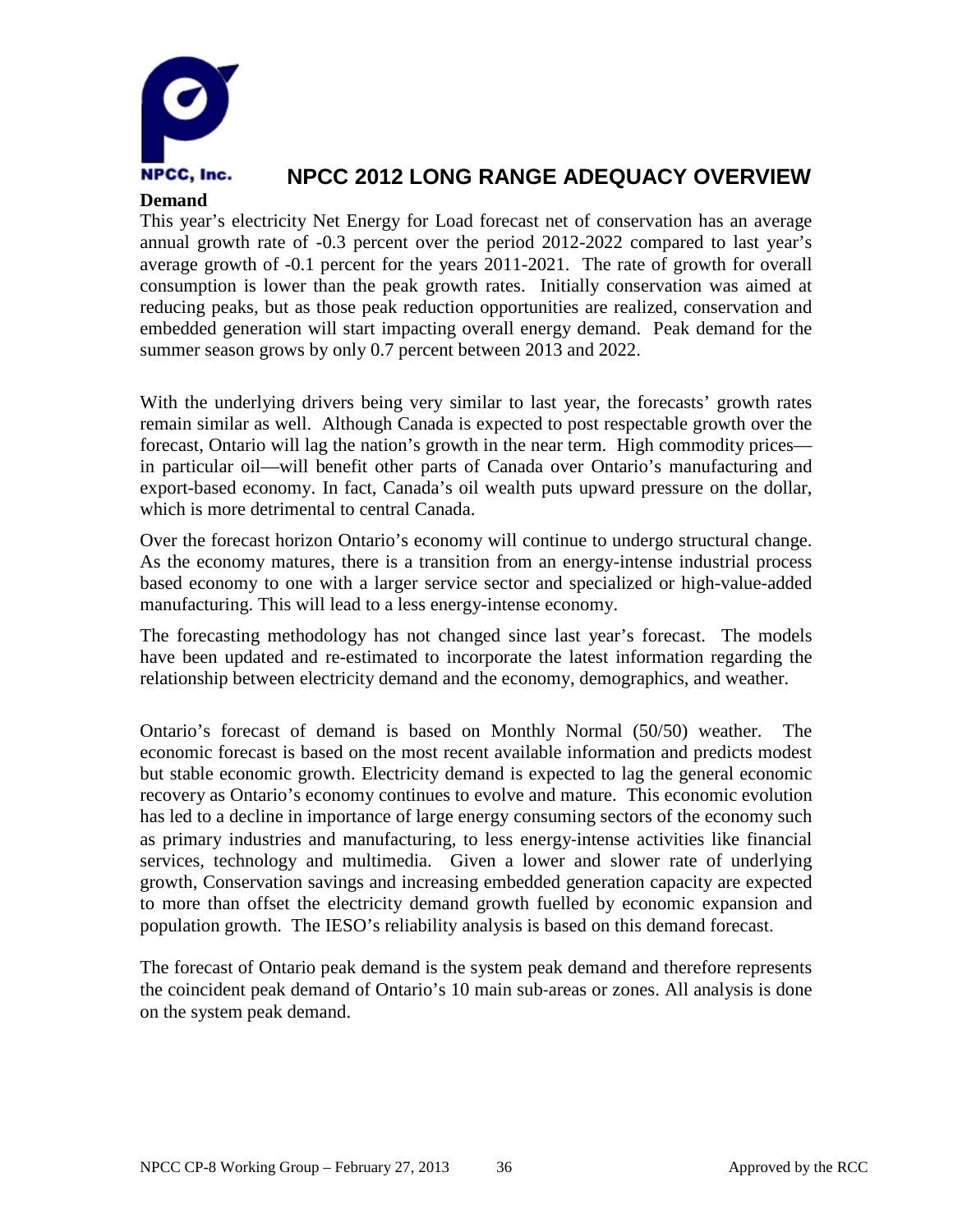

### **Demand-Side Management**

The IESO treats Demand Response as a resource and conservation as a decrement to demand. In 2013 there is just over 1,500 MW of effective Demand Response Capacity available during peak periods. At the time of the 2013 peak, conservation impact is estimated to be roughly 500 MW higher when compared to 2012 (Table 12).

#### **Table 12 Ontario Projected Demand-Side Management**

|                                           | Short-Term |       |       |
|-------------------------------------------|------------|-------|-------|
| NPCC-Ontario-Summer                       | 2013       | 2014  | 2015  |
| Direct Control Load Management (DCLM)     |            |       |       |
| Contractually Interruptible (Curtailable) | $\theta$   |       |       |
| Critical Peak-Pricing (CPP) with Control  | 0          |       |       |
| Load as a Capacity Resource               | 1.529      | 1.665 | 1,668 |
| TOTAL RESOURCE-SIDE DEMAND RESPONSE       | 1.529      | 1.665 | 1,668 |
| <b>TOTAL ENERGY EFFICIENCY</b>            | 793        | 1.285 | 1.734 |
| TOTAL DEMAND-SIDE MANAGEMENT              | 2.322      | 2.950 | 3.402 |

The growth in Demand Response is relatively small over the forecast but plateaus in 2015–16.

Demand Response programs in Ontario are treated as a supply resource with discounted capacities associated with the unique characteristics of each program (e.g., voluntary/Firm contracts). The OPA manages contracts for the majority of the Demand Response programs scheduled to be activated over the forecast time frame. Programs with Firm contracts to reduce demand during periods of high demand/tight supply are expected to provide a reliable and verifiable supply resource. Most Demand Response programs are market-based and are triggered by market prices or supply cushion conditions.

Energy Efficiency and conservation are decremented from demand. These programs are run and delivered by distributors and the OPA. As well, changing efficiency standards and building codes also contribute to conservation savings. The savings are projected to grow throughout the forecast.

The capacity of Demand Response programs is relatively static throughout the forecast, with only some small incremental growth.

### **Generation**

At the time of this assessment in 2012, the total Existing-Certain Capacity Resources connected to the IESO-controlled grid is 29,500 MW. The Existing-Other and Existing-Inoperable capacity amounts to 4,800 MW and 28 MW, respectively.

The primary sources of fuel in Ontario are nuclear, gas or oil, water, and coal (Table 13). More than 50 percent of the electrical energy is generated with nuclear. Coal-fired generation will cease operation by the end of 2014. More than 5,600 MW of gas-fired generation has been added over the last 10 years. About 1,500 MW of grid-connected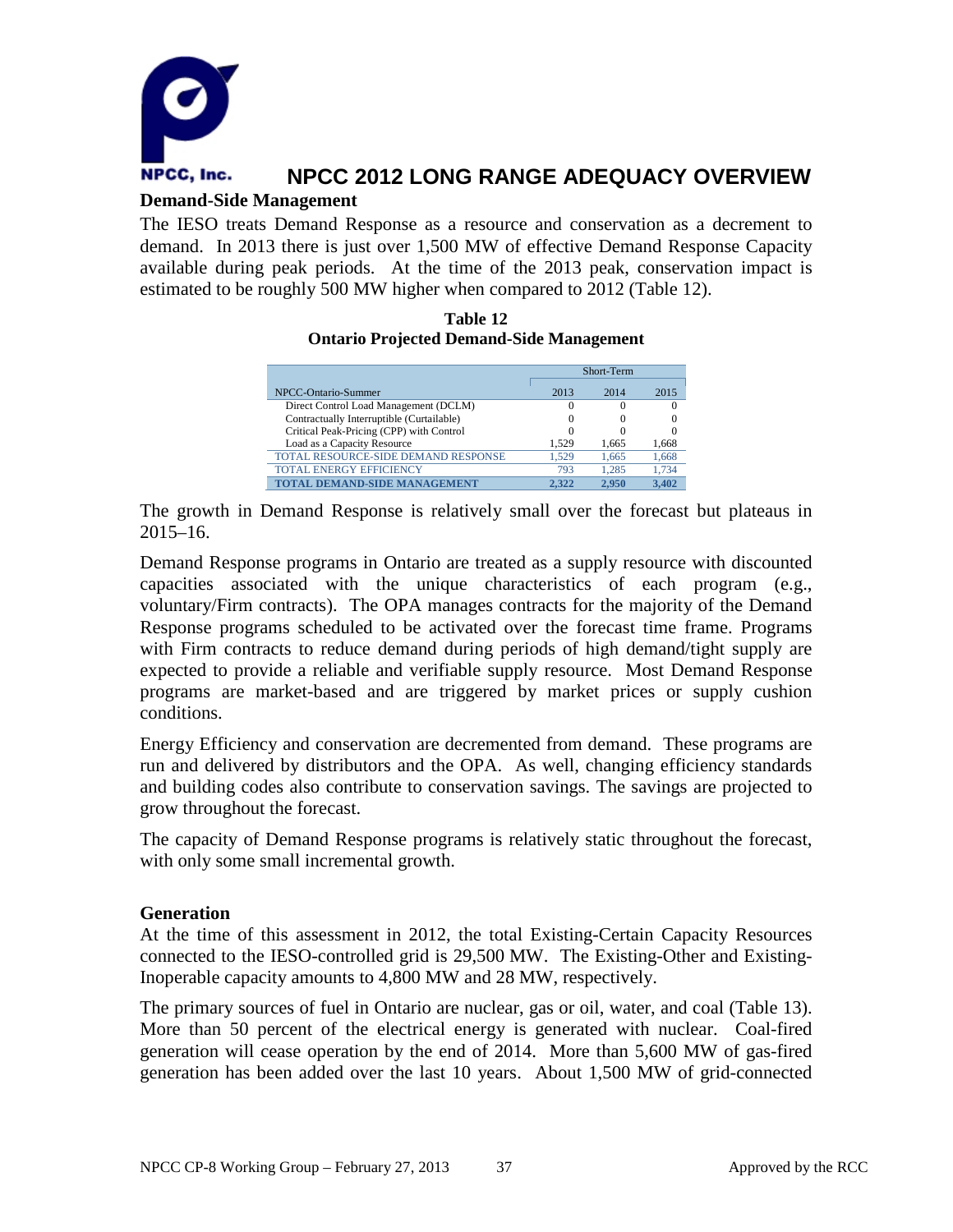

Planned projections indicate an increase in renewable capacity, to 7,011 MW by 2022.

| Table 13<br><b>Ontario Current Capacity Outlook</b> <sup>32</sup> |  |          |        |  |  |
|-------------------------------------------------------------------|--|----------|--------|--|--|
|                                                                   |  | Current  |        |  |  |
| NPCC-Ontario-Summer                                               |  | Capacity | Share  |  |  |
| Coal                                                              |  | 3,377    | 11.2%  |  |  |
| Petroleum                                                         |  | 2,148    | 7.1%   |  |  |
| Gas                                                               |  | 6,439    | 21.4%  |  |  |
| Nuclear                                                           |  | 12,011   | 39.9%  |  |  |
| Other/Unknown                                                     |  | $\Omega$ | 0.0%   |  |  |
| Renewables                                                        |  | 6,156    | 20.4%  |  |  |
| <b>TOTAL</b>                                                      |  | 30.131   | 100.0% |  |  |

Since last year, 227 MW of wind and 438 MW of gas generation have come into service. There are 8,782 MW of Future-Planned and Conceptual renewables resources that are expected to come on-line throughout the assessment time frame. Of this, about 200 MW are expected to come from the coal to biomass conversion at the Atikokan Generating Station, which is expected to take place by 2014. The remaining new capacity is mostly comprised of generation from the Feed-In Tariff (FIT) and microFIT programs, and from the Green Energy Investment Agreement. The Future-Planned and Conceptual renewable resources will meet the Government of Ontario's target of 10,700 MW of renewables other than hydro-electric and 9,000 MW of hydro-electric capacity by 2018. Two units at Bruce A Nuclear Generating Station are being refurbished and are expected to add 1,500 MW. In the latter half of the 10-year period, a number of nuclear units at Bruce and Darlington Nuclear Generating Stations will be expected to undergo refurbishment.

Two more coal units at Nanticoke Generating Station with a total capacity of 980 MW were shut down in December 2011. The remaining nine coal-fired units across four facilities in the province will be phased out by 2014. Pickering Nuclear Generating Station is scheduled for retirement by 2016, but the technical feasibility of extending the operating life of the Pickering generating units is being studied with a decision expected within next year. If feasible, it would provide the option to continue to operate the units at Pickering Nuclear Generating Station through to 2020. In September 2011, a 280 MW gas plant under construction in Mississauga was cancelled. This project had been scheduled to be in service by the third quarter of 2014. There is work currently underway to determine relocation options for this plant. No other major generation or transmission projects have been cancelled or significantly deferred that affect reliability.

By 2014, all coal-fired energy in the province will be phased out. Plans are moving forward for the conversion to biomass of the 205 MW Atikokan Generation Station in northwestern Ontario. In addition, two units at the Thunder Bay Generating Station in northwestern Ontario are candidates for conversion to natural gas over the period leading up to 2014. Conversion of some or all of the remaining coal-fired units at Lambton and

<span id="page-39-0"></span><sup>&</sup>lt;sup>32</sup> "Current" represents Existing-Certain and Future-Planned projections for the 2012 summer (for summerpeaking assessment areas) or 2012/2013 winter (for winter-peaking assessment areas). "Share" represents the share (percent) of total Existing-Certain and Future-Planned capacity projected for the peak season.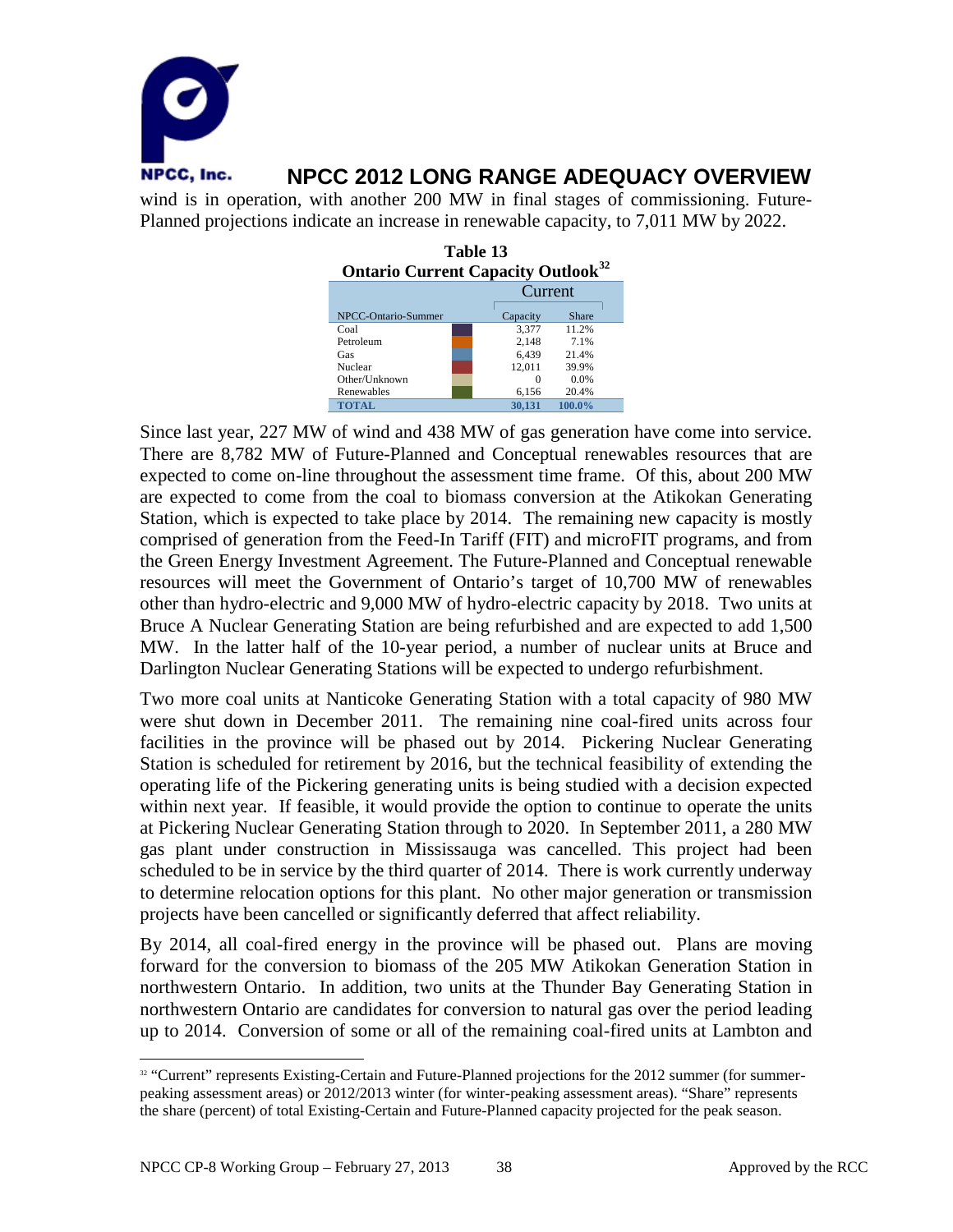

Nanticoke to natural gas will be assessed, in conjunction with other options, under a range of different scenarios.

Ontario Power Generation's Lower Mattagami expansion project, which is currently under construction, will add 438 MW of hydro-electric capacity to Ontario's electricity system. In addition, by 2013 the new Niagara Tunnel will allow OPG to generate a further 1.6 billion kilowatt-hours of electricity annually.

About 1,500 MW of nuclear capacity is expected to be brought back into service from the re-start of units 1 and 2 at Bruce A Nuclear Generating Station in the short term. In the years following the 2014 coal phase-out, the province's next reliability challenge will be to carefully manage the renewal of its nuclear fleet. The technical feasibility of extending the operating life of the units at Pickering Nuclear Generating Station is being studied, and an update is expected within next year. If feasible, it would provide the option to continue to operate the units at Pickering Nuclear Generating System through to 2020. Units at Bruce B and Darlington Nuclear Generating Station are expected to reach the end of their service lives over the next decade. To extend their lives, these units will be taken out of service for refurbishment. Supply options for maintaining resource adequacy over this time period are under review and include, among others, new gas generation or conversion of some or all of the Lambton and Nanticoke coal-fired units to natural gas.

Over the assessment time frame, the level of renewables penetration will be expected to increase significantly through the FIT and microFIT programs. This in turn will increase the level of behind-the-meter generation. Much of this generation could be variable in nature, which adds more volatility as on-grid demand is impacted both by underlying demand and by variable generation within the distribution system. The majority of distribution-connected generation is expected to be solar, with lesser amounts of wind.

While a vast number of storage technologies are available for development, five are particularly promising and are being developed by companies within Ontario. These include batteries, pumped hydro, compressed air energy storage (CAES), flywheels and hydrogen storage. While most of these technologies are only recently seeing major development for grid applications, some technologies have a long history in the province, such as hydro-electric pumped storage at the Sir Adam Beck Pump Generating Station in Niagara Falls.

While all these technologies offer energy storage, each provides its own specific utility to the grid. Short-term storage systems that can supply power for less than two minutes are generally used for frequency regulation and to maintain grid power quality. Technologies such as batteries and larger flywheels can supply medium-term storage providing frequency regulation and ramping capabilities and can help improve system reliability. Long-term supply can be provided from technologies such as pumped hydro, CAES, hydrogen and some battery technologies that are capable of lasting more than one hour. These solutions among others can be used to increase grid capacity, offering Firm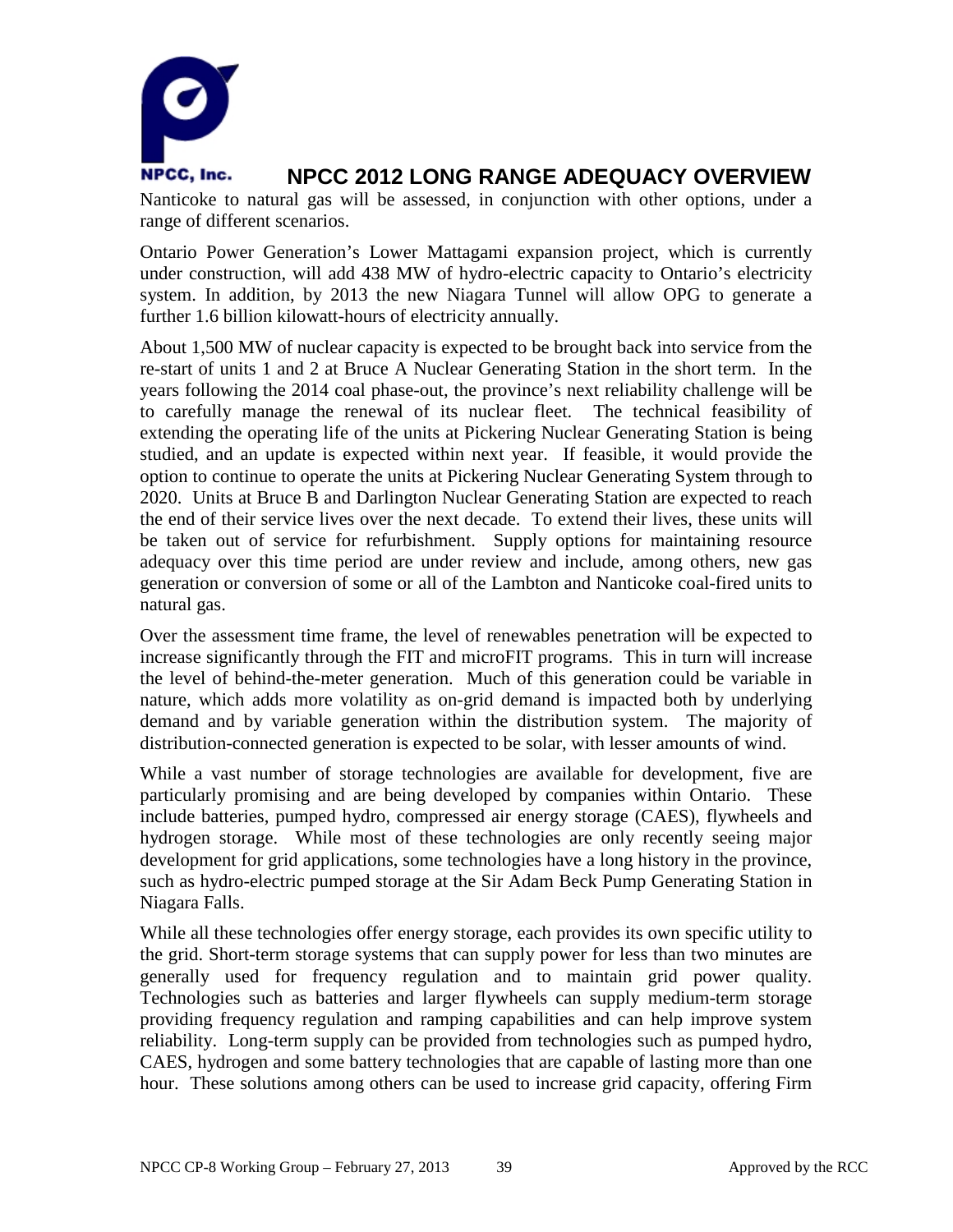

output. Energy storage can also defer transmission and distribution system upgrades if installed in the right location.

As renewables make up an increasingly large portion of the supply, energy storage systems can address some of the problems caused by the intermittent nature of some renewable energy sources, such as wind and solar.

Fourteen percent of the installed wind capacity is assumed to be available at the time of summer peak, and 32 percent is assumed to be available at the time of winter peak. Monthly Wind Capacity Contribution (WCC) values are used to forecast the contribution from wind generators. WCC values (percent of installed capacity) are determined by picking the lower value between the actual historic median wind generator contribution and the simulated 10-year wind historic median contribution at the top five contiguous demand hours of the day for each winter and summer season, or shoulder period month. The process of picking the lower value between actual historic wind data and the simulated 10-year historic wind data will continue until 10 years of actual wind data is accumulated, at which point the simulated wind data will be phased out of the WCC calculation. The WCC values are updated annually.

Ontario's solar capacity value is forecast to be 30 percent of installed for the summer peak and 4 percent contribution for the winter peak. The difference is due to the fact that the summer peak occurs in the afternoon, whereas the winter peak occurs in the evening around dinner time. The values are based on historical modeled photovoltaic output data at the time of summer and winter peaks. The renewable capacity outlook is included in Table 14.

On average, the assumed capacity contribution for biomass generation ranges from 64 to 98 percent of installed capacity. Hydro-electric generation output forecast is based on median historical values of hydro-electric production and contribution to operating reserve during weekday peak demand hours. Through this method, routine maintenance and actual forced outages of the generating units are implicitly accounted for in the historical data. Market data starting from May 2002 is used, with new values calculated annually as additional years of market experience are acquired. The assumed capacity contributions for hydroelectric is 71 percent in the summer and 75 percent for the winter.

The hydro-electric forecast may be adjusted to account for the impact of project-related long-duration outages that occur less frequently than regular maintenance. The hydroelectric performance is monitored on a monthly basis, and adjustments may also be made to the forecast values when water conditions drive expectations of higher or lower output that deviates from median values by approximately 500 MW for two consecutive months. The project-related long-duration outages may include hydro facility expansions and major equipment replacements and/or repairs.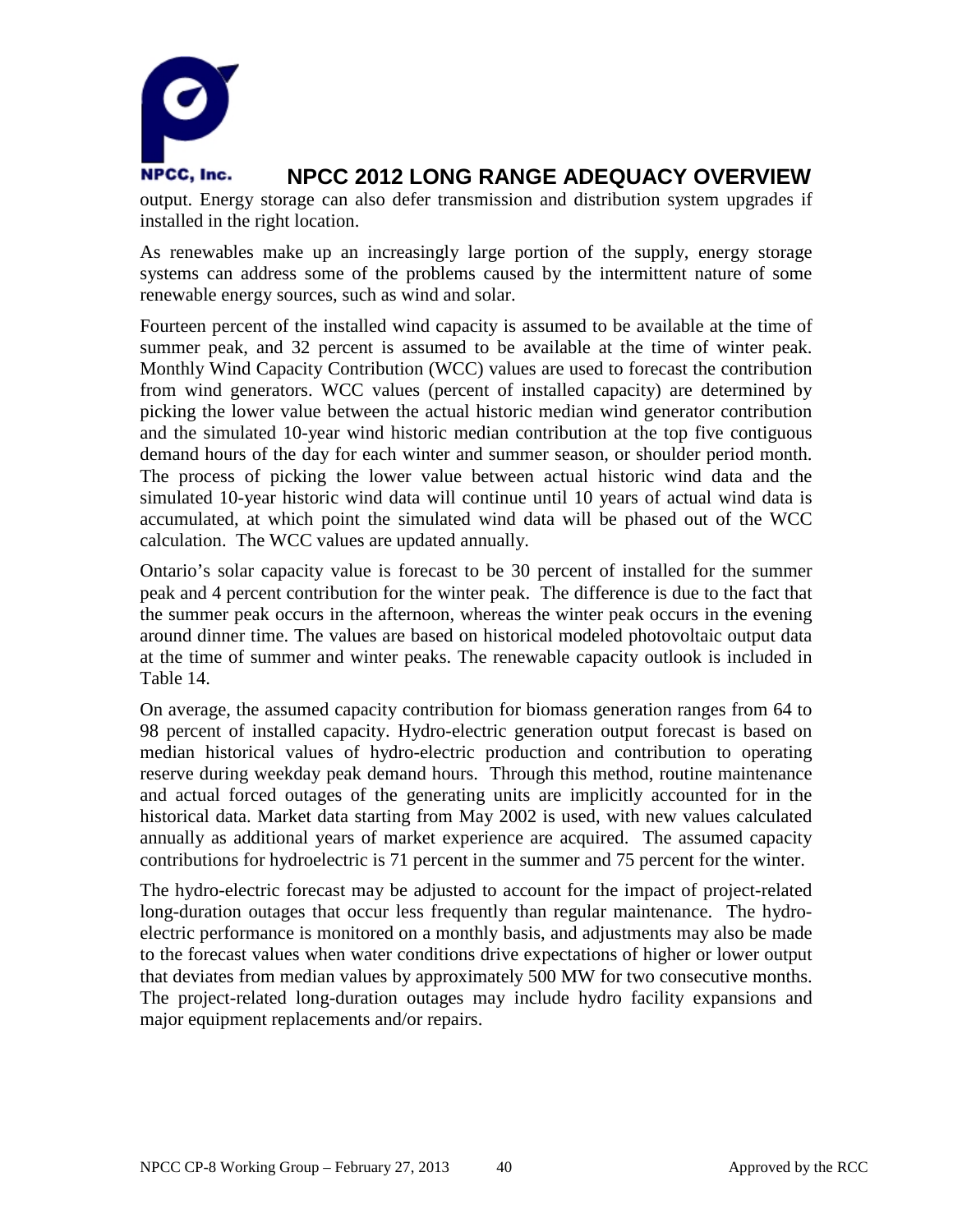

**Table 14**

**Ontario Renewable Capacity Outlook [33](#page-42-0)**

|                                | $T$ urrent |       |       |                |  |  |
|--------------------------------|------------|-------|-------|----------------|--|--|
| NPCC-Ontario-Summer            | Wind       | Solar | Hydro | <b>Biomass</b> |  |  |
| <b>Installed Capacity</b>      | 1.725      |       | 7.832 |                |  |  |
| <b>On-Peak Derate</b>          | 1.498      |       | 2.038 |                |  |  |
| <b>EXPECTED ON-PEAK OUTPUT</b> | ววา        |       | 5.794 |                |  |  |

Centralized forecasting for variable resources such as solar and wind is an initiative designed to allow for better forecasting of energy production to ensure a more accurate unit commitment occurs. A centralized forecast is being developed for all grid-connected variable resources with a full implementation set to be complete by the first quarter of 2013. Forecasting for embedded variable resources will be developed in 2013. Additionally, the IESO's Renewable Integration Initiative (RII) will facilitate the dispatching of renewable energy, with implementation expected in the fourth quarter of 2013. Variable generation dispatch will allow for greater flexibility and help alleviate occurrences of surplus base-load generation.

### **Capacity Transactions**

No Firm imports into Ontario, exports to other Regions or emergency generation are considered in this assessment. However, for use during daily operation, operating agreements between the IESO and neighboring jurisdictions in NPCC, RFC, and MRO include contractual provisions for emergency imports directly by the IESO. IESO also participates in a shared activation of reserve group, which includes PJM, NYISO, ISO-NE, and New Brunswick.

### **Transmission**

A new 110 mile 500 kV double-circuit line from the Bruce Power complex to Milton Switching Station (SS) was officially declared in service in June 2012. This new line was built to accommodate the output of all eight generating units at the Bruce complex together with approximately 500 MW of existing wind generating capacity, as well as a further 1,200 MW of new renewable generating capacity that is forecast for development within the area. With the new generating facilities, the combined generation in the Bruce Area is projected to exceed 8,100 MW. New dynamic voltage control facilities at Nanticoke and Detweiler will improve the transfer capability from the Bruce Area.

The existing Bruce SPS will be enhanced not only to accommodate the two new 500 kV circuits between the Bruce complex and Milton SS, but also to address other contingency conditions not previously covered by the SPS. The intent of the expanded coverage is to limit the extent of restrictions imposed on the output from the Bruce units during transmission element outage conditions while also assisting with the re-preparation of the system following a permanent fault when subsequent contingency conditions may

<span id="page-42-0"></span><sup>&</sup>lt;sup>33</sup> Note: The table above shows only the expected grid-connected renewable generation resources in Ontario. A substantial amount of renewable generation is embedded and is included in the demand forecast. About 9 percent of wind, 28 percent of biomass and 81 percent of solar are expected to be embedded in the distribution networks.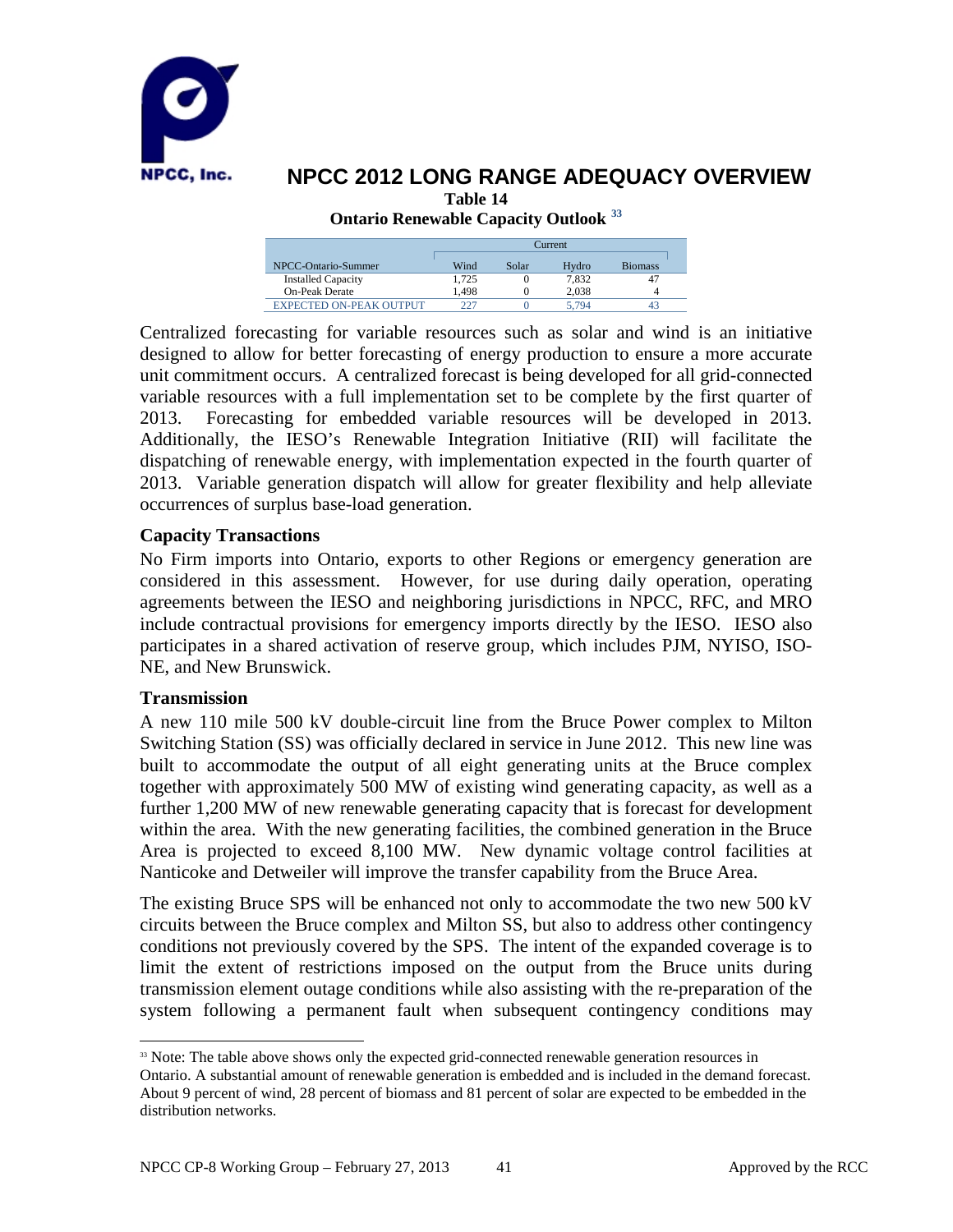

become more critical. This SPS will be a permanent feature to deal with planned outages and is not intended for normal operations or to avoid or delay the construction of bulk transmission facilities. The enhanced system was approved by NPCC in spring of 2012 and was placed in service in the second quarter.

To coincide with the completion of the new Bruce to Milton 500 kV line, a 350 Mvar SVC was installed at Nanticoke SS, connected to the 500 kV busbar, and another 350 Mvar SVC was installed at Detweiler TS, connected to the 230 kV busbar. These SVCs were required to provide dynamic reactive support following a critical double-circuit contingency involving either of the 500 kV lines between the Bruce complex and Milton SS.

Four phase angle regulators (PARs) are now operational and regulating flow over the Ontario-Michigan interconnections. The operation of these PARs helps control interjurisdictional loop flows and assists in the management of system congestion.

The transmission lines east of Mississagi TS and the north-south corridor have experienced increased congestion due to the continuing addition of new renewable resources and reduced demand. It is expected that congestion will further increase with projects in the area, both proposed and under construction becoming operational. To help incorporate the future Lower Mattagami expansion projects and other renewable generation resources and to reduce likelihood of congestion, Hydro One installed series compensation on the 500 kV north-south lines at Nobel SS and dynamic reactive compensation facilities at Porcupine TS. To further improve the north-south transfer capability, Hydro One will install static reactive compensation facilities at Porcupine TS, Pinard TS, and Hanmer TS and dynamic reactive compensation facilities at Kirkland Lake TS. All the static and dynamic compensation facilities are going in service gradually, with the last one scheduled for 2013.

The Government of Ontario's Long-Term Energy Plan (LTEP) specifies five priority transmission projects to accommodate renewable generation to serve new load and support reliability. Furthermore, in a Supply Mix Directive on February 17, 2011, the OPA was required to include the five priority projects as part of long-term planning:

- Devices to enhance transfer capability, such as series or static var compensation, or other similar devices, in southwestern Ontario
- Enhance the East-West Tie along the east shore of Lake Superior through a new line
- Upgrade existing lines west of London
- A new line west of London
- New line to Pickle Lake

Northwestern Ontario (northwest) is connected to the rest of the province by the double circuit 230 kV East-West Tie. The Region has significant amounts of hydro-electric generation as well as other resources such as coal, gas, and biomass. As part of the coal shutdown, Atikokan and Thunder Bay (totaling 500 MW of generation capacity) will cease coal-fired operation by 2014. To maintain supply security in this area under the wide range of possible system and water conditions, additional resources located in the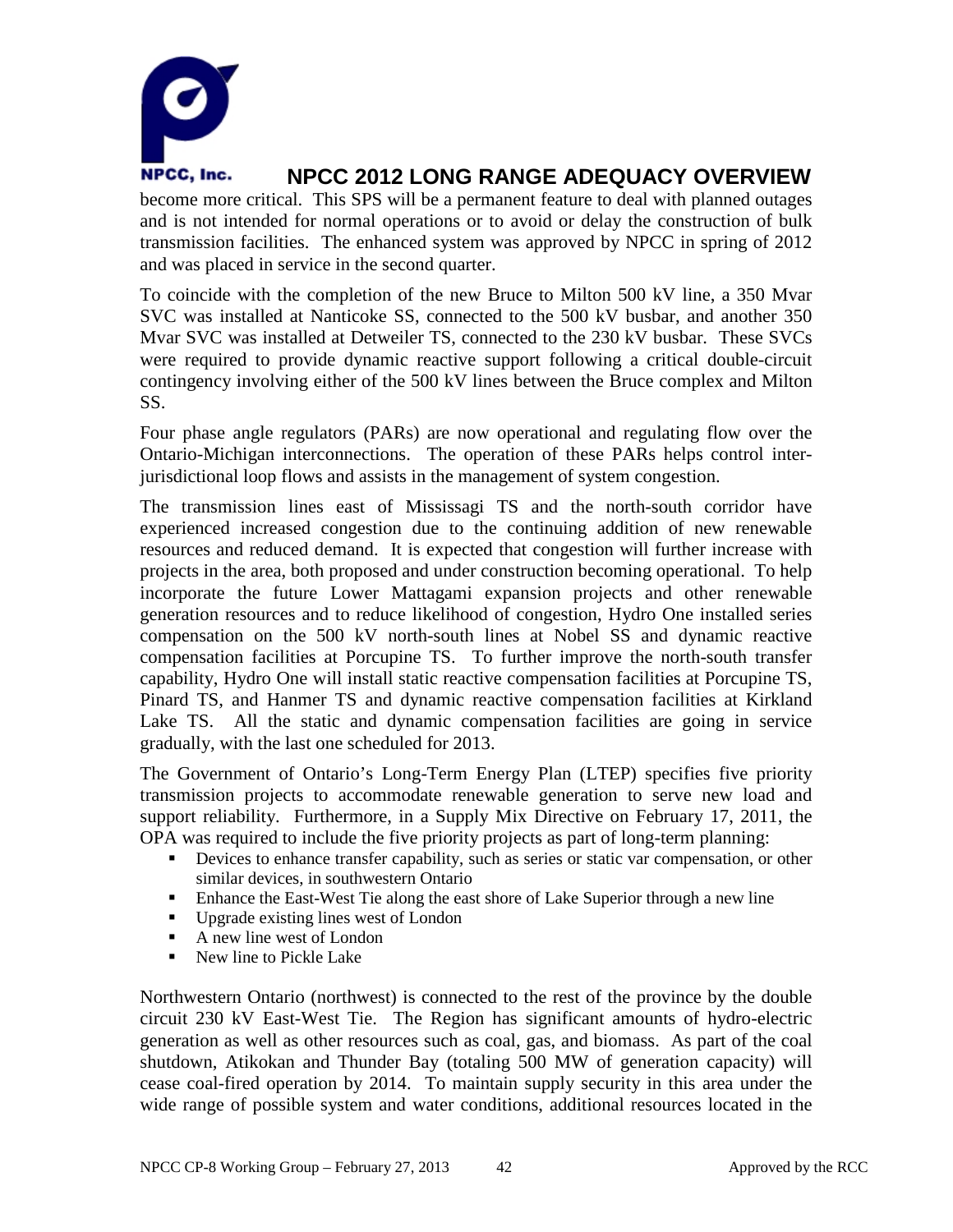

northwest or increased westbound transfer capability into this Region through the East-West Tie are required. The conversion of Atikokan to biomass and Thunder Bay to gas operation, as indicated in the LTEP, is part of the solution. The expansion of the East-West Tie is to provide a long-term reliable and cost-effective supply to the northwest. The line is anticipated to be in service no sooner than 2017.

A new supply line to Pickle Lake is currently being planned as part of a potential suite of options that may be required to serve growing load and maintain reliability in the system north of Dryden. Load in and north of this area is forecast to grow substantially over the next 10 to 15 years, and it is expected that new supply to the area will be required around 2015. Various options, both 230 kV and 115 kV are being studied, with lengths up to 300 km. These options will have some capability to support growth in the Red Lake Area to provide operational flexibility to enable refurbishment of end-of-life equipment, and to serve new load for mining operations in the area known as the Ring of Fire. The Ring of Fire Area is approximately 350 km northeast of Pickle Lake. If the new supply line to Pickle Lake is delayed, load that is being planned for connection after 2015 will not be able to connect until the new line is available. Studies have identified the need for incremental reactive capability throughout the region north of Dryden to support load growth, and there may also be the need for reactive devices at strategic locations in the bulk system at and west of Mackenzie TS.

The LTEP includes three transmission projects to accommodate additional renewable generation in southwestern Ontario: two upgrade projects and one new transmission line project. The two upgrade projects consist of a reactive compensation project and a line re-conductoring project. For the reactive compensation project, the OPA has recommended installation of an SVC with a capacitive capacity of 350 Mvar and connecting to the 500kV voltage level at the Milton Station. An in-service date of spring 2015 has been established for this project. The planned line re-conductoring project will consist of re-conductoring approximately 70 km of 230 kV transmission line between Lambton TS and Longwood TS. The two upgrade projects are intended to maximize the capability of the existing system and increase capability to incorporate additional renewable resources in a shorter time frame than a new transmission line can be built. A new transmission line west of London is targeted to be completed in 2017.

Ontario will monitor the progress of the continued operation of nuclear units at Pickering Nuclear Generating System. Pickering Nuclear Generating System units connect directly to the 230 kV system at Cherrywood TS, east of the Greater Toronto Area. The retirement of Pickering Nuclear Generating Station would require an additional 230 kV supply source for the Pickering and Oshawa Areas. Plans are currently being developed for construction of the Clarington 500/230 kV Transformer Station by as early as 2015.

As demand increases in the western part of the Greater Toronto Area, the loading on the 500/230 kV transformers at Claireville TS and Trafalgar TS will exceed their capacity by about the middle of this decade. An additional 500 to 230 kV supply source would be required to relieve the loading on the existing autotransformers. Installation of 500/230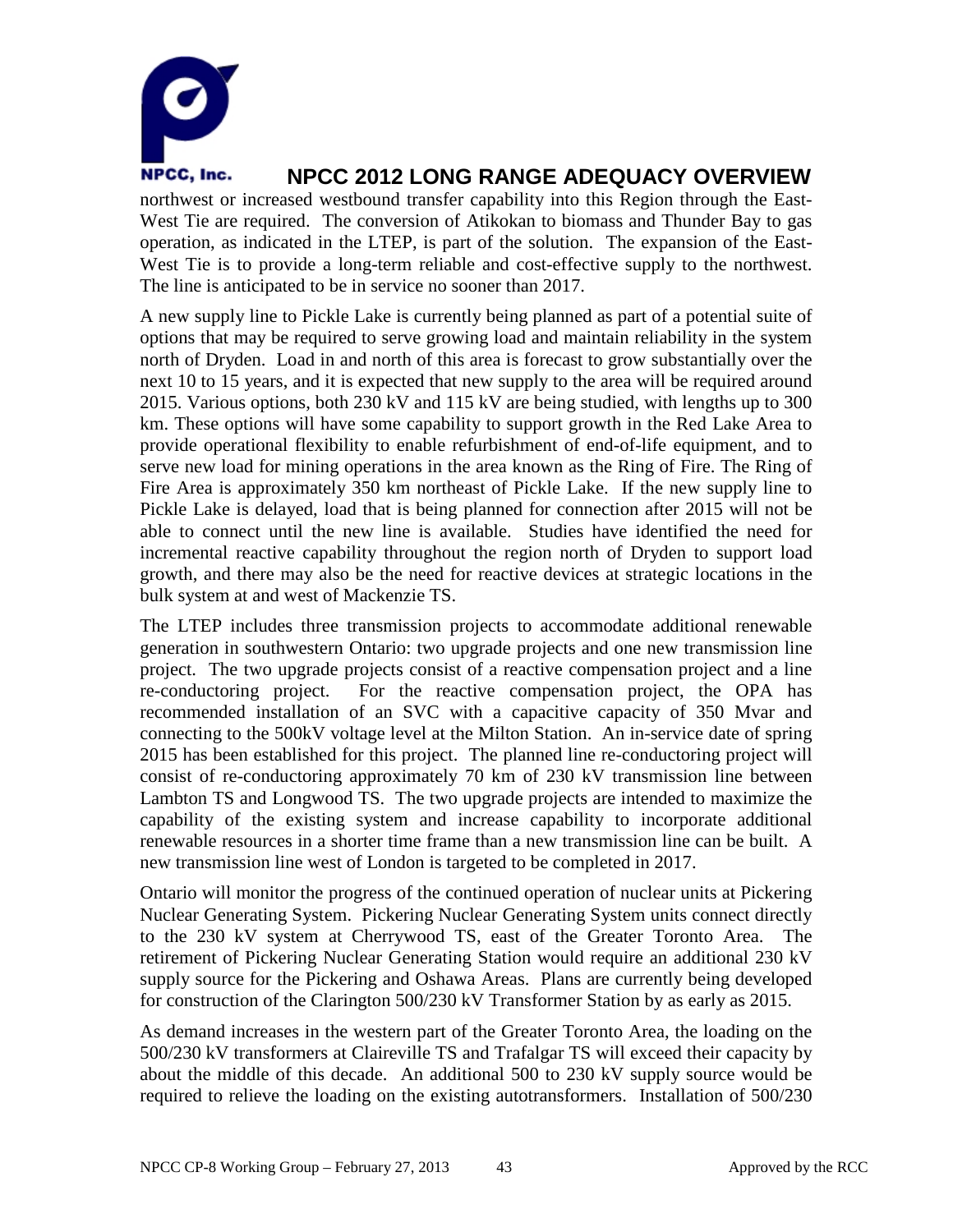

kV transformers later in this decade at the 500 kV Milton Switching Station is one of the options under consideration.

The transmission projects that are under various stages of construction and the planned projects will address the transmission constraints identified. The transmitters in Ontario together with the OPA proactively plan the transmission network in order to ensure timely system adjustments, upgrades, and expansions. Delays to the in-service dates of bulk transmission projects resulting from delays in obtaining required approvals or delays in construction may result in increased congestion or Special Protection Systems (postcontingency generation rejection) in the interim.

System reinforcements are also being considered in a number of regional areas throughout the province, such as Kitchener-Waterloo-Cambridge-Guelph, York Region, and Ottawa, in order to maintain a reliable local supply of electricity. The OPA's regional planning approach addresses project delays. Regional planning develops options for each need, in a coordinated manner, guided by principles that maintain a long-term view that anticipates uncertainties and maintains flexibility. Conservation, supply, and transmission plans are coordinated to deliver the solutions that are required for each locale.

### **Québec**

The Québec Area is projecting adequate Planning Reserve Margins throughout the longterm assessment period, varying between 12.1 and 15 percent. For the first year considered in this assessment, the 2013/2014 winter peak, the Anticipated Reserve Margin is 12.36 percent, which is above the NERC Reference Reserve Margin of 10 percent. Québec's Anticipated Reserve Margin for the 2012/2013 winter is projected to be 10.8 percent, also above the NERC Reference Margin Level 9.6 percent.**[34](#page-45-0)** The NERC Reference Reserve Margin Levels are drawn from the most recent Québec Balancing Authority Area Comprehensive Review of Resource Adequacy.

The Planning Reserve Margins projected in this assessment are adequate and result mostly from the commissioning of additional resources, most of which are new hydro projects, such as La Sarcelle Generating Station, the Romaine River Complex (Romaine 1, 2, 3, and 4), additional capacity at Sainte-Margerite-3 Generating Station, and wind and biomass resources. Moreover, an additional amount of Demand Response programs contributes to this adequate level of projected reserve margins.

In this assessment, the Gentilly-2 nuclear station will be out of service for decommissioning at the end of 2012. The Tracy and La Citière thermal generating stations have also been permanently retired.

<span id="page-45-0"></span> <sup>34</sup> Additional information on the 2012/2013 winter season can be found in the NERC *Winter Reliability Assessment*: [http://www.nerc.com/page.php?cid=4|61.](http://www.nerc.com/page.php?cid=4|61)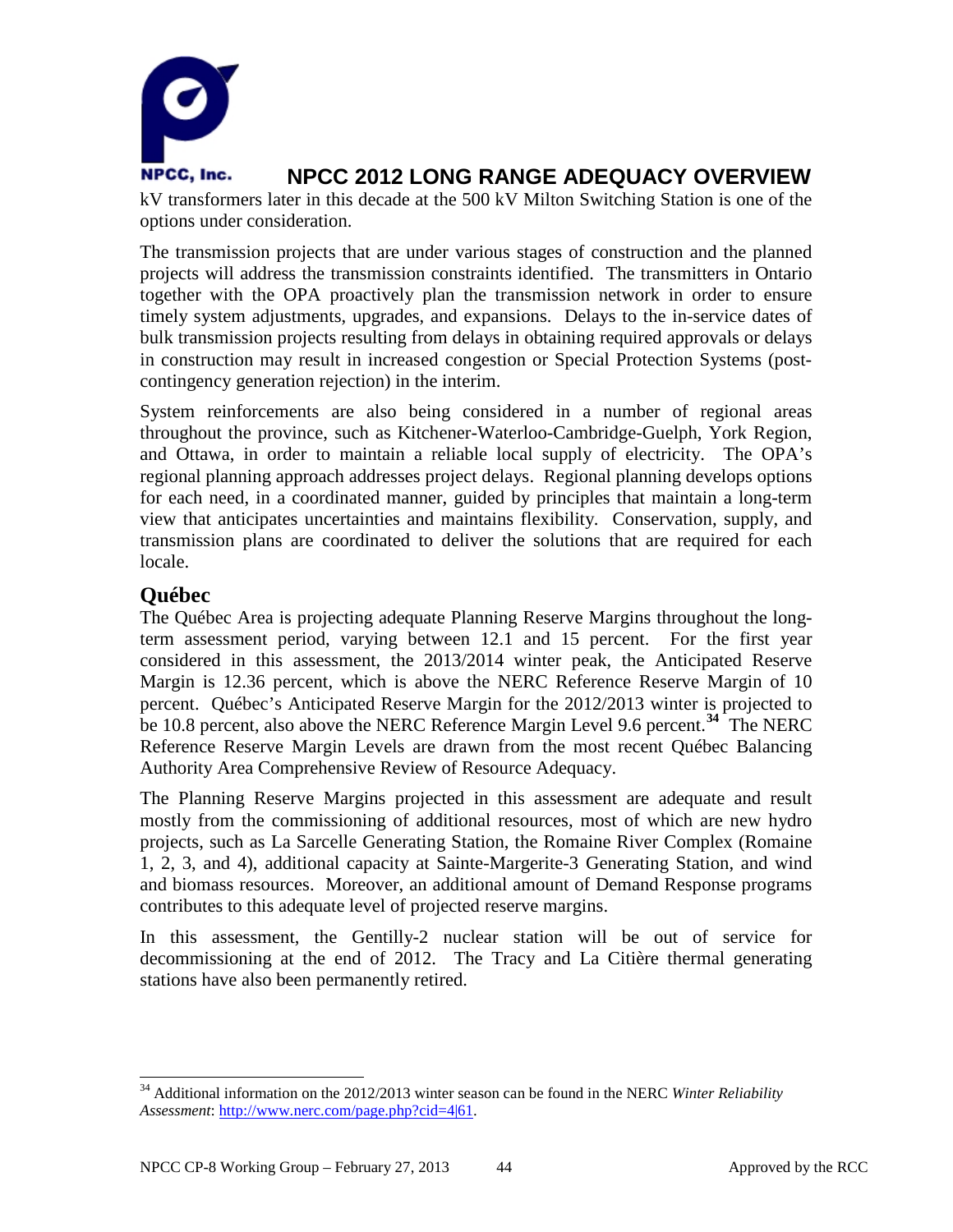

### **Demand**

The compound annual growth rate (CAGR) forecast for Total Internal Demand is 0.79 percent during the next 10 years  $(2013/2014 - 2022/2023)$  winter seasons), which is slightly lower than the one percent growth rate forecast reported in the 2011 LTRA. As for the Net Energy for Load (NEL), the average growth rate forecast is also 0.8 percent, compared to a 0.6 percent growth rate forecasted last year. The Net Internal Demand for the 2013/2014 winter peak is projected to be 37,810 MW, which is 267 MW higher than the forecasted 2012/2013 winter peak demand. The demand forecast methods used in this assessment have not changed from previous years

Hydro-Québec's demand and energy-sales forecasting is Hydro-Québec Distribution's responsibility. First, the energy-sales forecast is built on the forecast from four different consumption sectors – domestic, commercial, small and medium-size industrial and large industrial. The model types used in the forecasting process are different for each sector and are based on end-use and/or econometric models. They consider weather variables, economic-driver forecasts, demographics, energy efficiency, and different information about large industrial customers. This forecast is normalized for weather conditions based on an historical trend weather analysis.

The requirements are obtained by adding transmission and distribution losses to the sales forecasts. The monthly peak demand is then calculated by applying load factors to each end-use and/or sectors sales. The sum of these monthly end-use/sector peak demands is the total monthly peak demand.

Load Forecast Uncertainty (LFU) includes weather and load uncertainties. Weather uncertainty is due to variations in weather conditions. It is based on a 36-year of temperatures (1971-2006) adjusted for a global warming annual effect of  $0.30 \text{ °C}$ (0.54 °F) per decade starting in 1971. Moreover, each year of historical climatic data is shifted up to  $\pm 3$  days to gain information on conditions that occurred during either a weekend or a weekday. Such an exercise generates a set of 252 different demand scenarios. The base case scenario is the arithmetical average of the peak hour in each of those 252 scenarios. Load uncertainty is due to the uncertainty of economic and demographic variables that affect demand forecast and the residual errors from the models. The Overall uncertainty is defined as the independent combination of climatic uncertainty and load uncertainty.

### **Demand Side Management**

The only Demand Response programs in the Québec Area specifically designed for peakload reduction during winter operating periods are interruptible demand programs (for large industrial customers) totaling 1,660 MW for the 2013/2014 winter period, decreasing to 1,300 MW by the final year of the assessment (Table 15). It is usually used in situations when load is expected to reach high levels or when resources are not expected to be sufficient to meet load at peak periods. Demand Response is relatively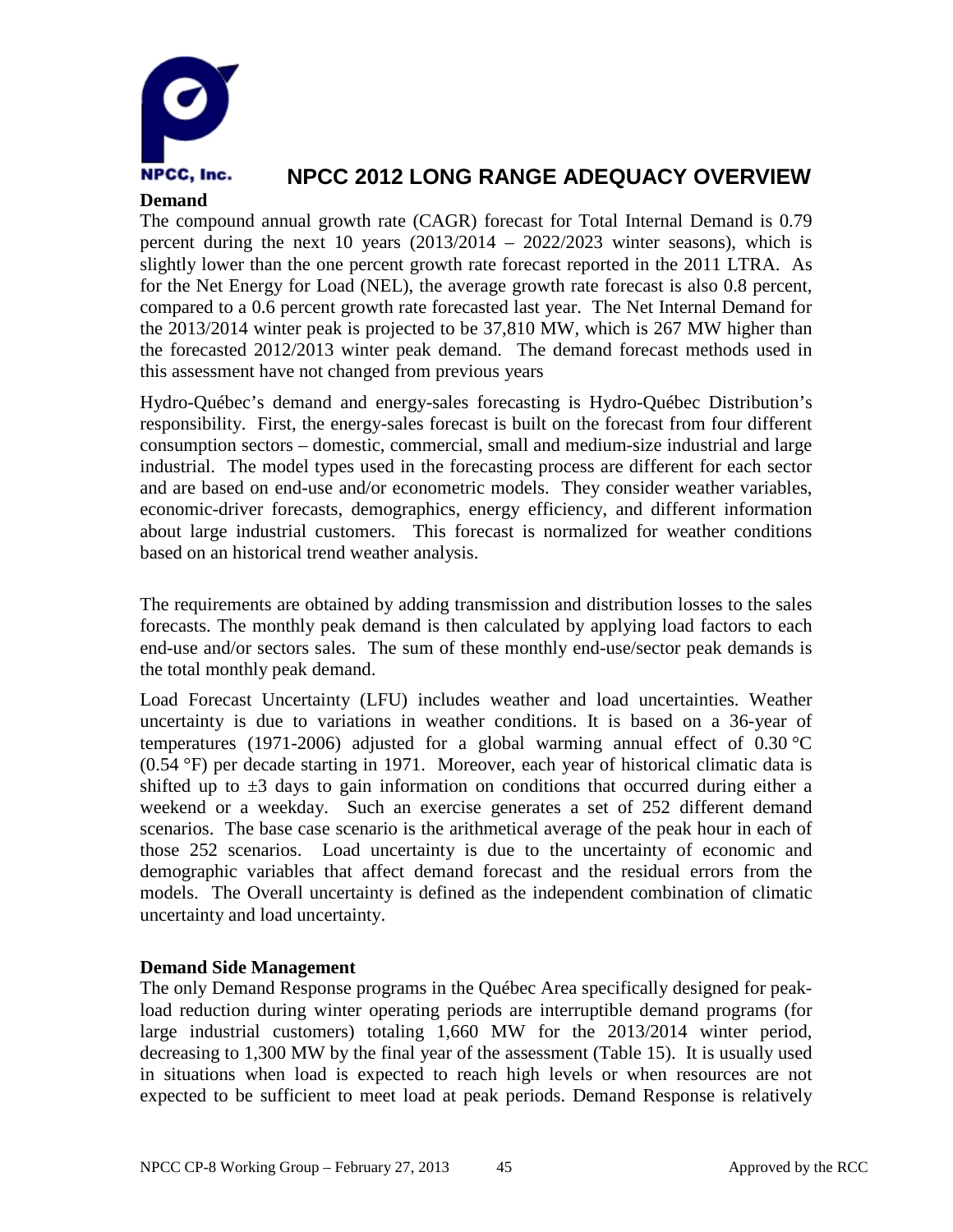

stable over the assessment period, with a maximum reached for the 2013/2014 winter peak period.

| Québec Projected Demand-Side Management   |            |         |          |  |  |
|-------------------------------------------|------------|---------|----------|--|--|
|                                           | Short-Term |         |          |  |  |
| NPCC-Québec-Winter                        | 2013/14    | 2014/15 | 2015/16  |  |  |
| Direct Control Load Management (DCLM)     | 250        | 250     | 250      |  |  |
| Contractually Interruptible (Curtailable) | 1.660      | 1.439   | 1.439    |  |  |
| Critical Peak-Pricing (CPP) with Control  |            |         |          |  |  |
| Load as a Capacity Resource               | $^{(+)}$   |         | $\Omega$ |  |  |
| TOTAL RESOURCE-SIDE DEMAND RESPONSE       | 1.910      | 1.689   | 1,689    |  |  |
| <b>TOTAL ENERGY EFFICIENCY</b>            | 1.980      | 2.150   | 2.300    |  |  |
| <b>TOTAL DEMAND-SIDE MANAGEMENT</b>       | 3.890      | 3.839   | 3.989    |  |  |

#### **Table 15 Québec Projected Demand-Side Management**

Total Energy Efficiency/Conservation is included in the forecast load and accounts for 1,980 MW at the 2013/2014 winter peak period. Energy Efficiency is growing throughout the entire period of the assessment. The total on-peak Demand Response and Energy Efficiency/Conservation for the 2022/2023 winter period is projected to be approximately 4,740 MW.

On a yearly basis, Hydro-Québec Distribution presents its Energy Efficiency Plan Update, "Plan global en efficacité énergétique," to the Québec Energy Board for the next and upcoming years. This plan focuses on energy conservation measures and includes programs tailored to residential customers, commercial and institutional markets, small and medium industrial customers, and large-power customers. Examples of programs and tools for promoting energy savings for the residential customers include old refrigerator recycling, electronic thermostats, low-energy lighting, etc. The provincial government, through its Ministry of Natural Resources, also implements Energy Efficiency/Conservation programs, mainly in the area of building standards and housing insulation.

### **Generation**

At the time of this assessment, available resources for the next winter in the Québec Area are evaluated at 39,502 MW, most of which are hydropower generation (97 percent). Wind and biomass resources, which are owned and operated by Independent Power Producers (IPPs) and under long-term power purchase agreements with Hydro-Québec Distribution and Hydro-Québec Production, account for two percent of the available capacity. Hydro-Québec Production also operates one fuel oil generating station (for peaking purposes), which represents about one percent of the total available capacity (Table 16).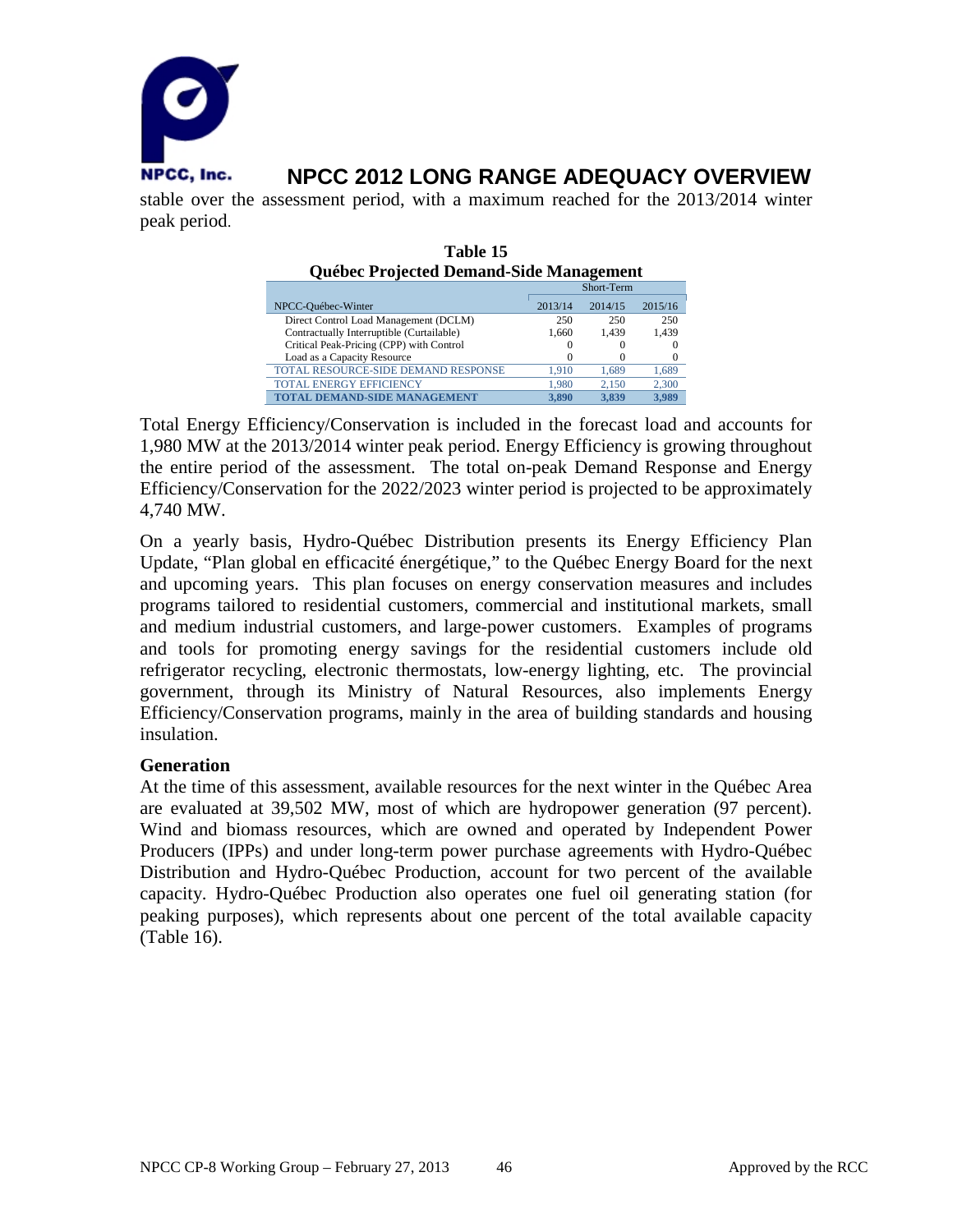

| Table 16<br><b>Québec Current Capacity</b> <sup>35</sup> |          |           |  |  |  |
|----------------------------------------------------------|----------|-----------|--|--|--|
|                                                          |          | Current   |  |  |  |
| NPCC-Québec-Winter                                       | Capacity | Share     |  |  |  |
| Coal                                                     |          | 0.0%      |  |  |  |
| Petroleum                                                | 436      | 1.1%      |  |  |  |
| Gas                                                      | $\Omega$ | 0.0%      |  |  |  |
| Nuclear                                                  |          | 0.0%      |  |  |  |
| Other/Unknown                                            |          | 0.0%      |  |  |  |
| Renewables                                               | 39,066   | 98.9%     |  |  |  |
| <b>TOTAL</b>                                             | 39,502   | $100.0\%$ |  |  |  |

The Existing-Certain capacity increased by an amount of 1,240 MW since the previous assessment, of which 720 MW are from hydropower generation and 520 MW from wind and biomass.

TransCanada Energy's 547MW natural gas combined-cycle generating station in Bécancour is mothballed and accounts for the total Existing-Inoperable resources. Each summer, Hydro-Québec Distribution must decide whether to mothball the Bécancour power plant for an additional year or to re-start it for the coming year. Although this plant is expected to be mothballed until December 2017, it could be re-started sooner if needed.

As mentioned above, the Gentilly 2 nuclear station (675 MW) will be out of service for decommissioning at the end of 2012. Two thermal generating stations have also been permanently retired since the last assessment—Tracy (450 MW) and La Citière (280 MW). In the previous assessment, the Tracy power plant was mothballed over the entire assessment period.

The temporary unit shutdown and retirements described above are offset by the commissioning of new resources. The last two units of La Sarcelle Hydro Generating Station (50 MW each) are to be commissioned during the 2012/2013 winter period. The Romaine-2 (622 MW) and Romaine-1 (260 MW) Hydro Generating Station are under construction and are expected to be commissioned for the 2014/2015 and 2016/2017 winter peak periods respectively. The added capacity at Sainte-Margerite-3 is expected to be commissioned for the 2017/2018 winter peak period, adding 440 MW of capacity. Two other generating stations at the Romaine Complex (Romaine-3 and Romaine-4) are expected to be commissioned later during the assessment period (2017/2018 and 2020/2021), adding 668 MW of capacity to the system

- In recent years, Hydro-Québec Distribution has launched several calls for tenders and electricity purchase programs for new renewable supplies, which will also be commissioned in the next years:
- <sup>2</sup> 2,290 MW of wind power to be commissioned between 2012 and 2015.

<span id="page-48-0"></span><sup>&</sup>lt;sup>35</sup> "Current" represents Existing-Certain and Future-Planned projections for the 2012 summer (for summerpeaking assessment areas) or 2012/2013 winter (for winter-peaking assessment areas). "Share" represents the share (percent) of total Existing-Certain and Future-Planned capacity projected for the peak season.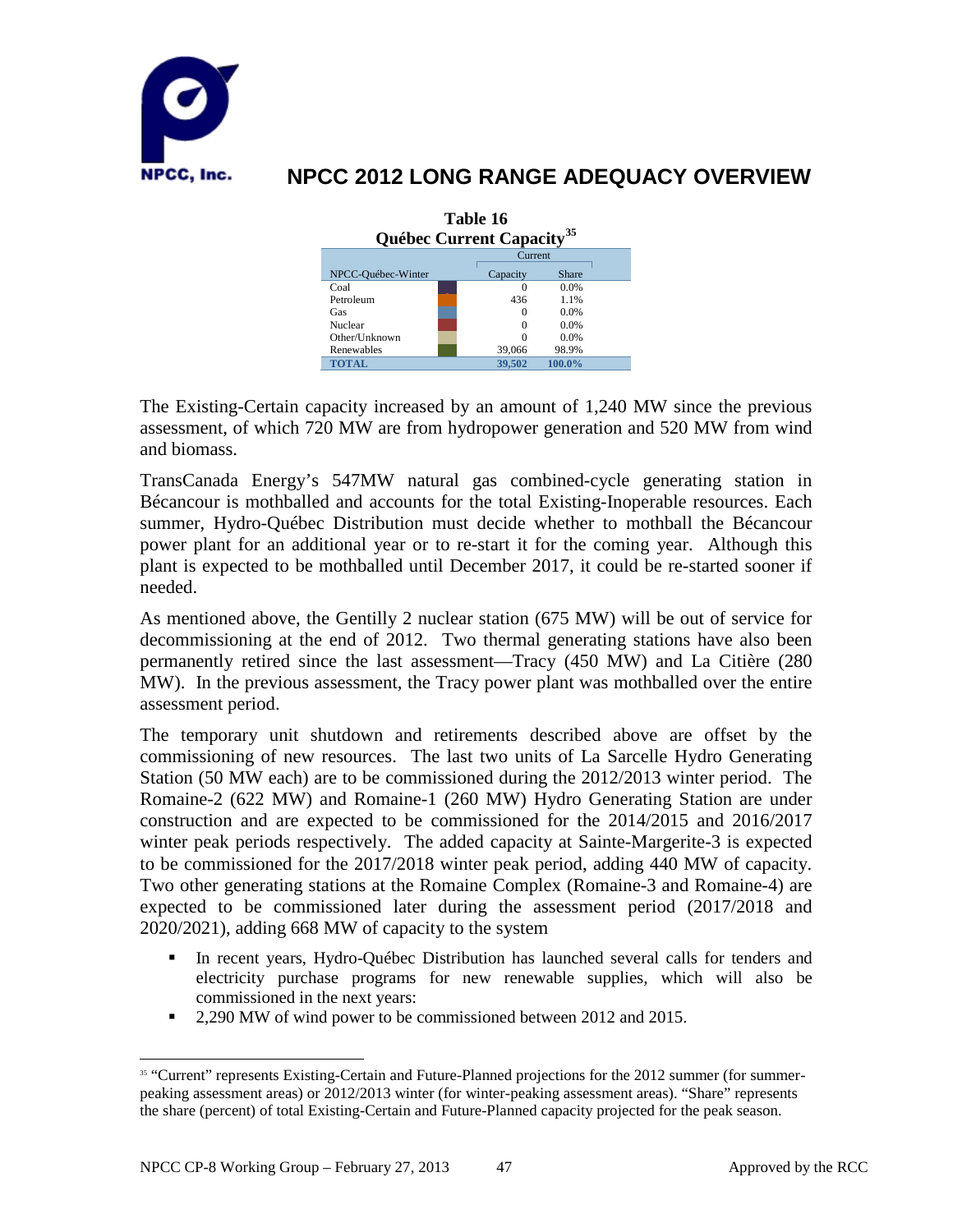

- 125 MW generated by small hydro plants (50 MW and less) developed in partnership with local and First Nations communities, will be commissioned between 2012 and 2014.
- <sup>300</sup> MW generated from biomass to be commissioned between 2012 and 2016.

As for behind-the-meter generation, it is negligible and is included in the load forecast. For hydro resources, maximum capacity is set equal to the power that each plant can generate at its maximum rating during two full hours, while expected on-peak capacity is set equal to maximum capacity minus scheduled maintenance outages and restrictions.

Biomass and wind resources are owned by Independent Power Producers (IPPs). These IPPs have signed contractual agreements with Hydro-Québec. Therefore, for biomass resources, maximum capacity and expected on-peak capacity are equal to contractual capacity, representing almost 100 percent of nameplate capacity. For wind resources, capacity contribution at peak is estimated at 30 percent of contractual capacity, which represents 490 MW and 973 MW respectively for the 2012/2013 (current) and 2022/2023 winter periods. The maximum wind capacity is equal to contractual capacity, which generally equals to its nameplate capacity. For summer peak periods, the expected onpeak wind capacity is set to zero as wind resources are completely derated (Table 17).

| Québec Renewable Capacity <sup>36</sup> |          |        |  |  |
|-----------------------------------------|----------|--------|--|--|
|                                         | Current  |        |  |  |
| NPCC-Québec-Winter                      | Capacity | Share  |  |  |
| Hydro                                   | 38.315   | 98.1%  |  |  |
| <b>Pumped Storage</b>                   | $\Omega$ | 0.0%   |  |  |
| Geothermal                              | $\Omega$ | 0.0%   |  |  |
| Wind                                    | 490      | 1.3%   |  |  |
| <b>Biomass</b>                          | 261      | 0.7%   |  |  |
| Solar                                   | $\Omega$ | 0.0%   |  |  |
| <b>TOTAL</b>                            | 39,066   | 100.0% |  |  |

**Table 17**

Wind generation integration has not significantly impacted day-to-day operation of the system, and the actual level of wind generation does not require particular operating procedures. However, with the increasing amount of wind in the system, the foreseeable impact on system management may show up, and the following are under study:

- Wind generation variability on system load and interconnection ramping.
- Frequency and voltage regulation problems.
- Increase of start-ups/shutdowns of hydroelectric units due to load following coupled with wind variability; efficiency losses in generating units also expected.
- Reduction of low-load operation flexibility due to low inertial response of wind generation coupled to must-run hydroelectric generation.

<span id="page-49-0"></span> <sup>36</sup> "Current" represents Existing-Certain and Future-Planned projections for the 2012 summer (for summerpeaking assessment areas) or 2012/2013 winter (for winter-peaking assessment areas). "Share" represents the share (percent) of total Existing-Certain and Future-Planned capacity projected for the peak season.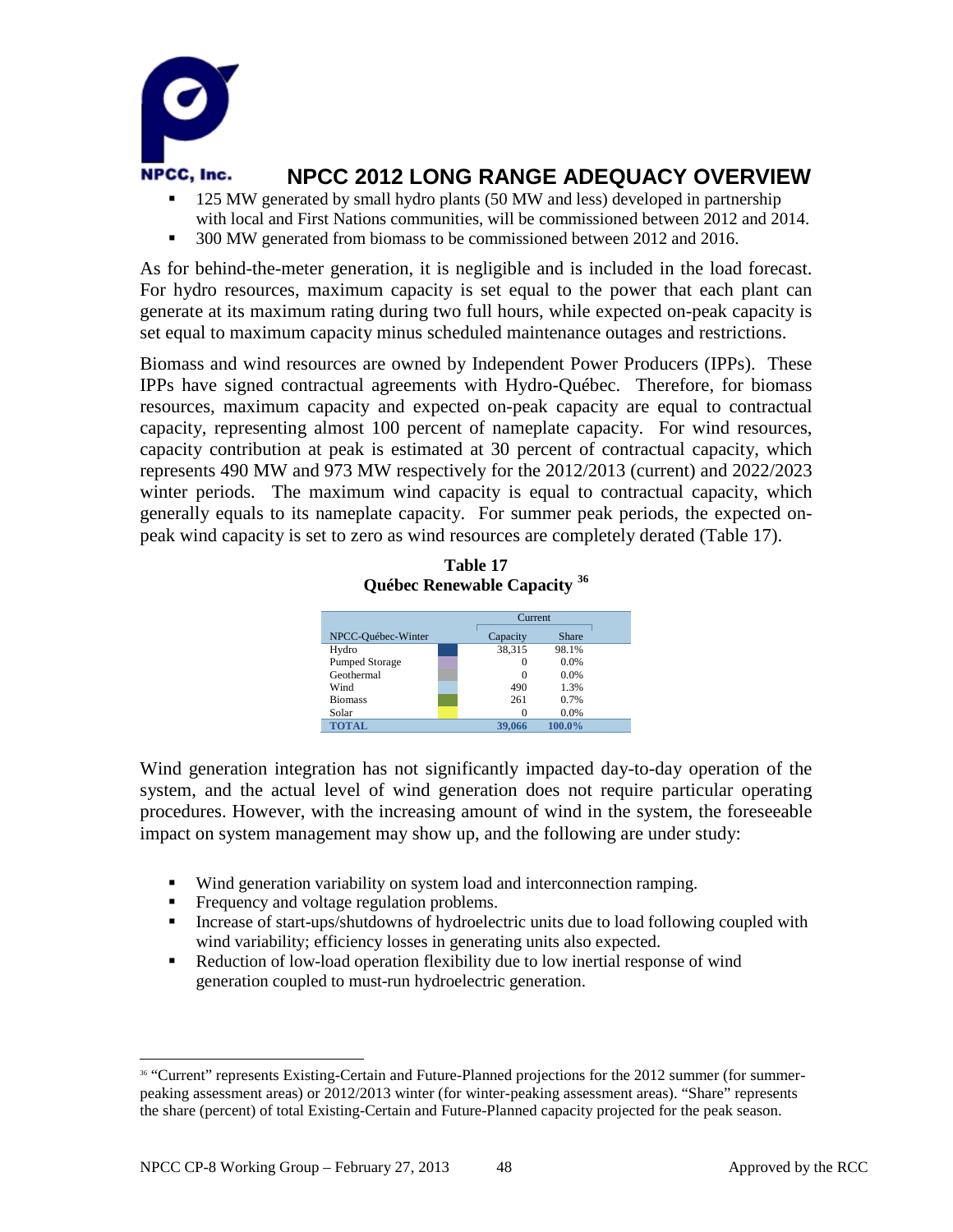

### **Capacity Transactions**

Expected capacity purchases are planned by Hydro-Québec Distribution as needed for the Québec internal demand. These purchases are set at 1,100 MW throughout the assessment period and may be supplied by resources located in Québec or in neighboring markets. In this regard, Hydro-Québec Distribution has designated the Massena– Châteauguay (1,000 MW) and Dennison–Langlois (100 MW) interconnections' transfer capacity to meet its resource requirements during winter peak periods. These purchases are not backed by firm long-term contracts. However, on a yearly basis, Hydro-Québec Distribution proceeds with short-term capacity purchases (UCAP) in order to meet its capacity requirements if needed.

The Québec Area will support firm capacity sales totaling 398 MW to New England and Ontario (Cornwall) during the 2013/2014 winter peak, backed by Firm contracts for both generation and transmission, but which will decline to 145 MW in 2020 (Table 18). Moreover, 228 MW of Firm exports for the 2014/2015 winter period and 500 MW for the 2015/2016 winter peak are committed for neighboring area's needs.

| NPCC-Québec-Winter                     | 2013/14 | 2014/15 | 2015/16  | 2016/17  | 2017/18 |
|----------------------------------------|---------|---------|----------|----------|---------|
| <b>Expected Imports</b>                | 1.100   | 1.100   | 1.100    | 1.100    | 1.100   |
| <b>Firm Imports</b>                    |         |         | $\Omega$ | $\Omega$ | 0       |
| <b>TOTAL IMPORTS</b>                   | 1.100   | 1.100   | 1.100    | 1.100    | 1,100   |
| <b>Expected Exports</b>                |         |         | 0        | 0        | 0       |
| Firm Exports                           | 398     | 626     | 676      | 151      | 151     |
| TOTAL EXPORTS                          | 398     | 626     | 676      | 151      | 151     |
| <b>TOTAL NET CAPACITY TRANSACTIONS</b> | 702     | 474     | 424      | 949      | 949     |

**Table 18 Québec Projected Capacity Transactions**

The Québec Area does not rely on any emergency capacity imports to meet its Reserve Margin Reference Level.

### **Transmission**

This section briefly describes the BPS transmission additions anticipated to be in service during the assessment period. Descriptions for each project of particular importance are also included below

### **The Romaine River Hydro Complex Integration**

Construction of the first phase of transmission infrastructures for the Romaine River Hydro Complex project has now begun. The generating stations will be integrated on a 735 kV infrastructure initially operated at 315 kV. Romaine-2 and Romaine-1 will be integrated in 2014/2016 at Arnaud 735/315 kV substation. Romaine-3 and Romaine-4 will be integrated in 2017/2020 at Montagnais 735/315 kV substation.

Main system upgrades for this project require construction for 2014 of a new 735 kV switching station to be named "Aux Outardes," located between the existing Micoua and Manicouagan Transformer Stations. Two 735 kV lines will be redirected into the new station and one new 735 kV line (3 miles) will be built between Aux Outardes and Micoua.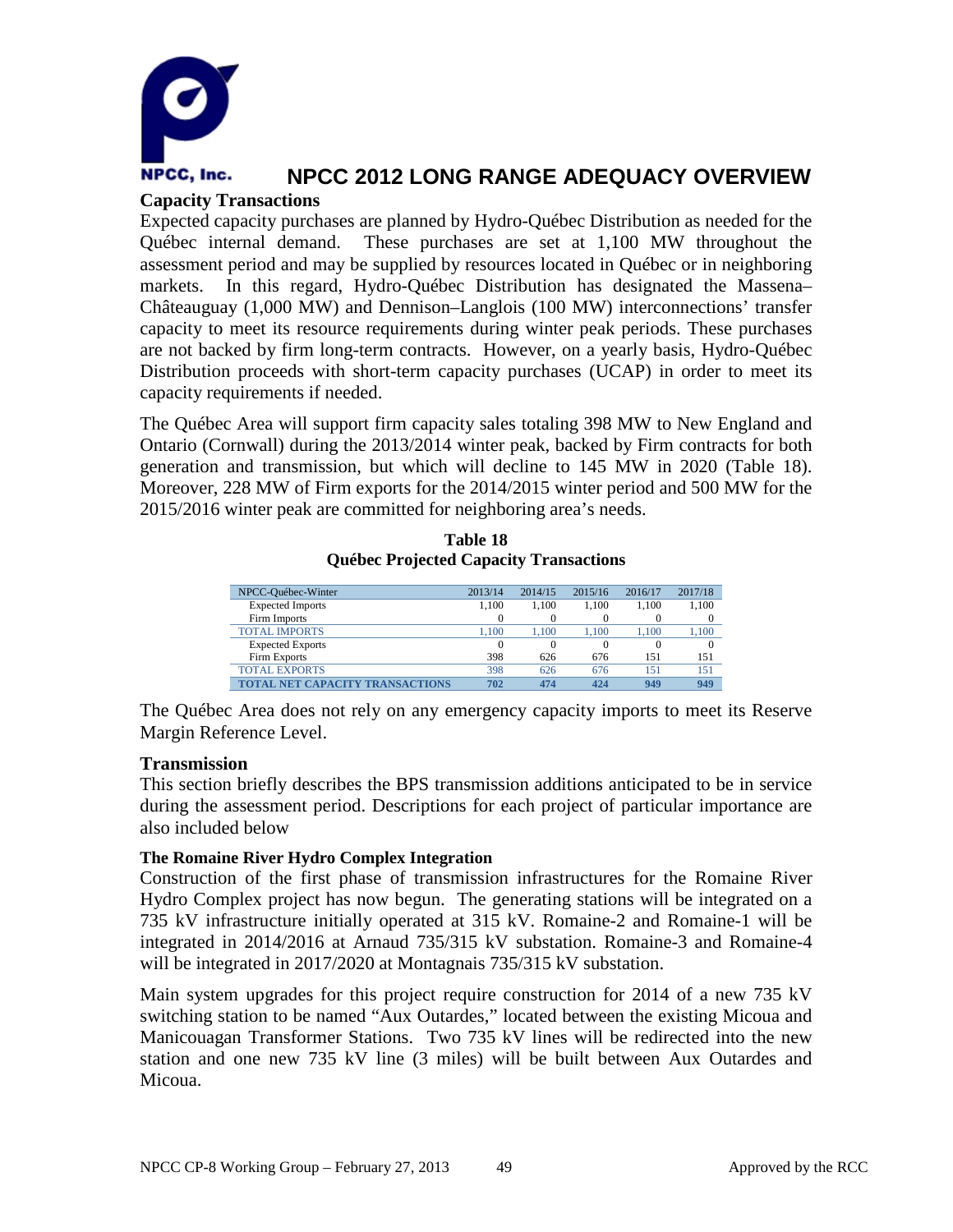

# **The Bout-de-l'Île 735-kV Section**

Hydro-Québec TransÉnergie is adding a new 735 kV section at Bout-de-l'Île (east end of Montréal Island) substation. This was originally a 315/120 kV station. The Boucherville–Duvernay 735 kV line (line 7009), which passes by Bout-de-l'Île, will be looped into the new station. A new -300/+300 Mvar Static Var Compensator will be integrated into the 735-kV section in 2013.

The project also includes the addition of two 735/315 kV, 1,650 MVA transformers in 2014. This new 735 kV source will allow redistribution of load around the Greater Montréal Area and will absorb load growth in the eastern part of Montréal. This project will enable future major modifications to the Montréal Area regional subsystem. Many of the present 120 kV distribution stations will be rebuilt into 315 kV stations, and the Montréal regional network will be converted to 315 kV.

### **The Northern Pass Project**

This project to increase interconnection transfer capability between Québec and New England by 1,200 MW is now being studied. The project involves construction of a  $\pm 300$ kV dc transmission line about 46 miles long from Des Cantons 735/230 kV substation to the Canadian-U.S. border. This line will be extended into the United States to a substation built in Franklin, New Hampshire.

The project in Québec also includes the construction of two 600 MW converters at Des Cantons and a 300 kV dc switchyard. Permitting for this project is presently ongoing but the initial commissioning date of 2015 may be delayed.

### **Wind Generation Integration Projects**

A number of wind transmission projects with voltages ranging from 120 kV to 315 kV are either under construction or in planning stages in order to integrate wind generation planned to come on-line in the next few years. These wind generation projects are distributed in many areas of the Province of Québec, but most are near the shores of the Gaspésie Peninsula, along the Gulf of St. Lawrence down to the New Brunswick border.

Projects on the main system include 735 kV series compensation additions, and the addition of a second SVC at Bout-de-l'Île substation after the addition of the previously mentioned 735 kV section, and an SVC at Jacques-Cartier substation. Nominal current upgrades will also be done on some existing series compensation, and a thermal capacity upgrade will be done on two 735 kV lines. However, the future construction of the Chamouchouane–Bout-de-l'Île 735 kV line (see below) will replace a number of the above-mentioned projects.

### **Chamouchouane – Bout-de-l'Île 735 kV Line**

The large generation additions and transmission services coming up over the next years require, as shown above, a number of system additions to maintain reliability. Moreover, planning studies have shown that to optimize the different solutions and to significantly reduce marginal losses on the system due to this new generation, a new 735 kV line from Chamouchouane substation on the eastern James Bay subsystem to Bout-de-l'Île substation in Montréal (about 230 miles) is required. Planning, permitting and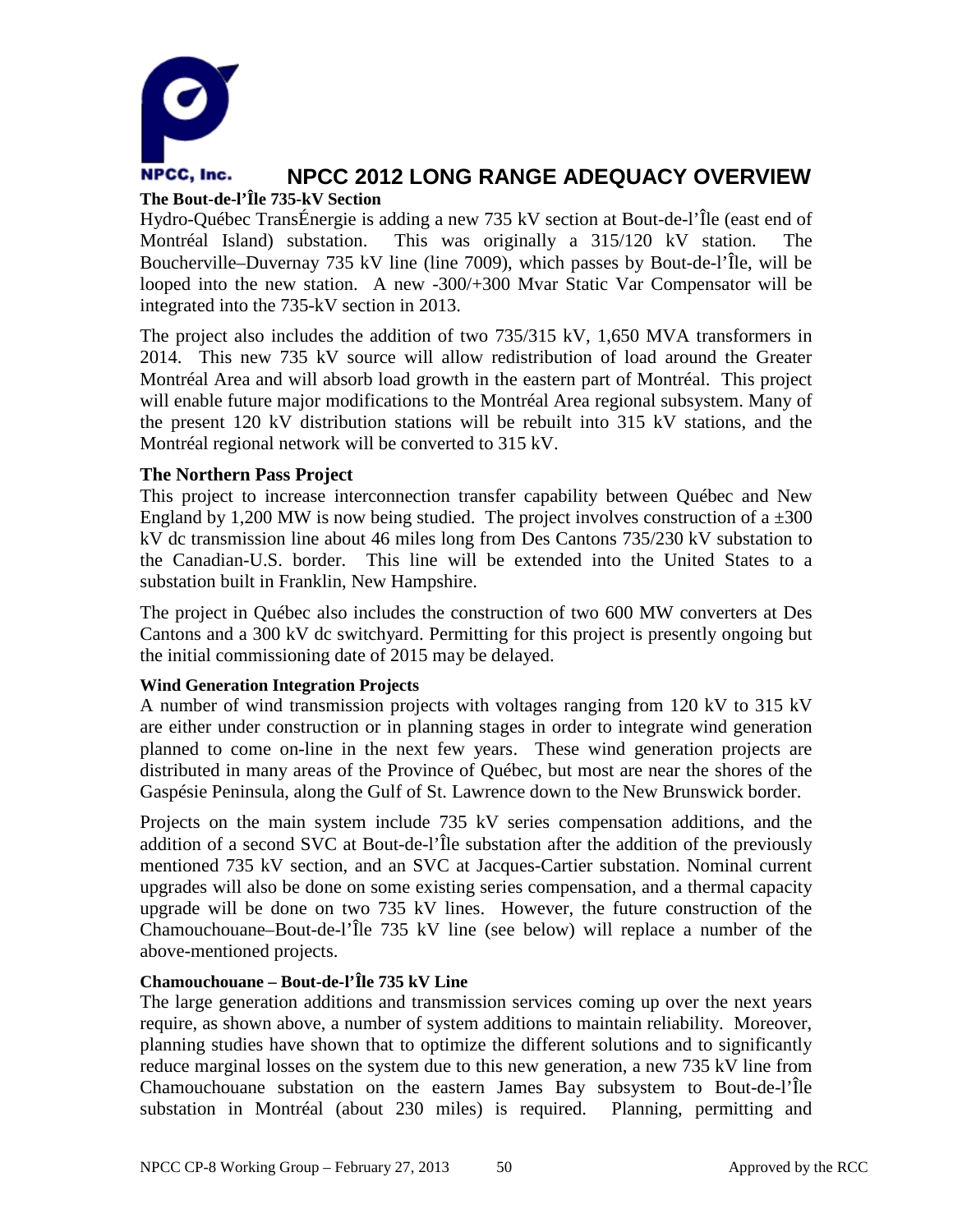

construction delays are such that the line is scheduled for the 2017/2018 winter peak period. This optimization will result in replacing some of the above-mentioned projects, and in other cases will result in reducing additional equipment that was previously planned. The new line will also reduce transfers on other parallel lines on the Manicouagan–Québec 735 kV interface, thus optimizing operation flexibility and reducing losses.

Public information meetings have begun on this project. Final line route has not been determined yet and government authorization processes are ongoing.

- **Regional Projects Under Construction**
- There are a number of regional projects now underway. The three most important are listed here:
- **Limoilou 230/25 kV substation in Québec City; in service fall 2012;**
- St-Bruno 315/25 kV substation south of Montréal; in service fall 2013; and,
- Bécancour 230 and 120 kV system reinforcement; Bécancour Industrial Park, in service fall 2012.

### **Upcoming Regional Projects**

Other regional substation and/or line projects are now in the planning/permitting stages. There are about a dozen regional transmission projects in the Montréal and Québec City Areas and another dozen in other areas within service dates from 2012 to 2018.

Planning studies leading to system enhancement projects such as those mentioned above ensure that there will be no long-term transmission constraints in the Assessment Area. Generation on the system is integrated on a 100 percent Firm basis. Moreover, there are no project delays or temporary service outages for any transmission facilities (lines or transformers) that will impact long-term reliability during the assessment period.

The Hydro-Québec system has sufficient transmission being constructed to support all Future-Planned generation forecast to come on-line during the assessment period.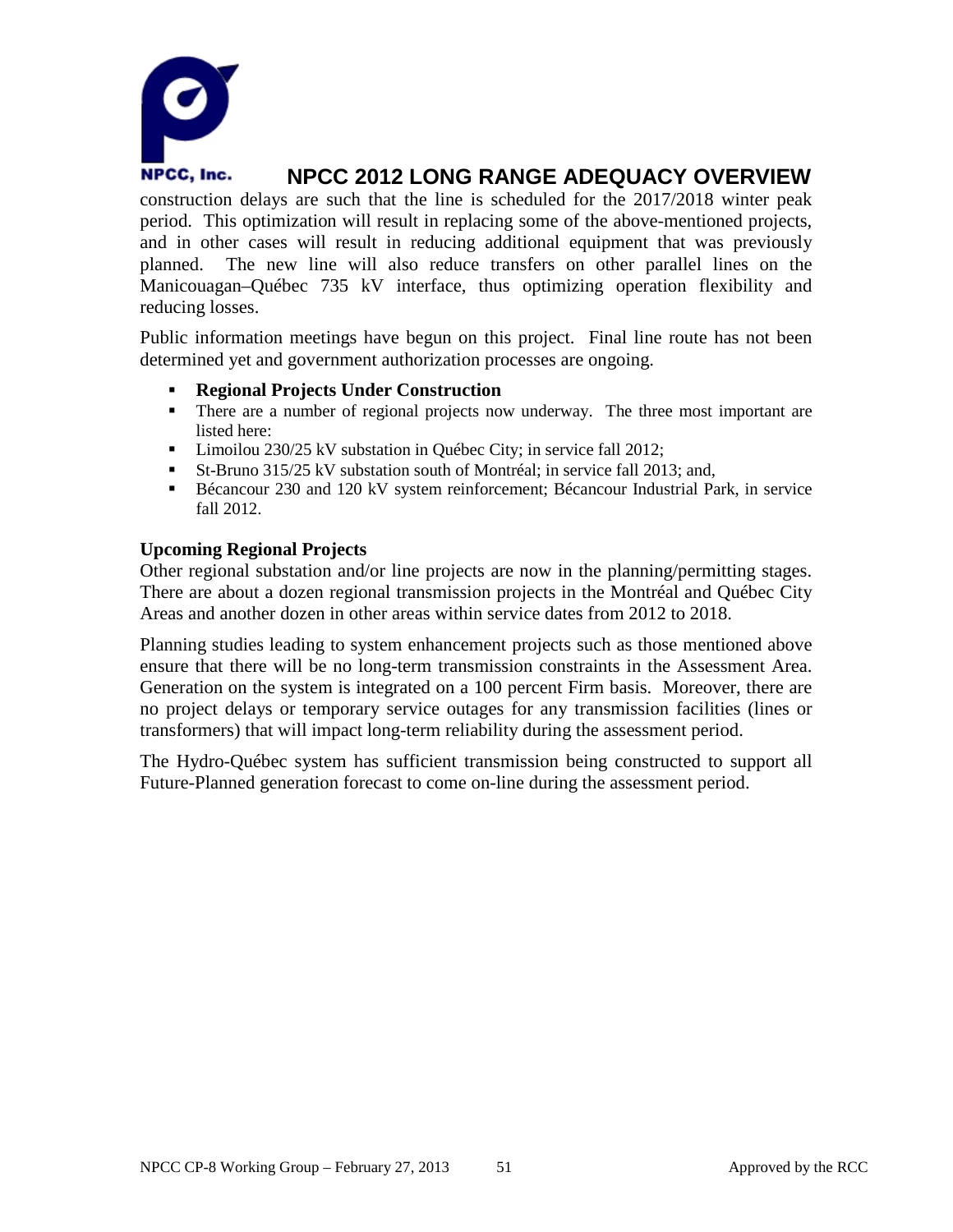

# **Modeling of Neighboring Regions**

For the scenarios studied, a detailed representation of the neighboring regions of RFC (Reliability*First* Corp.) and the MRO-US (Midwest Reliability Organization – US portion) was assumed. The assumptions are summarized in Table 19 and Figure 8.

|                                  | <b>PJM</b>                               | <b>RFC-Other</b>                   | <b>MRO-US</b>                         |
|----------------------------------|------------------------------------------|------------------------------------|---------------------------------------|
| Peak Load (MW)                   | 161,240                                  | 42,428                             | 30,923                                |
| <b>Peak Month</b>                | July                                     | July                               | July                                  |
| <b>Assumed Capacity (MW)</b>     | 183,856                                  | 48,711                             | 35,318                                |
| <b>Purchase/Sale (MW)</b>        | $-802$                                   | 0                                  | 0                                     |
| Reserve (%)                      | 14                                       | 15                                 | 14                                    |
| <b>Operating Reserves (MW)</b>   | 3,400                                    | 2,206                              | 1,700                                 |
| <b>Curtailable Load (MW)</b>     | 10,278                                   | 3,568                              | 2,600                                 |
| No 30-min Reserves (MW)          | 2,765                                    | 1,470                              | 1,200                                 |
| <b>Voltage Reduction (MW)</b>    | 2,201                                    | 1,100                              | 1,100                                 |
| No 10-min Reserves (MW)          | 635                                      | 736                                | 500                                   |
| Appeals (MW)                     | 400                                      | 200                                | 200                                   |
| <b>Load Forecast Uncertainty</b> | $94.66\% +/-$<br>5.57%, 11.13%,<br>16.7% | 94.44% +/- 4.78%,<br>9.57%, 14.36% | $94.44\% + (-4.78\%$<br>9.57%, 14.36% |

**Table 19 PJM, RFC-Other and MRO-US 2013 Assumptions [37](#page-53-0)**

The RFC-Other area modeled in this analysis was intended to represent the non-PJM-RTO region data within RFC. The modeling of the RFC region is in transition due to changes in the regional boundaries between RFC, MRO, and SERC. This model was based on publicly available data from the 2008 NERC *Electricity Supply & Demand* (ES&D), which reported the data according to the old boundary definitions. The modeling of RFC-Other is expected to evolve for future studies as data reflecting the new regional boundaries becomes available. For now, the RFC-Other area is the non-PJM-RTO region that was formerly in either MAIN or ECAR.

Unit data was from the publicly available NERC data. Each individual unit represented in the non-PJM RFC region was assigned unit performance characteristics based on PJM RTO fleet class averages (consistent with PJM 2012 RRS Report).

<span id="page-53-0"></span> $37$  Load and capacity assumptions for RFC-Other and MRO-US based on NERC's Electricity, Supply and Demand Database (ES&D) available at:<http://www.nerc.com/~esd/>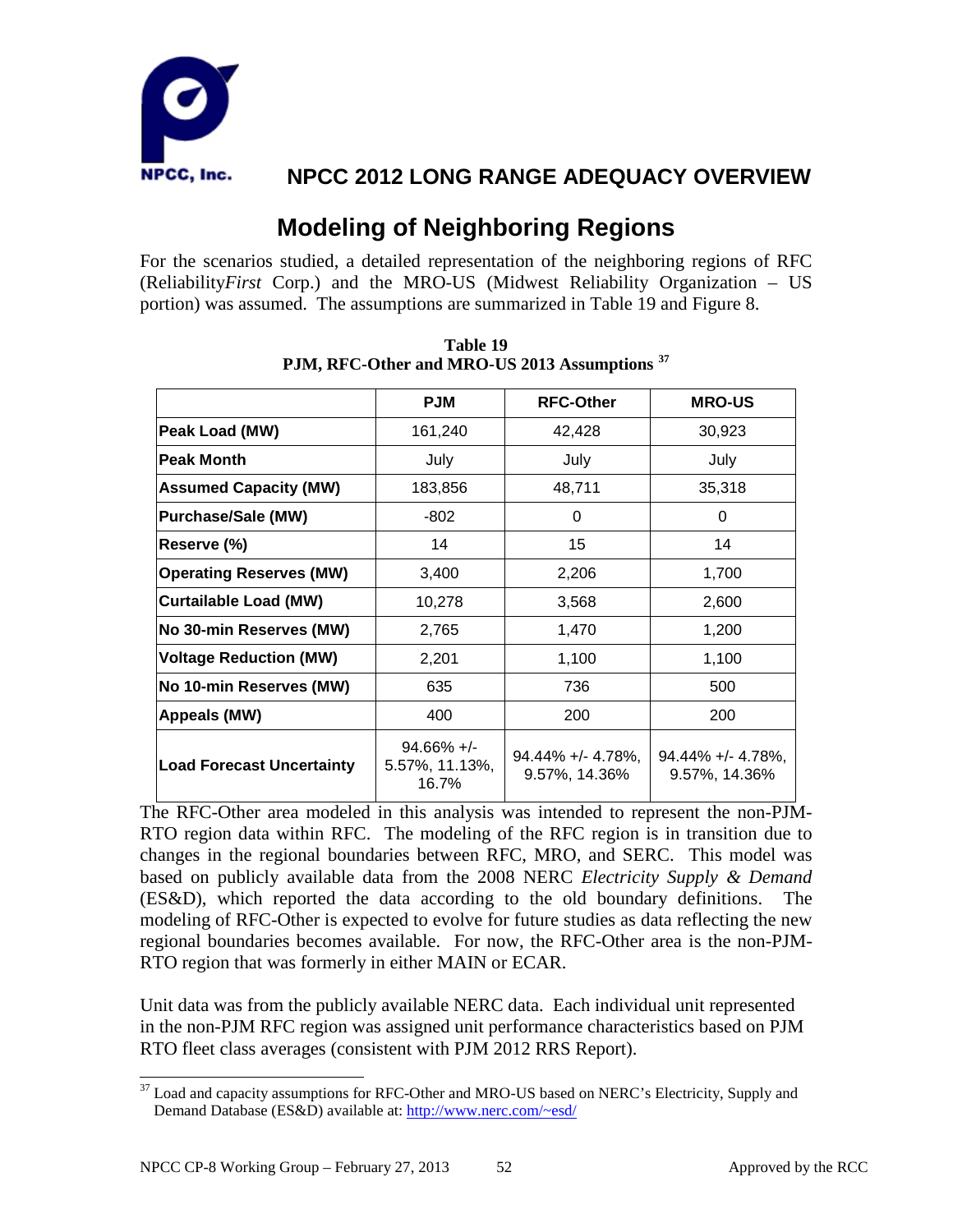



**Figure 8 - 2013Projected Monthly Expected Peak Loads for NPCC, RFC, PJM and the MRO**

### **Reliability***First*

Reliability*First* is a not-for-profit company whose goal is to preserve and enhance electric service reliability and security for the interconnected electric systems within its territory. Reliability*First* was approved by the North American Electric Reliability Council (NERC) to become one of eight Regional Reliability Councils in North America and began operations on January 1, 2006.

Reliability*First* is the successor organization to three former NERC Regional Reliability Councils: the Mid-Atlantic Area Council (MAAC), the East Central Area Coordination (ECAR) Agreement, and the Mid-American Interconnected Network (MAIN) organizations. The year 2006 is a period of transition for the ECAR, MAAC and MAIN organizations, as their responsibilities are identified and transferred to Reliability*First*.

### **MRO**

The Midwest Reliability Organization (MRO) is a non-profit organization dedicated to ensuring the reliability of the bulk power system in the North Central part of North America. The primary focus of the MRO is ensuring compliance with regional and international reliability standards and criteria utilizing open, fair processes in the public interest.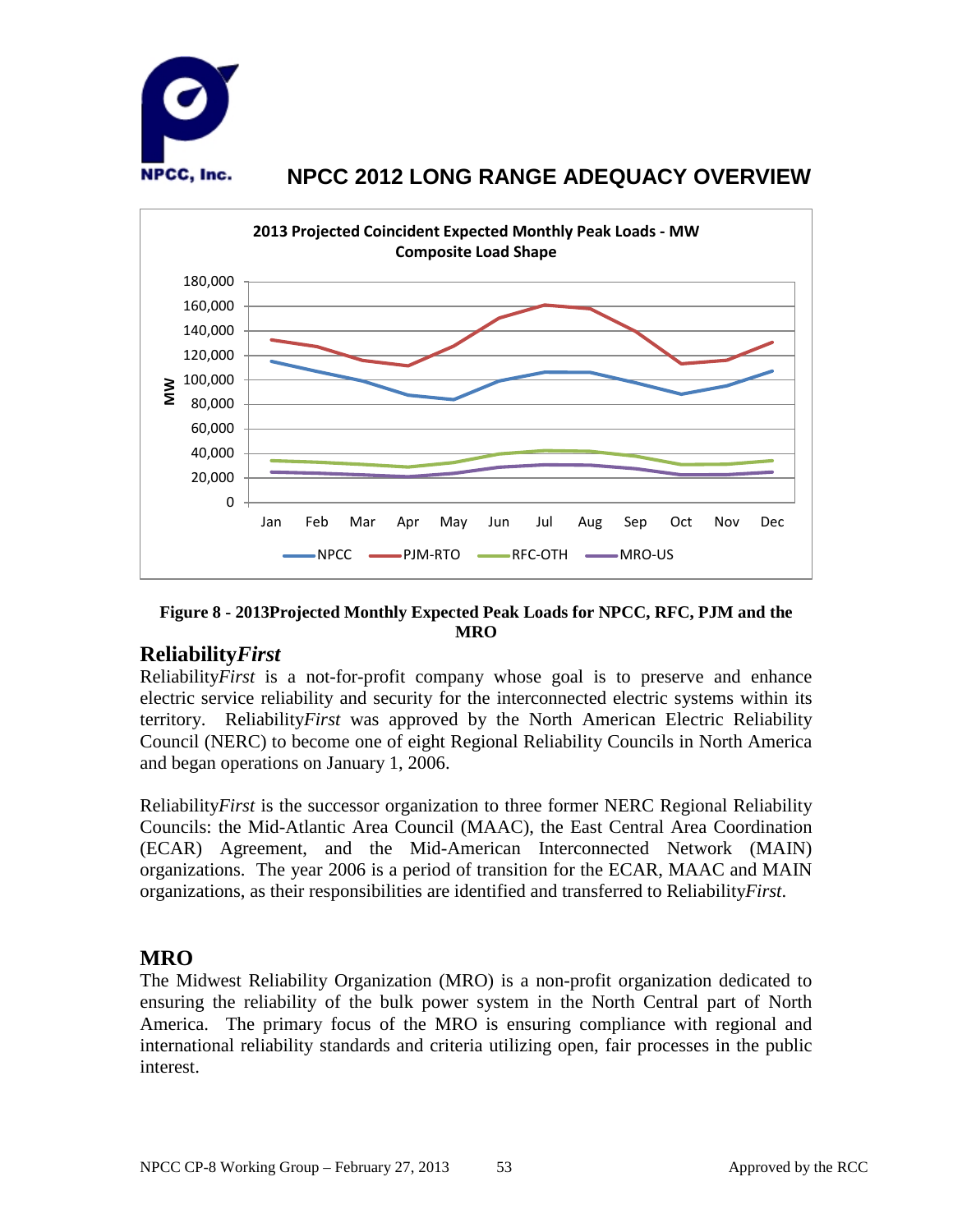

Formation of the MRO was approved by the Mid-Continent Area Power Pool (MAPP) Executive Committee in November 2002. In 2005, this organization became operational and replaced the MAPP Regional Reliability Council of the North American Electric Reliability Council.

The U.S. portion of the MRO was modeled in this study, recognizing the strong transmission ties to the rest of the study system. Each individual unit represented in the MRO-US region was assigned unit performance characteristics based on PJM RTO fleet class averages (consistent with PJM 2012 RRS Report).

### **PJM-RTO**

### **Load Model**

The forecast contained in the January 2012 PJM Load Forecast **[38](#page-55-0)** was used, consistent with the 2012 RRS. The methods and techniques used in the load forecasting process are documented in Manual 19 (Load Forecasting and Analysis) and Manual 20 (PJM Resource Adequacy Analysis.) **[39](#page-55-1)** The hourly load shape is based on observed 2002 calendar year values, which reflects representative weather and economic conditions for a peak planning study. The hourly loads were then adjusted per the PJM Load Forecast Report, January 2012, for the forecast monthly loads. This study modeled load forecast uncertainty consistent with that used in recent probabilistic PJM models, per the above references, which reflects uncertainty for loads at a predetermined probability of occurrence. This load uncertainty typically reflects factors such as weather, economics, diversity (timing) of peak periods among internal PJM zones or regions, the period years the model is based on, sampling size, and how many years ahead in the future the load is forecast.

### **Modeling**

The modeling of PJM-RTO breaks the PJM region into four distinct areas: Eastern Mid-Atlantic, Central Mid-Atlantic, Western Mid-Atlantic, and the PJM Western areas combined with PJM South. This modeling follows known operational models and constraints while recognizing that areas with high reserves have few events invoking emergency operating procedures. The model in this study used many of the same modeling assumptions used in the PJM 2012 reserve requirement study.

### **Demand**

Summer peak load growth for the PJM RTO is projected to average 1.36 percent per year over the next 10 years. The PJM RTO summer peak is forecast to be 176,420 MW in

<span id="page-55-0"></span> <sup>38</sup> See[: http://www.pjm.com/~/media/documents/reports/2011-pjm-load-report.ashx](http://www.pjm.com/~/media/documents/reports/2011-pjm-load-report.ashx)

<span id="page-55-1"></span><sup>&</sup>lt;sup>39</sup> Please refer to PJM Manual 19<http://pjm.com/~/media/documents/manuals/m19.ashx> and PJM Manual 20,<http://ftp.pjm.com/~/media/documents/manuals/m20.ashx> for technical specifics.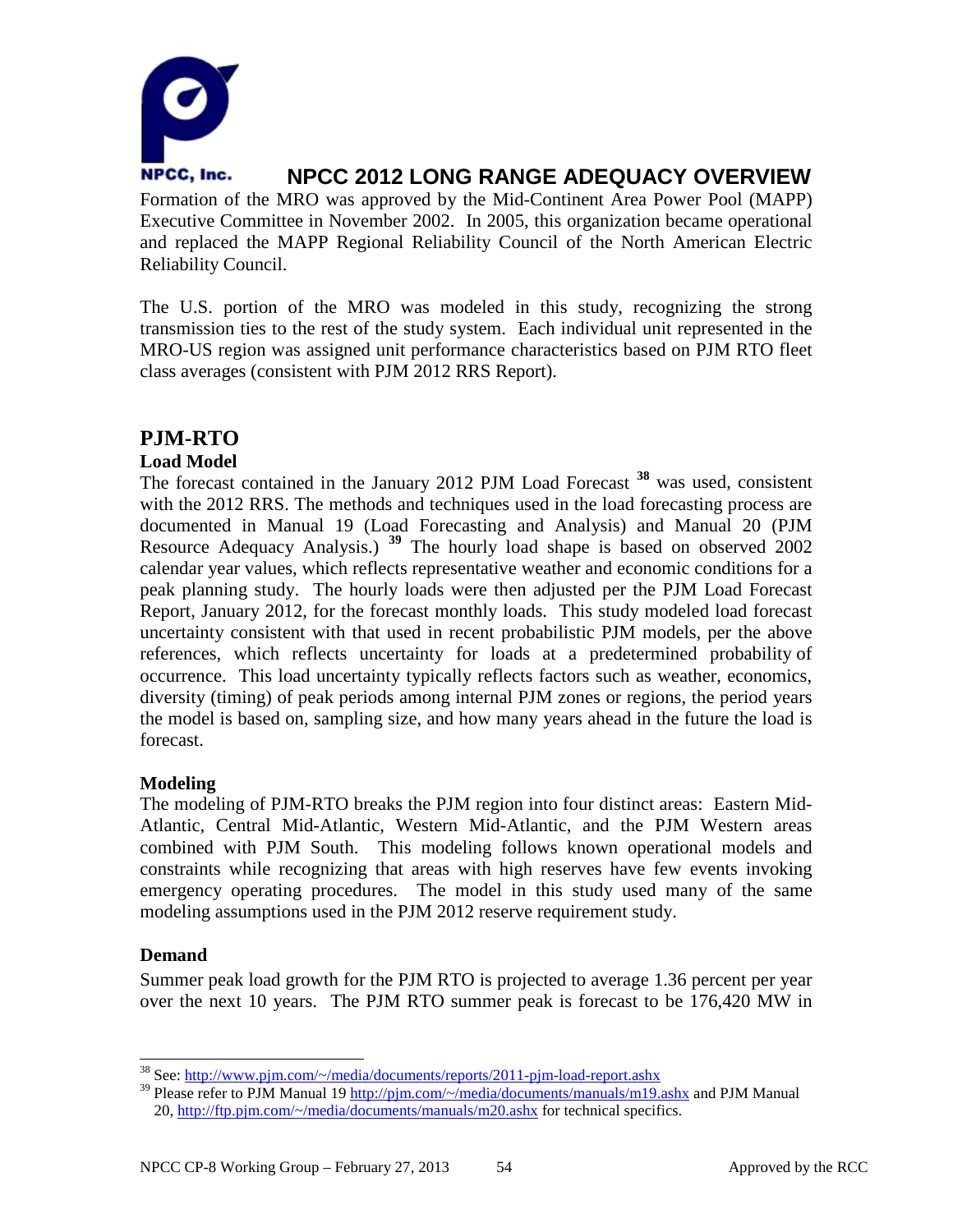

2022, a 10-year increase of 20,166 MW. Annualized 10-year growth rates for individual PJM transmission zones range from 0.9 percent to 1.9 percent.

A downward revision to the near-term economic outlook for both the United States and PJM Area resulted in lower peak and energy forecasts in the 2012 load forecast compared to the 2011 load forecast. This is tied to revised assumptions regarding the timing of the recovery of the U.S. economy. While growth in later years accelerates, the historic growth rate will not be restored until past the assessment period.

This year's forecast reflects PJM's adoption of an independent consultant's recommendation to replace the load model's previous economic driver (Gross Metropolitan Product) with a variable that incorporates six economic measures (Gross Domestic Product, Gross Metropolitan Product, Real Personal Income, Population, Households, and Non-Manufacturing Employment). A summary report of economic assumptions used in the 2012 load forecast provided by Moody's Analytics states that:

*Mid-Atlantic and Virginia Areas are expected to be among the fastest growing in the PJM service territory. Long-term growth in these metro areas will be driven by highly educated labor forces, favorable demographics, productivity growth, and for some Virginia metro areas, plentiful and affordable housing, and relatively low costs. Metro areas in Ohio and Pennsylvania are expected to grow more slowly. Expansion in those states will be more restrained as regions transition away from manufacturing toward more services-oriented economies.*

No footprint changes are included in these calculations. East Kentucky Power Cooperative (EKPC) has announced its intention to join PJM on June 1, 2013. EKPC is a not-for-profit, member-owned cooperative providing wholesale electricity to 16 ownermember distribution cooperatives that serve 520,000 homes, farms, and businesses across 87 of the 120 counties in Kentucky. EKPC owns and operates four major power plants with a total generating capacity of about 3,000 megawatts, as well as approximately 2,800 miles of high-voltage transmission line. Peak load was 2,889 MW.

### **Demand-Side Management**

Last year PJM had 11,600 MW of Demand-Side resources available during the summer peak period. PJM expects similar amounts for this year's summer peak period. Because PJM has a shorter history with accepting Demand Response and Energy Efficiency, the forecasts are conservative. Accordingly, Demand Response will remain slightly below was available during the 2011 peak. The Energy Efficiency will increase from 728 MW in 2013 to 804 MW in 2022 (Table 20).

| 1 JIM I Fojected Demand-Slue Management   |        |            |        |  |
|-------------------------------------------|--------|------------|--------|--|
|                                           |        | Short-Term |        |  |
|                                           |        |            |        |  |
| PJM-Summer                                | 2013   | 2014       | 2015   |  |
| Direct Control Load Management (DCLM)     | 1.000  | 1.000      | 1.000  |  |
| Contractually Interruptible (Curtailable) | 5.000  | 7.200      | 7.200  |  |
| Critical Peak-Pricing (CPP) with Control  |        | $\Omega$   |        |  |
| Load as a Capacity Resource               | 5.000  | 5.000      | 5,000  |  |
| TOTAL LOAD-MODIFYING DEMAND RESPONSE      | 11,000 | 13,200     | 13.200 |  |
| <b>TOTAL ENERGY EFFICIENCY</b>            | 728    | 804        | 804    |  |
| <b>TOTAL DEMAND-SIDE MANAGEMENT</b>       | 11.728 | 14.004     | 14.004 |  |

| Table 20                                    |
|---------------------------------------------|
| <b>PJM Projected Demand-Side Management</b> |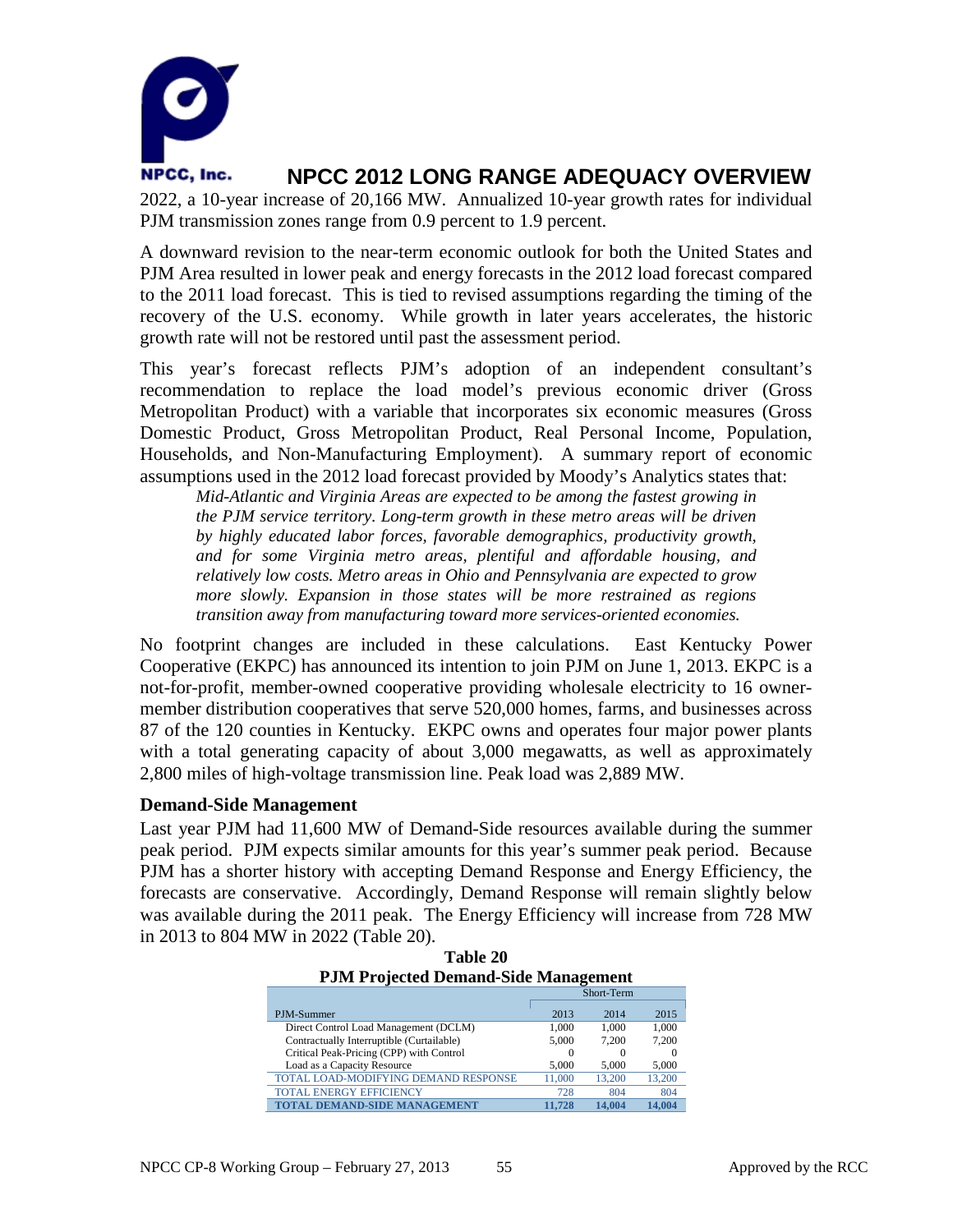

Demand-Side resources accepted through the Forward Capacity Market are DSM that is dispatched like generator resources and is treated as such. The more typical type of Demand-Side resource is the kind that is retained for use by the PJM operators during capacity emergencies, and it reduces load.

Energy Efficiency programs are included in the 2013–2022 load forecasts with approval for use in the PJM Reliability Pricing Model (RPM). Energy Efficiency is included as a capacity resource in the RPM Market but is limited to a maximum of four years. The Energy Efficiency then becomes part of the load forecast. Measurement and verification of Energy Efficiency programs are governed by rules specified in PJM Manual 18B.**[40](#page-57-0)** To demonstrate the value of an Energy Efficiency resource, resource providers must comply with the measurement and verification standards defined in this manual by establishing Measurement and Verification (M&V) plans, providing post-installation M&V reports, and undergoing an M&V audit.

There are some minor concerns related to the amount of information available to PJM, which can be used to determine the amount of DR to dispatch during emergency conditions. PJM has filed tariff changes with FERC that will require more robust reporting of the DR operational capability in real time for Curtailment Service Providers. PJM does not have a reliability concern, but the additional information will help avoid the dispatch of DR that may not be necessary to meet the need of the emergency conditions. PJM has addressed the issue of availability by creating three different DR products: Limited DR (10 days for six hours per day), Extended Summer DR (unlimited days during summers for 10 hours per day) and Annual DR (unlimited days for 10 hours per day), and requiring the necessary amount of annual capacity (DR or generation) to fulfill the PJM reliability requirements. DSM used for reserves is limited by the RFC standard BAL-002-RFC-02 to 25 percent of the Operating Reserve requirement. This type of DSM is typically fully subscribed and can range up to approximately 2,500 MW during a peak summer day.

### **Generation**

The predominant source of fuel in PJM is coal at approximately 42 percent. Next is natural gas at 26 percent and nuclear at 18 percent (Tables 21 and 22). Since the 2011 assessment, along with the DOEK generation, PJM added 1,608 MW of natural gas generation, 117 MW of existing nuclear generation uprates are included, and 280 MW of nameplate wind generation with 42 MW counted as Existing-Certain.

In addition, 70 MW of nameplate solar generation with 27 MW counted as Existing-Certain. No capacity resource changes are expected though the summer of 2012.

<span id="page-57-0"></span> <sup>40</sup> [http://www.pjm.com/~/media/documents/manuals/m18b.ashx.](http://www.pjm.com/~/media/documents/manuals/m18b.ashx)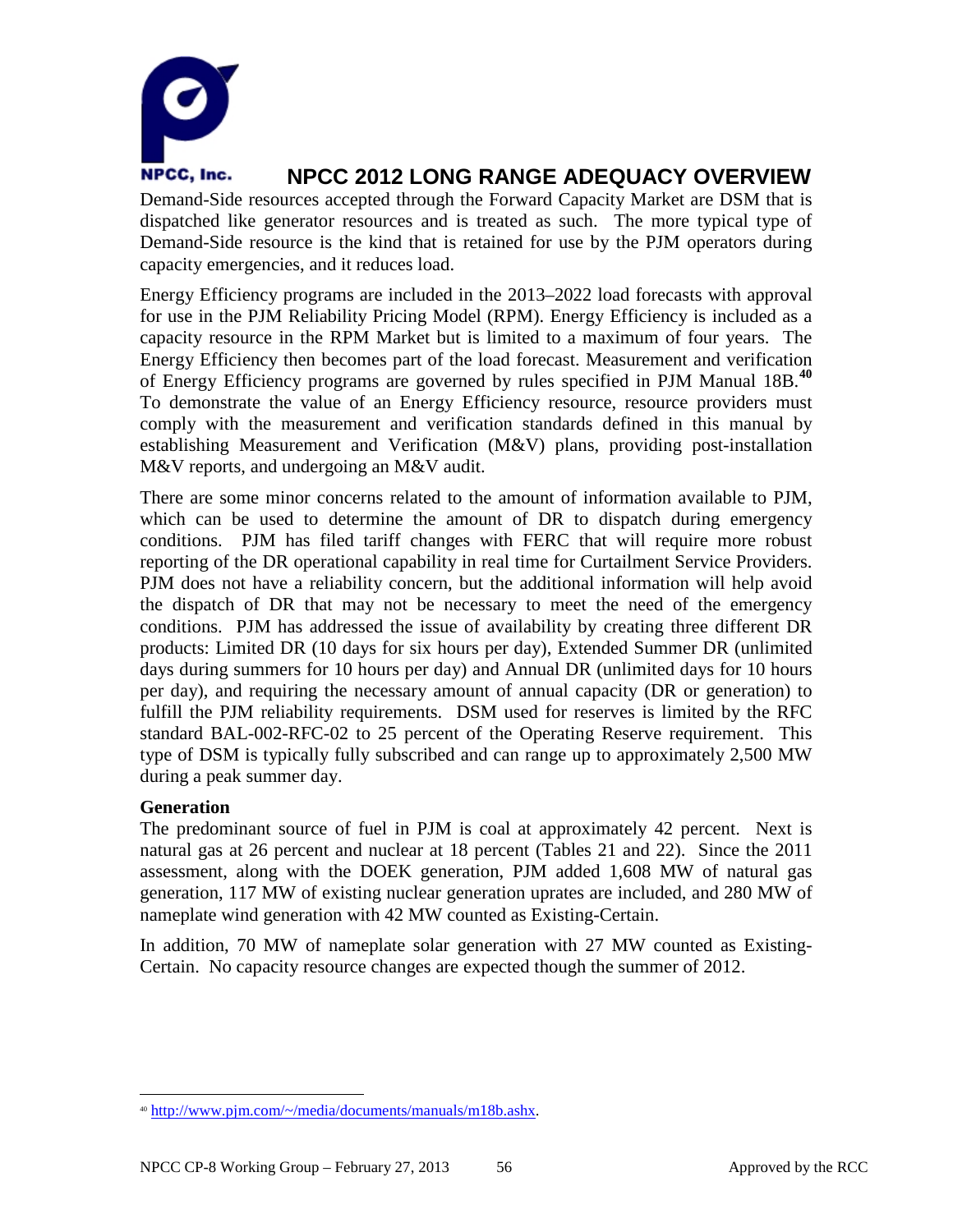

| 1 апп. 41                                |          |                  |  |  |  |
|------------------------------------------|----------|------------------|--|--|--|
| <b>PJM Current Capacity<sup>41</sup></b> |          |                  |  |  |  |
| Current                                  |          |                  |  |  |  |
| PJM-Summer                               | Capacity | Share            |  |  |  |
| Coal                                     | 78,105   | 42.1%            |  |  |  |
| Petroleum                                | 11.739   | 6.3%             |  |  |  |
| Gas                                      | 52,395   | 28.3%            |  |  |  |
| Nuclear                                  | 33,666   | 18.2%            |  |  |  |
| Other/Unknown                            |          | 0.0%<br>$\Omega$ |  |  |  |
| Renewables                               | 9.519    | 5.1%             |  |  |  |
| <b>TOTAL</b>                             | 185,424  | 100.0%           |  |  |  |



PJM had a total increase of 5,007 MW since last summer almost completely due to the addition of DEOK generation. Generation additions and retirements in the rest of PJM almost netted out. A new natural gas combined-cycle unit at Dresden was added at 545 MW. Kearny natural gas units 13 and 14 were added for 267 MW. A new natural gas combined-cycle unit named Virginia City was added in AEP for 585 MW.

Martins Creek 4 oil unit was uprated 70 MW in PPL. Susquehanna nuclear units 1 and 2 in PPL were uprated 45 MW each. A net of 568 MW of uprates and derates also occurred.

Benning 15 and 16, totaling 548 MW of oil generation, were retired in the Baltimore Gas and Electric (BGE) footprint. Gorsuch units 1–4, totaling 189 MW of coal generation, were retired in AEP. The Buzzard Point East and West oil CTs totaling 210 MW were retired in Pepco. The Hudson 1 natural gas unit at 322 MW was retired in PSE&G. Also in PSE&G the Kearny 10 and 11 natural gas units were retired for a loss of 250 MW. The State Line 3 and 4 units were retired from ComEd, totaling 515 MW.

No units were brought back into service since the last assessment. PJM has no on-going long-term outages of generation. There are no significant project deferrals or cancellations; occasional delays are expected but should not cause any reliability problems. Behind-the-meter generation is not considered as capacity in PJM. It offsets load that is also behind the meter.

<span id="page-58-1"></span><span id="page-58-0"></span> <sup>41</sup> "Current" represents Existing-Certain and Future-Planned projections for the 2012 summer (for summerpeaking assessment areas) or 2012/2013 winter (for winter-peaking assessment areas). "Share" represents the share (percent) of total Existing-Certain and Future-Planned capacity projected for the peak season. <sup>42</sup> *Ibid*.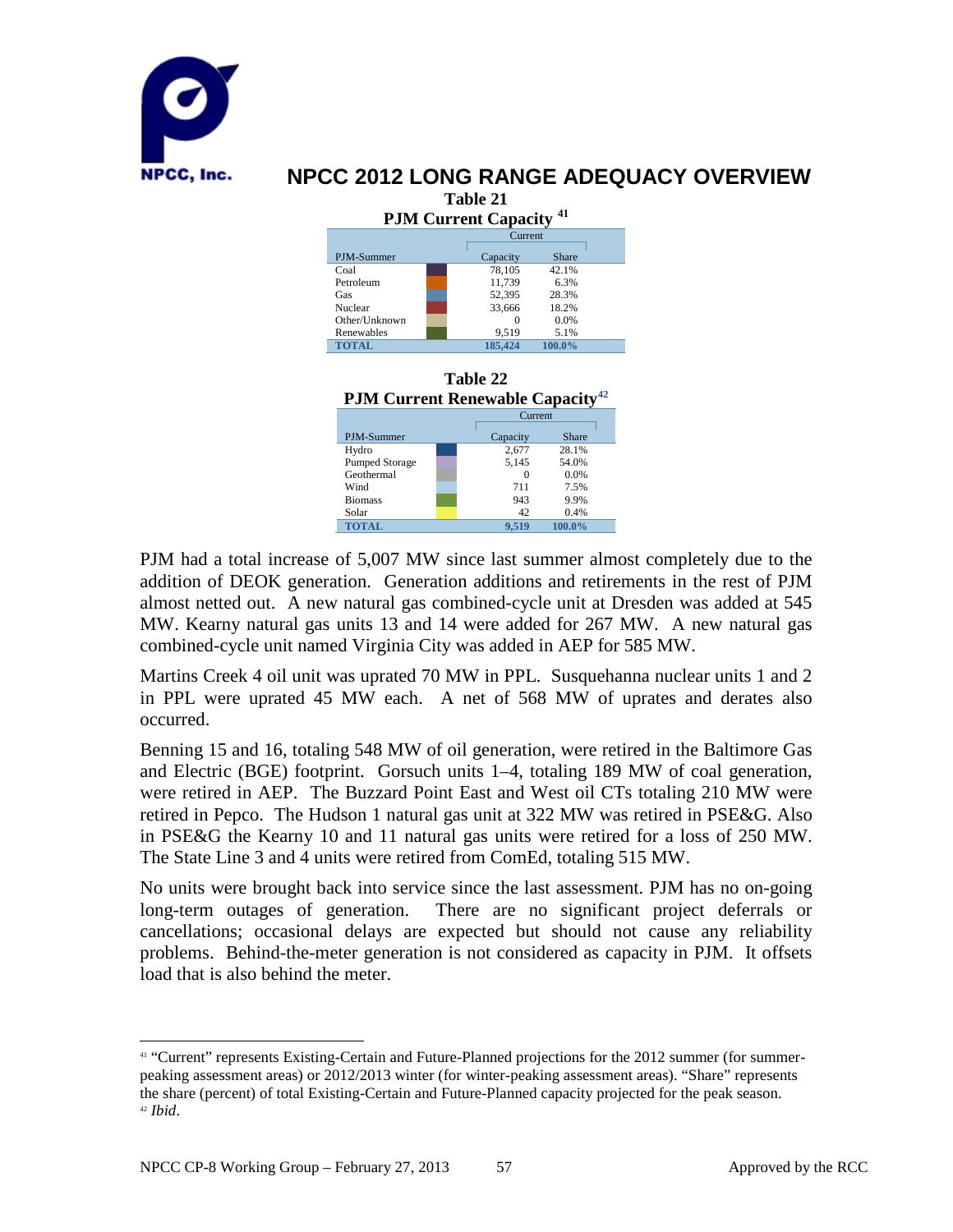

The Laurel Mountain Energy Storage Facility consists of eight Smart Grid Stabilization System Lithium Ion battery modules for a total output of 27.4 MW on the same site as the Laurel Mountain Wind Farm located at Laurel Mountain, West Virginia. A two MW (300 kilowatt hours of storage) battery for frequency regulation has been installed on the same property as the Paradise Solar project in Deptford, New Jersey.

PJM uses the maximum generator capability expected capacity on-peak (Existing-Certain). This capability may only be available for a limited period of time, but PJM requires that units be able to produce this amount over the peak hours. PJM requires annual verification of this capability. Variable resources are only counted partially for PJM resource adequacy studies. Both wind and solar initially utilize class average capacity factors, which are 13 percent for wind and 38 percent for solar. Performance over the peak period is tracked, and the class average capacity factor is supplanted with historic information. After three years of operation only historic performance over the peak period is used to determine the individual unit's capacity factor. No enhancements have been made as to how expected on-peak capacity values are calculated for each resource in PJM. PJM does not anticipate any reliability concerns resulting from minimum demand and over generation. Intermittent resources can be required to disconnect. Established procedures address reliability concerns caused by overgeneration.

### **Capacity Transactions**

All transactions are Firm for both specific generation and transmission (Table 23). Firm contacts are mostly long-term, but some are shorter in the one- to three-year time frames. All transactions are assumed to continue through the entire assessment period unless a termination date has been specified. While it is possible that the termination dates could be extended, experience shows that the transaction usually ends on the date contracted. PJM has no reliance on outside assistance for emergency imports. There is no emergency generation needed to be available to meet PJM Reserve Margin Requirement.

| PJM Projected Capacity Transactions    |       |          |          |       |          |
|----------------------------------------|-------|----------|----------|-------|----------|
| PJM-Summer                             | 2013  | 2014     | 2015     | 2016  | 2017     |
| <b>Expected Imports</b>                |       | $\Omega$ | $\Omega$ |       |          |
| Firm Imports                           | 1,453 | 1.453    | 1.453    | 1,453 | 1,453    |
| <b>TOTAL IMPORTS</b>                   | 1.453 | 1.453    | 1.453    | 1.453 | 1,453    |
| <b>Expected Exports</b>                | 0     | $\Omega$ | $\Omega$ |       | $\Omega$ |
| Firm Exports                           | 1.236 | 1.236    | 1.236    | 1.236 | 1,236    |
| <b>TOTAL EXPORTS</b>                   | 1.236 | 1.236    | 1.236    | 1.236 | 1,236    |
| <b>TOTAL NET CAPACITY TRANSACTIONS</b> | 217   | 217      | 217      | 217   | 217      |

| Table 23                                   |
|--------------------------------------------|
| <b>PJM Projected Capacity Transactions</b> |

### **Transmission**

Today, as part of its ongoing RTO responsibilities, PJM's Regional Transmission Expansion Plan (RTEP) protocol comprises a process that considers the aggregate effects of many system trends: long-term growth in electricity use, generating plant retirements,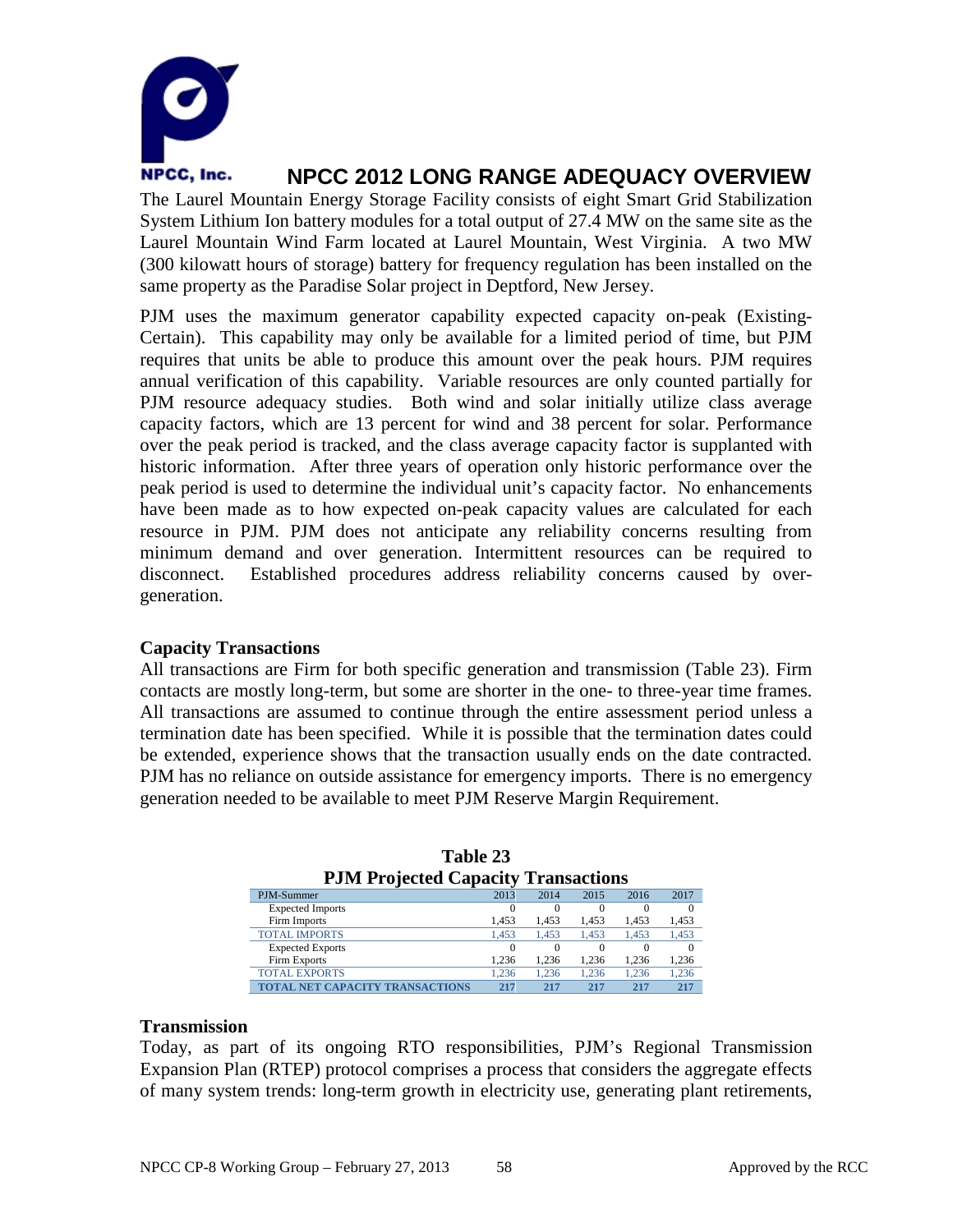

broader generation development patterns—including the evolution of renewable resources—as well as Demand-Side response (DSR) programs and Energy Efficiency (EE) programs.

This process culminates in one recommended plan (one RTEP) for the entire PJM footprint that is submitted to PJM's independent Board of Managers (PJM Board) for consideration and approval. Under contractual agreement, the PJM Board's approval then obligates transmission-owning utilities in PJM to build the facilities specified in the RTEP. This includes construction of new transmission lines and other facilities as well as upgrades to existing transmission assets.

### **The RTO Perspective**

PJM operates and plans the transmission system region-wide, as a whole, ignoring corporate and state boundaries when taking operational action or making planning decisions. By planning for future reliability needs on a region-wide rather than a utilityby-utility or state-by-state basis, PJM's RTEP process helps focus on transmission upgrades that meet Reliability Criteria and increase economic efficiency more effectively. PJM's existing RTEP Protocol<sup>[43](#page-60-0)</sup> has been applied by PJM so as to evaluate reliability and market efficiency driving transmission expansion plans today using bright line triggers.

### **Baseline Reliability Upgrades**

PJM's baseline reliability assessments identify areas where the electric power system, forecast over a specific time, would not be in compliance with NERC Reliability Standards. These baseline assessments lead to recommendations for enhancement plans, referred to as baseline transmission network upgrades, to ensure compliance with those standards. Fundamentally, the construction of baseline transmission upgrades is required to ensure that the PJM system remains in compliance with NERC Reliability Standards. This baseline then serves as the basis for the analysis of subsequent requests for transmission service and interconnection.

### **Scope of Upgrades Discussed**

In 2011 alone, the PJM Board approved approximately 400 individual Bulk Electric System (BES) upgrades. However, to put reasonable parameters around the scope and length of this report, the upgrades discussed here are generally those whose costs exceed \$5 million. A complete list of all approved RTEP upgrades, a brief description of facility and driver, and current status can be found on PJM's website.**[44.](#page-60-1)**

### **TrAIL**

The 500 kV Trans Allegheny Interstate Line (TrAIL) was placed in service on May 23, 2011, improving reliability into such congested areas as Washington, D.C., Baltimore, and northern Virginia. The TrAIL line was built in three segments, connecting

<span id="page-60-0"></span> <sup>43</sup> As codified in Schedule 6 of PJM's Operating Agreement

[<sup>\(</sup>http://www.pjm.com/documents/~/media/documents/agreements/oa.ashx\)](http://www.pjm.com/documents/~/media/documents/agreements/oa.ashx) and described in detail in the PJM manuals [\(http://www.pjm.com/documents/manuals.aspx\)](http://www.pjm.com/documents/manuals.aspx).

<span id="page-60-1"></span><sup>44</sup> http://www.pjm.com/planning/ rtep-upgrades-status/construct-status.aspx.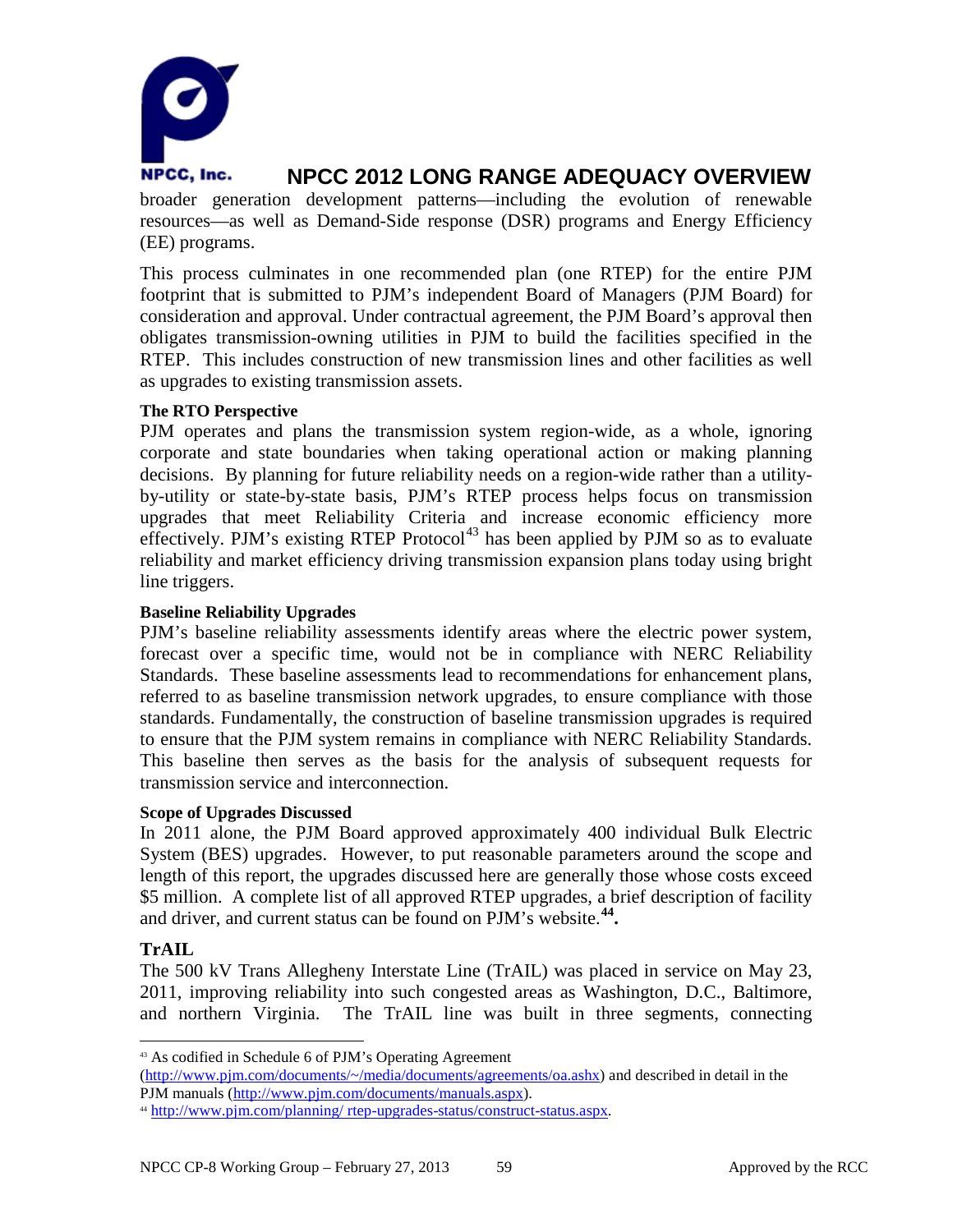

substations in southwestern Pennsylvania, northern West Virginia and northern Virginia. Built by and jointly owned by Allegheny Energy (now FirstEnergy) and Dominion, the 220-mile TrAIL line was the first high-voltage backbone transmission line approved by the PJM Board through PJM's planning process to enter commercial operation.

### **MAPP Abeyance**

The Mid-Atlantic Power Pathway (MAPP) was placed in abeyance by the PJM Board on August 18, 2011. PJM 2011 RTEP generator sensitivity analysis indicated that the need for the line has moved out several years, beyond 2015, but as early as 2019. The PJM Board has also directed PJM to perform additional sensitivity analyses as part of the 2012 RTEP cycle of analysis—including the impact of May 2012 RPM auction results—to assess the need to further address MAPP abeyance.

### **Susquehanna–Roseland**

In 2007 the PJM Board approved the Susquehanna–Roseland 500 kV line to resolve numerous overloads on critical 230 kV circuits across eastern Pennsylvania and northern New Jersey beginning in 2012. PJM's 2008 RTEP Retool validated the required June 1, 2012 in-service date in light of 23 single contingency Reliability Criteria thermal violations and NERC Category C double-circuit tower line contingency thermal violations. PJM's 2009 RTEP Retool analysis for 2012 also included an assessment of the continued need for the Susquehanna–Roseland 500 kV line. Based on the identification of 13 single contingency thermal overloads and 10 double-circuit tower line outage overloads, PJM re-validated the line's June 1, 2012 in-service date.

PJM conducted additional analysis in 2011 to assess the impact of delays to the construction. Originally required to be in service by June 1 2012, regulatory delays have pushed the expected in-service date to June 1, 2015. Updated analysis using the 2011 load forecast confirmed double-circuit tower line (DCTL) violations beginning in summer 2012. The near-term solution is to operate to the DCTL violations in real-time operation and adjust generation and implement Demand-Side Response (DSR) as required to maintain grid reliability. Updated studies also show that Hudson Unit 1, previously designated as a reliability-must-run unit, is not required to maintain reliability and will be released.

### **PATH Abeyance**

Analysis performed during the 2010 RTEP cycle required an in-service date of June 1, 2015 for the PATH Line. The PJM Board issued a statement on February 28, 2011, suspending the PATH line.

PJM staff performed an updated analysis based on the 2011 RTEP assumptions that included generation deliverability and load. Additional analysis performed on a 2017 study year case with 2011 RTEP assumptions examined the impact on the PATH abeyance from Warren Generation, Global Insights load forecast, RPS, at-risk generation and state DSR/EE goals. The 2011 RTEP analysis suggests that the need for the PATH line has moved several years beyond 2015. Based on these analyses the PJM Board decided to continue to hold the project in abeyance and requested that the Transmission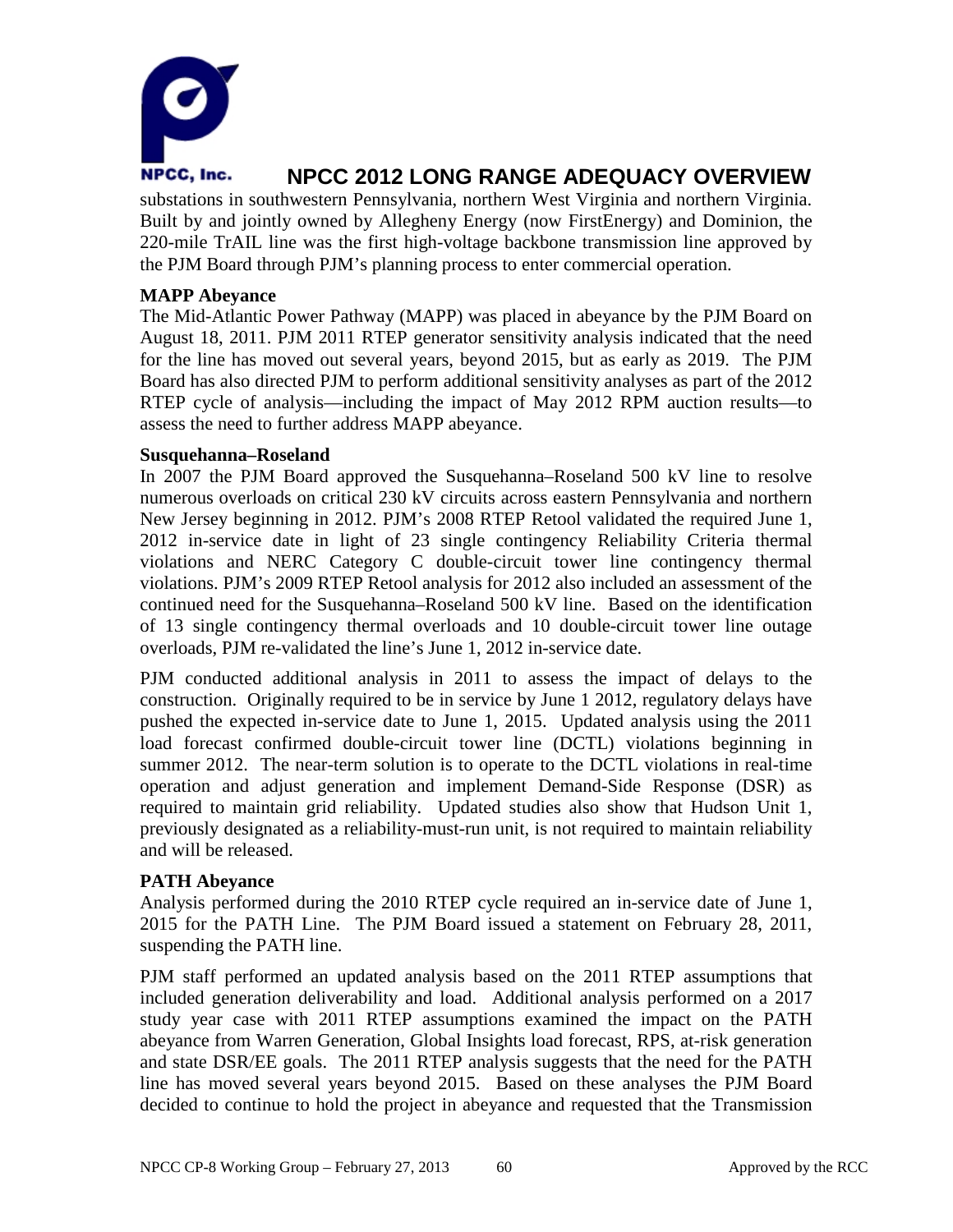

Owners suspend development activities. Furthermore, the PJM Board has directed staff to perform additional analysis using the 2012 RTEP assumptions and incorporating May RPM base residual auction results.

#### **Static Var Compensators (SVC) to be Installed:**

- Frost Bridge 138 kV; FirstEnergy (AP); 70 Mvar; 6/1/12
- Meadowbrook 500 kV; Primary Power; 600 Mvar;  $6/1/14$
- Mt. Storm 500 kV; Primary Power; 250 Mvar; 6/1/14
- Hunterstown 500 kV; FirstEnergy (ME); 500 Mvar;  $6/1/14$
- Altoona 230 kV; FirstEnergy (ME); 250 Mvar;  $6/1/14$

#### **Fast Switching Capacitors**

- Mansfield 345 kV; FirstEnergy (PN); 100 Mvar;  $6/1/14$
- **Jack's Mountain 500 kV; FirstEnergy (PN); 100 Mvar; 6/1/17**
- **Jack's Mountain 500 kV; FirstEnergy (PN); 500 Mvar; 6/1/17**

#### **HVdc**

Bergen 230 kV (PSE&G-NJ)–49th Street 345 kV (ConEd–NY) 670 MW; 6/1/13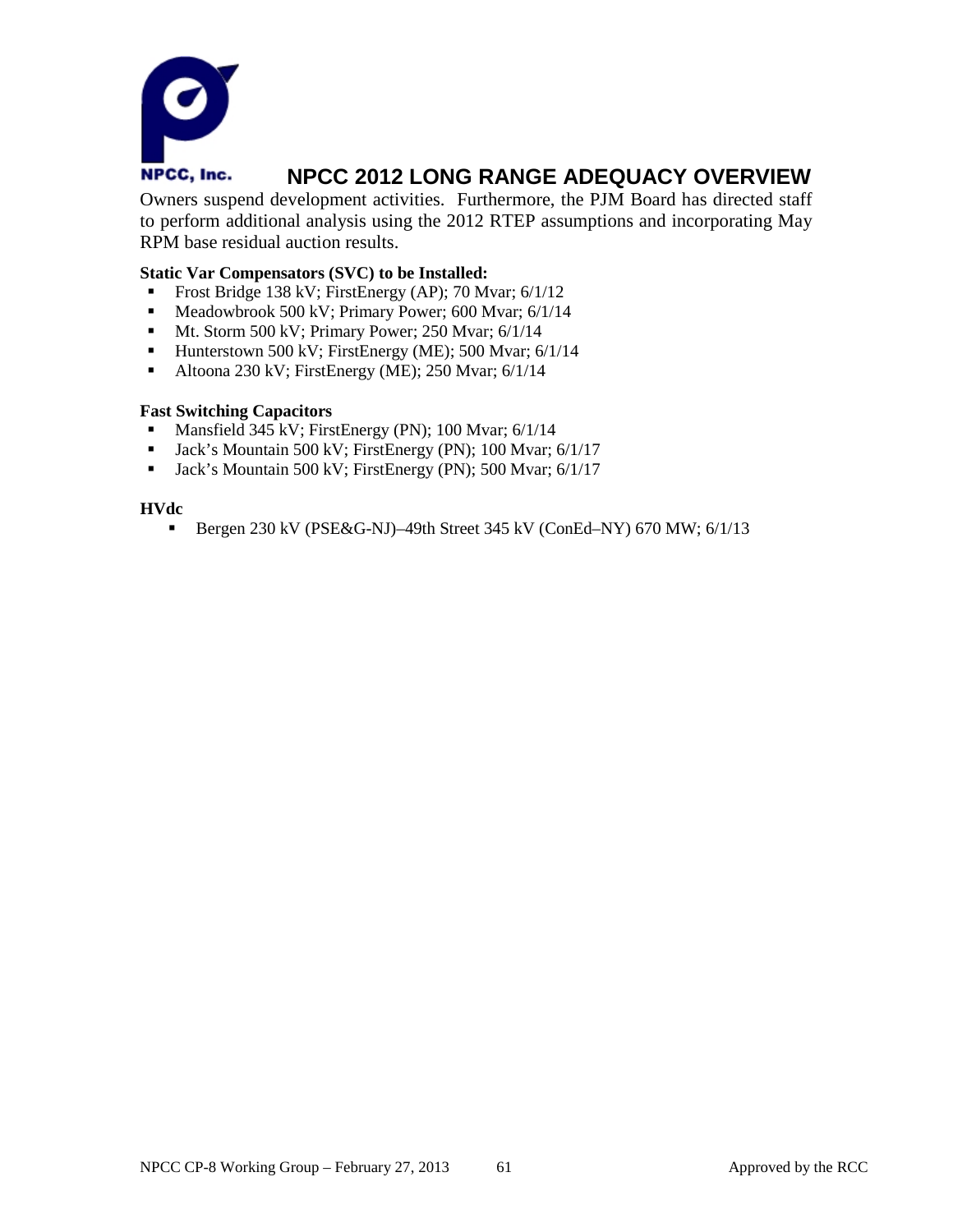

# **RESULTS**

Figures 9(a) and 9(b) shows the estimated annual NPCC Area Loss of Load Expectation (LOLE) for the 2013-2017 period.



**Figure 9(a) - Estimated Annual NPCC Area LOLE (2013 – 2017)**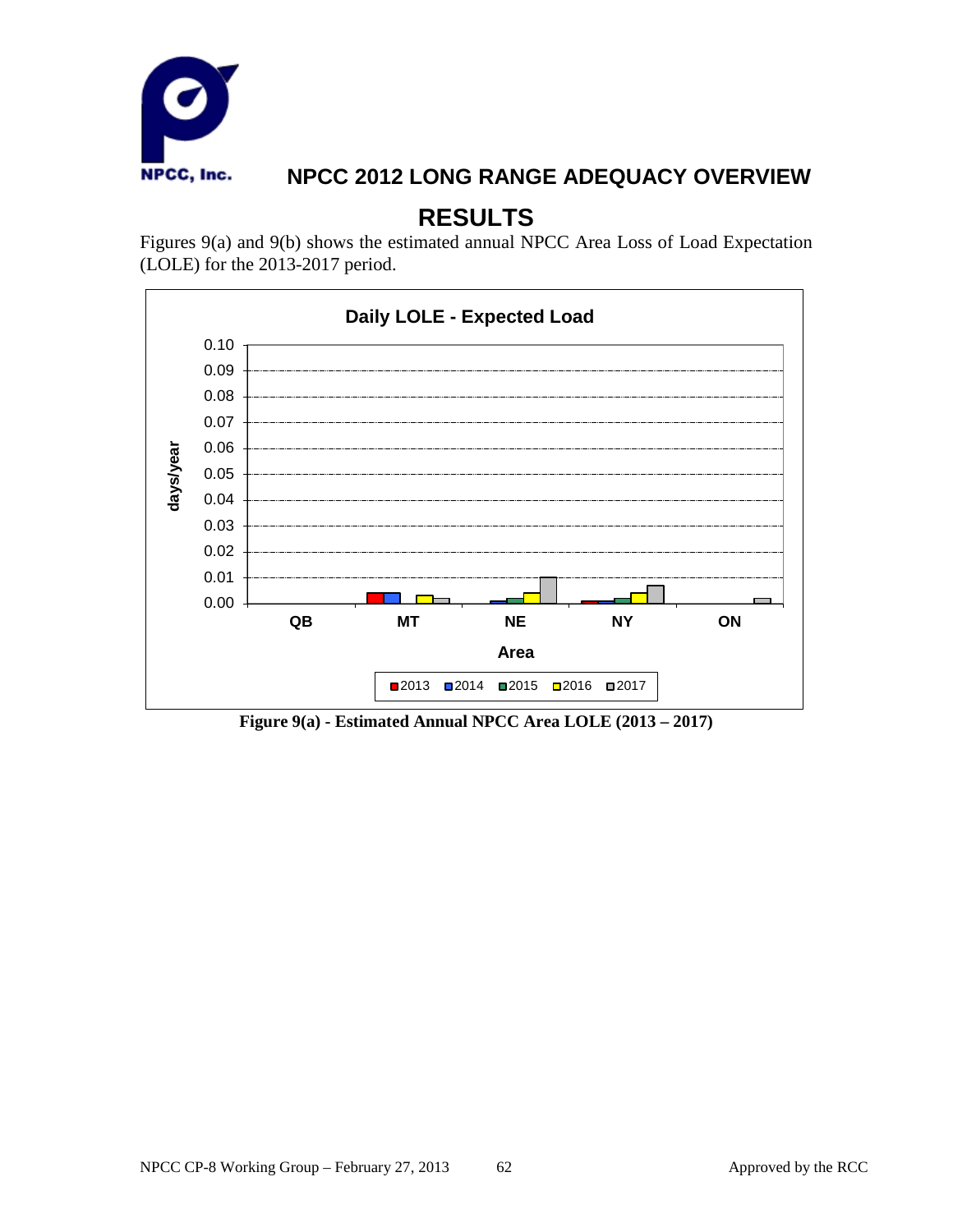

**Figure 9(b) - Estimated Annual NPCC Area LOLE (2013– 2017)**

Figures 9(c) and 9(d) shows the estimated annual NPCC Areas and Neighboring Region's Loss of Load Expectation (LOLE) for the 2013-2017 period.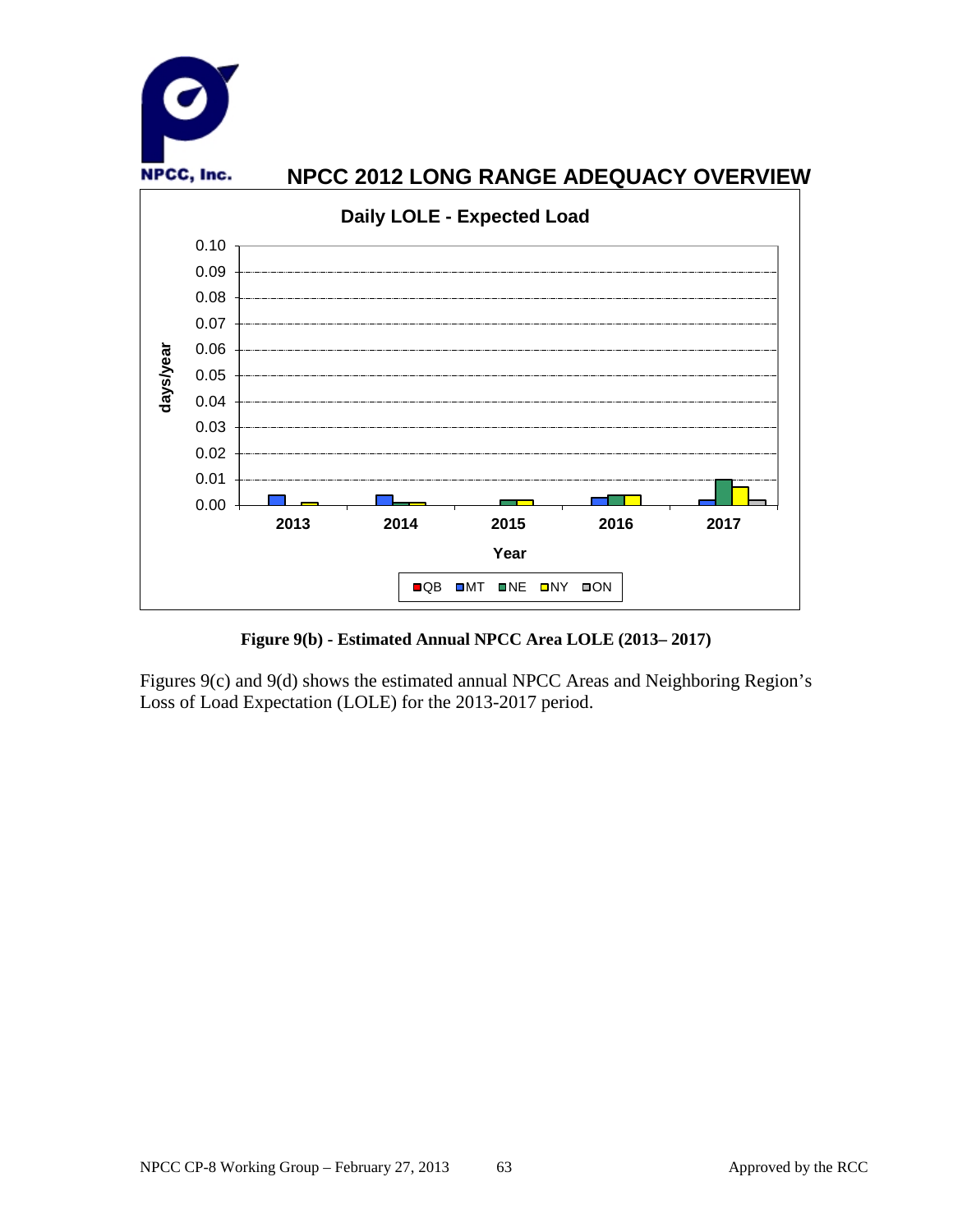

**Figure 9(c) - Estimated Annual NPCC Areas and Neighboring Regions LOLE (2013 – 2017)**



**Figure 9(d) – Estimated Annual NPCC Areas and Neighboring Region's LOLE (2013 – 2017)**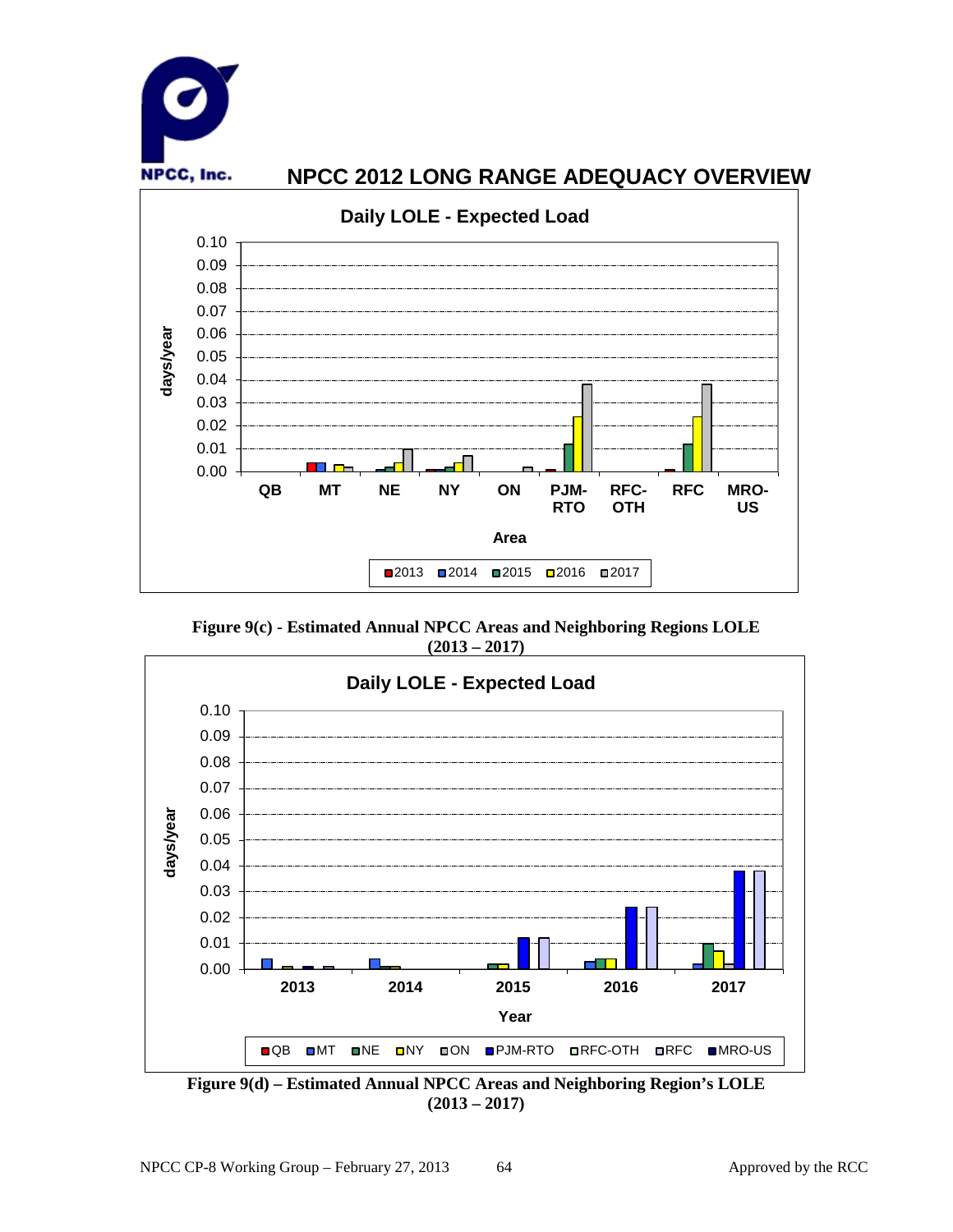

Figures 10(a) and 10(b) show the estimated annual NPCC Area Loss of Load Expectation (LOLH) estimated the 2013-2017 period.



**Figure 10(a) - Estimated Annual NPCC Area LOLH (2013 – 2017)**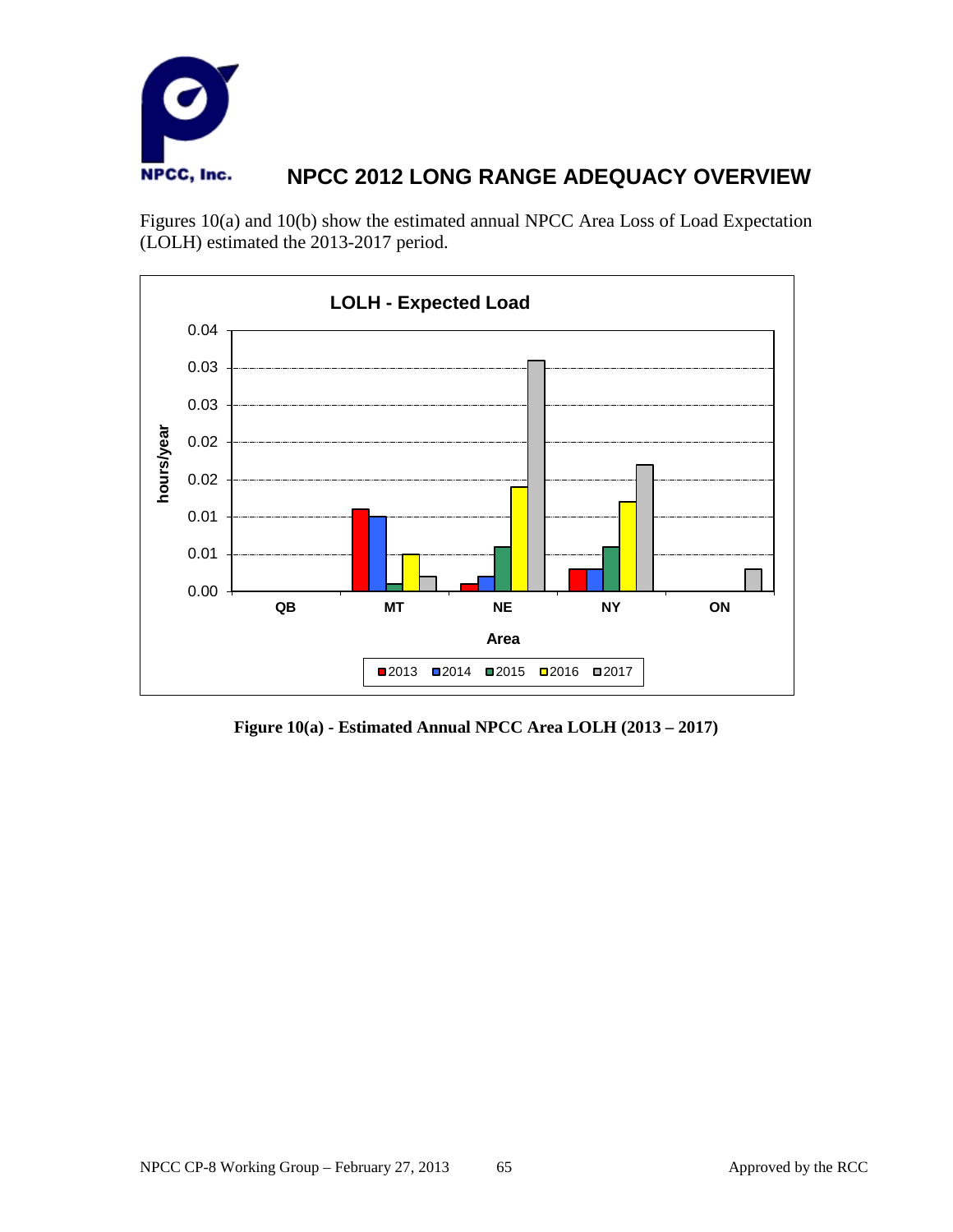

### **Figure 10(b) - Estimated Annual NPCC Area LOLH (2013 – 2017)**

Figures 10(c) and 10(d) shows the estimated annual Loss of Load Expectation (LOLH) for NPCC Areas and neighboring Regions for the 2013-2017 period.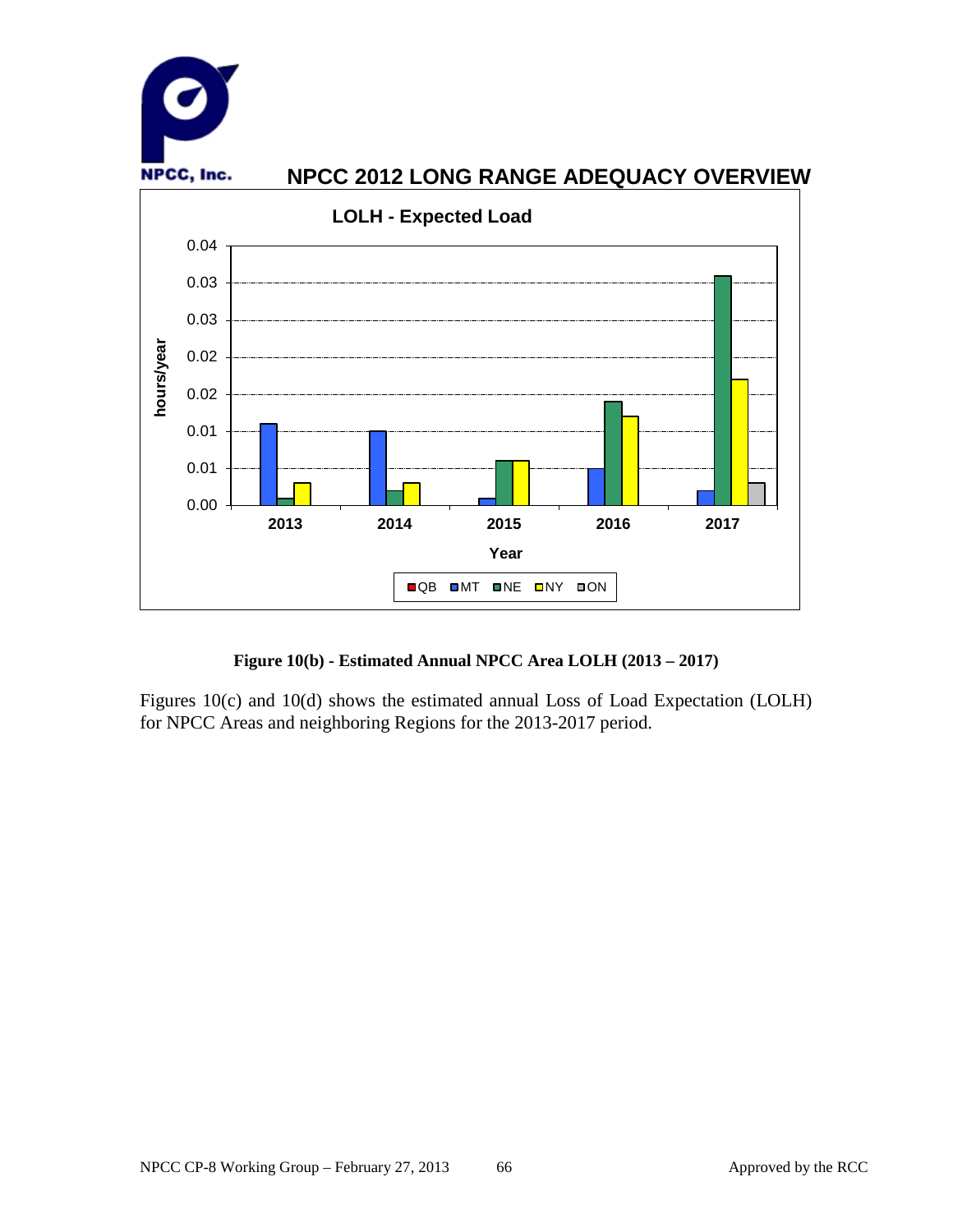

**Figure 10(c) - Estimated Annual LOLH for NPCC Areas and Neighboring Regions (2013 – 2017)**



**Figure 10(d) - Estimated Annual LOLH for NPCC Areas and Neighboring Regions (2013 – 2017)**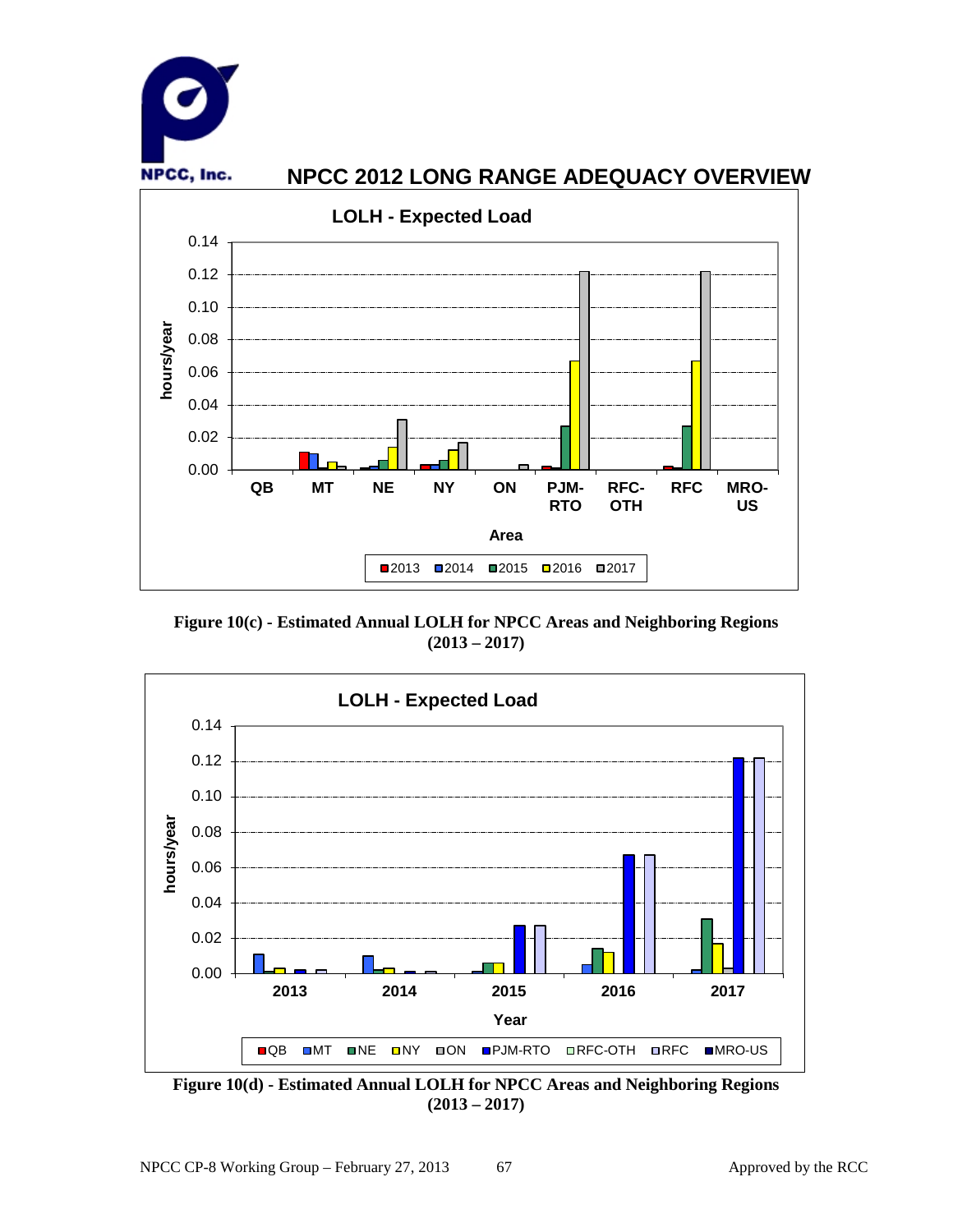

Figures 11(a) and 11(b) shows the estimated annual Expected Unserved Energy (EUE) for NPCC Areas for the 2013-2017 period.



**Figure 11(a) - Estimated Annual NPCC Area EUE (2013 – 2017)**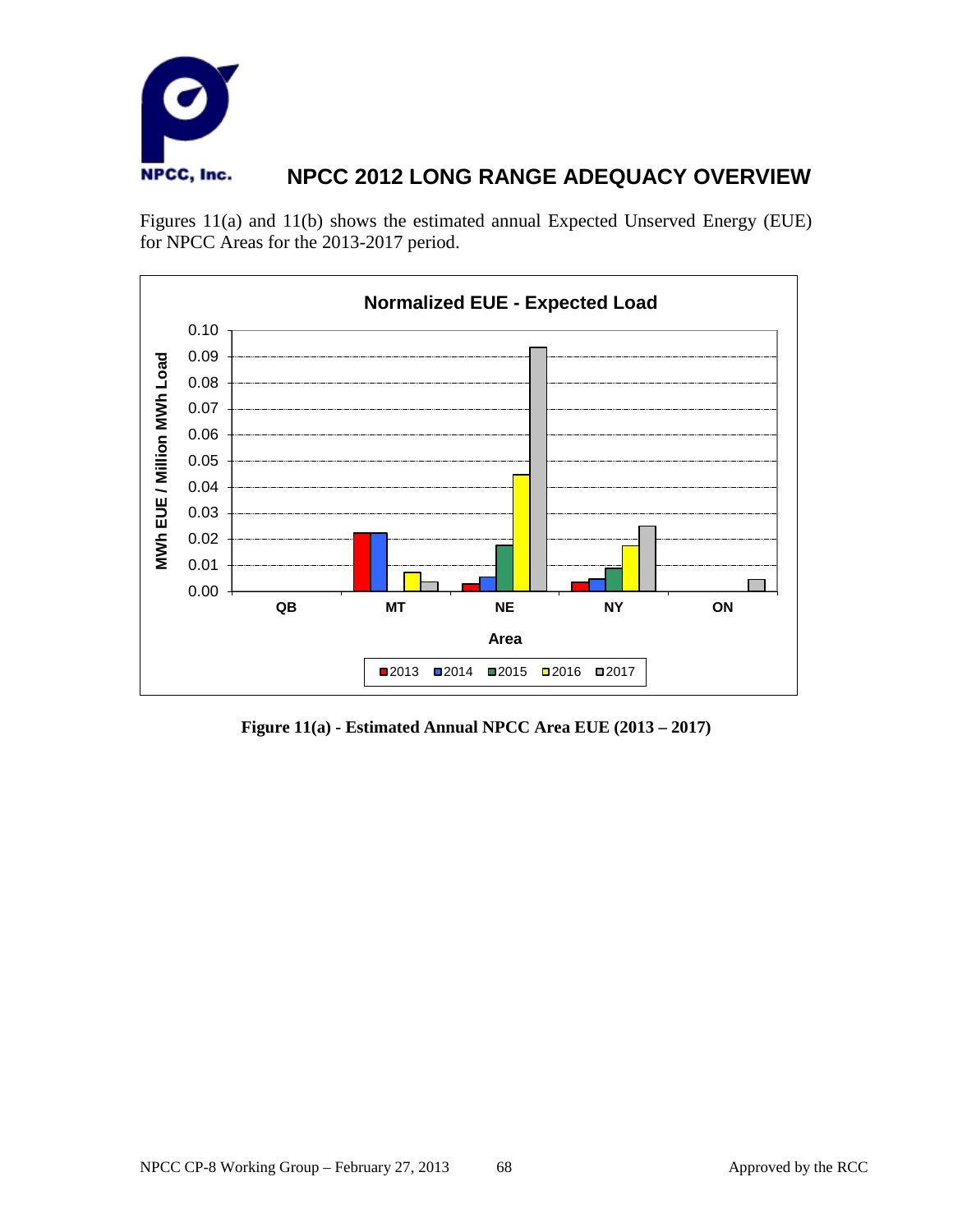

**Figure 11(b) – Estimated Annual NPCC Area LOLH (2013 – 2017)**

Figures 11(c) and 11(d) shows the estimated annual Expected Unserved Energy (EUE) for NPCC and the neighboring Regions for the 2013-2017 period.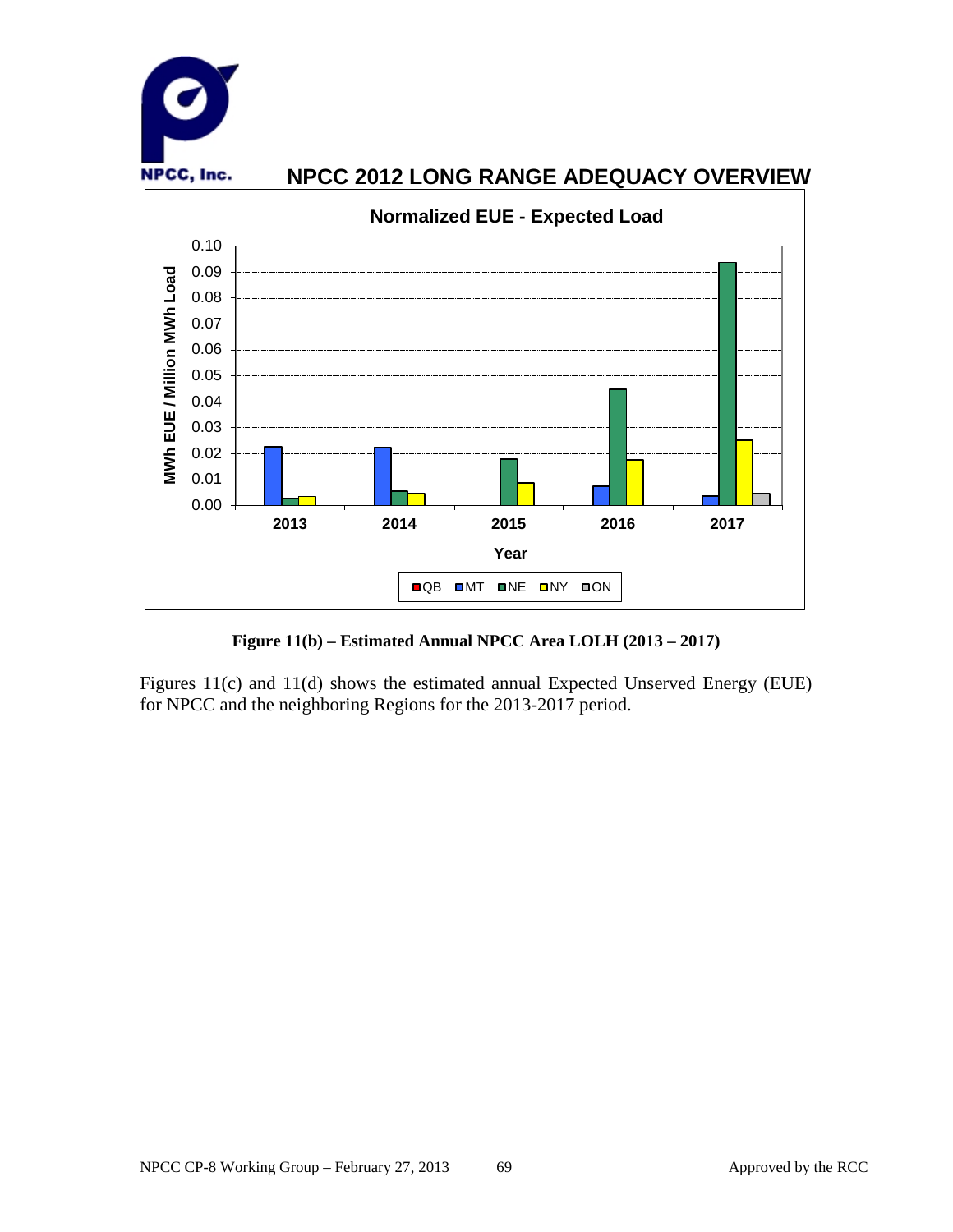

**Figure 11(c) - Estimated Annual EUE for NPCC Areas and Neighboring Regions (2013 – 2017)**



**Figure 11(d) - Estimated Annual EUE for NPCC Areas and Neighboring Regions**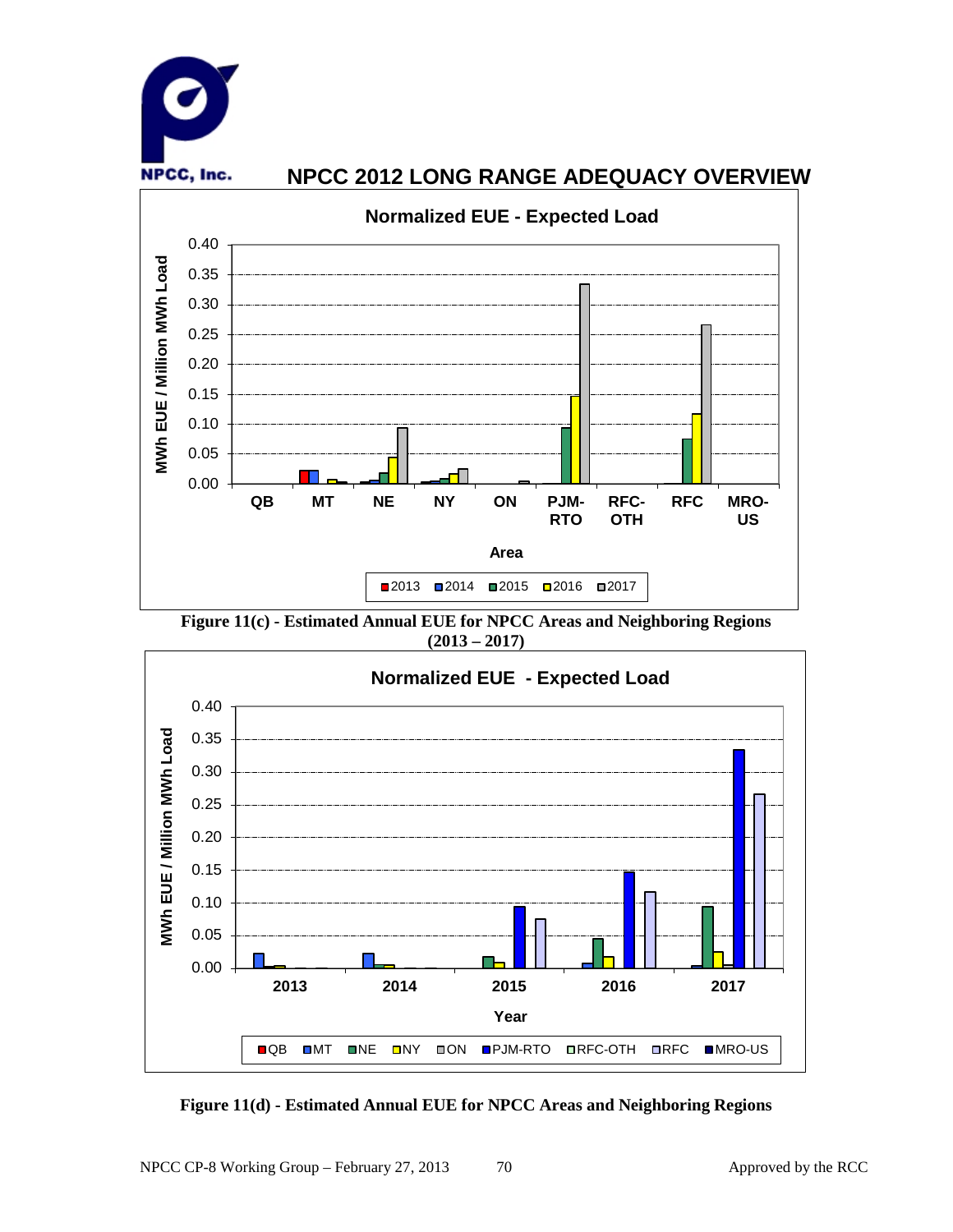

### **NPCC 2012 LONG RANGE ADEQUACY OVERVIEW (2013 – 2017)**

Table 24 shows the percentage difference between the amount of annual energy estimated by the GE MARS program and the amount5 reported in the *NERC 2012 Long Term Reliability Assessment*. This is primarily due to the differences in the NPCC Area assumptions used for their respective energy forecasts. The GE MARS calculation for the total estimated NPCC annual energy is approximately 2% higher than the corresponding sum of the NPCC Areas annual energy forecasts.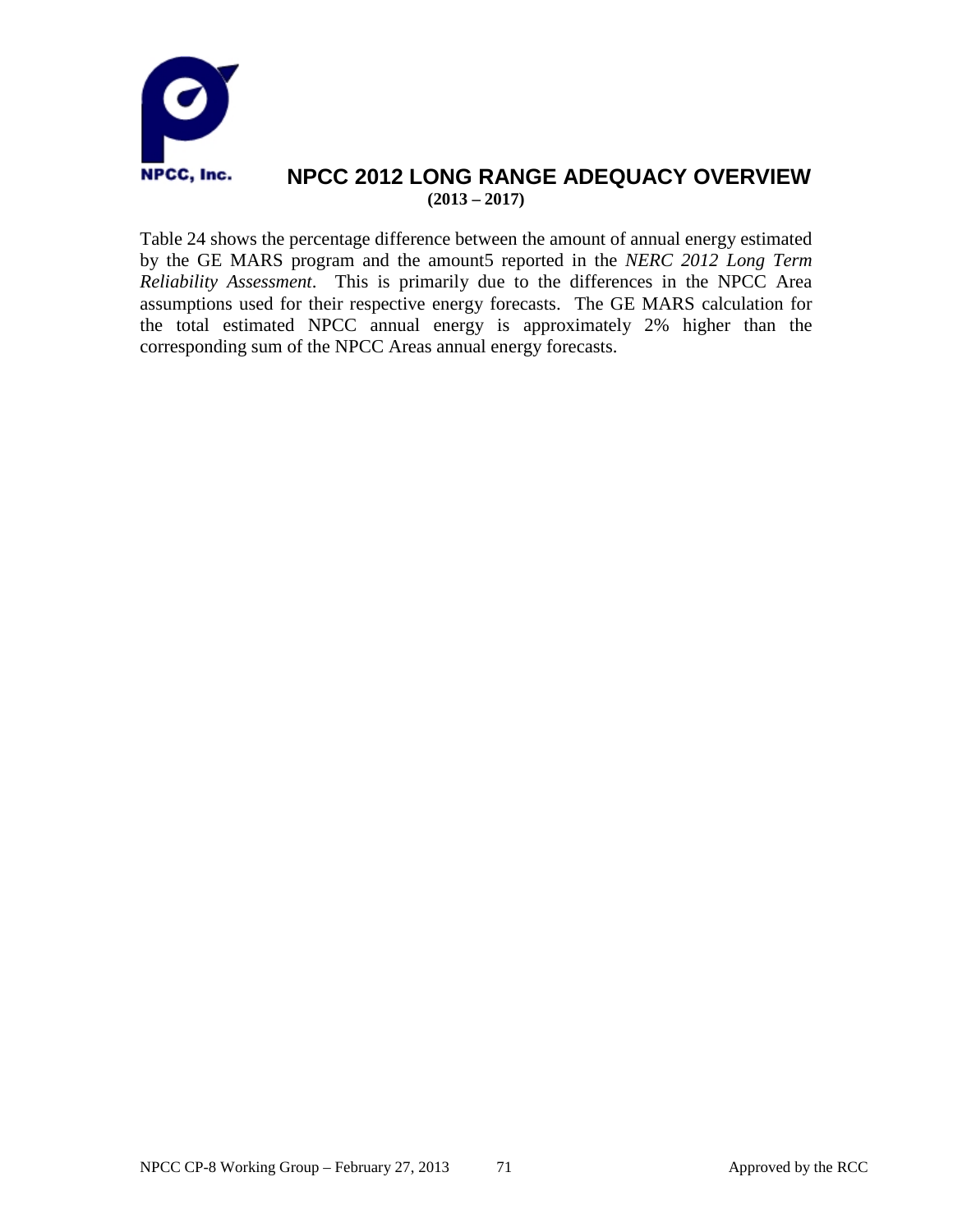

**Table 24 –Comparison of Energies Modeled (Annual MWhrs)**

| Year                   | 2013        | 2014        | 2015        | 2016        | 2017         |
|------------------------|-------------|-------------|-------------|-------------|--------------|
| Quebec                 |             |             |             |             |              |
| <b>MARS</b>            | 191,415,456 | 193,158,912 | 192,986,128 | 193,727,648 | 193,306,832  |
| <b>2012 LTRA</b>       |             |             |             |             |              |
|                        | 187,973,154 | 189,428,847 | 190,464,234 | 194,009,336 | 194,669,649  |
| (MARS-LTRA)            | 3,442,302   | 3,730,065   | 2,521,894   | $-281,688$  | $-1,362,817$ |
| % (MARS-<br>LTRA)/LTRA | 1.8         | 2.0         | 1.3         | $-0.1$      | $-0.7$       |
|                        |             |             |             |             |              |
| <b>Maritimes</b>       |             |             |             |             |              |
| <b>MARS</b>            | 26,665,208  | 26,879,986  | 27,054,348  | 27,078,624  | 27,177,371   |
| <b>2012 LTRA</b>       | 26,662,000  | 26,879,000  | 27,107,000  | 27,130,000  | 27,235,000   |
| (MARS-LTRA)            | 3,208       | 986         | $-52,652$   | $-51,376$   | $-57,630$    |
| % (MARS-               |             |             |             |             |              |
| LTRA)/LTRA             | 0.0         | 0.0         | $-0.2$      | $-0.2$      | $-0.2$       |
| <b>New England</b>     |             |             |             |             |              |
| <b>MARS</b>            |             |             |             |             |              |
| <b>2012 LTRA</b>       | 141,015,904 | 143,568,960 | 146,330,080 | 149,563,936 | 151,653,376  |
|                        | 138,875,000 | 140,520,000 | 142,215,000 | 143,815,000 | 145,245,000  |
| (MARS-LTRA)            | 2,140,904   | 3,048,960   | 4,115,080   | 5,748,936   | 6,408,376    |
| % (MARS-<br>LTRA)/LTRA | 1.5         | 2.2         | 2.9         | 4.0         | 4.4          |
|                        |             |             |             |             |              |
| <b>New York</b>        |             |             |             |             |              |
| <b>MARS</b>            | 171,153,009 | 170,351,547 | 170,545,146 | 171,281,939 | 171,645,120  |
| 2012 LTRA              | 164,627,000 | 165,340,000 | 166,030,000 | 166,915,000 | 166,997,000  |
| (MARS-LTRA)            | 6,526,009   | 5,011,547   | 4,515,146   | 4,366,939   | 4,648,120    |
| % (MARS-               |             |             |             |             |              |
| LTRA)/LTRA             | 4           | 3.0         | 2.7         | 2.6         | 2.8          |
|                        |             |             |             |             |              |
| Ontario                |             |             |             |             |              |
| <b>MARS</b>            | 142,831,689 | 139,139,187 | 135,486,644 | 131,834,107 | 129,965,019  |
| <b>2012 LTRA</b>       | 142,792,000 | 139,139,000 | 135,487,000 | 131,834,000 | 129,965,000  |
| (MARS-LTRA)            | 39,689      | 187         | $-356$      | 107         | 19           |
| % (MARS-               |             |             |             |             |              |
| LTRA)/LTRA             | 0.0         | 0.0         | 0.0         | 0.0         | 0.0          |
|                        |             |             |             |             |              |
|                        |             |             |             |             |              |
|                        |             |             |             |             |              |
|                        |             |             |             |             |              |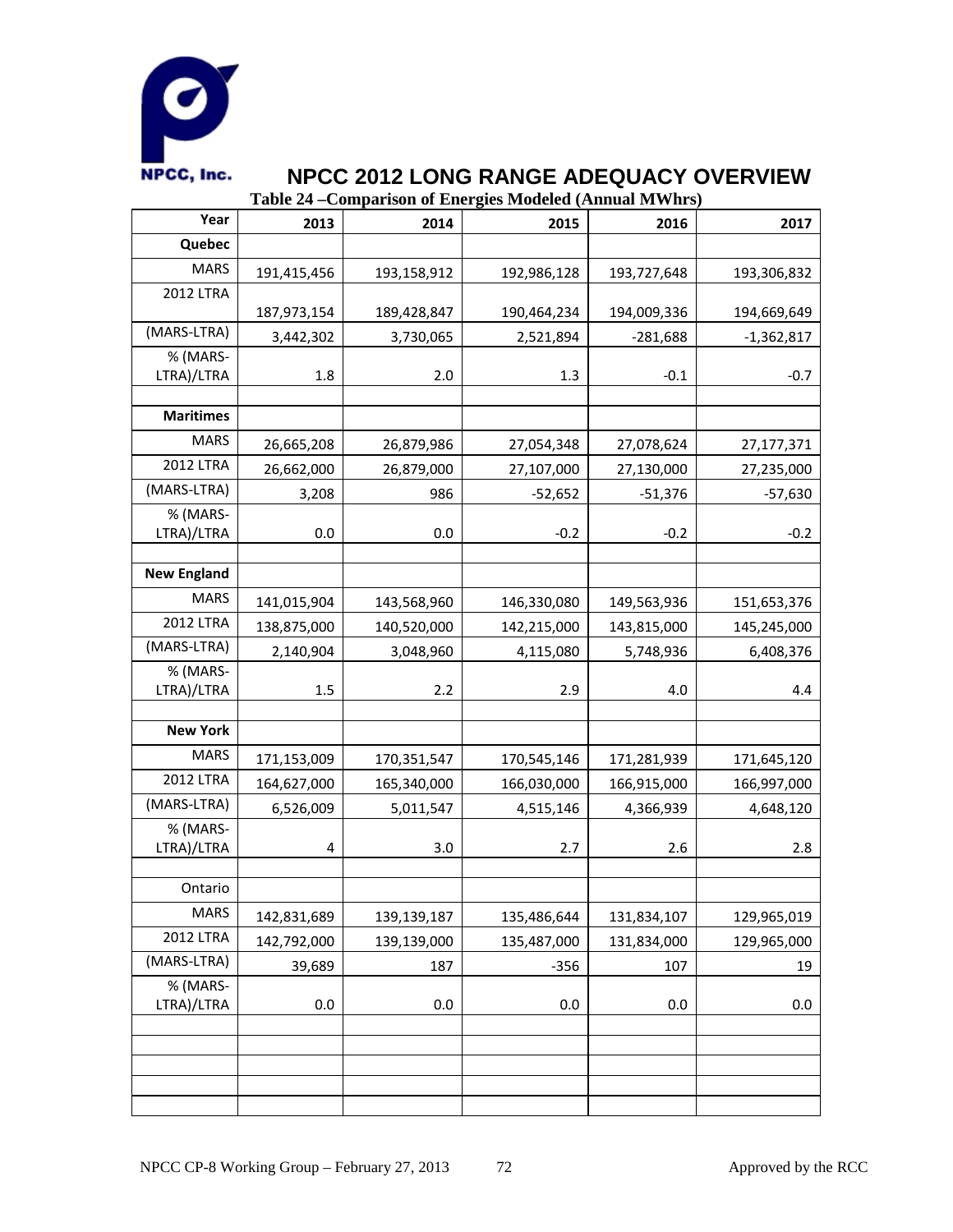

| Year                   | 2013        | 2014        | 2015        | 2016        | 2017        |
|------------------------|-------------|-------------|-------------|-------------|-------------|
| <b>NPCC</b>            |             |             |             |             |             |
| <b>MARS</b>            | 673,081,280 | 673,098,624 | 672,402,304 | 673,486,272 | 673,747,712 |
| 2012 LTRA              | 660,929,154 | 661,306,847 | 661,303,234 | 663,703,336 | 664,111,649 |
| (MARS-LTRA)            | 12,152,126  | 11,791,777  | 11,099,070  | 9,782,936   | 9,636,063   |
| % (MARS-<br>LTRA)/LTRA | 1.8         | 1.8         | 1.7         | $1.5\,$     | 1.5         |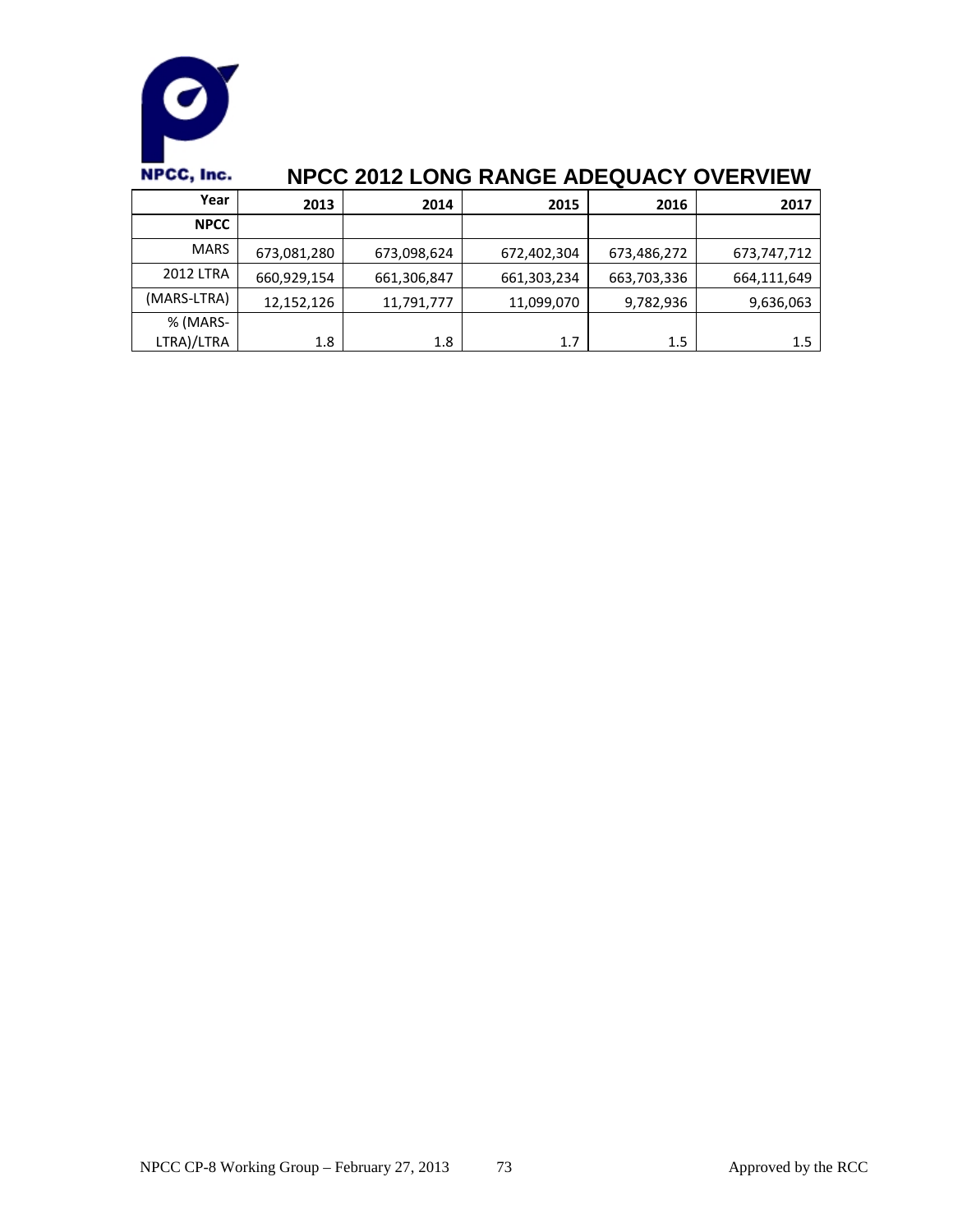

**OBSERVATIONS**

Figures 12(a) and 12(b) summarize the estimated annual NPCC Area Loss of Load Expectation (LOLE) from previous NPCC Multi-Area Probabilistic Reliability Assessments under Base Case assumptions for the expected load level.



**Figure 12(a) - Summary of Estimated Annual NPCC Area LOLE from previous NPCC Multi-Area Probabilistic Reliability Assessments (Base Case)**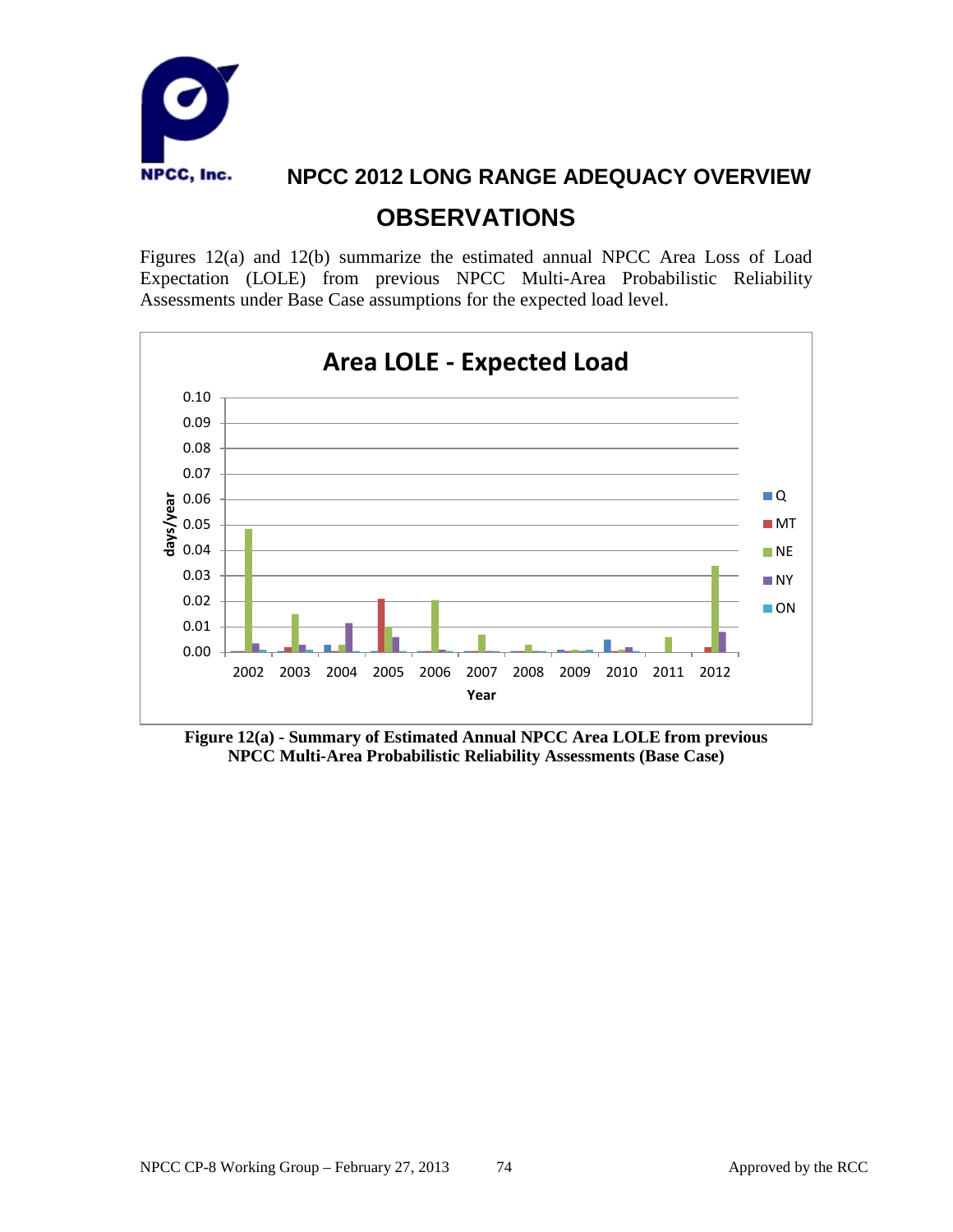

**Figure 12(b) - Summary of Estimated Annual NPCC Area LOLE from previous NPCC Multi-Area Probabilistic Reliability Assessments (Base Case)**

This retrospective summary illustrates the NPCC Areas have generally demonstrated, on average, an annual LOLE significantly less than 0.1 days/year.

Figures 13(a) and 13(b) adds the estimated annual NPCC Area Loss of Load Expectation (LOLE) estimated for 2013 – 2017.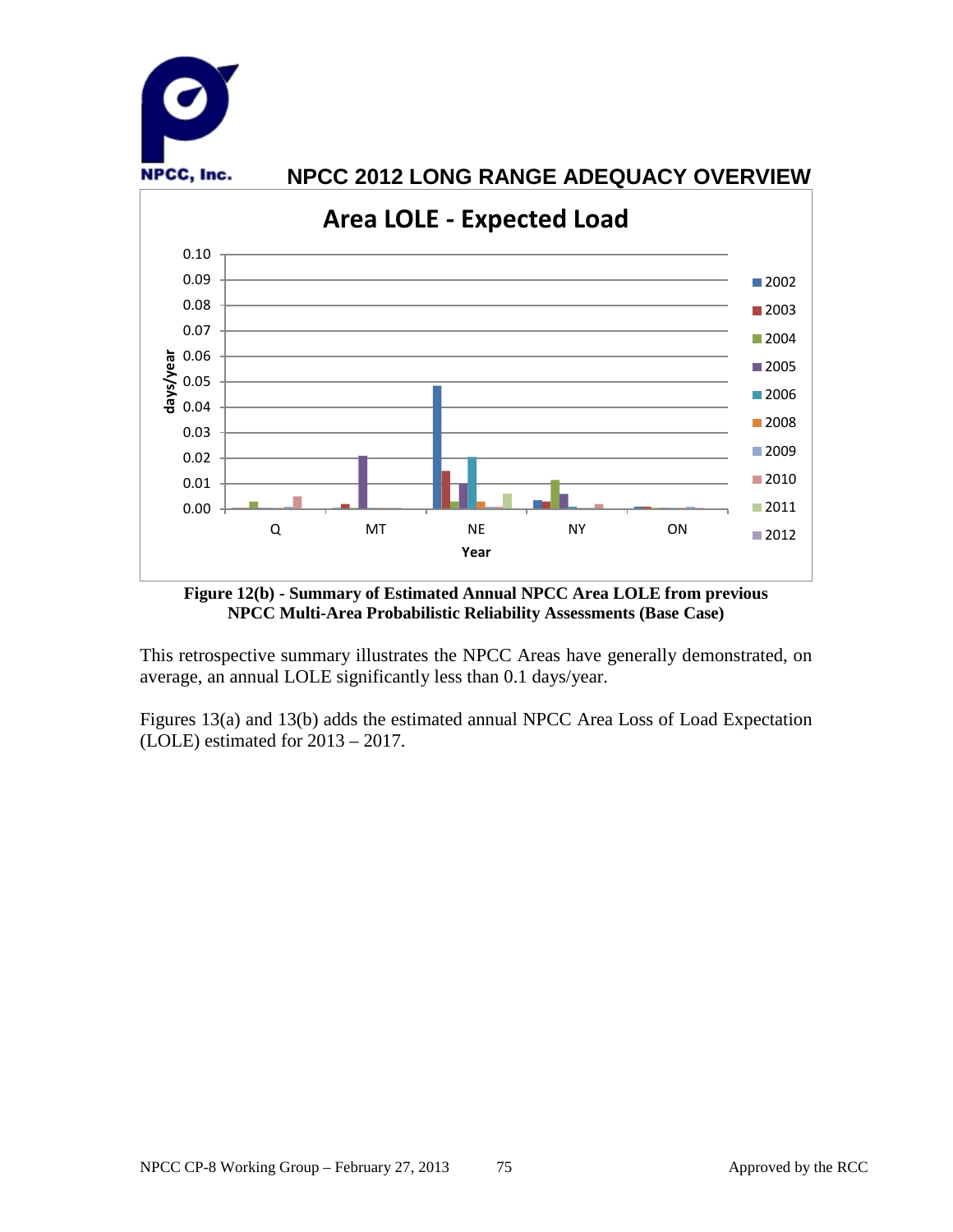

**Figure 13(a) – Combined Summary of Estimated Annual NPCC Area LOLE (Base Case)**



**Figure 13(b) – Combined Summary of Estimated Annual NPCC Area LOLE (Base Case)**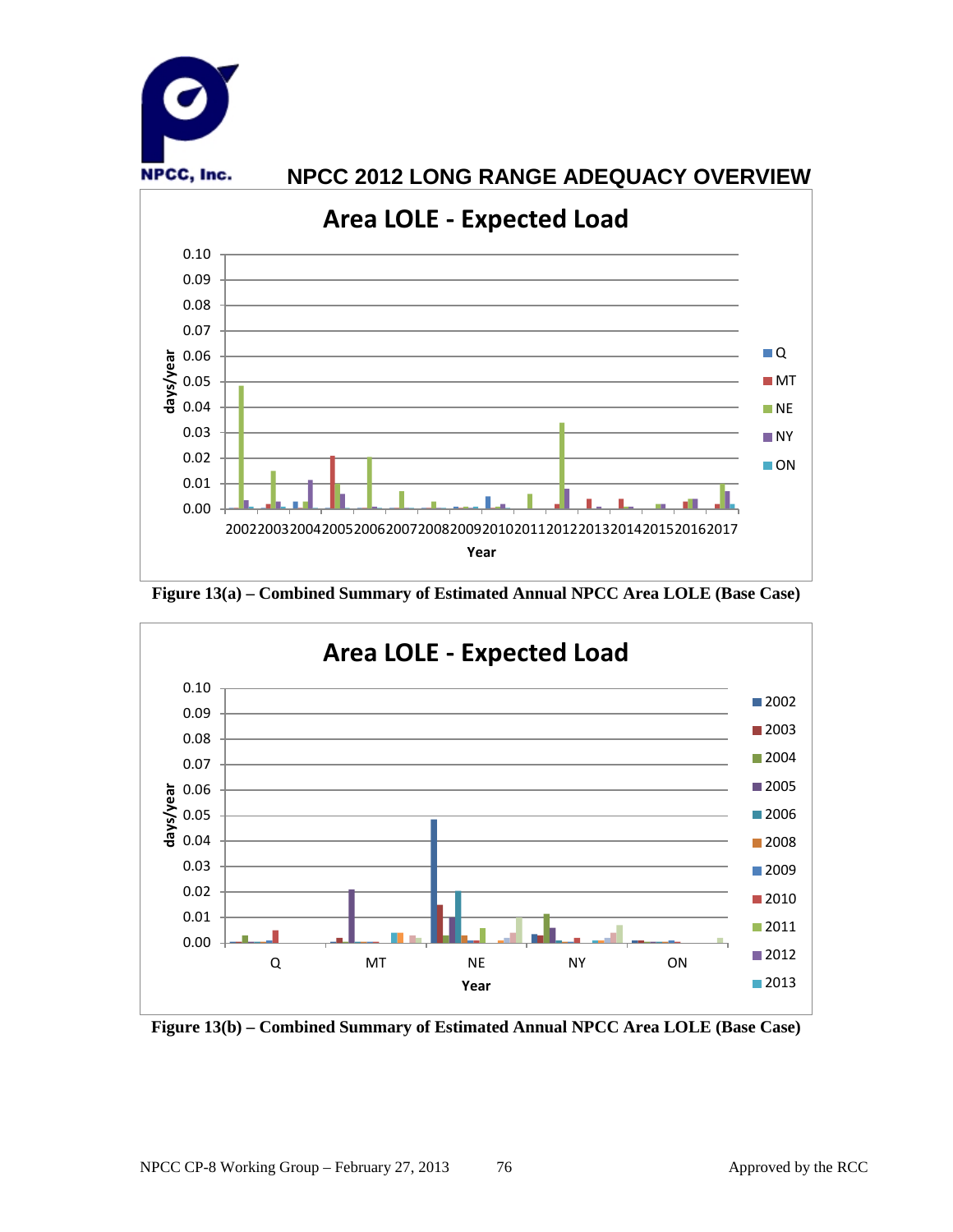

## **NPCC 2012 LONG RANGE ADEQUACY OVERVIEW APPENDIX A**

### **Objective and Scope of Work**

#### **1. Objective**

On a consistent basis, evaluate the near term seasonal and long-range (five year) adequacy of NPCC Areas' and reflecting neighboring regional plans proposed to meet their respective resource adequacy planning criteria through multi-area probabilistic assessments. Monitor and include the potential effects of proposed market mechanisms in NPCC and neighboring regions expected to provide for future adequacy in the overview.

In meeting this objective, the CP-8 Working Group will use the G.E. Multi-Area Reliability Simulation (MARS) program, incorporating, to the extent possible, a detailed reliability representation for regions bordering NPCC for the 2012 -2017 time period.

#### **2. Scope**

The near term seasonal analyses will use the current CP-8 Working Group's G.E. MARS database to develop a model suitable for the 2012 - 2017 time period to consistently review the resource adequacy of NPCC Areas and reflecting neighboring Regions' assumptions under Base Case (likely available resources and transmission) and Severe Case assumptions for the May to September 2012 summer and November 2012 to March 2013 winter period, recognizing:

- $\checkmark$  uncertainty in forecasted demand,
- $\checkmark$  scheduled outages of transmission,
- $\checkmark$  forced and scheduled outages of generation facilities, including fuel supply disruptions,
- $\checkmark$  the impacts of Sub-Area transmission constraints,
- $\checkmark$  the impacts of proposed load response programs; and,
- $\checkmark$  as appropriate, the reliability impacts that the existing and anticipated market rules may have on the assumptions, including the input data.

Reliability for the near term seasonal analyses (2012 - 2013) will be measured by estimating annual NPCC Area LOLE and use of NPCC Area operating procedures used to mitigate resource shortages.

The long-range analysis will extend the CP-8 Working Group's G.E. MARS database to develop a model suitable for the 2013 - 2017 time period, to consistently review the resource adequacy of NPCC Areas and neighboring Regions under Base Case (likely available resources and transmission) assumptions, recognizing the above considerations.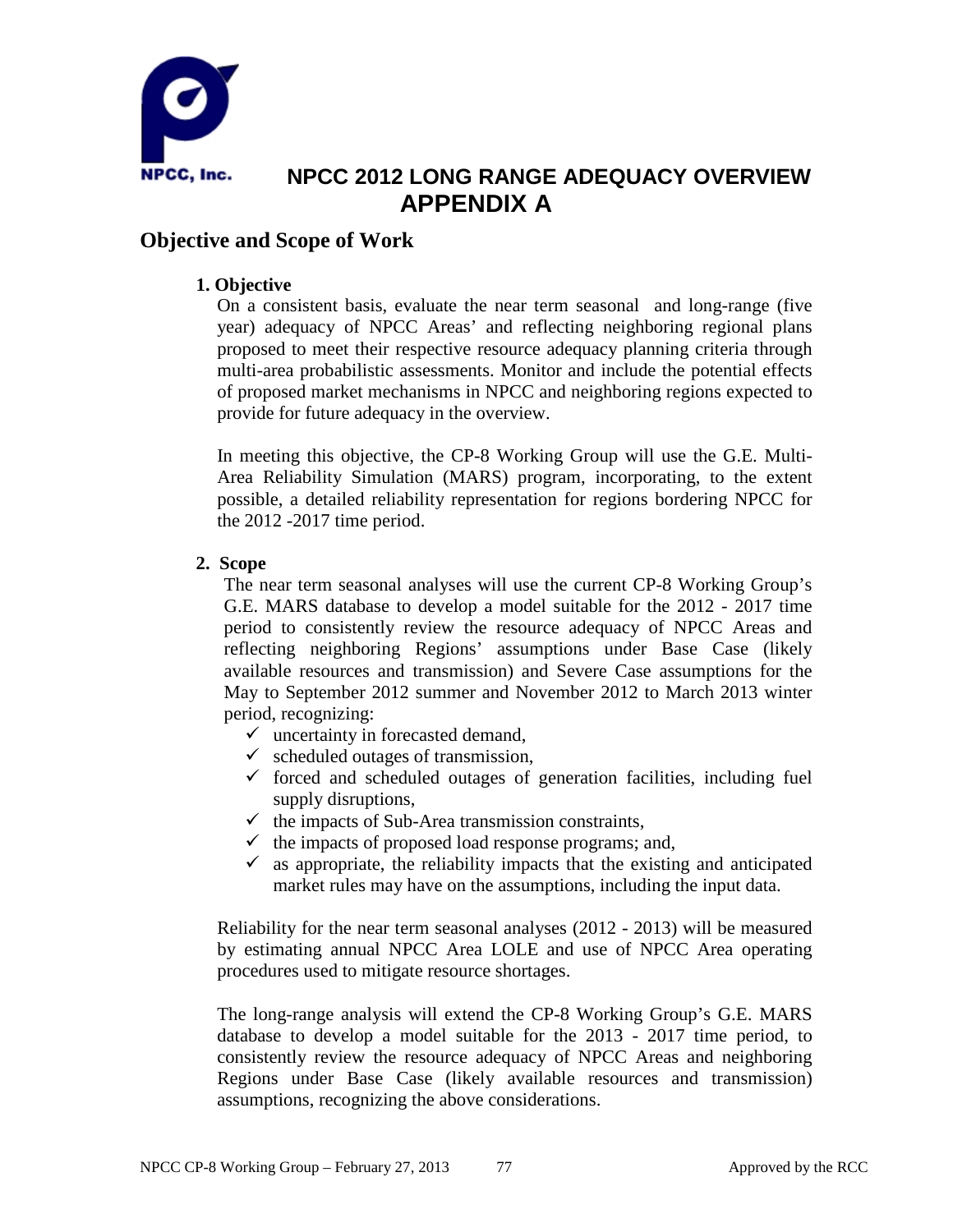

Reliability for the long-range  $(2012 - 2017)$  analysis will be measured by calculating the annual Loss of Load Expectation (LOLE) for each NPCC Area and neighboring Regions.

#### **3. Schedule**

A report of the results of the summer assessment will be published no later than April 30, 2012.

A report of the results of the winter assessment will be published no later than June 29, 2012.

A report summarizing the results of the NPCC Long Range Adequacy Overview will be published no later than December 31, 2012.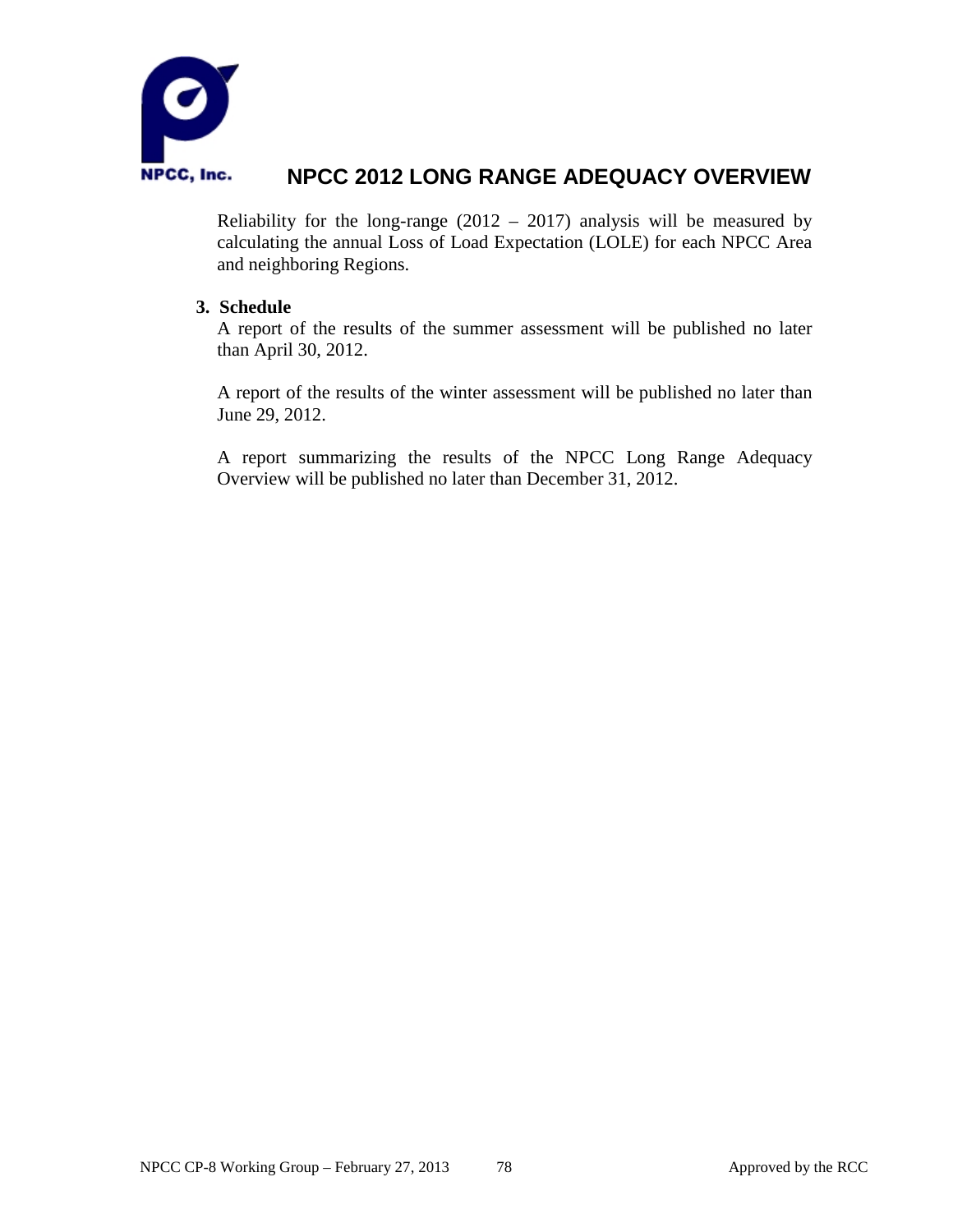

# **NPCC 2012 LONG RANGE ADEQUACY OVERVIEW APPENDIX B**

**Capacity and Load at Time of Area Peak Base Case with Composite Load Shape**